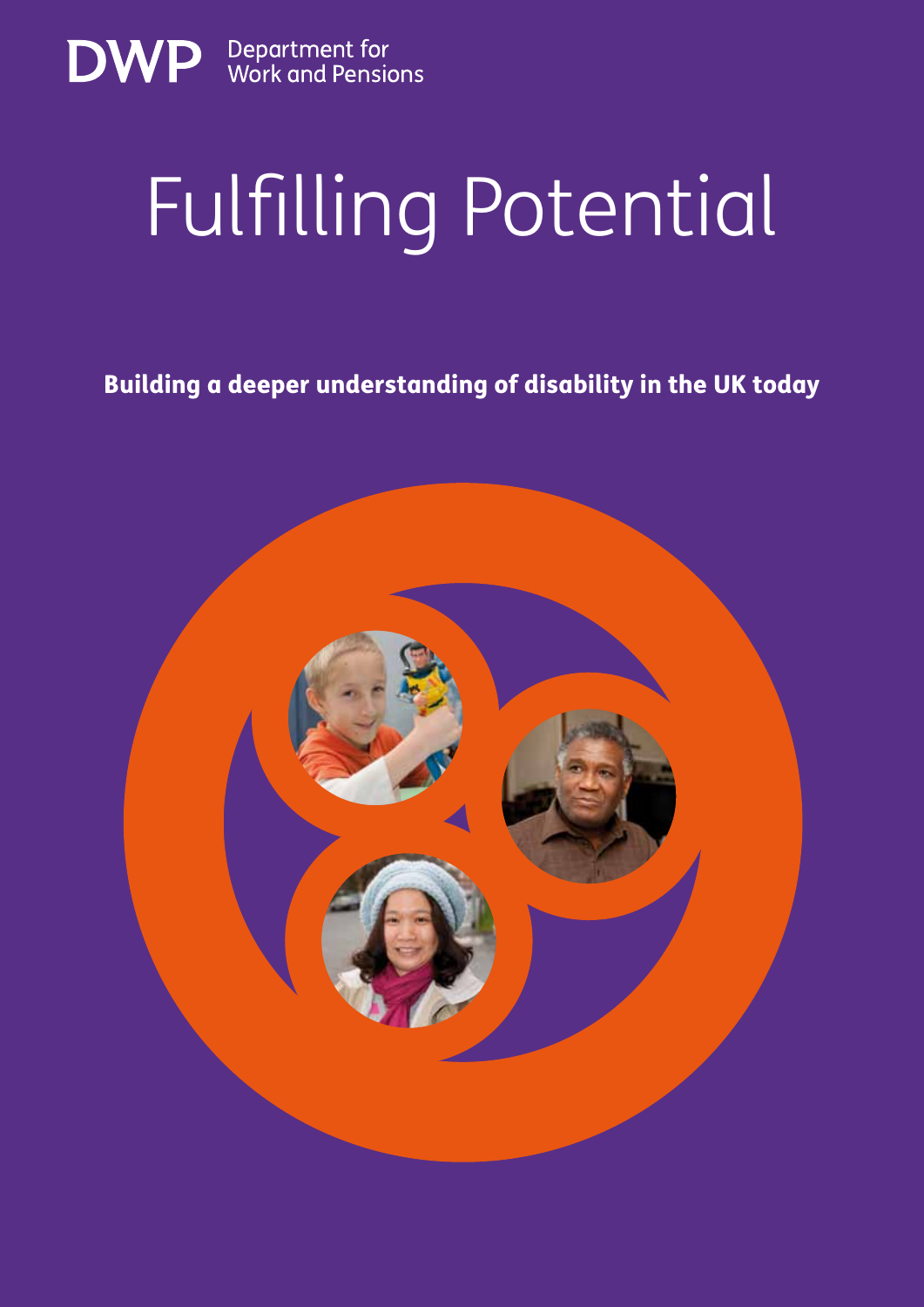#### **Contents**

|                | Acknowledgements                                                                    | 3  |
|----------------|-------------------------------------------------------------------------------------|----|
| $\mathbf 1$    | Introduction                                                                        | 4  |
| $\overline{2}$ | Section 1 – Building an understanding of the<br>number of disabled people in the UK | 10 |
|                | Section 2 – How disability can impact across<br>an individual's life                | 20 |
|                | Understanding the lives of disabled people<br>in the UK                             | 27 |
| $\mathbf{3}$   | Section 1 - Early intervention                                                      | 31 |
|                | Section 2 – Choice and Control                                                      | 55 |
|                | Section 3 - Inclusive communities                                                   | 70 |
| 4              | <b>Conclusions and Next Steps</b>                                                   | 90 |
|                | Annex 1: Data sources                                                               | 92 |
|                | Annex 2: References                                                                 | 95 |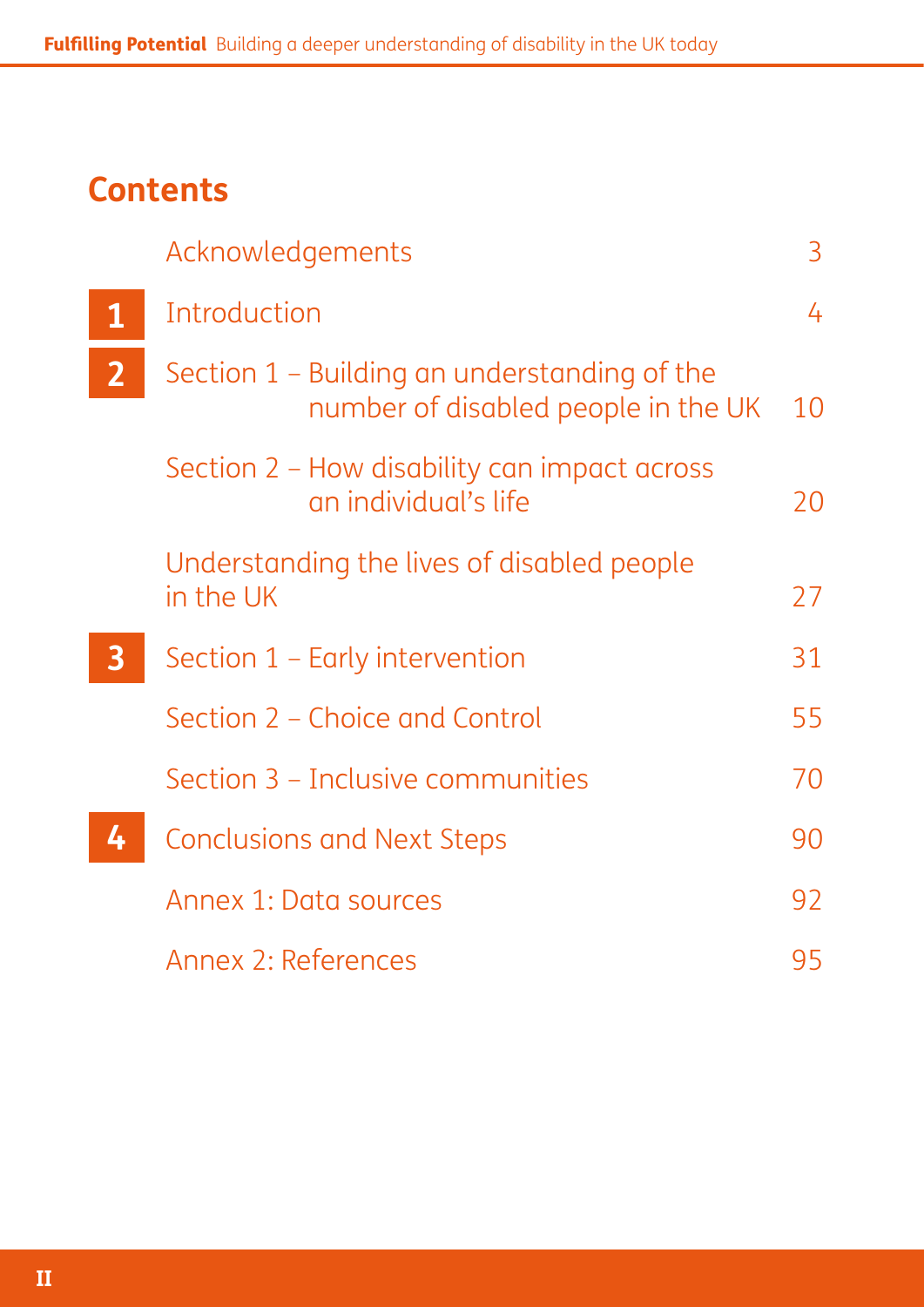# **Acknowlegements**

This evidence base was compiled by Disability Analysis Division. Team members were Jacqui Hansbro, Priya Shah, Zoe Uren, Joanna Lone, Florin Cuciureanu, Gary Gifford & Nadia Sotiropoulou.

We are grateful for the all help and advice we received from our Analytical Advisory Group in drafting this evidence base. We are also grateful for the helpful comments received from colleagues in DWP and those in other government departments.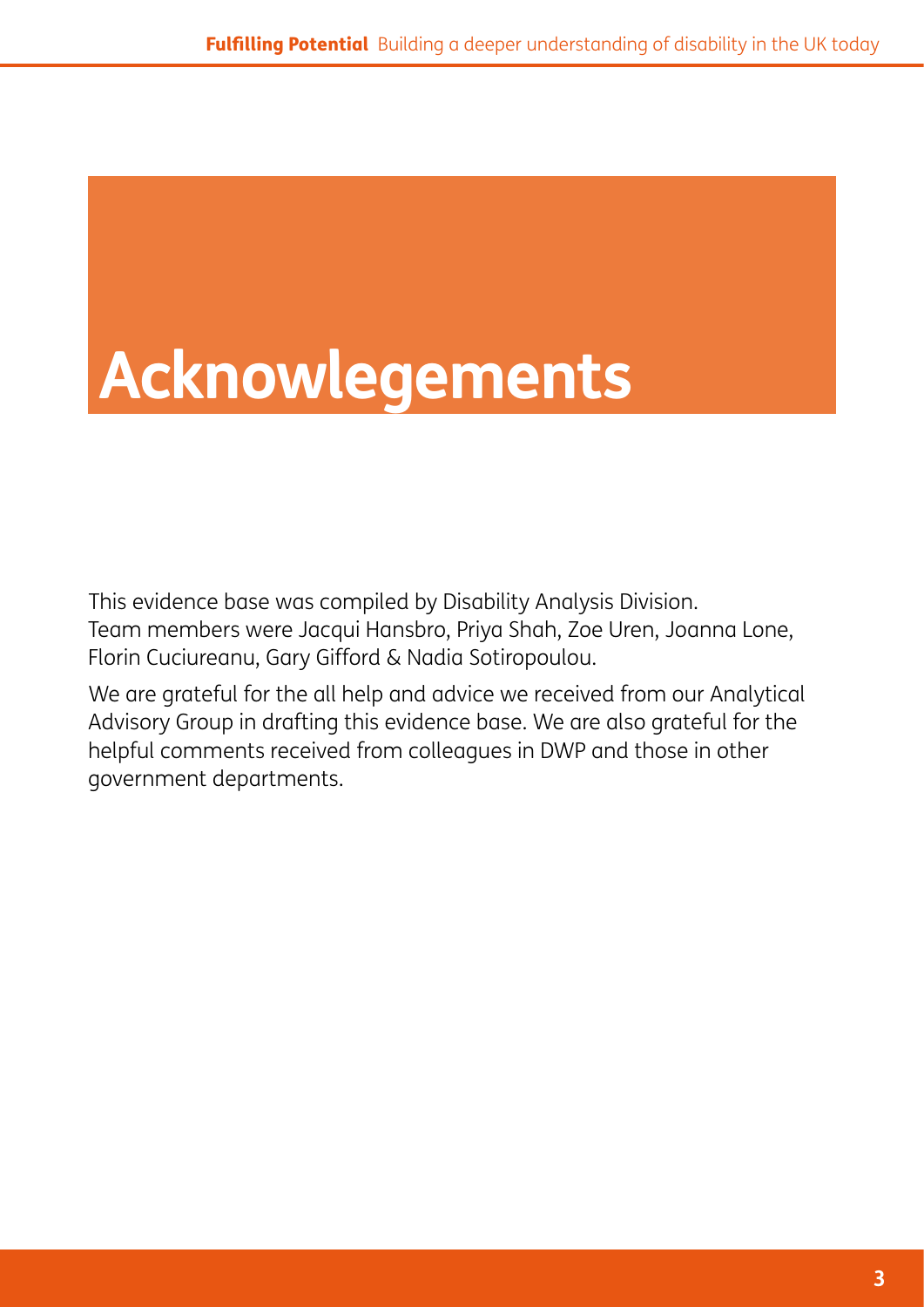# **Introduction**

## **1.1 Fulfilling Potential**

Fulfilling Potential is an ongoing activity aimed at finding new ways to enable disabled people to realise their potential. Fulfilling Potential is about making the United Nations Convention on the Rights of Disabled People a living reality for disabled people in Britain. The UN Convention focuses on inclusion and mainstreaming, with additional support where needed, and on the involvement of disabled people in making decisions that will affect their lives.

The Government is committed to enabling disabled people to fulfil their potential and have opportunities to play a full role in society. Disabled people, as well as the people and organisations that support them are partners in developing the Government's disability strategy.

On 17 September the Government published 'Fulfilling Potential *–* Next Steps' which sets out the strategic narrative, priority areas for further action, specific next steps, and how we will co-produce further plans.

'Fulfilling Potential *–* The Discussions So Far', also published on 17 September, includes a summary of responses to 'Fulfilling Potential', the discussion document published last December, and sets out current and planned actions across Government.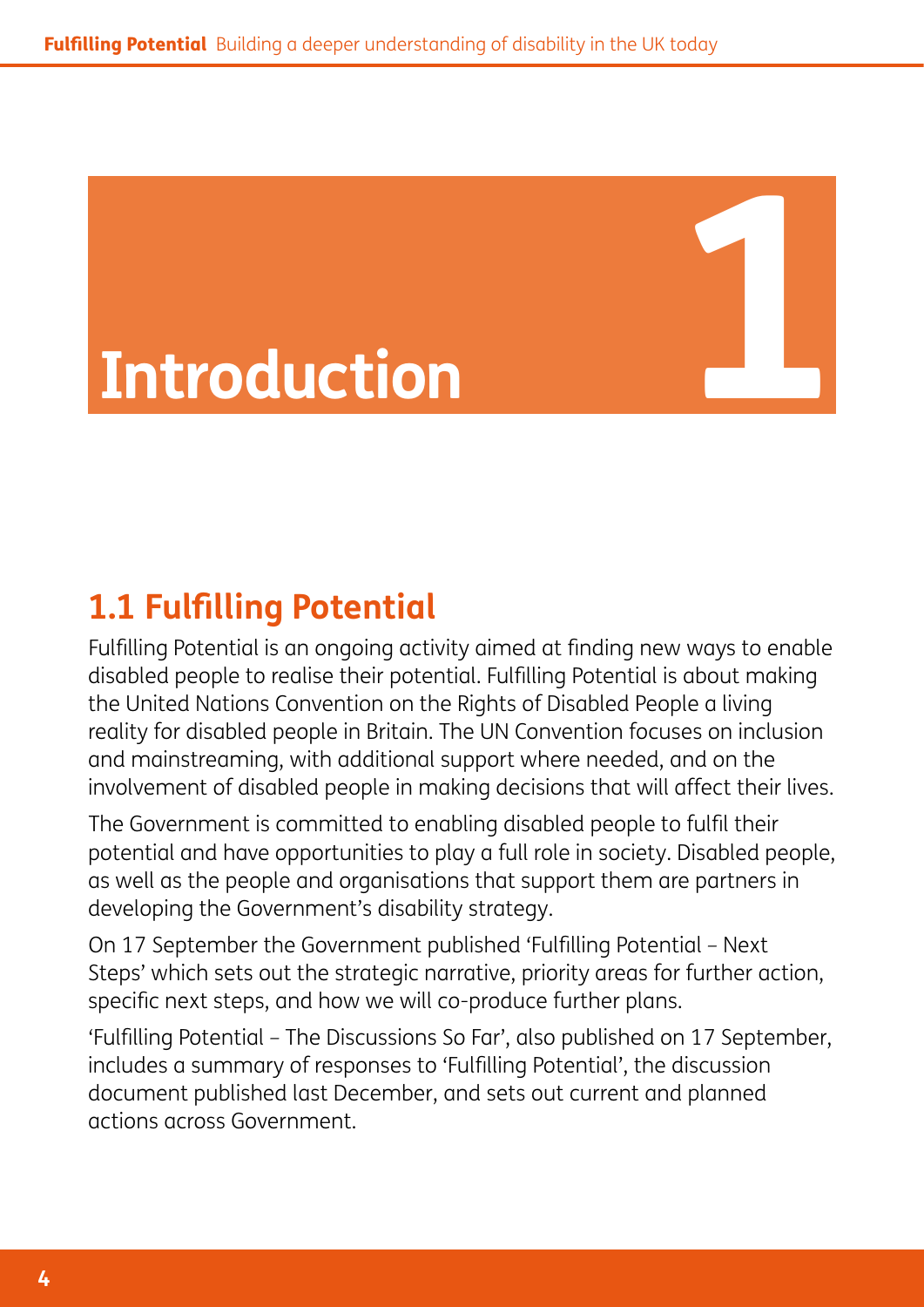As part of Fulfilling Potential a new cross-sector alliance, convened by Disability Rights UK, has been established. The Alliance is proposed as a way of bringing together disabled people and others with relevant knowledge and experience to increase influence in how local services are designed and delivered. This will involve various public, private and third sector organisations working together.

The aims of 'Fulfilling Potential: Building Understanding' are:

- to provide an analysis of the current evidence on disability in the UK to inform the development of the next stage of work on Fulfilling Potential – the development of actions, outcomes and indicators;
- to inform public understanding and prompt debate about disability and the issues faced by disabled people; and
- to raise awareness, drive a change in attitudes and support an increase in commitment to improving the lives of disabled people in the UK today.

The evidence base is structured in two parts. The first part provides analysis of the number of disabled people in the UK as well as looking at the way disability develops over the life course and at the fluctuating nature of disability. The second part focuses on the lives of disabled people by looking at trends in outcomes and barriers to taking part in different areas of life. The evidence is structured around the Fulfilling Potential: Next Steps themes of early intervention; choice and control and inclusive communities.

This document summarises the analytical evidence on disability. It does not make policy recommendations but the evidence presented here will inform the work of the Disability Action Alliance and the development of government policy on disability.

This document draws on data from a wide variety of sources. Some are based on UK data, some are based on GB data and some are based on data from England only.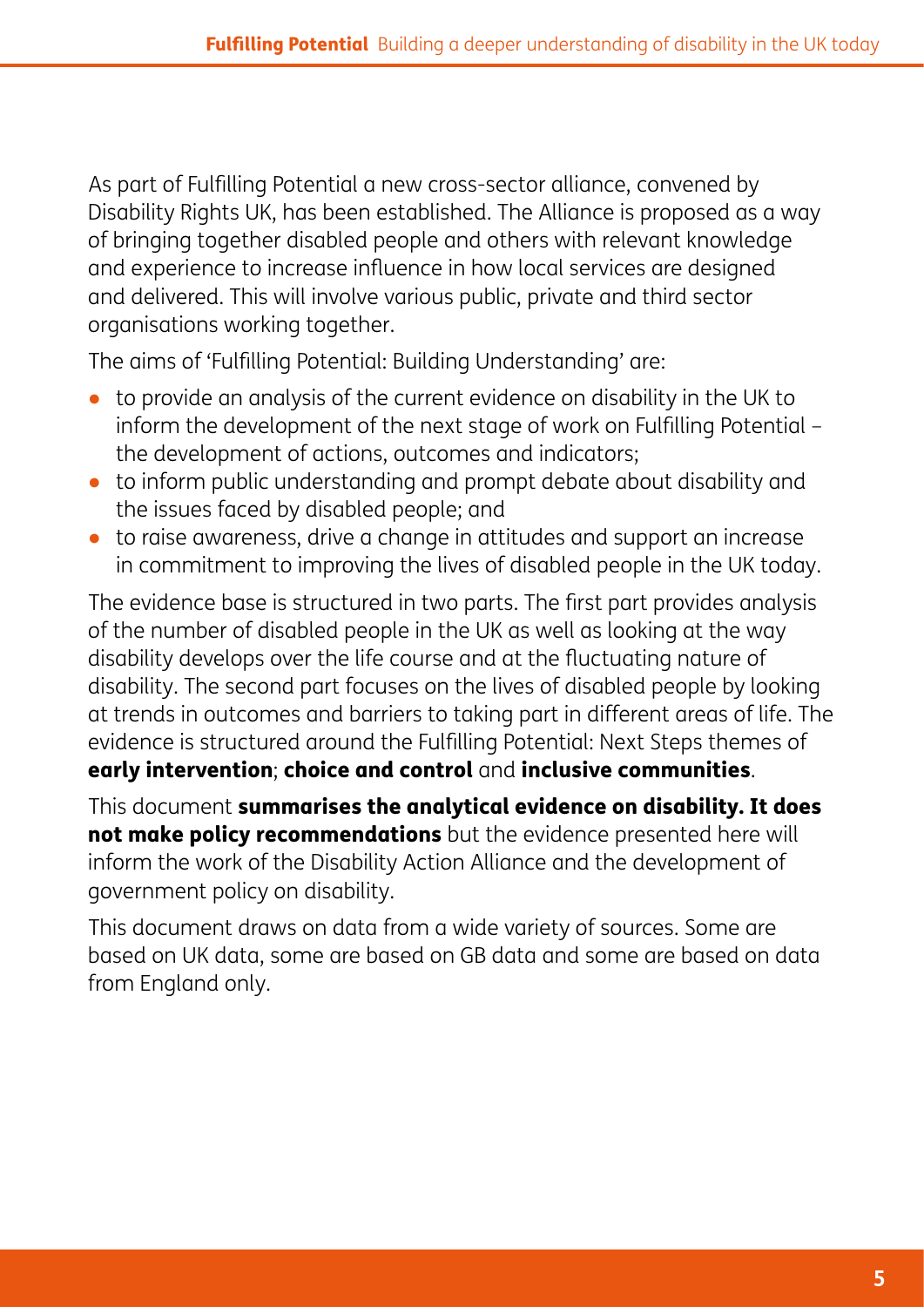## <span id="page-5-0"></span>**1.2 Background**

The 2005 Life Chances report set out a detailed evidence base on disability (*Cabinet Office Prime Minister's Strategy Unit 2005*). The report concluded that disabled people did less well than non-disabled people across a wide range of indicators and, whilst there had been improvements in a number of areas, it was still the case that outcomes for disabled people in terms of education, employment and income were significantly lower than for non-disabled people.

Since the Life Chances report further data sources have been developed. In particular: the set of disability equality indicators to monitor trends in outcomes and barriers; the development of the Life Opportunities Survey and the addition of specific disability questions on the British Social Attitudes Survey. The Life Opportunities Survey was specifically designed to meet some of the evidence gaps identified in 'Life Chances'. The Life Opportunities Survey was developed using the social model definition of disability and focuses on identification of impairment, participation in different life areas and barriers to participation.

## **1.3 Approach to developing the evidence base**

'Fulfilling Potential: Building Understanding' provides a starting point in looking at the current evidence on disability. The development of any evidence base is an on-going process and work will continue. This paper should be seen as a contribution to the debate on the issues facing disabled people in the UK today and how they might be addressed.

In developing this paper we have focused more on some areas than others, for example, employment. We chose to focus on employment because, for those of working age, whether or not a person is in work has a major impact on poverty and social exclusion. However, we do recognise that other areas of life are also key. In our future work we will focus more on other areas. We are aware that there are some important gaps in this evidence base and other sources of data we could explore. We will carry out further work over the coming months to address these.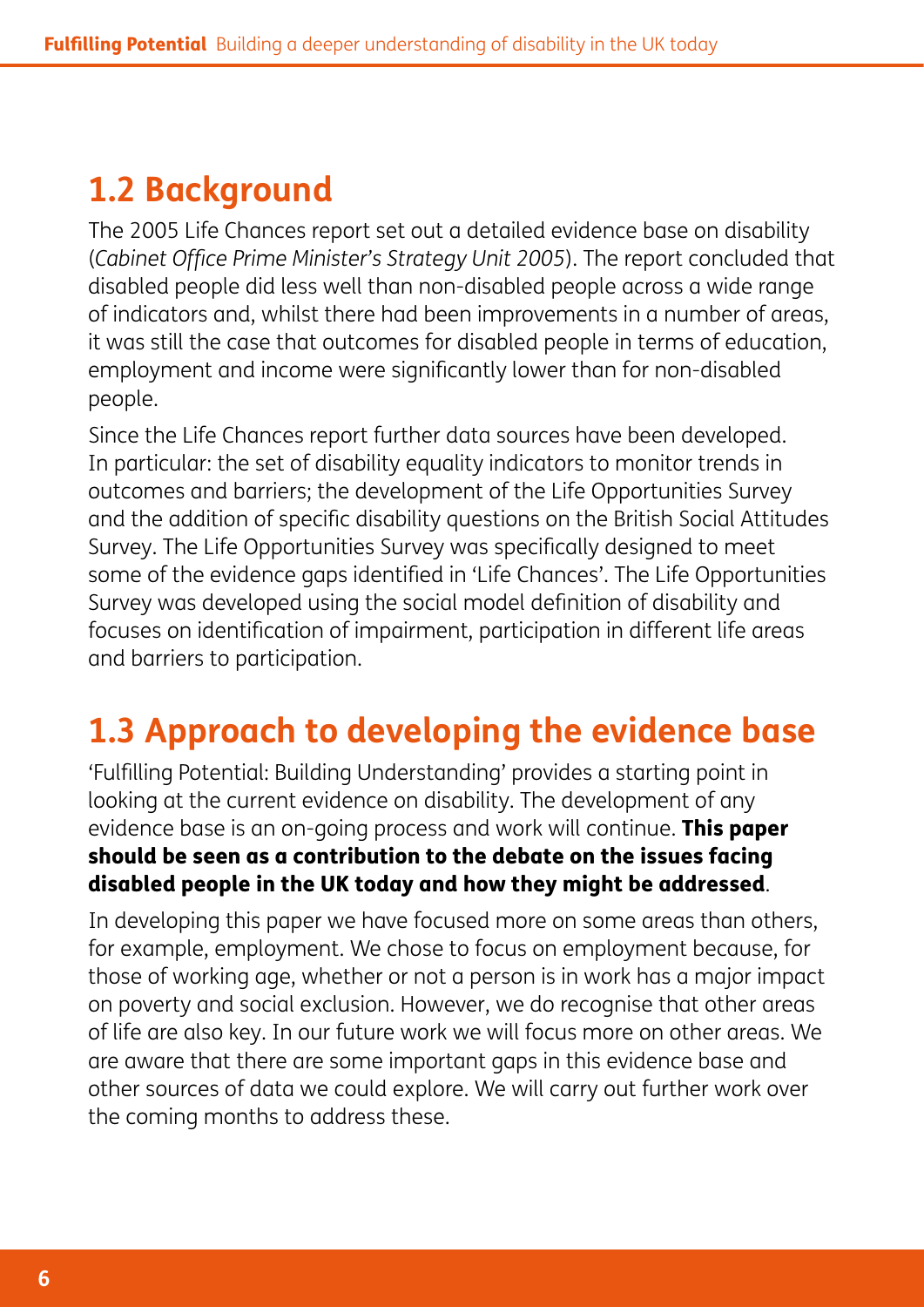However, we believe this paper does provide the most comprehensive overview of the evidence on disability in the UK since the Life Chances report was published in 2005 (*Cabinet Office Prime Minister's Strategy Unit 2005*).

To develop the evidence base we have:

- Synthesised published research.
- Carried out secondary analysis of surveys including the Life Opportunities Survey (LOS), Family Resources Survey (FRS) and Labour Force Survey (LFS).
- Commissioned focus groups of disabled and non-disabled people. undertaken by the Office for National Statistics (ONS).
- Added questions to the ONS Opinions Survey 2012.
- Worked with academics and disabled people's organisations.
- Built on the responses made by disabled people and disabled people's organisations to the 'Fulfilling Potential' discussion document.
- Looked at international data to put the UK findings in context.

We would welcome feedback on the evidence base, particularly details of any research we have not included or any issues that you feel we have not covered. Please send views and comments to [Fulfilling.potential@](Fulfilling.potential@dwp.gsi.gov.uk) [dwp.gsi.gov.uk.](Fulfilling.potential@dwp.gsi.gov.uk)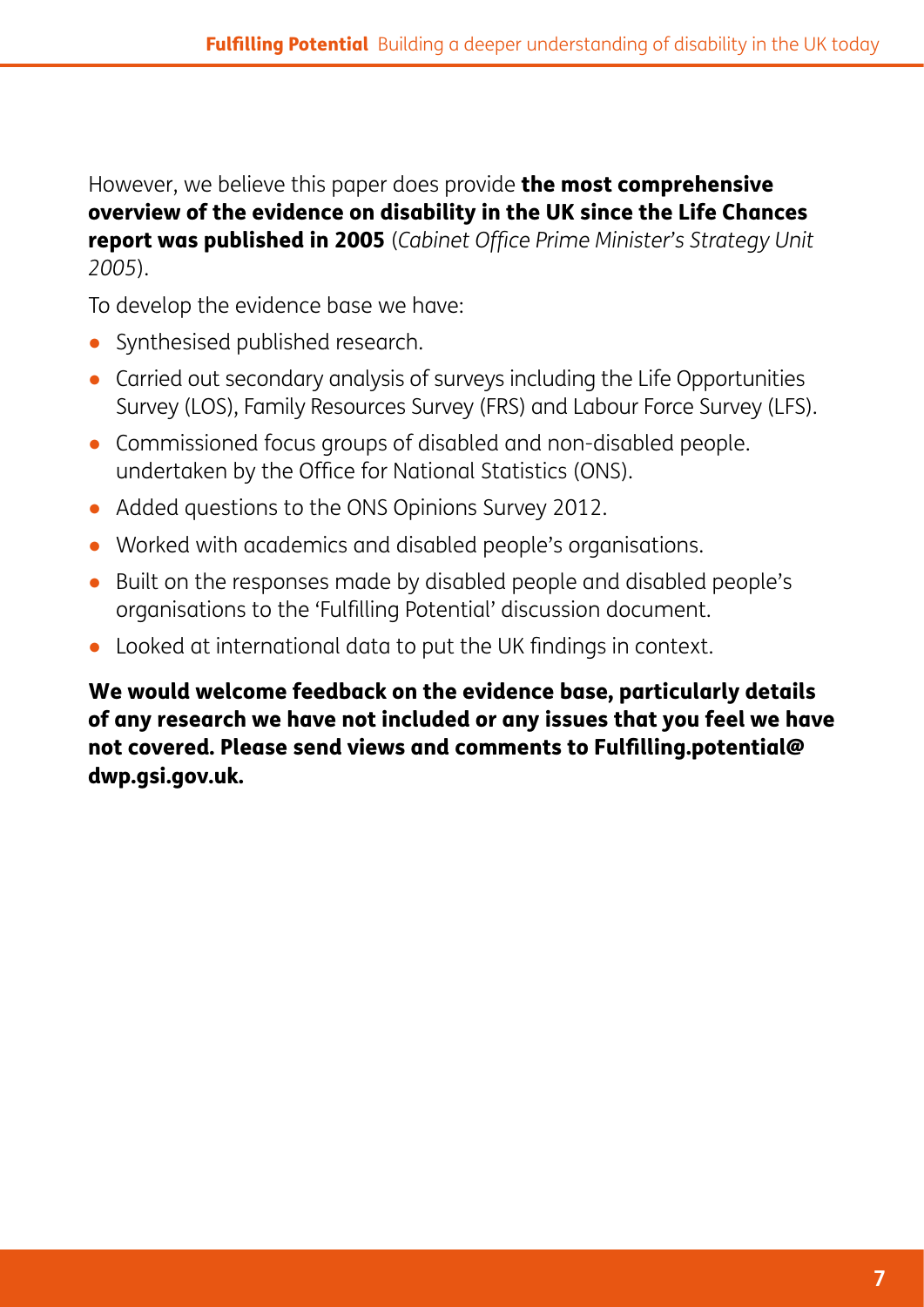#### **1.4 Different data sources define disability in different ways**

Disability is very different to other demographic characteristics in that it is much harder to define and measure in an objective way and there is no single agreed measure of disability. Many data sources rely on an individual's self-perception in the way survey questions are answered in order to establish if they are disabled or not.

In developing this evidence base we have used a variety of different sources which measure disability in different ways.

The Equality Act 2010 sets out the legal framework under which disabled people have rights. In the Equality Act a person has a disability if they have a physical or mental impairment which has a substantial and long-term adverse effect on their ability to carry out normal day-to-day activities. Long-term means that the effect of the impairment has lasted or is expected to last for 12 months or more. Surveys such as the Family Resources Survey (FRS) and the Labour Force Survey (LFS) use the Equality Act (and previously Disability Discrimination Act) definition of disability. The Office for National Statistics (ONS) has recently published a set of harmonised questions on disability which will gradually be introduced across a range of government surveys to ensure a more consistent approach. The harmonised questions are based on the Equality Act definition (*ONS 2011a*).

The Life Opportunities Survey (LOS) takes a social model approach and collects data on impairments and on the barriers experienced by people with impairment. Following the social model it is barriers in society which can result in an impairment becoming disabling. A person is defined as having an impairment if they have moderate, severe or complete difficulty with physical or mental functioning and activities are limited as a result.

Some surveys (for example General Lifestyle Survey, British Household Panel Survey) look at limiting long-standing illness.

Administrative data sources take yet another approach. For example DWP administrative data on benefits records the main disabling health condition and data from the Department for Education (DfE) is based on assessment of Special Educational Needs in children rather than whether or not they are disabled.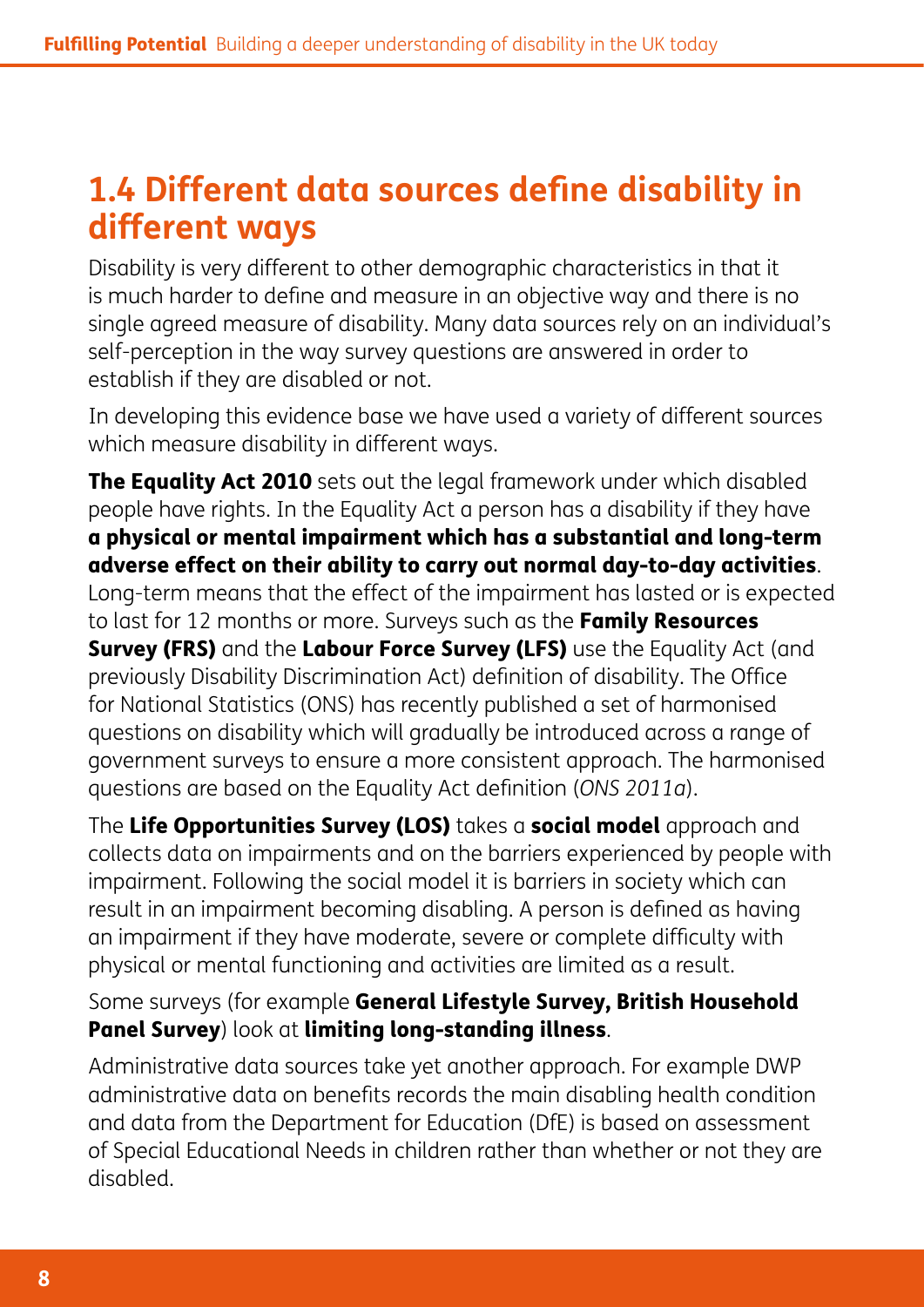Social surveys under-represent some groups of disabled people. People with some types of impairment, for example learning disability are likely to be excluded from surveys that do not make reasonable adjustments for people with cognitive impairments. They may also be less likely to self-identify as having a disability or a long-standing illness. We have included results from qualitative research carried out with people with learning or memory impairment and from across the neuro-diversity spectrum throughout this evidence base.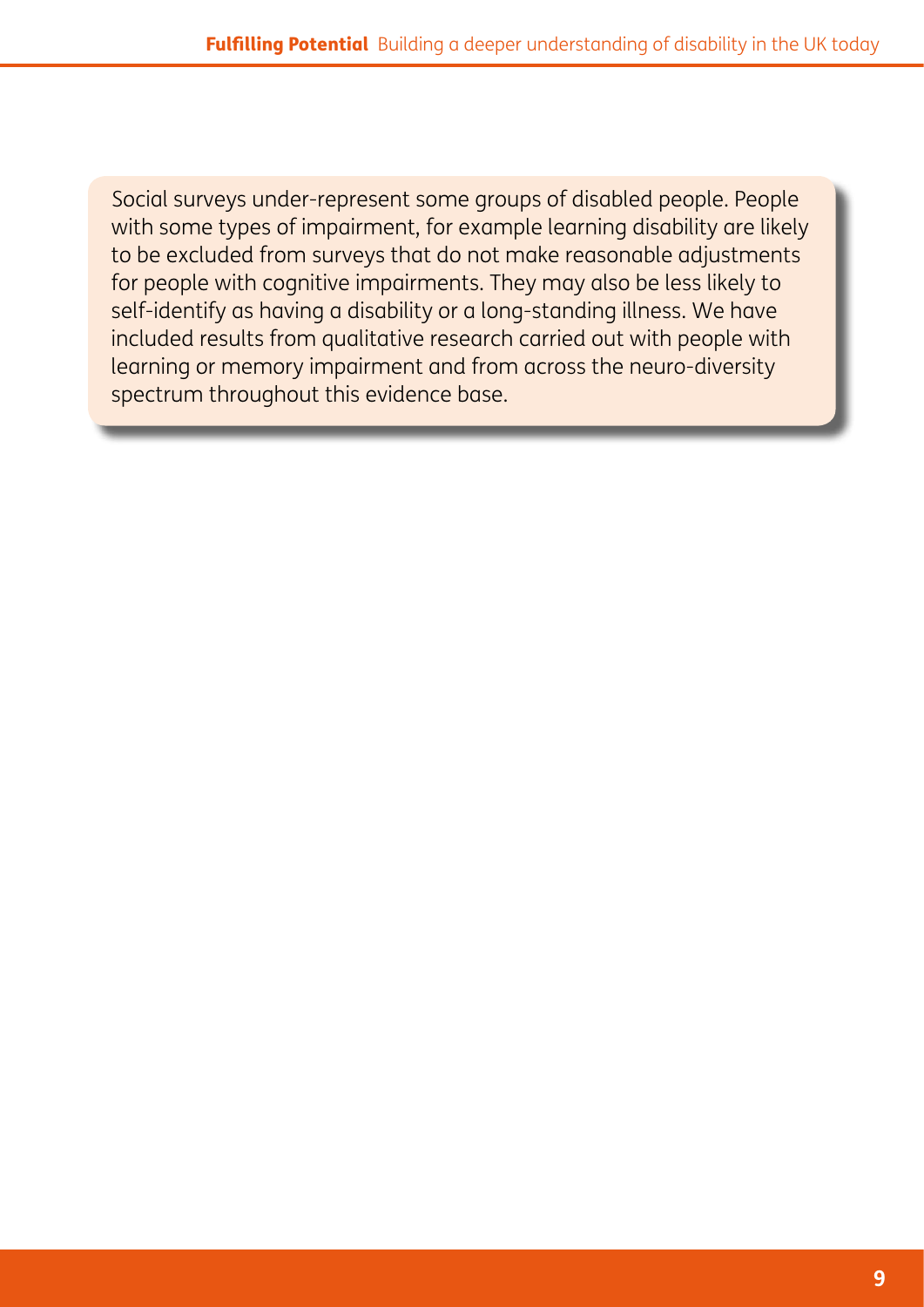<span id="page-9-0"></span>**Building an understanding of the number of disabled Puilding an understanding<br>
of the number of disabled<br>
people in the UK<br>
<b>224 Prople in the UK** 

**Section 1**

#### 2.1.1 The number of disabled people can be measured in different ways

Different approaches to measuring the number of disabled people in the UK include:

- The proportion of people with a long-standing illness (30 percent GLS 2010).
- The proportion of people who are covered under the disability provision of the Equality Act (19 percent FRS 2010/11).
- The proportion of people in receipt of disability-related benefits such as DLA/AA or IB/ESA (10 percent).

Estimates rely on **self-reported** responses to survey questions. These responses will be determined by the person's understanding of the question and a range of other factors such as how they were feeling on the day they answered the question.

Most social surveys do not include residential care homes in their sample. There are 380,000 people living in residential care, many of whom are disabled (*Department of Health 2012*).

The Life Opportunities Survey (LOS) takes a different approach to the sources mentioned above and looks at whether or not a person has at least one impairment or chronic health condition. A person is defined as having an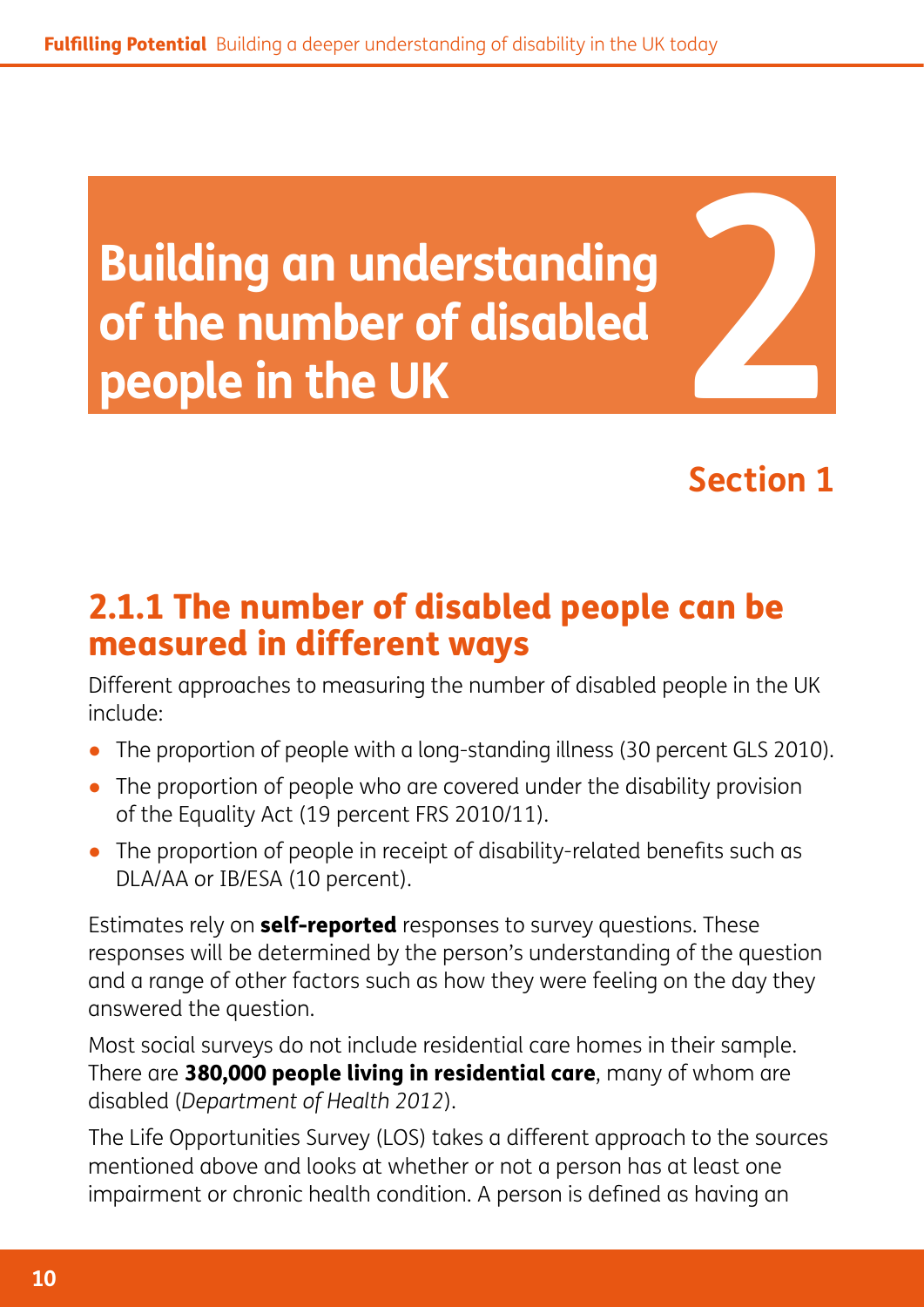impairment if they have moderate, severe or complete difficulty with physical or mental functioning and activities are limited as a result. LOS estimates that 29 percent of the population have at least one impairment (*LOS Wave 1 2009/11*).

#### **2.1.2 There are 15 million people in England with a long-term illness**

30 percent of the population has a long-term illness (*General Lifestyle Survey 2010, ONS 2012*). In England this is 15 million people (*Department of Health 2011a*).

A lower proportion (18 percent) have a limiting long-standing illness. There has been an increase in the proportion of people in Great Britain with a limiting long-standing illness from 15 percent in 1975 to 18 percent in 2010 (*GLS 2010, ONS 2012*).

Although the age-specific prevalence of long-term conditions is expected to remain stable over the next few years strong growth is expected in the number of people living with multiple long-term conditions. For example, the number of people with three or more health conditions is forecast to rise by a third by 2018 (*Department of Health 2011a*).

#### **2.1.3 Health conditions are associated with different impairments and many people have more than one health condition**

#### Disabled people are often vulnerable to secondary health conditions.

Many people have more than one health condition. Nearly a third of people with long-term physical conditions have a concurrent mental health condition such as anxiety or depression (*Naylor et al. 2012*). People with dementia or stroke are likely to have more than one health condition. Conditions such as hypertension, speech problems, hearing loss, and diabetes are less likely to be identified as being the main disabling condition but are likely to be mentioned as one of the co-morbidity conditions for disabled people (*Australian Institute of Health and Welfare 2004*).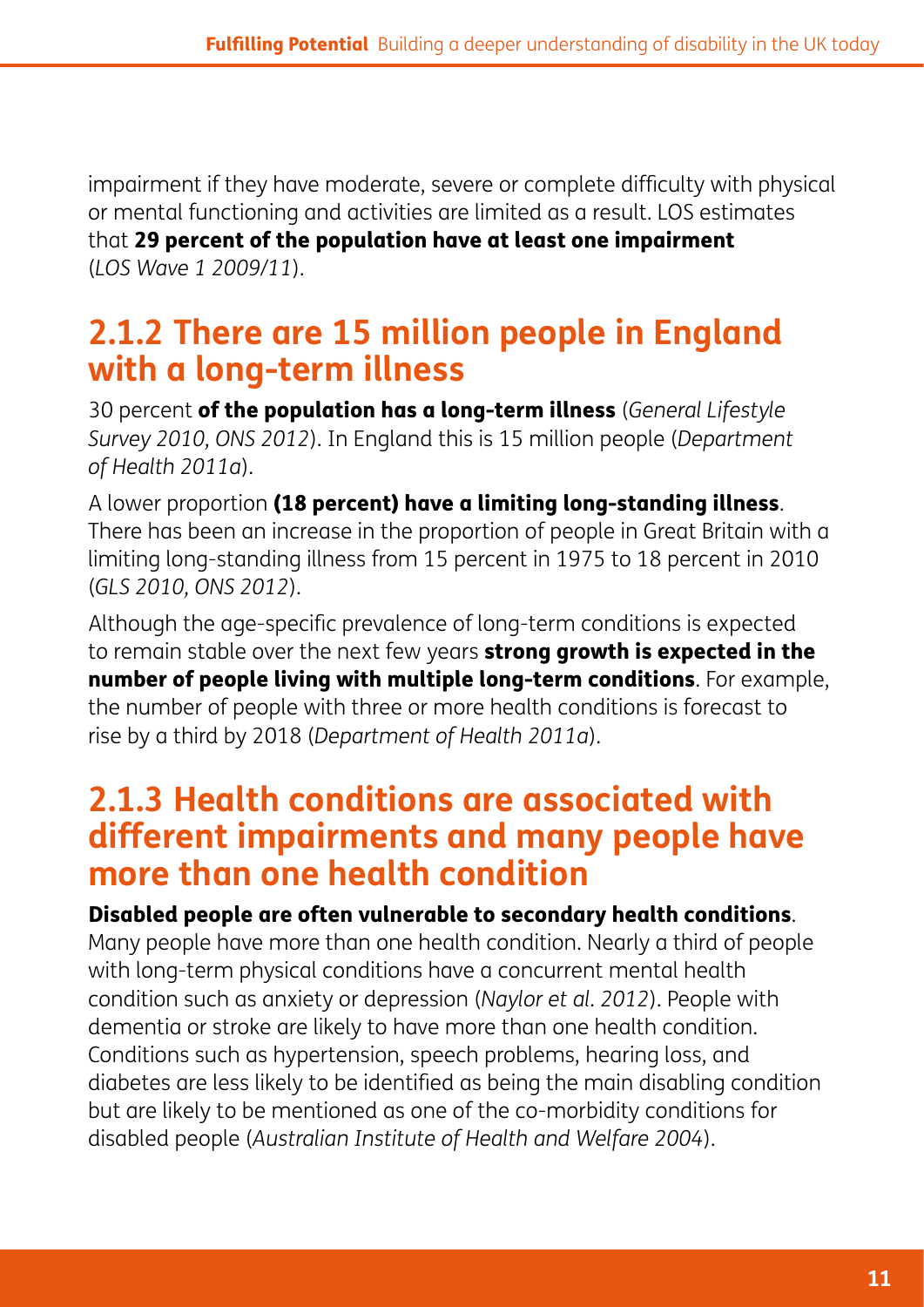People with more than one health condition are likely to be at significant risk of being disabled by the interaction of their impairments with social and environmental factors.

83 percent of people with a long-term health condition play an active role in managing their condition. 66 percent of those with long-term health conditions have had discussions with medical professionals about better managing their health conditions (*Department of Health 2011a*). However, this varies by type of impairment. Those with mental health conditions or learning disabilities are less likely to feel confident about managing their condition themselves (*Department of Health 2012a*).

#### **2.1.4 It is important to look at the relationship between health conditions and impairments and the interaction with environmental barriers and enablers in order to understand disability**

A Health condition is a disease, disorder, injury or trauma.

**Impairment** is a moderate, severe or complete difficulty with physical or mental functioning which limits day-to-day activities as a result.

**Disability** is the dynamic interaction between impairment and attitudinal and environmental barriers that hinders a person's full and effective participation in society on an equal basis with others (*UN Convention on the Rights of Disabled People*).

Environmental barriers include all the physical and social aspects of the environment that may affect a person's experience.

Two people with the same health condition may experience different levels of disablement.

Some health conditions are more likely than others to result in **impairment which is disabling**. For example, in Australia at least 90 percent of people with the following conditions are considered disabled: Downs syndrome, dementia, cataract, cerebral palsy, autism, total vision disorder, multiple sclerosis, Parkinson's disease (*Australian Institute of Health and Welfare 2004*).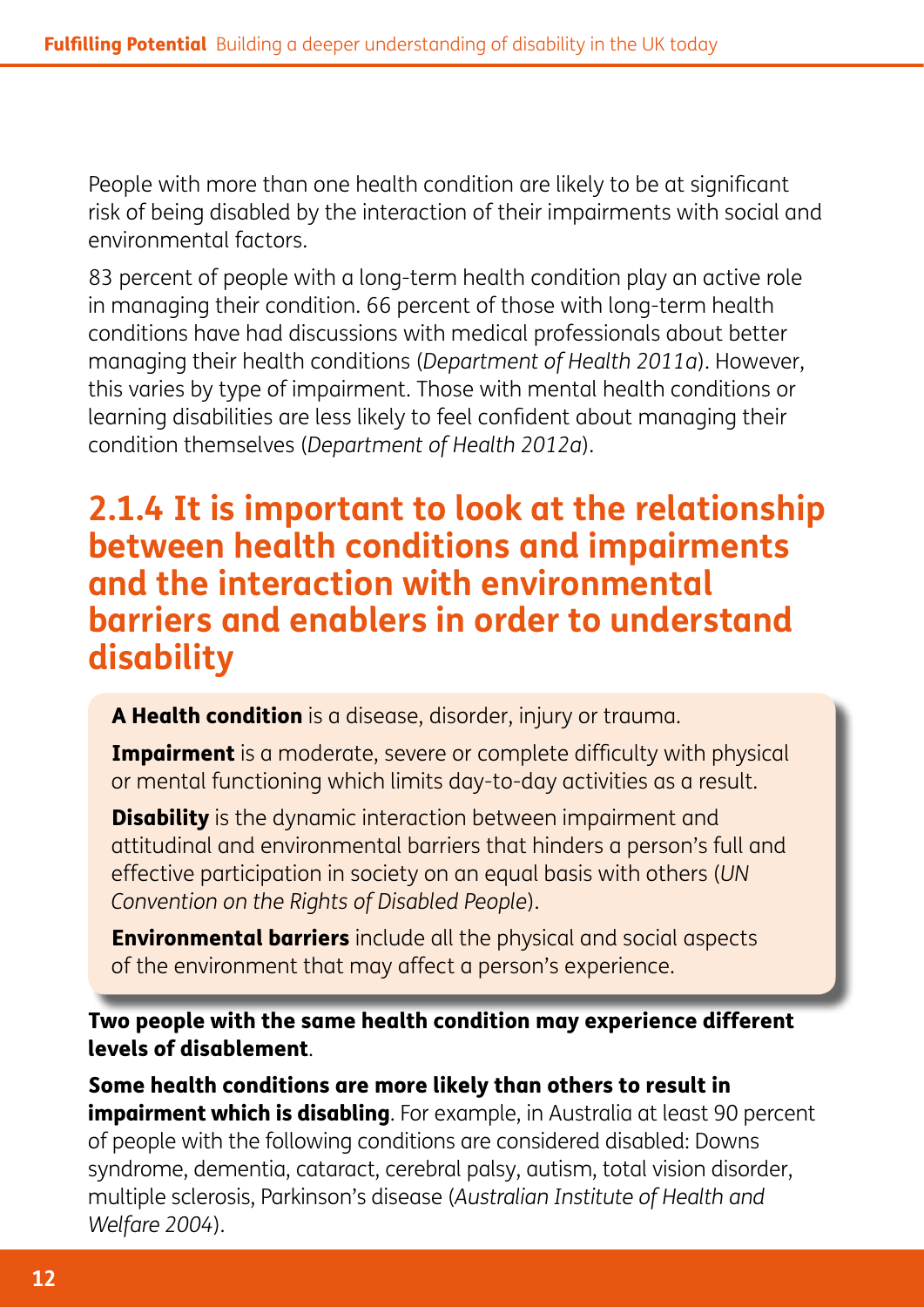Some health conditions such as hypertension and asthma are less likely to result in a disability (*Australian Institute of Health and Welfare 2004*).

Associations between health conditions and impairments are complex. A health condition may be associated with a variety of impairments and an impairment may be related to a number of different health conditions.

#### **2.1.5 Almost a fifth of the UK population have rights under the disability provisions of the Equality Act and this increases to half of adults over State Pension age**

There are 11.5 million people in the UK who are covered by the disability provisions set out in the Equality Act. This is 19 percent of the population – a similar level to the USA, Canada and Australia (*FRS 2010/11, WHO 2011*). These are people who report having a long-standing illness, disability or infirmity, the effects of which have a substantial adverse effect on their ability to carry out day-to-day activities.

Age is a factor. 6 percent (0.8 million) of children, 15 percent (5.4 million) of adults of working age and nearly half (45 percent 5.3 million) of adults over State Pension age are covered by the Equality Act (*FRS 2010/11*).

28 percent of those covered by the Equality Act are women over State Pension age (*FRS 2010/11, Appendix Table 29*).

Those covered by the Equality Act are more likely to be in a **lower socioeconomic group**. Of all adults in higher managerial, administrative and professional occupations, 7 percent are disabled whereas of those adults in semi-routine occupations, 12 percent are disabled (*FRS 2010/11, Appendix Table 30*).

The proportion of white people covered by the disability provisions of the Equality Act appears to be higher than any other ethnic group. However this is due to the fact that people from ethnic minority groups tend to be younger. When the data is standardised by age, around a third (35 percent) of Pakistani or Bangladeshi people are covered by the disability provisions of the Equality Act and around a quarter of white, Indian and Black or Black British people (*FRS 2010/11, Appendix Table 31*).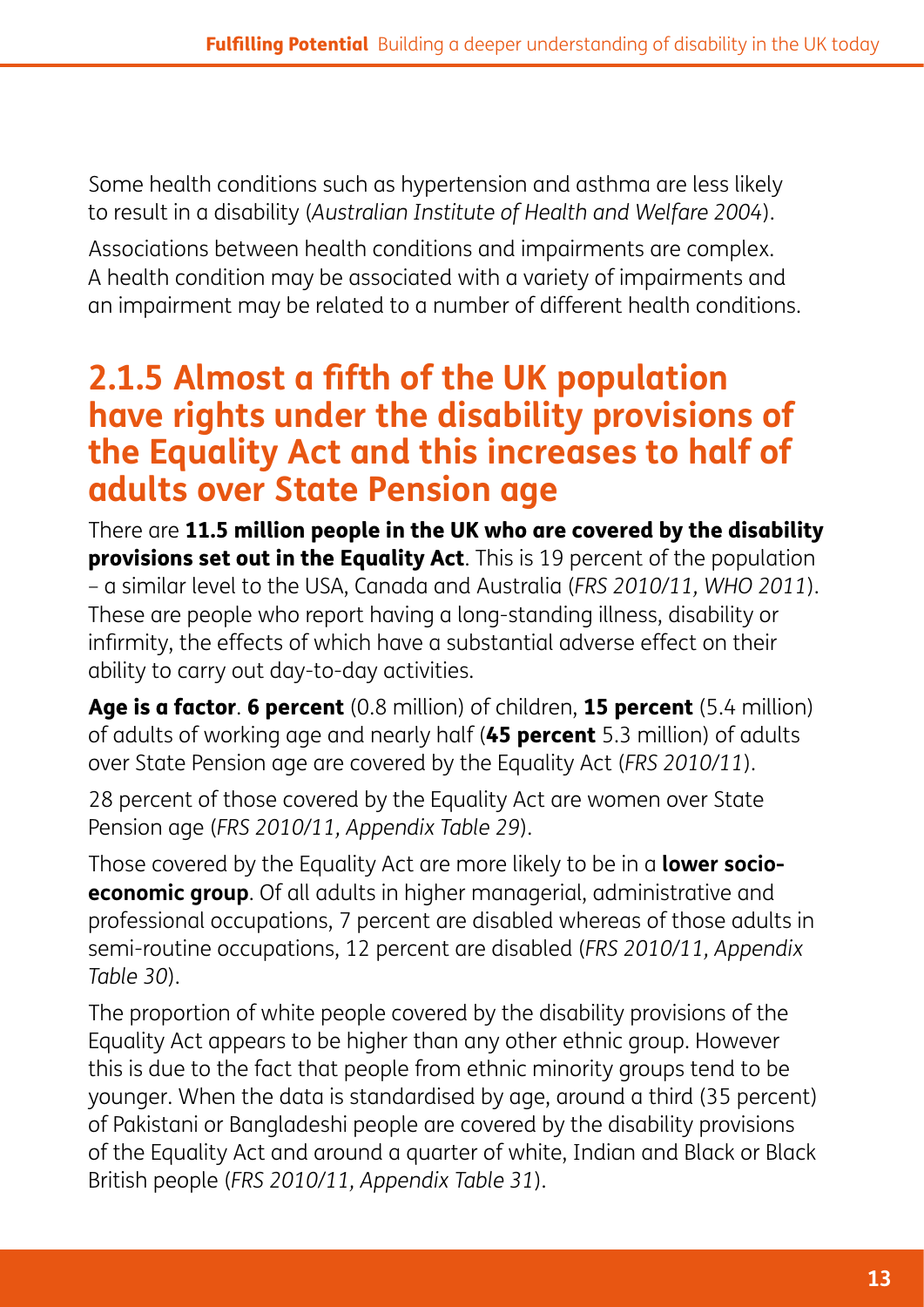#### **2.1.6 The proportion of the population covered by the Equality Act is higher in some parts of the UK than in others**

The proportion of the population covered by the disability provisions in the Equality Act is higher in Wales (24 percent) and Northern England (20-23 percent) than in London (14 percent) and the South East (16 percent) (*FRS 2010/11*).

When standardised for age, part of the lower rate in London can be explained, although higher rates in Wales and Northern areas still remain.

Regional differences may reflect the changes in industry in Wales and Northern England resulting in a cohort effect as prevalence in those areas is higher amongst those aged 55 or over when compared to London and the South East (*LFS Q2 2012*). This is also supported by evidence that Incapacity Benefit claimants were concentrated in Britain's older industrial areas of the North, Wales and Scotland (*Fothergill and Beatty 2011*).

#### **2.1.7 Within region there is variation by local authority**

The 2011 Census shows a clear correlation between limiting long-term illness, prosperity and the legacy of heavy industry (*2011 Census – ONS*).

The local authorities with the highest proportion of households containing one person with a long-term illness or disability are:

- Neath Port Talbot (35%)
- Blaenau Gwent (35%)
- Merthyr Tydfil (34%)
- Blackpool UA (34%)
- Knowsley (33%)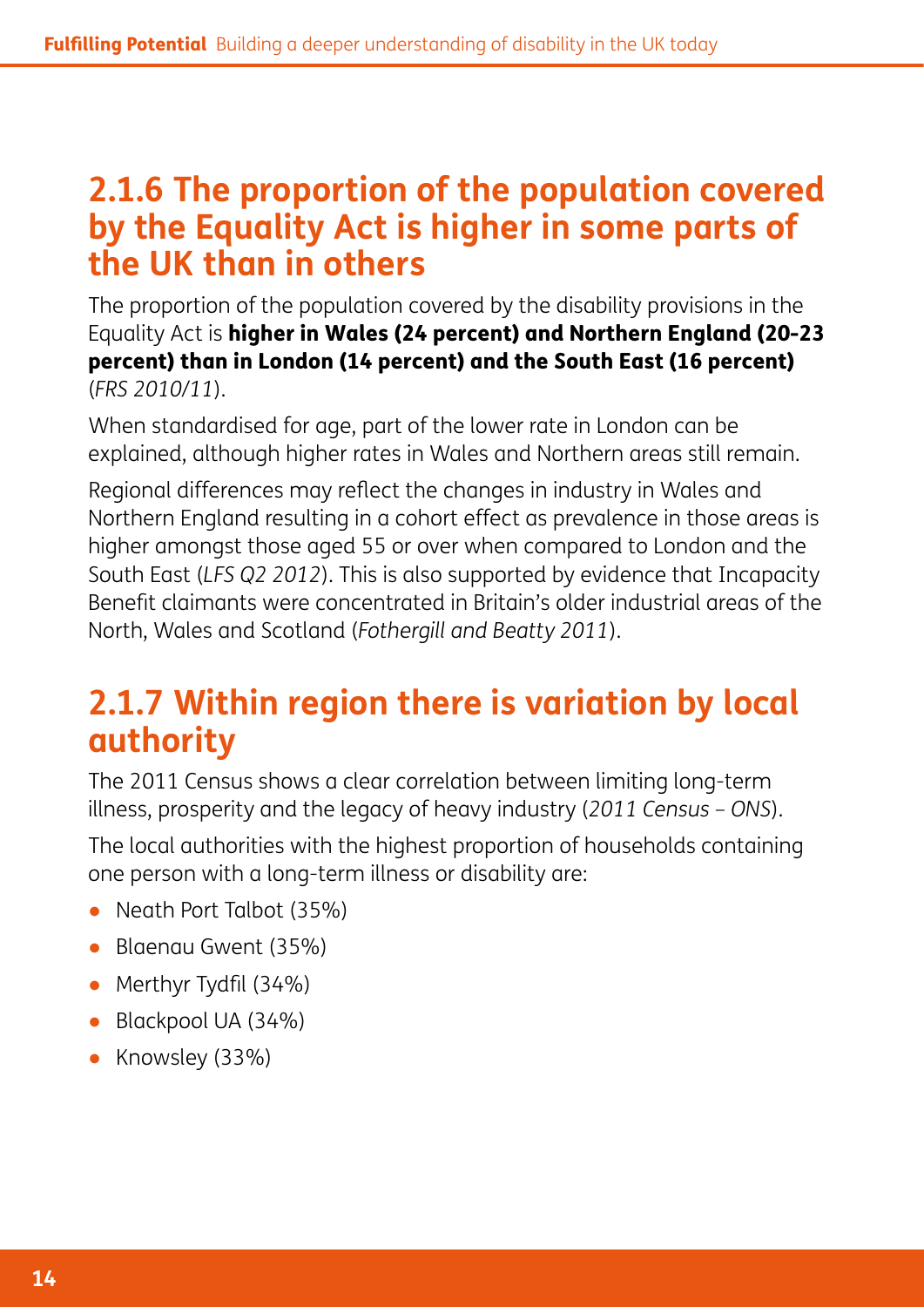And the lowest are:

- City of London (15%)
- Wandsworth (17%)
- Kensington and Chelsea (18%)
- Richmond upon Thames (19%)
- Wokingham (19%)

#### **2.1.8 The number of people covered by the disability provisions of the Equality Act has increased – largely driven by an increase in the number of people over State Pension age**

The number of people covered by the legal framework (Disability Discrimination Act and Equality Act) has increased steadily from 10.7 million in 2002/3 to 11.5 million in 2010/11. As a proportion of the UK population this is an increase from 18 percent to 19 percent (*FRS 2010/11*). This is a similar proportion to that of other countries with similar legislation (for example, the USA, Canada and Australia).

The increase in numbers is largely driven by an increase in the **number** of disabled people above State Pension age (from 4.8 million in 2002/03 to 5.3 million in 2010/11). However, the proportion of this age group covered by the legal framework has remained fairly stable at 45 percent. The numbers of disabled working age adults and children have remained relatively stable since 2002/03 (*FRS 2010/11*).

#### **2.1.9 Many people identified as having rights under the disability provisions of the Equality Act do not consider themselves to be disabled**

A survey carried out in 2001 which defined the disabled population as being those covered by the Disability Discrimination Act asked these people if they saw themselves as disabled.

Only 48 percent actually considered themselves to be disabled.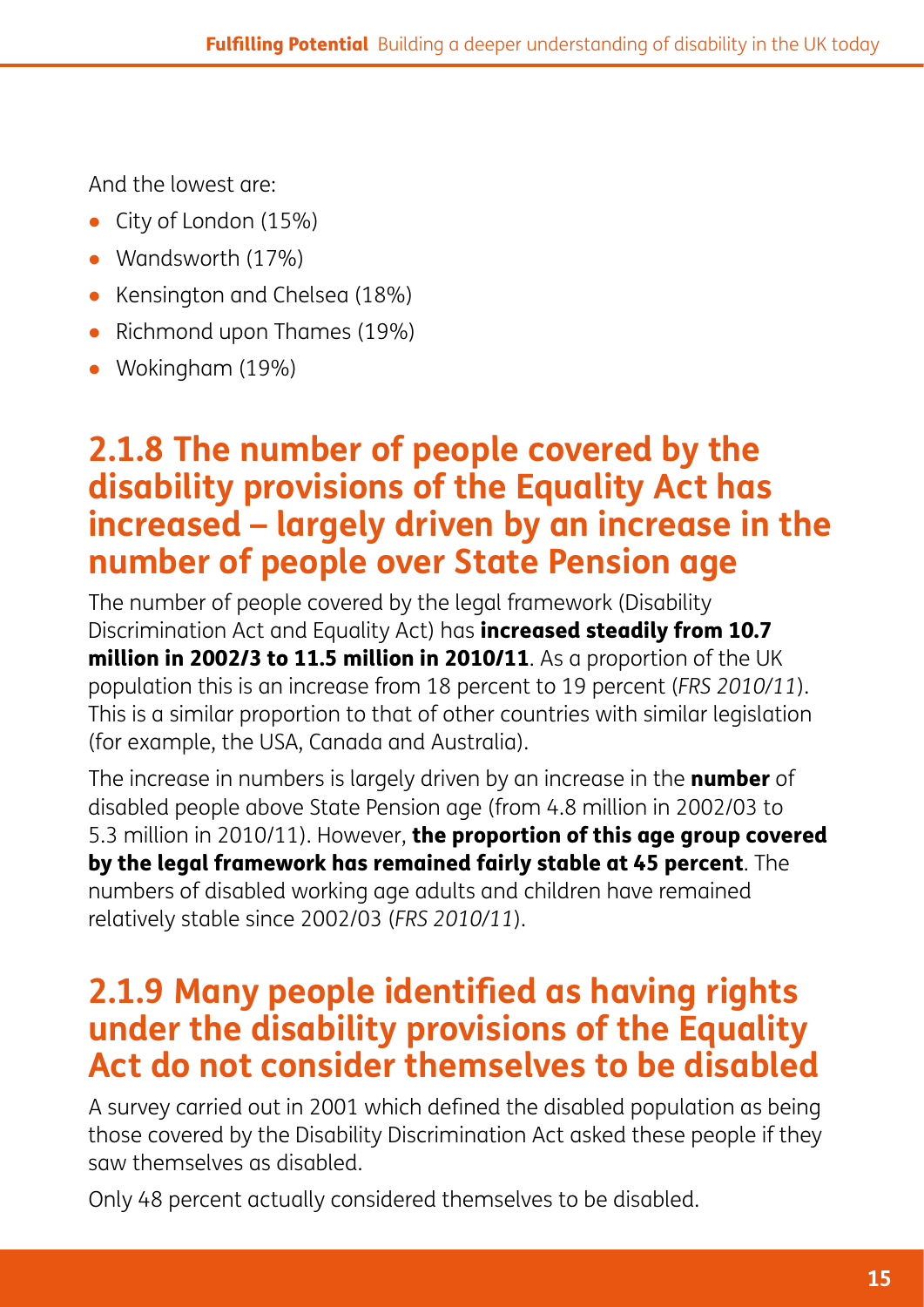This **varied by type of impairment**, for example 55 percent of those with musculo-skeletal impairment considered themselves to be disabled. **Younger people were less likely than older people to see themselves as disabled,** for example 37 percent of those aged 16 to 44 compared with 55 percent of those aged 44 to State Pension age and 50 percent of those of State Pension age or older. Four factors contributed to how a person viewed themselves: type of impairment, age of onset of disability and extent of involvement in campaigning groups. Some of those who did not consider themselves to be disabled viewed themselves as 'ill' (particularly those with long-term illness or chronic medical condition) or 'getting older' (Grewal *et al.* 2002).

More recently the ONS Opinions Survey 2012 included a question asking those who came under the Equality Act definition if they thought of themselves as disabled. **Only a quarter (25 percent) did**. Those least likely to think of themselves as disabled were those who were working; those who had higher levels of qualifications; and those with medium to high income. Those more likely to think of themselves as disabled were: economically inactive; those with no qualifications; and those with low income. Men were more likely than women to think of themselves as disabled (*ONS Opinions Survey July, Aug, Sept 2012, Appendix Table 48.1–48.4*).

Those with vision or mobility impairments were more likely to think of themselves as disabled whereas those with dexterity impairment or with breathing, stamina or fatigue were less likely to. Those whose condition had existed at birth were more likely to think of themselves as disabled whereas those who described the cause of their health condition as being natural ageing were less likely to (*ONS Opinions Survey July, Aug, Sept 2012, Appendix Table 48.5–48.6* ).

#### **2.1.10 The Life Opportunities Survey can help us to understand the factors in society that result in impairment becoming disabling**

The Life Opportunities Survey (LOS) takes a different approach to other surveys by looking at impairment and the barriers experienced by people with impairment. LOS estimates that 29 percent of the population have at least one impairment or chronic health condition that is associated with moderate or severe difficulties (*LOS Wave 1 2009/11*).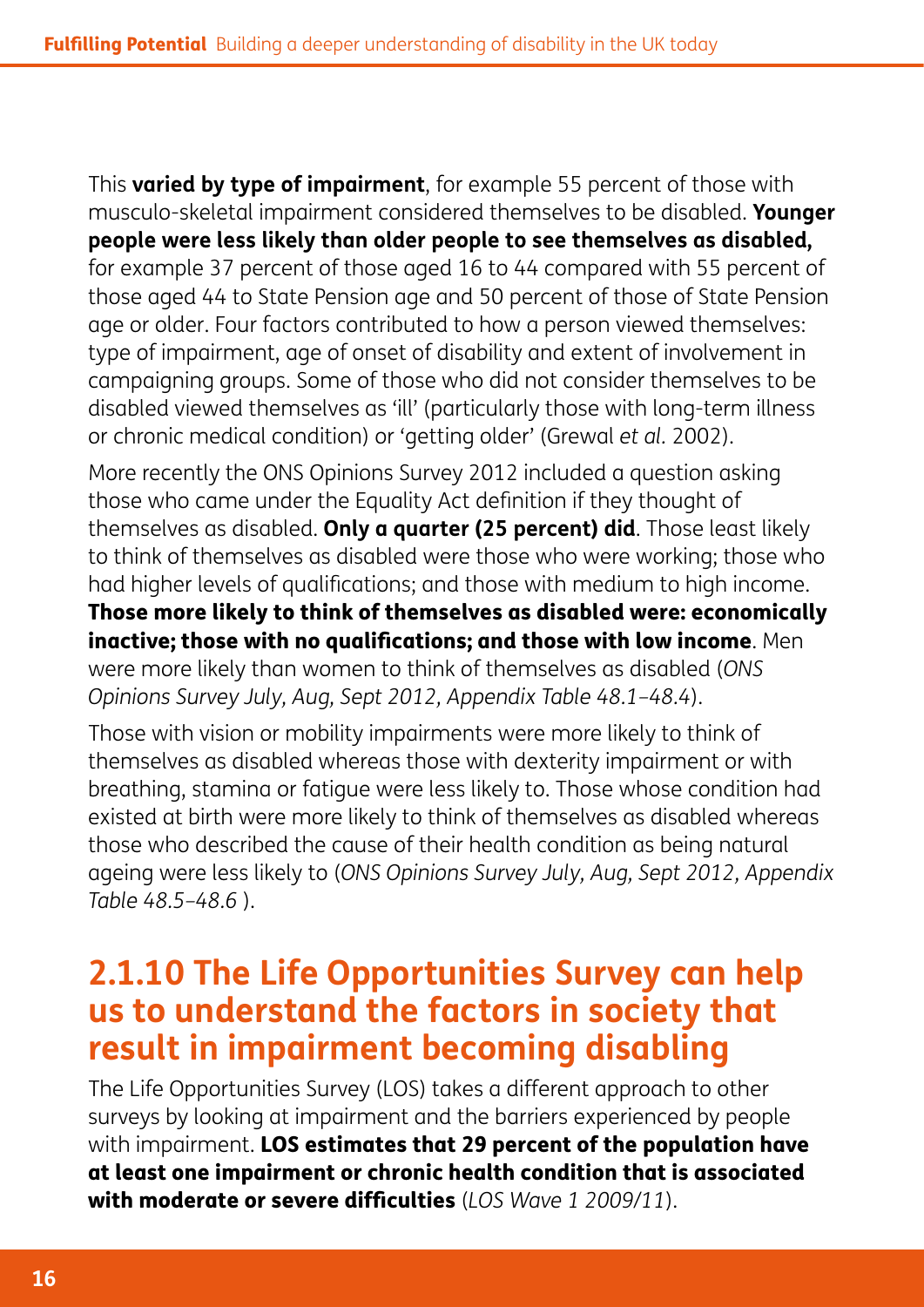Two people with the same impairment may have very different experiences and needs (*WHO 2011, Focus Groups*).

8 percent of adults with moderate or severe impairment do not experience any barriers to participating in life areas (*LOS Wave 1 2009/11*).

People may be disabled in some areas of life but not in others. Circumstances can disable people. Disabled people may see their conditions as being disabling but do not see themselves as 'disabled' (*Focus Groups*).

Those with impairment often report their health condition, impairment or disability as being a barrier to participating in life areas (*LOS Wave 1 2009/11*).

## **2.1.11 Disabled people are very diverse in terms of the variety of impairments they have – some are visible and some hidden**

Some impairments are more likely to be visible, for example mobility impairment, whilst others, such as mental health conditions, are less visible.

Just under a fifth (18 percent) of all adults experience long-term pain, 13 percent have chronic health conditions and 8 percent have a mobility impairment. In LOS a person is defined as having an impairment if they have moderate, severe or complete difficulty with physical or mental functioning and activities are limited as a result. Those reporting only mild difficulties are not classified as having impairment (*LOS Wave 1 2009/11*).

### **2.1.12 There is also diversity in how often the impairment has an impact on daily living**

Results from focus groups showed that when people think about 'longlasting health conditions and illnesses' they consider the level of difficulty and the impact a condition has on the individual's life (*Focus Groups*).

LOS collected data on the level of difficulty people experienced with each impairment and how often they experienced this level of difficulty. Some impairments (for example mobility or learning) are more likely than others (for example hearing, sight) to result in difficulties which are experienced often or always (*LOS Wave 1 2009/11, Appendix Table 1*).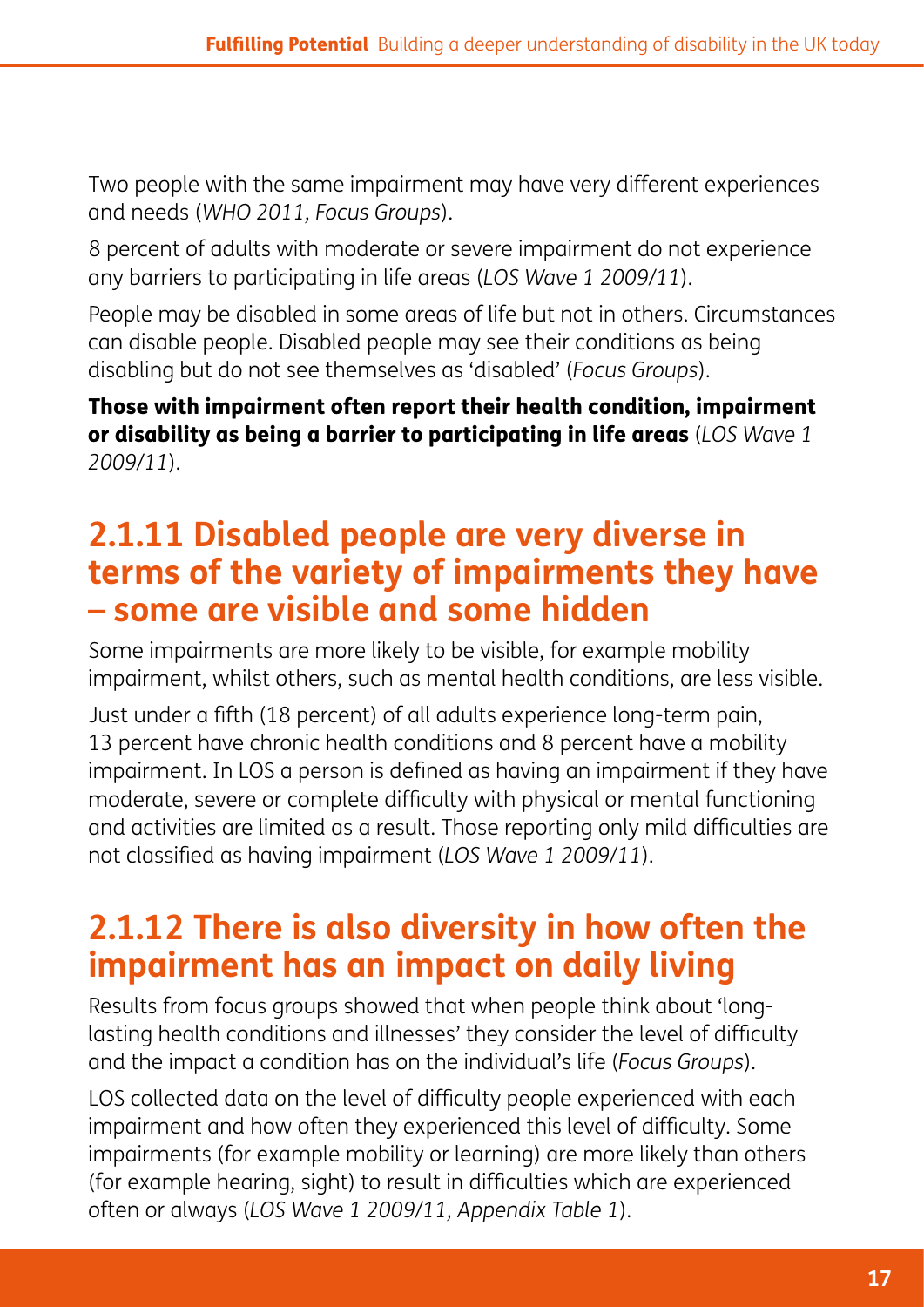#### **2.1.13 The awareness of mental health conditions has increased**

Whilst the prevalence of mental health conditions has not changed, the perception of mental health conditions has. There has been a change in awareness amongst people themselves, doctors, employers and society at large (*OECD 2011b*).

Common mental disorders are mental health conditions that cause marked emotional distress and interfere with daily function. They comprise different types of depression and anxiety.

Although LOS estimates that 4 percent of adults have a mental health condition other sources estimate that prevalence of Common Mental Disorders (CMDs) is much higher (18 percent) (*Adult Psychiatric Morbidity Survey 2007*).

Overall, the proportion of people aged 16-64 with at least one CMD increased from 16 percent in 1993 to 18 percent in 2000 and has remained stable since. The largest increase was for women aged 45-64, among whom the rate rose by about a fifth (*Adult Psychiatric Morbidity Survey 2007*).

Women are more likely than men to have a CMD (20 percent and 13 percent respectively), and rates are significantly higher for women across all categories of CMD (with the exception of panic disorder and obsessive compulsive disorder) (*Adult Psychiatric Morbidity Survey 2007*).

Up to the age of 65, mental health conditions account for nearly as much morbidity as all physical illnesses put together (*Naylor et al. 2012*).

Looking at serious mental health conditions: 3 percent of people have Posttraumatic stress disorder; 4 percent have had suicidal thoughts in the last year; 0.4 percent have psychosis (including bipolar disorder) and 0.3 percent have anti-social or borderline personality disorder (*Adult Psychiatric Morbidity Survey 2007*).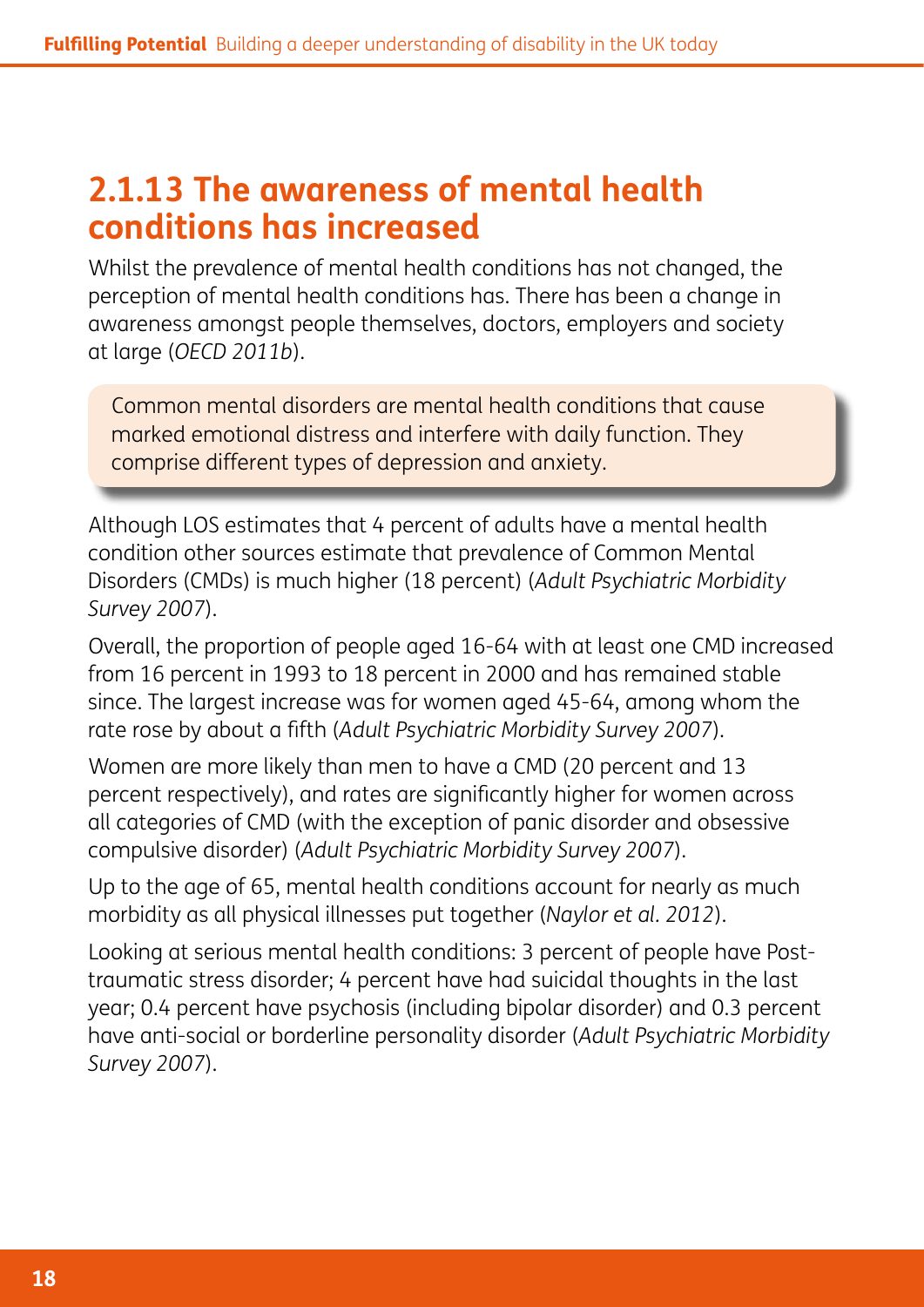#### **2.1.14 Around 6 million people are in receipt of disability or health-related state benefits**

**Disability Living Allowance** (DLA) is a cash benefit for severely disabled children and adults to help with extra care and mobility costs they may have because of their disability. It can be paid to people in or out of work. From April 2013 DLA for working age adults will be replaced with Personal Independence Payment (PIP).

Attendance Allowance (AA) provides a contribution towards the extra costs faced by severely disabled people over the age of 65.

Employment and Support Allowance (ESA) is an out of work benefit for people who have limited capacity for work due to illness or disability. ESA is replacing Incapacity Benefit.

Only around half (6 million) of the 11.5 million people covered by the disability provision in the Equality Act are in receipt of disability-related benefits. In total 3.2 million people are in receipt of **Disability Living Allowance** (DLA) (2.02 million people of working age, 340,000 children and 870,000 people aged over 65). 1.6 million people receive Attendance Allowance (AA) and 2.3 million people are in receipt of **Incapacity Benefit/Employment and Support** Allowance (*Work and Pensions Longitudinal Study, Aug 2011*). 14 percent of those aged 16-64 in receipt of DLA are in work (*DWP 2011a*).

44 percent of families containing at least one disabled adult and one disabled child are in receipt of DLA (care component) and 35 percent in receipt of DLA (mobility component). For families containing one or more disabled adults but no disabled children 10 percent are in receipt of Attendance Allowance, 21 percent in receipt of DLA (care component) and 21 percent in receipt of DLA (mobility component). For families with one or more disabled child but no disabled adults 30 percent are in receipt of DLA (care component) and 21 percent in receipt of DLA (mobility) (*FRS 2010/11*).

Those with impairment who experience moderate or severe difficulty often or always are more likely than those with less severe impairment to be in **receipt of disability benefits**. For example 48 percent of those with a mobility impairment who experience moderate or severe difficulties often or always are in receipt of benefits compared to 17 percent of those who experience mild difficulty sometimes or rarely (*LOS Wave 1 2009/11 Appendix Table 2*).

Benefit receipt increases with age but across all ages not all of those covered by the Equality Act are in receipt of benefits.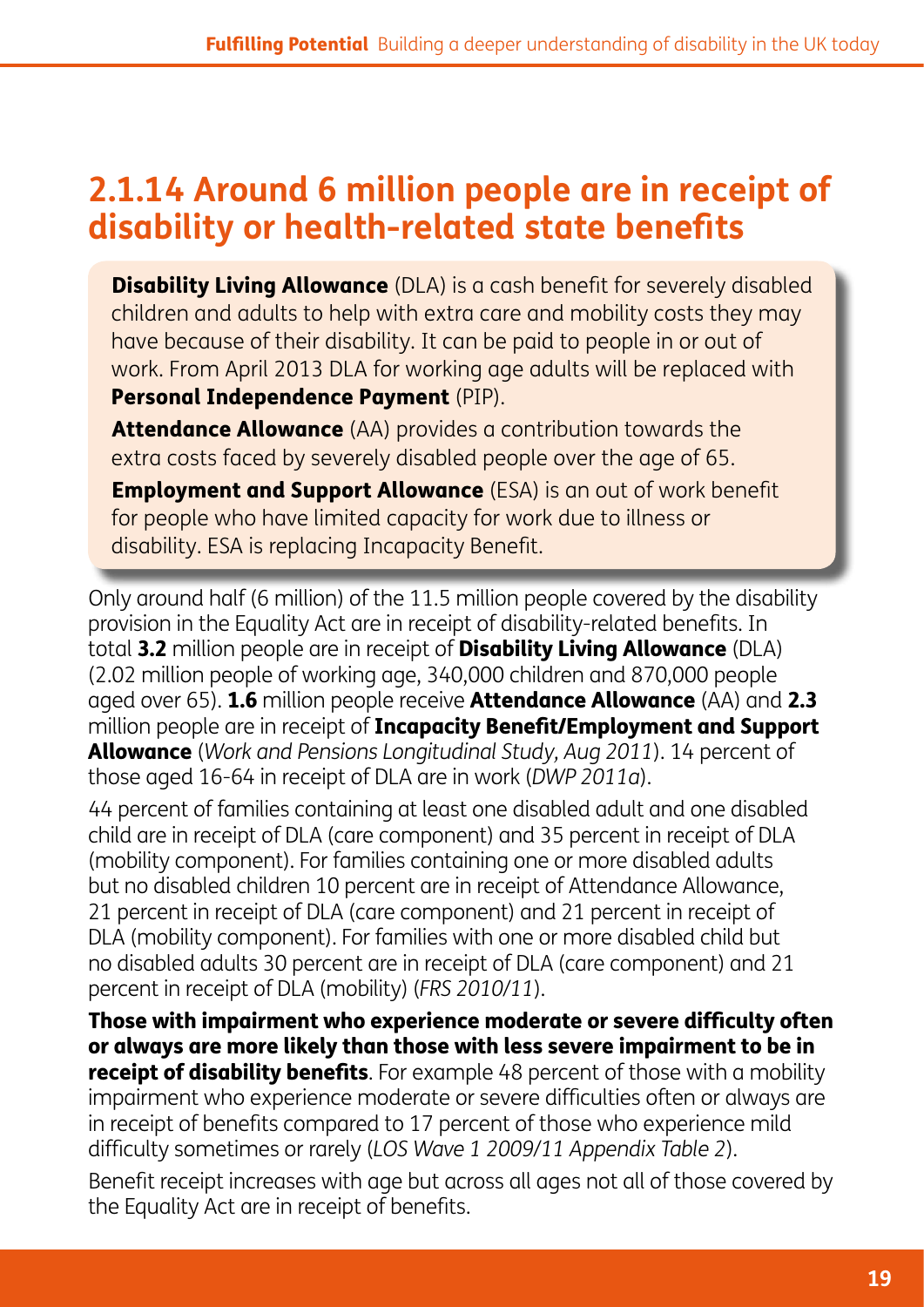# <span id="page-19-0"></span>**How disability can impact across an How disability cance 1944**<br> **impact across ance 1944**

#### **Section 2**

The previous section showed that the number of disabled people in the population increases with age. The next section looks at onset of disability across the life course and the fluctuating nature of disability.

#### **2.2.1 Most disabled people are not born with their impairment**

At any one time the population of disabled people will include some who have been disabled since childhood and some who have developed longterm conditions in adulthood.

#### Only around 2-3 percent of disabled people are born with their

**impairment**. Some will acquire impairments in childhood (or be diagnosed with an impairment in childhood). Most acquire impairments later in life (for example, 79 percent of disabled people over State Pension age reported that they acquired their impairment after the age of 50), and increasingly after State Pension age (47 percent of disabled people over State Pension age acquired their impairment after the age of 65) (*ODI 2008*).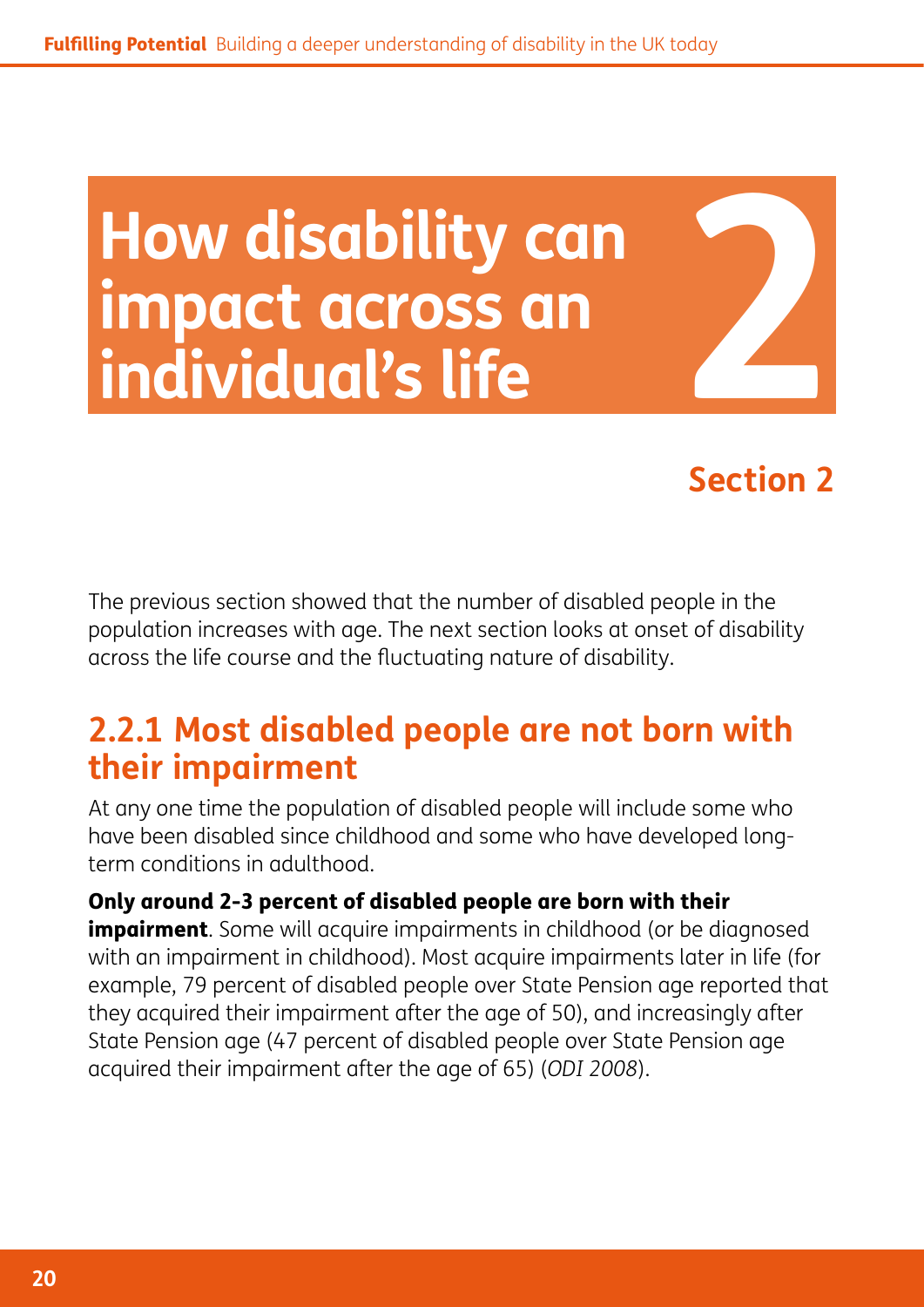The 2001 Census showed less than 5 percent of 0-4 year olds as having a limiting long-standing illness.

There are different life chances and opportunities for those that have a disability from birth and for those that become disabled later in life (*Burchardt 2003*).

#### **2.2.2 The majority of us will experience disability at some point in our lives, either personally or in caring for family or friends**

Although people in the UK are living for longer free of disability than ever before the number of disabled people is expected to continue to grow because life expectancy has consistently increased over time and is projected to increase further in the future, especially life expectancy at 65, which has increased by almost a third since 1970 (*ONS 2011c*). This means that more people are living to what used to be extreme old age. Those aged 80 to 89 are the fastest growing age cohort worldwide (*WHO 2011*). The numbers of those aged 85 years and above are set to rise by two-thirds. The prevalence of chronic degenerative diseases increases with age and these threaten independent living (*Wanless 2006*). Over two-thirds of people over 85 are disabled (*FRS 2010/11, Appendix Table 28*).

Forecasts predict a rise of 86 percent in the number of disabled people aged 65 years and above by 2026 translating into an additional 730,000 disabled people (*Research Council, Modelling Ageing Populations to 2030*).

In addition to this many **people are living longer as disabled people**, both those who are disabled in later life and those who are disabled from birth (where life expectancy is improving). For example, half a century ago only 25 percent of those born with congenital heart conditions survived into adulthood, whereas now 90 percent do so. About half of those born with cystic fibrosis will live beyond 41, and a baby born today with the condition is expected to live even longer (*Together for Short Lives and Marie Curie Cancer Care 2012*).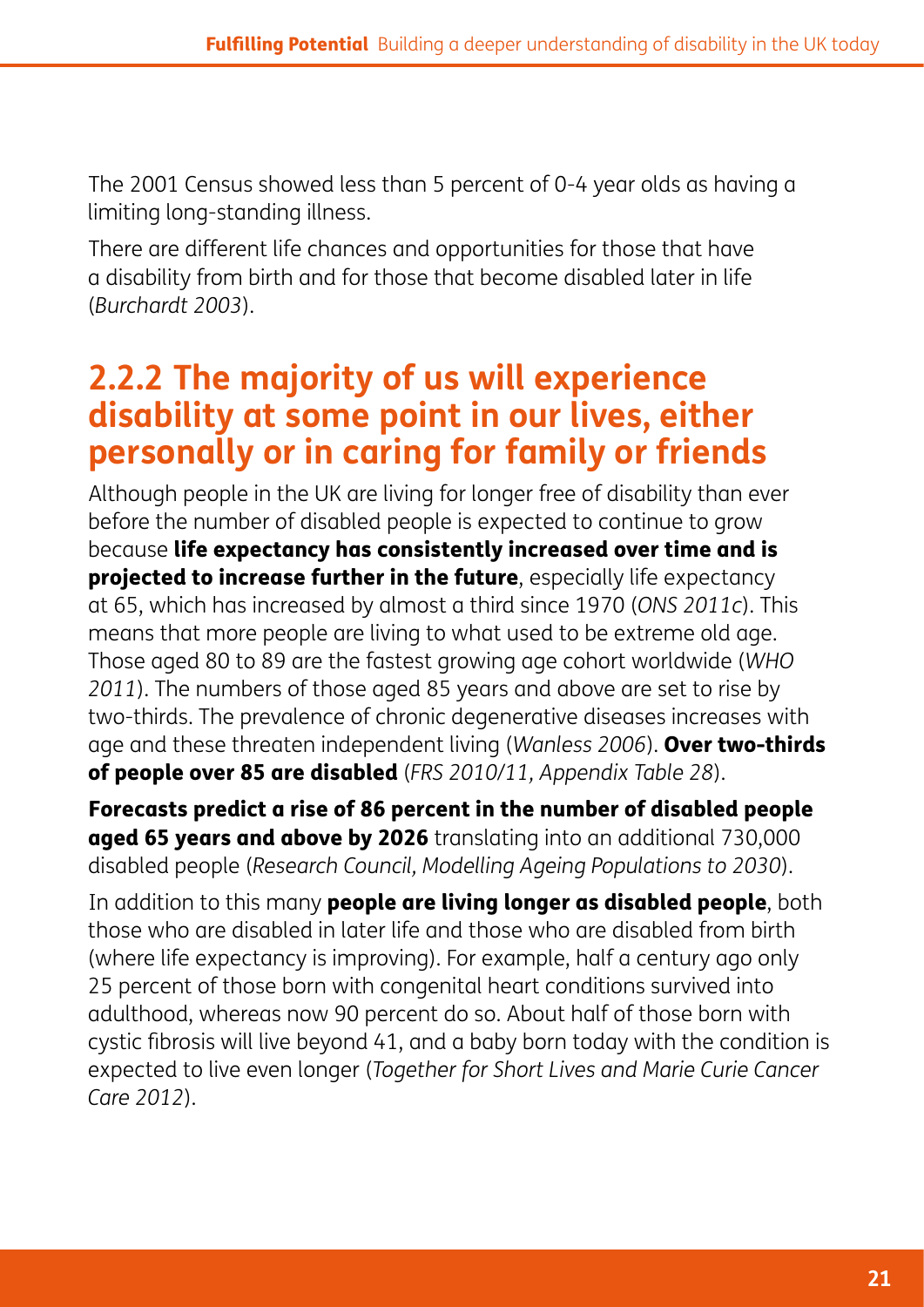#### **2.2.3 Different types of impairment tend to start or become disabling at different stages of life**

For those aged 65 or over the most common types of health condition are osteoarthritis, dementia, coronary heart disease, stroke, Chronic Obstructive Pulmonary Disease and cancers.

For working age people there is more variation in conditions, with increasing prevalence in middle age of depression, anxiety and back pain as well as most common conditions experienced by older people.

Autism, ADHD or learning disabilities are the main disabling conditions amongst children in receipt of Disability Living Allowance (DLA). The number of children in receipt of DLA diagnosed with these conditions increased four fold between 1995 and 2012 from around 50,000 in 1995 to around 210,000 in 2012 (*DWP Adhoc statistics 2012*).

#### **2.2.4 The population with impairments is not static and people move in and out of this group over time**

In LOS a person is in the **offset** group if they reported at least one impairment at Wave 1, but did not report any impairment at Wave 2. A person is in the **onset** group if they did not report any impairment at Wave 1, but reported at least one impairment at Wave 2.

Of the 29 percent of the population with impairments **around a third (34 percent) of those adults who reported an impairment at Wave 1 of Life Opportunities Survey (LOS) no longer reported an impairment around a year later at Wave 2. Of those who had no impairment at Wave 1, 8 percent had at least one impairment by Wave 2** (*LOS Wave 2 2010/12*).

Age is a factor. Nearly half (49 percent) of adults aged 16 to 24 who reported an impairment at Wave 1 no longer reported any impairment at Wave 2. The corresponding offset rate for those aged 75 and over was 21 percent (*LOS Wave 2 2010/12*).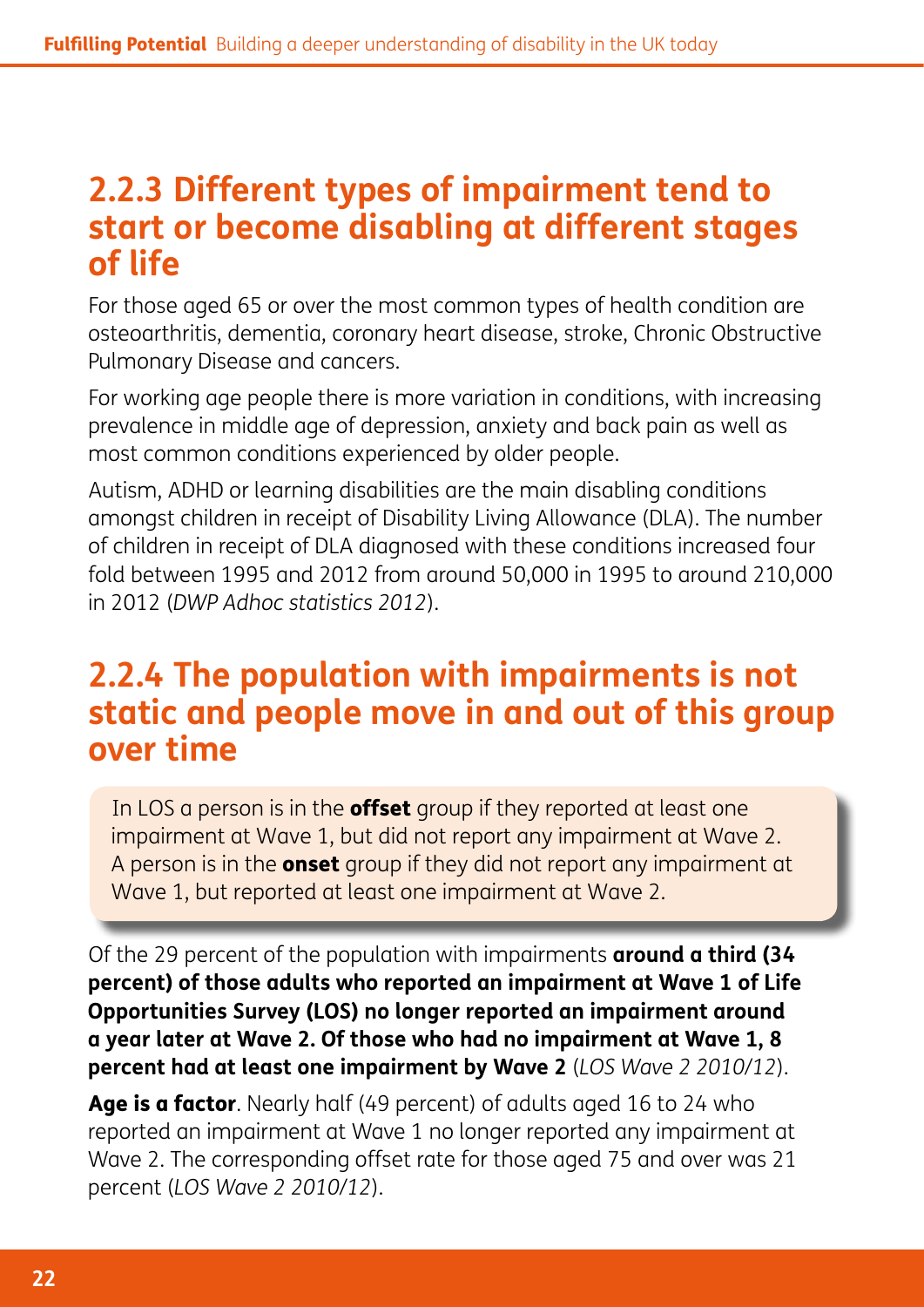The rate of onset increases with age. More than one in five (23 percent) adults aged 75 and over had acquired at least one impairment by Wave 2. This compares with 9 percent of those aged 45 to 64, 4 percent of those aged 25 to 44, and 3 percent of those aged 16 to 24 (*LOS Wave 2 2010/12*).

Level of qualification is another key factor. Offset rates are much higher for those with a degree level qualification (45 percent) compared to those with no formal qualifications (28 percent). The offset rate increases with higher levels of socio-economic group. In contrast adults with no formal qualifications were almost twice as likely to have become onset-acquired at Wave 2 than adults (aged 16-64) with a degree level qualification (10 percent compared with 5 percent) (*LOS Wave 2 2010/12*).

There are differences between those who continue to report impairment over time and those who offset and onset. This is particularly the case with **employment**. The impairment at both waves group had the lowest proportion in employment (39 percent in employment at both waves) and highest proportion economically inactive (46 percent economically inactive at both waves) whilst the proportion in employment at both waves for offset and onset groups was much higher at 61 percent and 62 percent respectively, and the proportion economically inactive at both waves for these two groups was only 22 percent and 20 percent (*LOS Wave 2 2010/12*).

Those in the offset group experienced fewer barriers at Wave 2 whilst those in the onset group experienced an increase in most barriers (*LOS Wave 2 2010/12*).

Findings from the British Household Panel Survey also found evidence of the fluctuating nature of disability. Looking at working age people over a seven year period (1991-97) over half of those with a limiting long-standing illness had spells lasting less than two years. Over a seven year period as many as 1 in 4 working age adults had experienced a spell of limitation in daily activities due to a health condition (*Burchardt 2000*).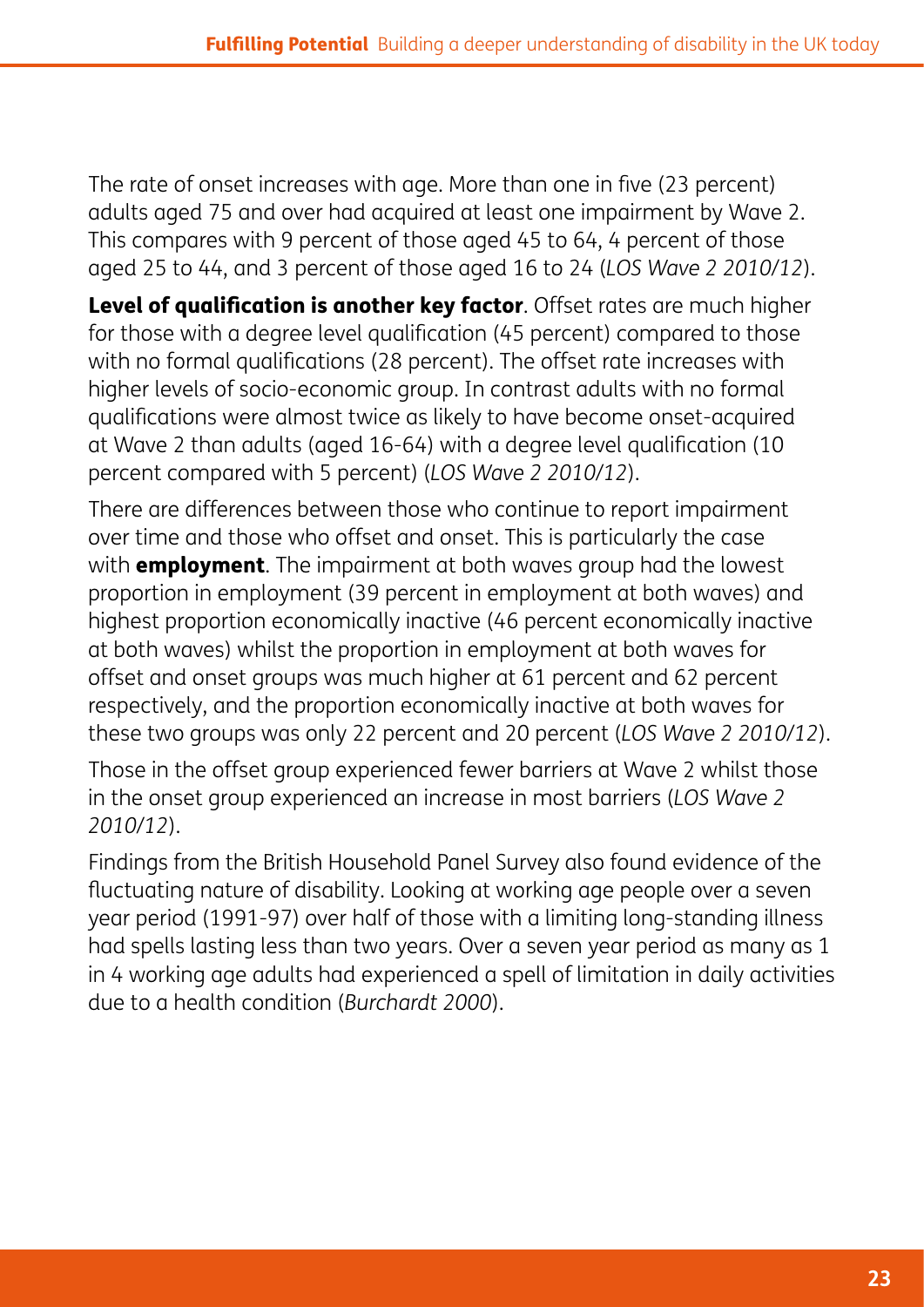#### **2.2.5 For some impairments, offset and onset can be a gradual process**

Offset and onset may be a gradual process reflecting the fluctuating nature of many types of impairment. Those experiencing a mild level of difficulty with day-to-day activities are classified as having no impairment on LOS. So if a person reported an impairment which resulted in mild difficulty in Wave 1 and moderate difficulty in wave 2 they would be in the onset group. For some conditions there was evidence of gradual onset. This was particularly the case for chronic health where more than half of those reporting onset of a chronic health condition had previously reported mild difficulties.

Similarly if a person reported moderate difficulty at Wave 1 but mild difficulty at Wave 2 he/she would be in the offset group. There is evidence that this is the case for some types of impairment particularly sight and chronic health conditions.

Around a third of those with the four most common types of impairment (long-term pain, chronic health condition, dexterity and mobility) reported a severe level of difficulty at Wave 2.

Evidence from Wave 3 of LOS (available in 2015) will allow us to learn more about the dynamics of disability over time. LOS Wave 3 will look at whether those in the offset and onset groups change again and whether those in the group with impairments at both waves remain in that group. Evidence from Australia shows that over a five year period 38 percent of the overall population fluctuated between the disabled and non-disabled populations. As is the case with LOS, onset increases with age and offset decreases with age but even in the older age groups there is a greater than 10 percent chance of offset (*Emerson 2012*).

More recent analysis over 16 waves of the British Household Panel Survey found that looking at a three year period whilst 40 percent of adults experienced a spell of disability only 16 percent remained disabled for the three year period. Of those who had offset between waves as many as 42 percent returned to the group of disabled people in the next wave (*Berthoud 2012*).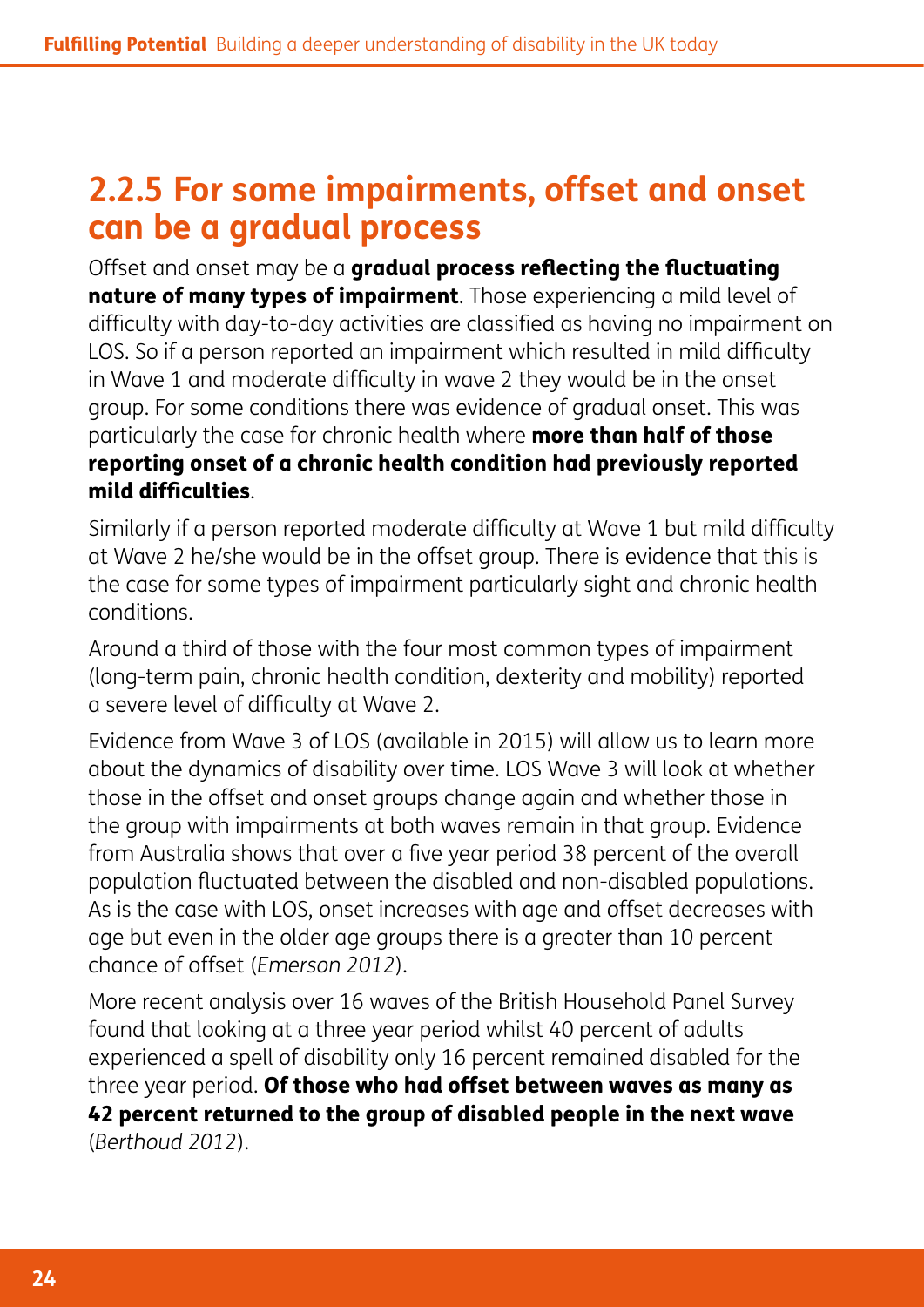#### **2.2.6 Those who are already disadvantaged are at a greater risk of becoming disabled**

There are strong associations between being poor, being out of work, having low educational qualifications and the risk of developing a longterm health condition or impairment. Those in the bottom fifth of the income distribution face a risk of becoming disabled two and a half times as high as those in the top fifth of the distribution (*Burchardt 2003*).

#### Experience of socio-economic disadvantage in early childhood can increase the likelihood of developing a health condition in later

childhood. For children in the most socio-economically disadvantaged households in 1991, the likelihood of developing disabling chronic health conditions by 2001 was more than twice that of children in the least disadvantaged households (*Blackburn et al. 2012*).

Families of patients with Duchenne muscular dystrophy are more likely to be from a deprived background, even at the time of first diagnosis (usually by age 5) (*Bushby et al. 2001*).

Pre-existing disadvantage such as low or no qualifications; low income; being out of work; smoking; drinking and poor diet are associated with increased likelihood of onset of a health condition or impairment and onset is associated with increased likelihood of disadvantage such as unemployment or poverty. Having qualifications can provide protection against the adverse effects of onset.

## **2.2.7 Age, disability and caring interact**

**1.2 million people received care at home in 2011/12** (NHS IC 2012a). **1.8 million people are employed in the care and support workforce**  (*Department of Health 2012b*). **There are 5.8 million unpaid carers in England and Wales** (*Census 2011*).

More than 8 out of 10 people aged 65 or over will need some care and support in their later years (*Department of Health 2012b*).

Mencap (2002) estimates that there are at least 29,000 people with learning disabilities living at home with family carers over the age of 70.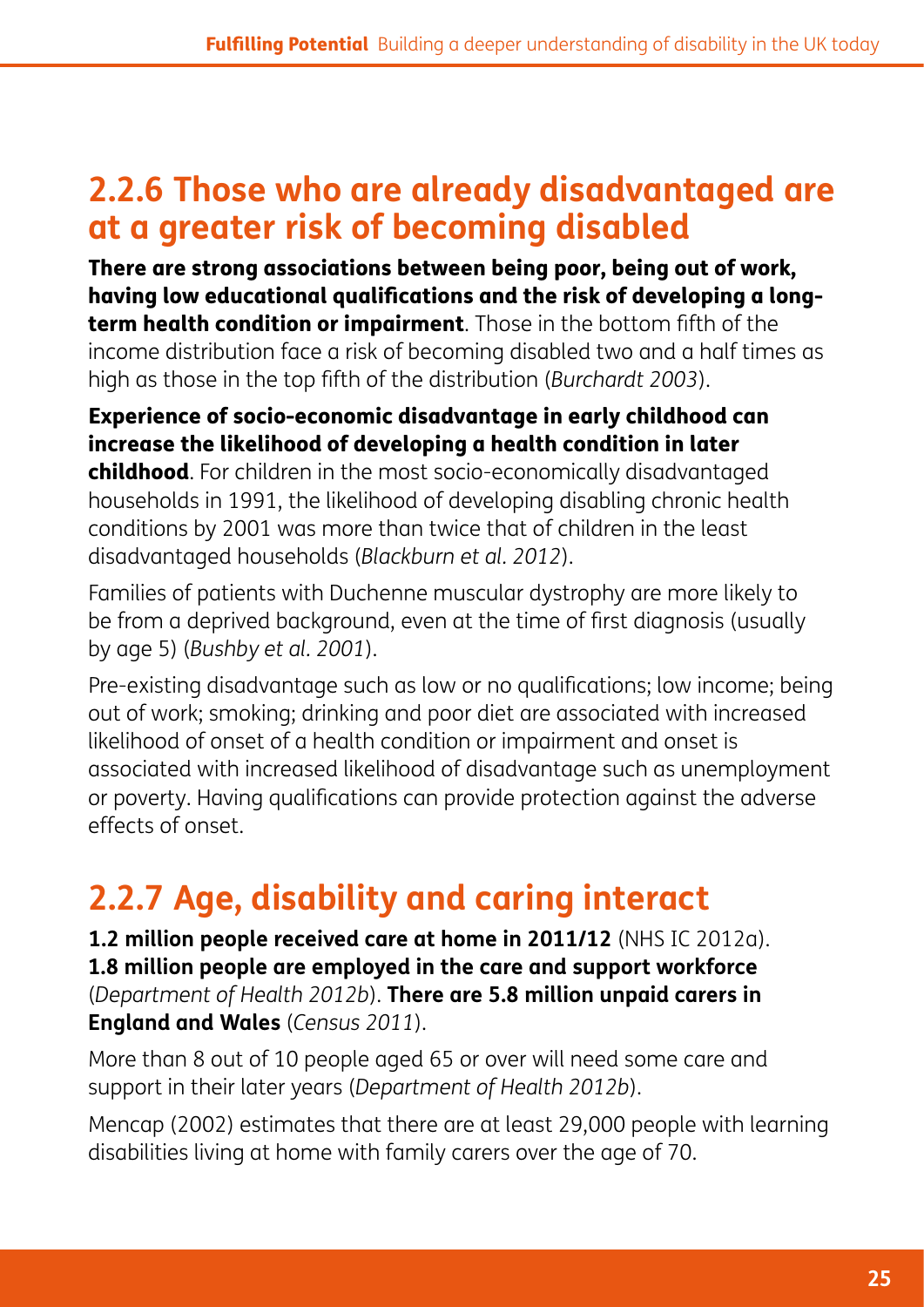11 percent of all carers said there was no one who they could rely on if they wanted to take a break from their caring responsibilities. Carers who did not have someone else they could rely on were most likely to be: aged 65 or over (27 percent); caring for someone in the same home (22 percent); caring for 20 or more hours per week (23 percent) or in bad health (28 percent) (*NHS IC 2010*).

Carers find it difficult combining work and caring responsibilities. Among working age carers 26 percent felt caring had affected their ability to stay in employment (*NHS IC 2010, Arksey et al. 2005*).

A quarter of all women aged 50-64 care for an adult not living in their household in a non-professional capacity (*LOS Wave 1 2009/11, Appendix Table 3.2*).

Adults with impairments are likely to be carers themselves (15 percent of adults with impairments provide informal care compared with 8 percent adults without impairment) (*LOS Wave 1 2009/11*).

Adults with impairments are more likely to spend longer hours caring for others than adults without impairment (*LOS Wave 1 2009/11*).

Caring can have an impact on the health of the carer. Around half (52 percent) of carers said their health had been affected because of the care they provide. A wide range of effects were mentioned; a third of carers reported feeling tired (34 percent), 29 percent felt stressed, 25 percent had disturbed sleep and 22 percent reported being short tempered or irritable (*NHS IC 2010*).

42 percent of carers said their personal relationships, social life or leisure time had been affected because of the assistance they provided. Those who had been affected in this way were asked an unprompted question to establish the effects of caring. The most common effects were having less time for leisure activities (69 percent), being too tired to go out (32 percent), being unable to go on holiday (23 percent) and the effect upon their own health (20 percent) (*NHS IC 2010*).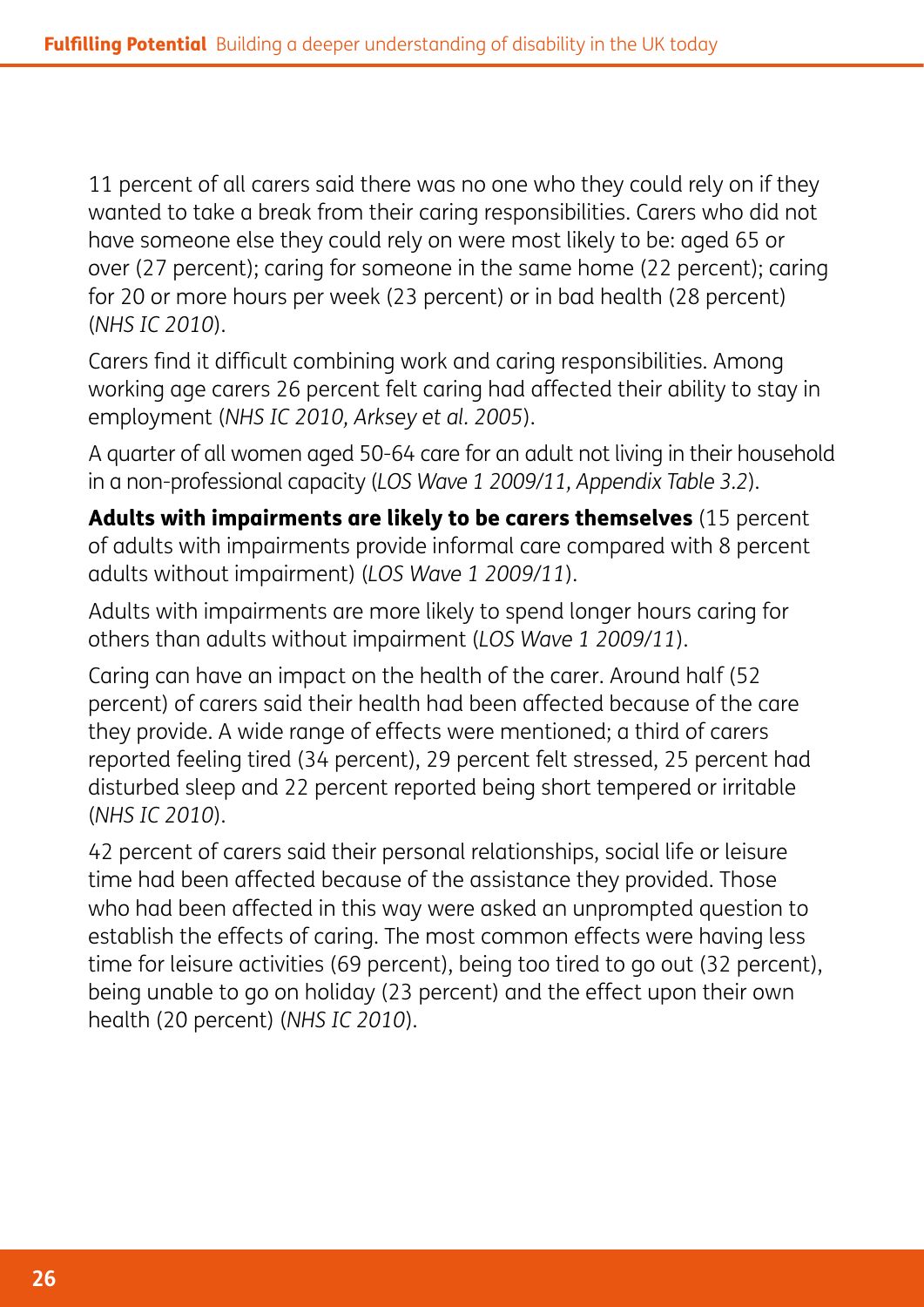# <span id="page-26-0"></span>**Understanding the lives of disabled**  Understanding the<br>lives of disabled<br>people in the UK

#### **Disabled people are integral to the success of our economy and society but inequalities still exist and many face social exclusion**

**3.2 million disabled people are in work**. 11.5 percent of all employed people are disabled and only 9 percent of working-age disabled people have never worked. When looking at those aged 25 or over only 5 percent of disabled people have never worked (*(LFS Quarter 2 2012, Appendix Table 34, 35.1*).

**15 percent of adults with an impairment provide informal care** (*LOS Wave 1 2009/11*).

#### Over half (55 percent) of disabled people play an active role in civic society by formal volunteering, civic activism, civic participation and civic consultation *(ODI Indicator E2)*.

Disabled people along with their friends and families make up a large consumer market. The combined spending power of disabled people in the UK has been estimated to be at least £80 billion a year (*DWP 2004*).

But not all disabled people have had the opportunity to realise their aspirations. There are still significant gaps between disabled and non**disabled people achieving outcomes**. Outcomes for many disabled people are not improving as far or as fast as they should (*EHRC 2010*).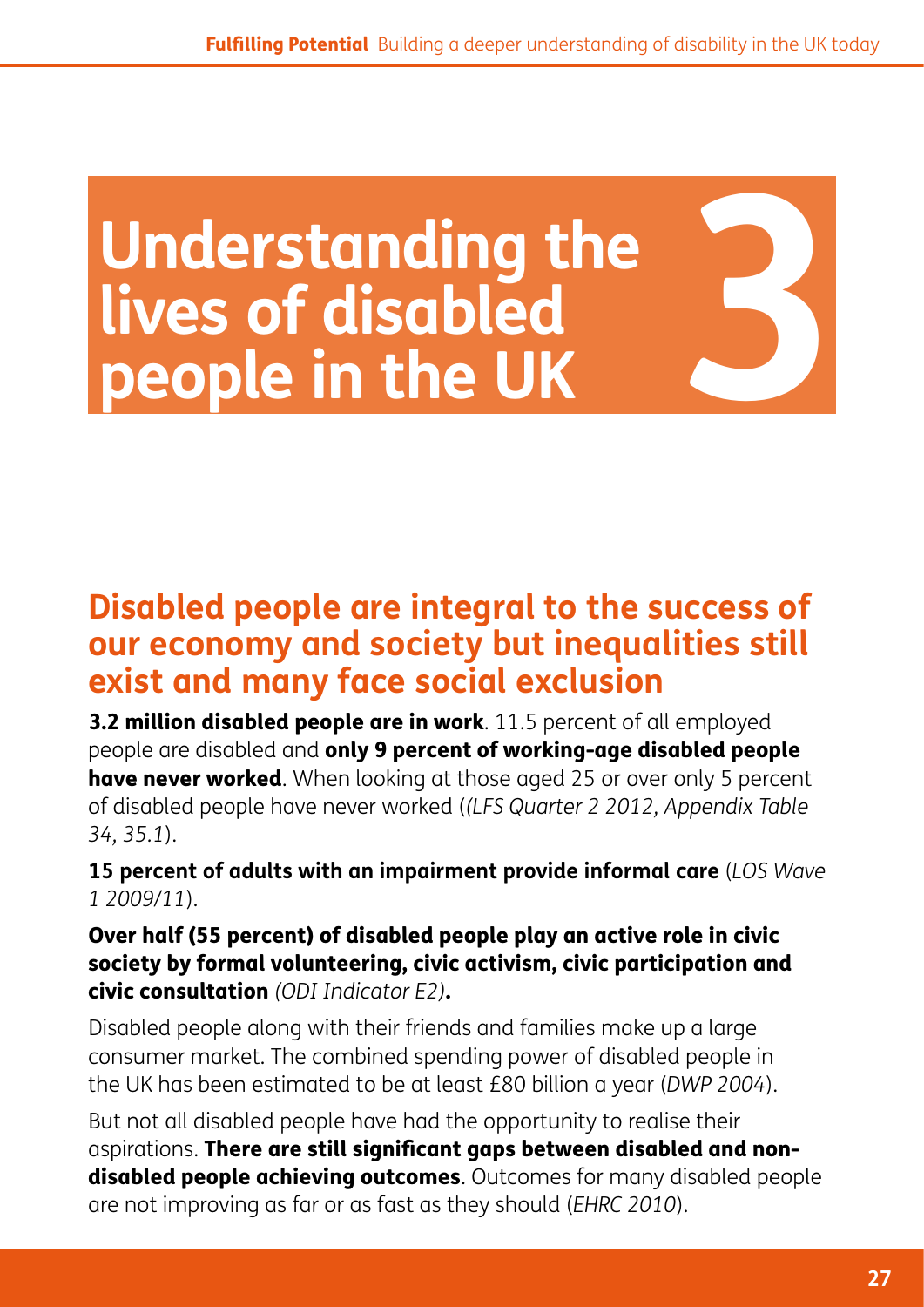#### For example:

Young disabled people are less likely to go on to Higher Education. In 2009/10 33 percent of disabled young people were in Higher Education at age 19 compared to 41 percent of non-disabled young people (*ODI Indicator A8*).

Disabled people are less likely to be in work than non-disabled people. The employment rate gap between disabled and non-disabled people is 30 percentage points. This employment rate gap represents just over 2 million people and is particularly high for those with learning disabilities or with mental health conditions. 79 percent of those with severe learning disabilities have never worked (*LFS Q2 2012, Appendix Tables 35.3 and 46.1*).

Once young people finish their full-time education and start to move into work, a much bigger gap between disabled and non-disabled people **emerges.** The gap widens to 27.8 percentage points at age 23 and then widens further to 36.2 percentage points at age 24 (*LFS Quarter 2 2012, Appendix Table 40.3*).

Disabled people are more likely than non-disabled people to live in poverty (*ODI Indicator C5*).

#### **Disabled people want the same things from life as everyone else**

In response to the 'Fulfilling Potential – The Discussions So Far' disabled people told us that they have aspirations to participate in every aspect of life (*Fulfilling Potential – The Discussions So Far 2012*).

Good health was the most important factor for quality of life for both disabled adults (39 percent) and non-disabled adults (35 percent). Other factors that were important were: **family; choice and independence**; money; friends and leisure; housing and work (*ONS Opinions Survey 2012, Appendix Table 50*).

The most important life areas mentioned by disabled people in focus groups were: household finances and living standards and family relationships. 'Being able to look after myself at home' was also seen as being important (*Focus Groups*).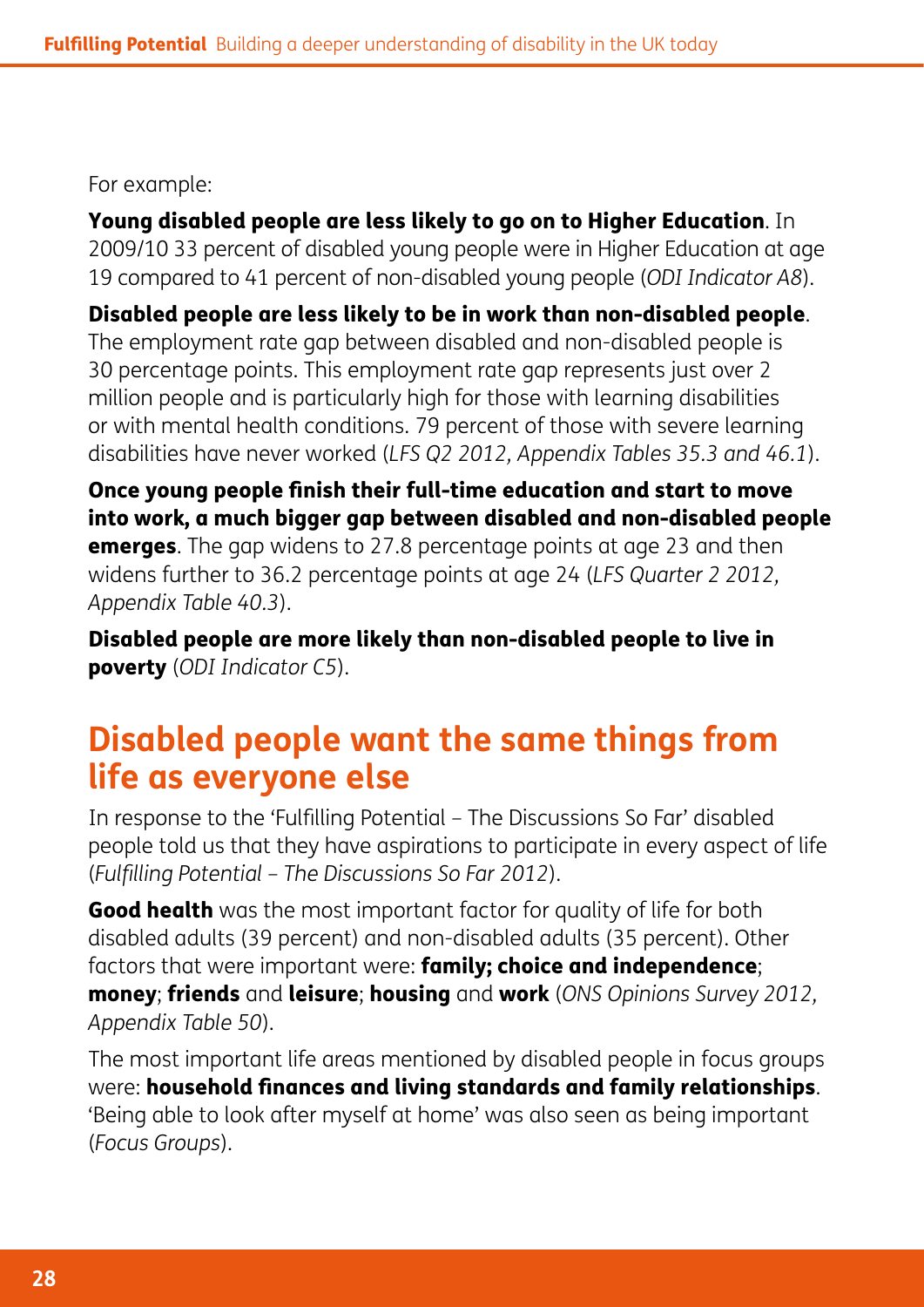An earlier consultation with disabled people carried out in 2007 showed that the issues which were most important to disabled people included: education; employment; economic well-being; housing; social networks; health; transport; access to buildings; civic and political participation; attitudes and crime. These issues underpinned the development of the Disability Equality Indicators (*ODI 2007*).

In response to Fulfilling Potential disabled people told us what was important to them:

| <b>Education</b>                   | The education system should help disabled people to<br>achieve what they want in life.                   |
|------------------------------------|----------------------------------------------------------------------------------------------------------|
| <b>Employment</b>                  | Disabled people should be able to work and earn.                                                         |
| <b>Income</b>                      | Disabled people want sufficient income to support<br>themselves and pay for the support they need.       |
| <b>Health</b>                      | There should be access to good quality healthcare.                                                       |
| <b>Family and</b><br>social life   | Disabled people should have the same opportunities<br>for family and social life as non-disabled people. |
| <b>Leisure and</b><br>sport        | Disabled people want the same opportunities for<br>leisure and sport as non-disabled people.             |
| <b>Choice and</b><br>control       | Disabled people should have more choice and control<br>over the services and support they receive.       |
| <b>Accommodation</b>               | Disabled people should be able to access suitable<br>accommodation.                                      |
| <b>Communities</b>                 | Transport and the built environment should take into<br>account the needs of disabled people.            |
| <b>Attitudes and</b><br>hate crime | Disabled people should not be subject to<br>discrimination, harassment or hate crime.                    |

All these issues are covered in this evidence base.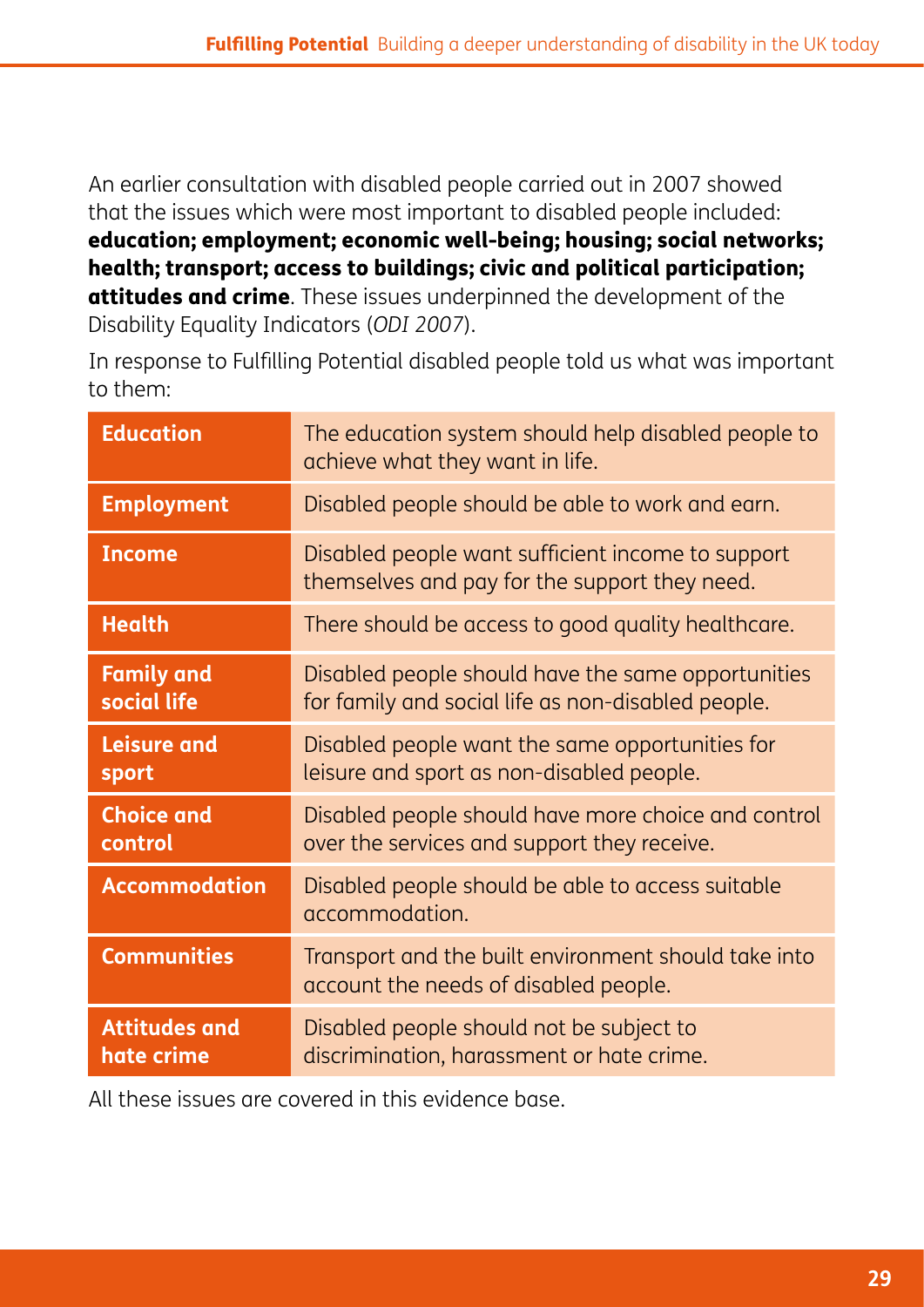#### **Building understanding of trends in outcomes and barriers**

The next section looks at trends in **outcomes** experienced by disabled people and at **barriers** to participation across a range of life areas.

As stated at the beginning of the paper it is important to bear in mind that different data sources define disability in different ways. For example data on disabled children is limited so in looking at educational attainment we look at children with Special Educational Needs. In looking at employment we use the LFS which looks at the working age population who are covered by the legal framework. In looking at poverty we use the HBAI data which is drawn from the FRS and based on the legal framework. In looking at barriers we use the evidence from LOS which looks at adults (both working age and State Pension age) with impairment.

The different issues faced by disabled people are inter-linked. For example low educational attainment can lead to poor employment outcomes. Not having a job can be associated with poverty and social isolation. Experiencing barriers to transport can result in not being able to get to work or education.

It is also important to remember that experiences will be very different depending on the stage of life that a person experienced onset of their impairment or health condition. For those who are born with a impairment or a health condition, education and other early experiences influence the whole of their life chances. For those who experience onset in adulthood, disability itself may be an outcome, not a cause, of early disadvantage; and pre-established social position (for example level of qualification) may influence response to the onset of impairment or a health condition. For those experiencing onset after State Pension age, impairment or a health condition may be seen as an outcome of old age and some of the reductions in participation may be associated with old age itself, not with impairment.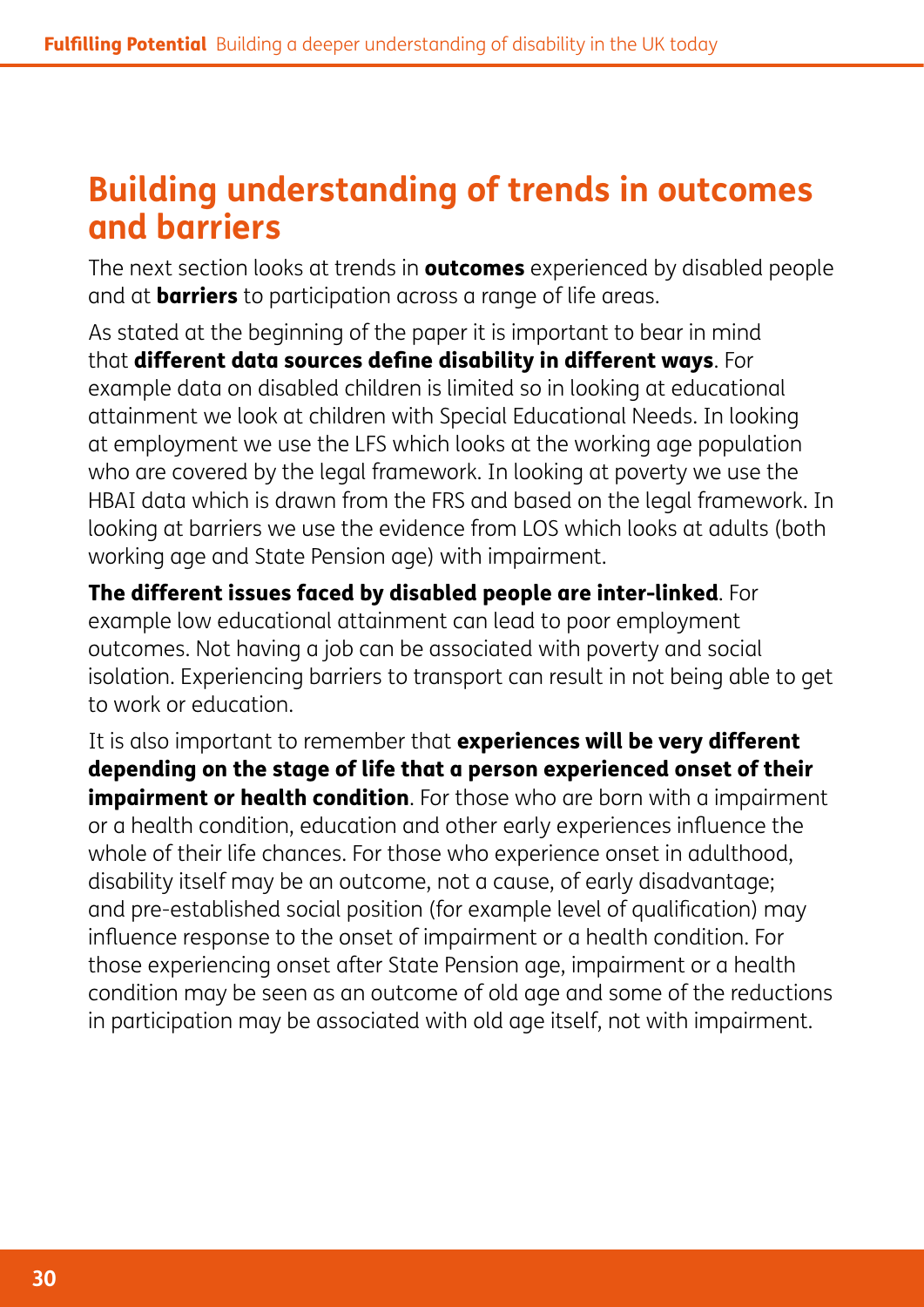# <span id="page-30-0"></span>**Early intervention 3**

### **Section 1**

'encouraging early intervention and preventative approaches are often critical to disabled people continuing to realise aspirations' *(Fulfilling Potential: Next Steps).*

#### **3.1.1 Disabled children are more likely than other children to experience barriers**

#### Conditions such as autism, ADHD and learning disabilities are a common cause of impairment in children.

6 percent (0.8 million) of children are disabled (*FRS 2010/11*).

Conduct disorders and autistic spectrum disorders are more common in boys than girls (*Department of Health 2011b*). 5-6 percent of children aged 5-10 have a conduct disorder (*Knapp et al. 2011*).

Looking at Special Educational Needs (SEN) provides a limited proxy for disability (there are both disabled children who do not have SEN and non-disabled children who do have SEN).

A pupil has a statement of special educational needs when a formal assessment has been made and a document setting out the child's needs and the extra help they should receive is in place.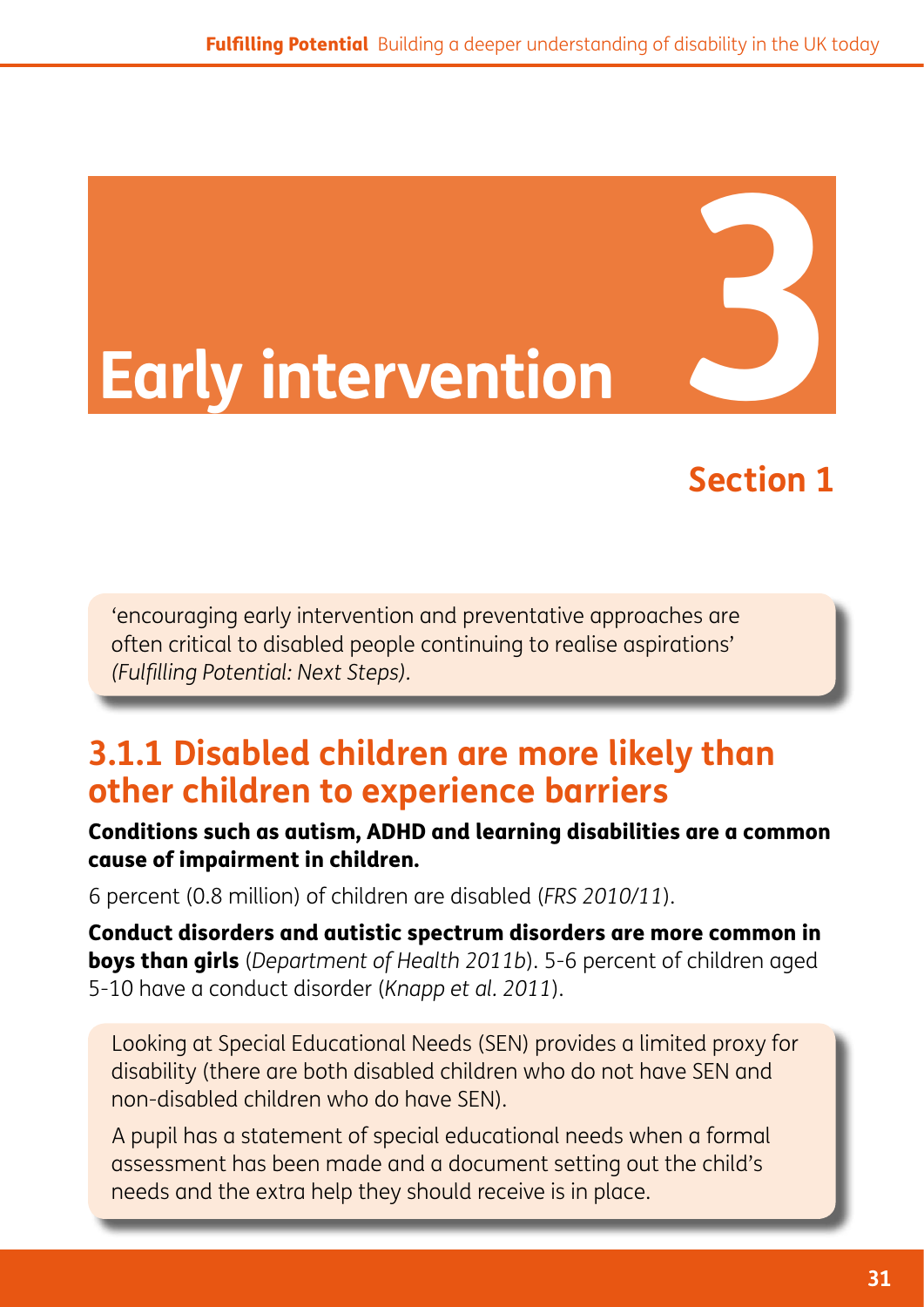One in five pupils has a Special Educational Need (about 1.6 million children). Boys are two and a half times as likely as girls to have statements at primary school (2 percent compared with 0.8 percent) and three times more likely to have a statement at secondary school (2.9 percent compared with 1 percent). Black pupils are more likely than other pupils to have SEN at **primary school**. Pupils with Special Educational Needs are more likely to be eligible for free school meals. Children in care are three and a half times more likely to have special educational needs and ten times more likely to have a statement of Special Educational Needs (*Department for Education 2012*).

#### **3.1.2 Disabled children are more likely to live in a lone parent family and to have poor levels of housing**

Disabled children are more likely than non-disabled children to live in a lone parent family (32 percent compared with 22 percent) (*FRS 2010/11, Appendix Table 32*).

A quarter of disabled children live with one or more siblings who also have a disability. Almost half of disabled children live with a disabled parent (*Blackburn et al. 2010*).

There is an increased risk of separation during the early stages of **parenting a disabled child**. The likelihood of becoming a lone parent household is greatest when the disabled child is aged 12 months to two years (Clarke and McKay 2008). However, the risks of separation appear to be driven more by the poorer socio-economic circumstances of families of disabled children than by child disability per se (*Hatton et al. 2009*).

Families with a disabled child are **less likely to be living in a decent home** compared to families with a non-disabled child (based on analysis of 2003/2004 English House Conditions Survey data). Those with a disabled child are 50 percent more likely than other families to live in overcrowded accommodation, to rate their home as being in poor repair and to report problems with wiring, draughts and damp in a child's bedroom (*Beresford and Rhodes 2008*).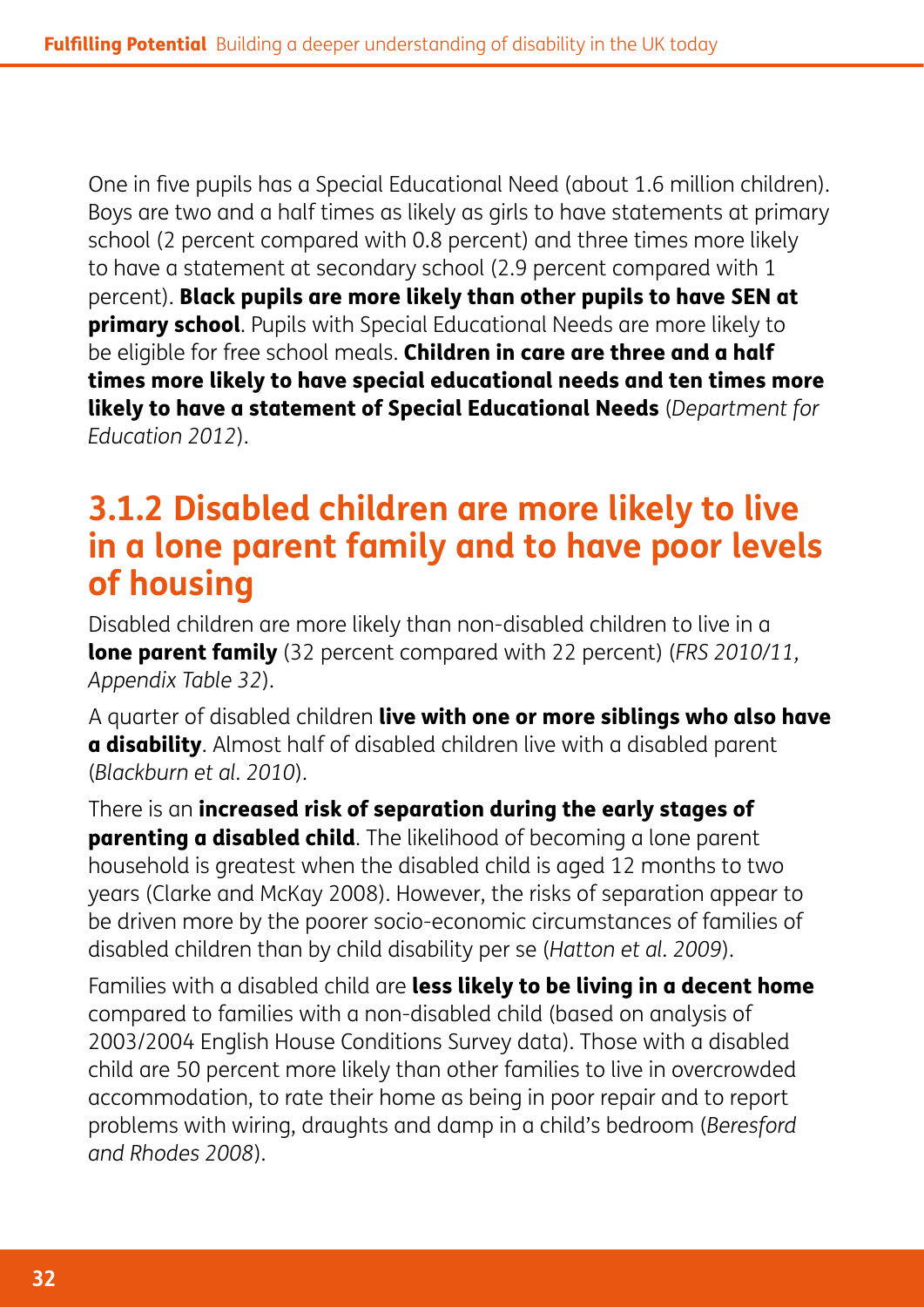Disabled children and young people spend more time at home than nondisabled children, but there is evidence to suggest that their homes are the most restrictive environments in which they spend their time (*Beresford and Rhodes 2008*).

62 percent of families with disabled children have reported difficulties in accessing the services they need in their local area and 80 percent say that trying to access these services locally caused them anxiety and stress (80 percent). In some cases families have to travel or live apart in order to access the services that they need (*Brawn and Rogers 2012*).

#### **3.1.3 Disabled children are more likely than other children to experience barriers**

In England disabled children are as likely as non-disabled children to visit a library or museum. Disabled children (81 percent) were less likely than nondisabled children (90 percent) to have taken part in sport in the previous four weeks (*DCMS Taking Part Survey 2011/12*).

Disabled children are less likely to participate in sport both in and out of school. The most common barriers are lack of money, the child's health or impairment or the unsuitability of local sports facilities. Lack of transport can also be a problem. The two sports in which disabled children were more likely than non-disabled children to take part in were swimming and horse riding (*Sport England 2001*).

Half of parents of 11-15 year old children with impairment who were interviewed on LOS said that their children did not experience barriers. However, children with impairment were more likely than those without to experience barriers. For example around a fifth experienced barriers with transport or personal relationships (compared with 6 percent and 1 percent of children without impairment) and 28 percent experienced barriers with education or with leisure or play (compared with only 3 percent and 9 percent of those without impairment). One of the key causes of barriers for children with impairment, as reported by parents, was the **attitudes of** others (34 percent). This compared to just 8 percent of children without impairment (*LOS Wave 1 2009/11*).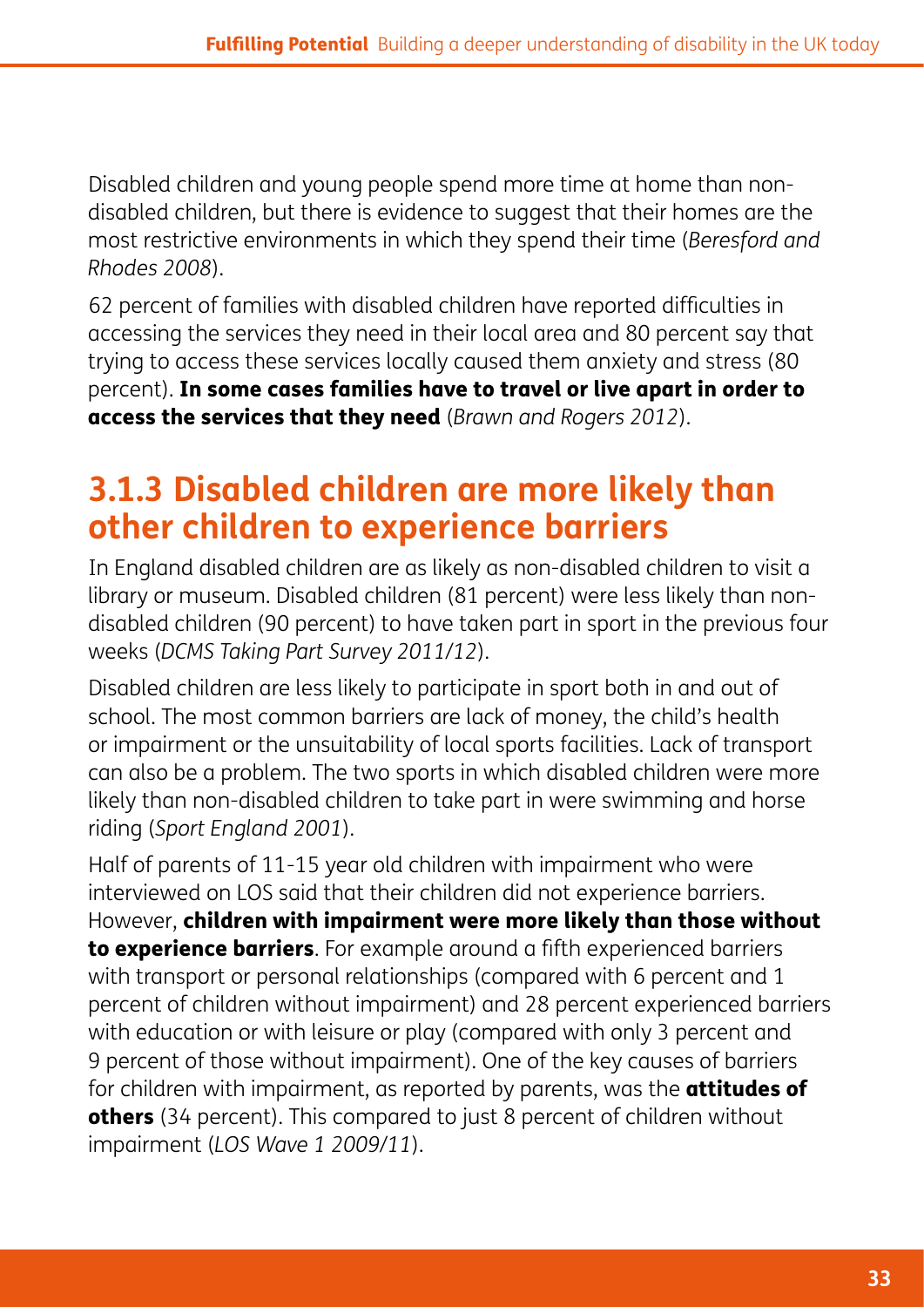#### **3.1.4 Young disabled people have high aspirations but by the time they reach adulthood their aspirations have reduced**

Disabled people told us that education is fundamental, not just in school but in higher and further education, and in lifelong learning (*Fulfilling Potential – The Discussions So Far*).

Early years in a child's life are a key time in the formation and development of aspirations. Parents play a key role along with schools. Later young people need easy access to advice and guidance and the involvement of professional or volunteers. Young people's aspirations can decline in response to their growing understanding of the world and what they perceive to be possible (*Gutman and Akerman 2008*).

The levels of aspirations among disabled 16 year olds are similar to those of their non-disabled peers and they expect the same level of earnings from a full-time job. However, by the age of 26 disabled people are nearly four times as likely to be unemployed compared to non-disabled people. Among those who were in employment and with the same level of qualification, earnings were 11 percent lower for disabled people compared to their non-disabled peers. By the age of 26 disabled people are less confident and more likely to agree that 'whatever I do has no real effect on what happens to me'. At age 16 there had been no significant differences between them and their non-disabled peers on these measures (*Burchardt 2005*).

Young people's choices may be enabled or obstructed by physical, social or attitudinal factors. Lack of positive role models can be a problem for young disabled people aspiring to meet their goals. Adults do not always prepare young disabled people for the same futures they envisage for their non-disabled children. Young people are able with the right support and guidance to make realistic decisions about their futures (*Shah 2008*).

For people with learning, memory or neuro-diversity impairment family members or support workers play an important role in shaping their aspirations and enabling their participation in different areas of life (*Office for Disability Issues 2010*).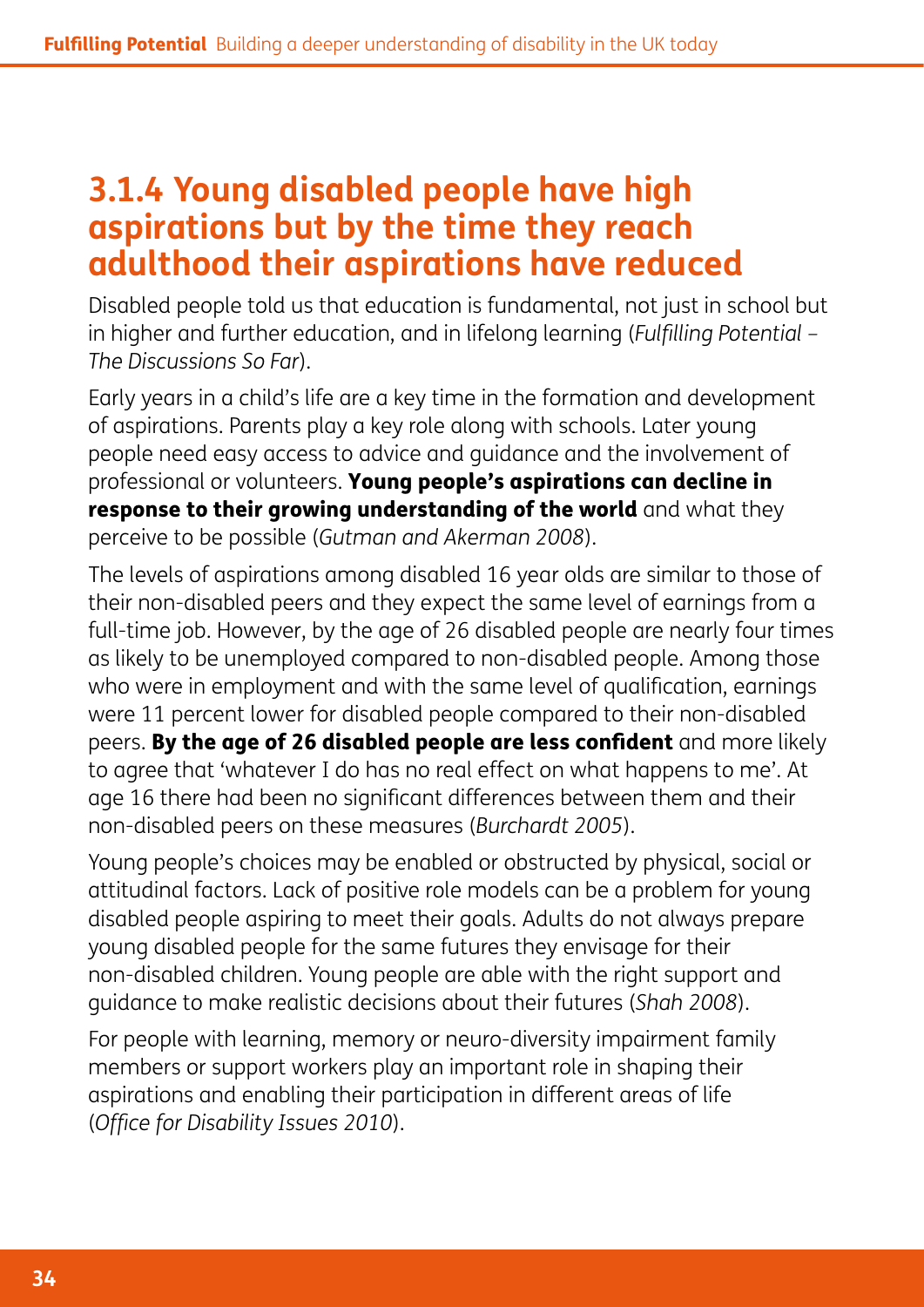#### **3.1.5 Educational attainment for pupils with SEN is improving overall but the attainment gap for those with a statement is widening**

Levels of educational attainment at Key Stages 2 and 4 are improving for all children. The rate of improvement is highest for SEN pupils without a statement (*ODI Indicators A3 and A5*).

Whilst the attainment gap at Key Stage 4 has narrowed between pupils without SEN and those who are SEN **without** a statement (from 46 percentage points in 2005/6 to 30 percentage points in 2010/11), the gap between pupils without SEN and those who are SEN with a statement has widened (from 58 percentage points in 2005/6 to 64 percentage points in 2010/11) (*ODI Indicator A5*). This attainment gap reduces by the age of 19 (*Department for Education 2012*).

Children with visual impairment are more likely than children with other types of impairment to achieve the expected level at Key Stages 2 and 4. In 2010/11, 54 percent of pupils with visual impairment achieved the expected level at Key Stage 2 compared to 35 percent of pupils with SEN. Equivalent figures for Key Stage 4 were 44 percent and 22 percent respectively (*Department for Education 2012*).

Whilst the use of 'labels' in education such as 'learning difficulties' can have a positive impact, use of such labels can also have large negative impacts such as stigmatisation, bullying, reduced opportunities in life and lower expectations on what a 'labelled' child can achieve (*Ho 2004*).

#### **3.1.6 The proportion of disabled 19 year olds without a Level 3 qualification has fallen**

**The proportion of disabled 19 year olds without a Level 3 qualification has fallen in recent years, and is converging towards the average for non-disabled 19 year olds** (*Aldridge et al. 2012*).

In 2010, 53 percent of disabled 19 year olds did not have a Level 3 qualification. This compares to 42 percent for non-disabled 19 year olds. There has, however, been a substantial decrease in the proportion of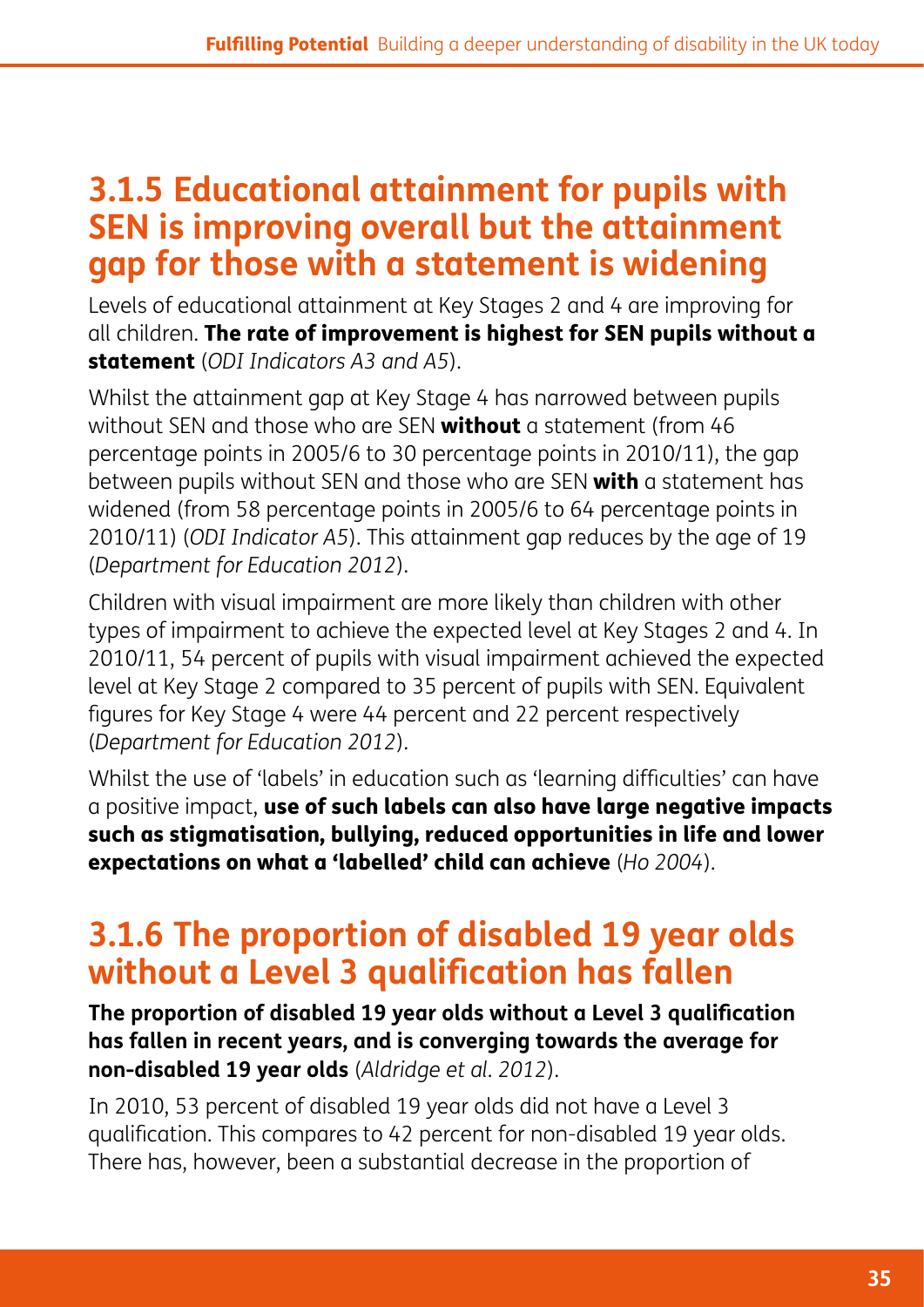disabled people without a Level 3 qualification. It has fallen from 74 percent in 2000 – a fall of 21 percentage points in ten years. This fall has been much faster than for non-disabled 19 year olds, meaning the disability gap has closed from 21 percentage points to 11 percentage points (*Aldridge et al. 2012*).

**Level 3 qualifications are A level or qualifications which are equivalent to A level.**

#### **3.1.7 Disabled young people are less likely to be in Higher Education than non-disabled young people**

Pupils with SEN are four times less likely than other pupils to be in Higher Education (*Department for Education 2012*).

Of those who do enter Higher Education, disabled students not in receipt of Disabled Students Allowance (DSA) are more likely than those who receive the DSA to leave Higher Education in their first year (*ODI Indicator A10*).

40,000 disabled people from the UK qualified from full-time Higher Education courses in 2010/11 (*HESA 2012*).

In 2010/11, 60 percent of disabled students who completed their first degree attained a first class or upper second class degree in comparison to 64 percent of non-disabled students (*ODI Indicator A9*).

Having a degree level qualification can significantly improve employment outcomes. In 2012, 71 percent of disabled graduates were in employment compared to 42 percent of disabled non-graduates (*LFS Q2 2012, Appendix Table 37*).

Six months after graduating, 60 percent of disabled graduates were in employment, compared to 65 percent of non-disabled graduates (*ODI Indicator A12*).

Looking at **graduate level** employment, latest figures show that disabled graduates were just as likely as non-disabled graduates to be in graduate level employment (63 percent). Higher levels of deaf/hearing impaired graduates entered **graduate level** occupations than any other category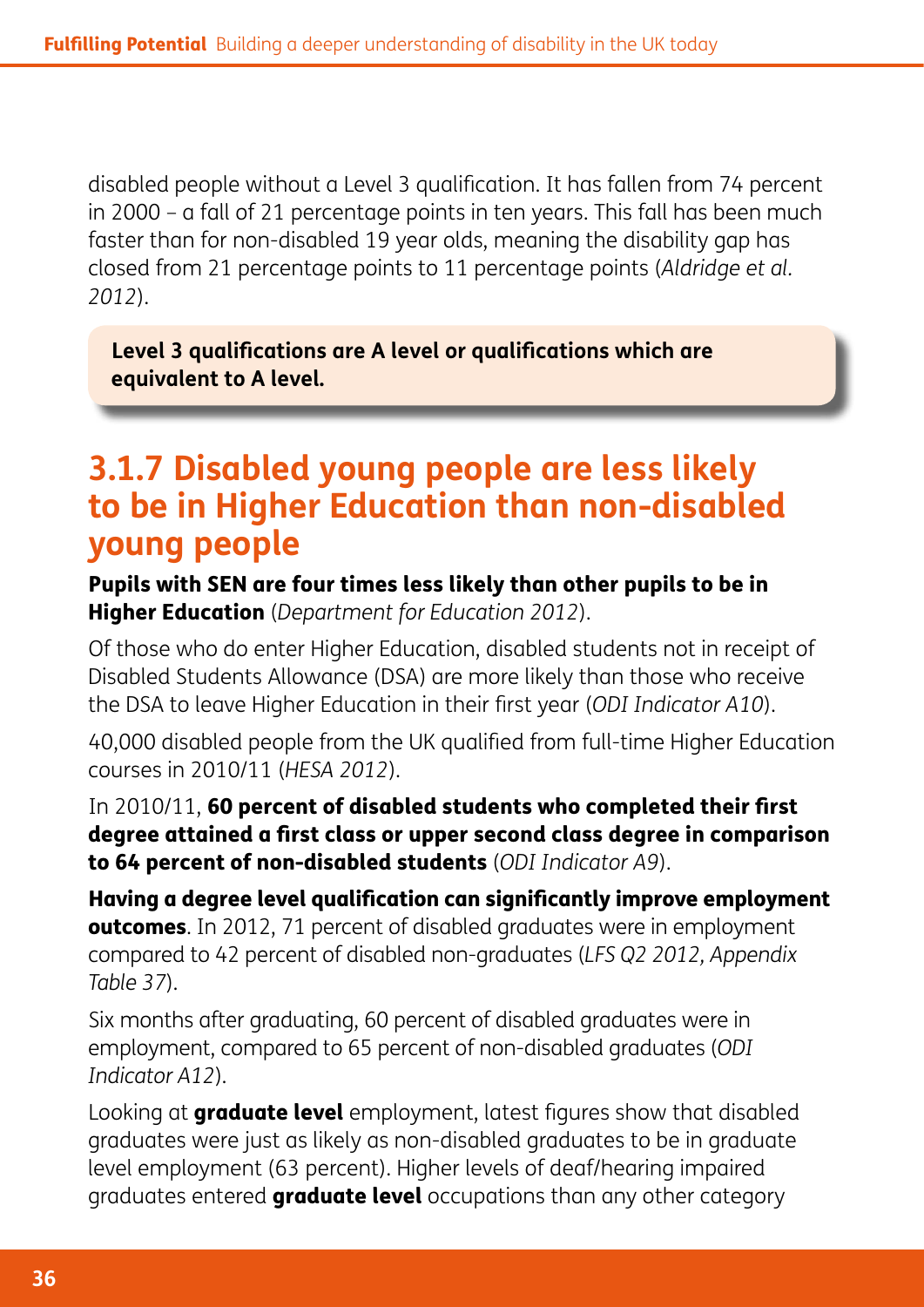of graduates. Just over a half (54 percent) of graduates with mental health conditions entered graduate level occupations. Graduates who are wheelchair users or have mobility difficulties exhibited the lowest levels of full-time employment (*Agcas 2012*).

#### Graduate unemployment rates were higher for disabled graduates

than for those without a disability (for example 26 percent of those with an autistic spectrum disorder, 15 percent of wheelchair users/those with mobility difficulties, 15 percent of those who are blind/partially sighted compared with an unemployment rate of 9 percent of those with no known disability) (Agcas 2012).

#### **3.1.8 There are a number of barriers and enablers for young disabled people making the transition from education to employment**

#### Enablers include:

- Strong aspirations;
- Experience of voluntary work;
- Self-employment;
- Experience of work placements and work experience;
- Strong family support;
- Accurate information and encouraging support from professionals.

#### Barriers include:

- Lack of flexibility in education leading some young disabled people to drop out;
- Accessibility and cost of transport to voluntary work;
- Attitudes of others young disabled people believe their abilities are doubted before they are given an opportunity to demonstrate what they can do in terms of education, work and accessing services. Employers look at what a young disabled person can't do rather than what they can do;
- Lack of awareness amongst professionals of what support services are available for disabled young people.

(*DWP publication forthcoming*)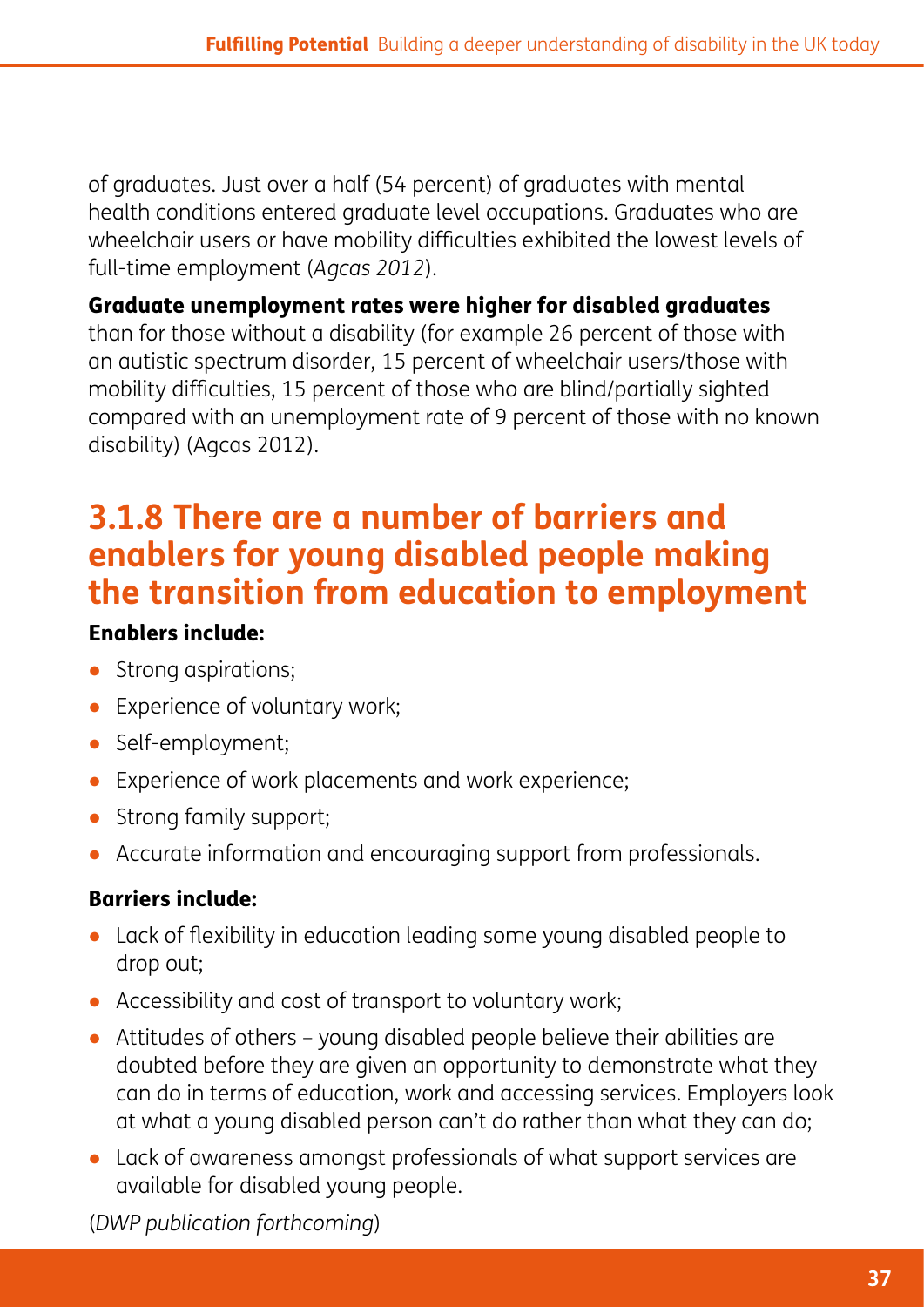Disabled people have told us that there is a need for more training and retraining opportunities, including apprenticeships, volunteering, work experience and supported internships (*Fulfilling Potential – The Discussions So Far 2012*).

Although there has been an increase in overall numbers of disabled apprentices from 9,200 in 2005/6 to 35,600 in 2010/11 **the proportion of** disabled apprentices has reduced from 11 percent to 8 percent over this period. This is particularly the case amongst 19-24 year olds (*Department for Business Innovation and Skills 2012*).

The proportion of disabled apprentices completing their framework has increased from 49 percent to 70 percent but success rates for those with mental ill health, emotional/behavioural difficulties, multiple learning disabilities and moderate learning disabilities are consistently lower than for other groups (*Department for Business Innovation and Skills 2012*).

Looking at the Get Britain Working Measures **disabled young people make** up 14 percent of starts on Work Experience, 18-19 percent of starts on New Enterprise Allowance and 16 percent of starts on Sector-Based Work Academies (*DWP 2012*). There are 8 percent of disabled people in the 18–24 age group (*FRS 2010/11*).

Disabled people are just as likely as non-disabled people to engage in volunteering (*ODI Indicator E1*).

# **Employment**

#### **3.1.9 The employment rate for disabled people has been improving but disabled people remain significantly less likely to be in employment than non-disabled people**

46.3 percent of working-age disabled people are employed (*LFS, Q2 2012*). 76.4 percent of working-age non-disabled people are employed (*LFS, Q2 2012*). **There is therefore a 30.1 percentage point gap between disabled and non-disabled people, representing over 2 million people** (*LFS Q2 2012, Appendix Table 46.1*).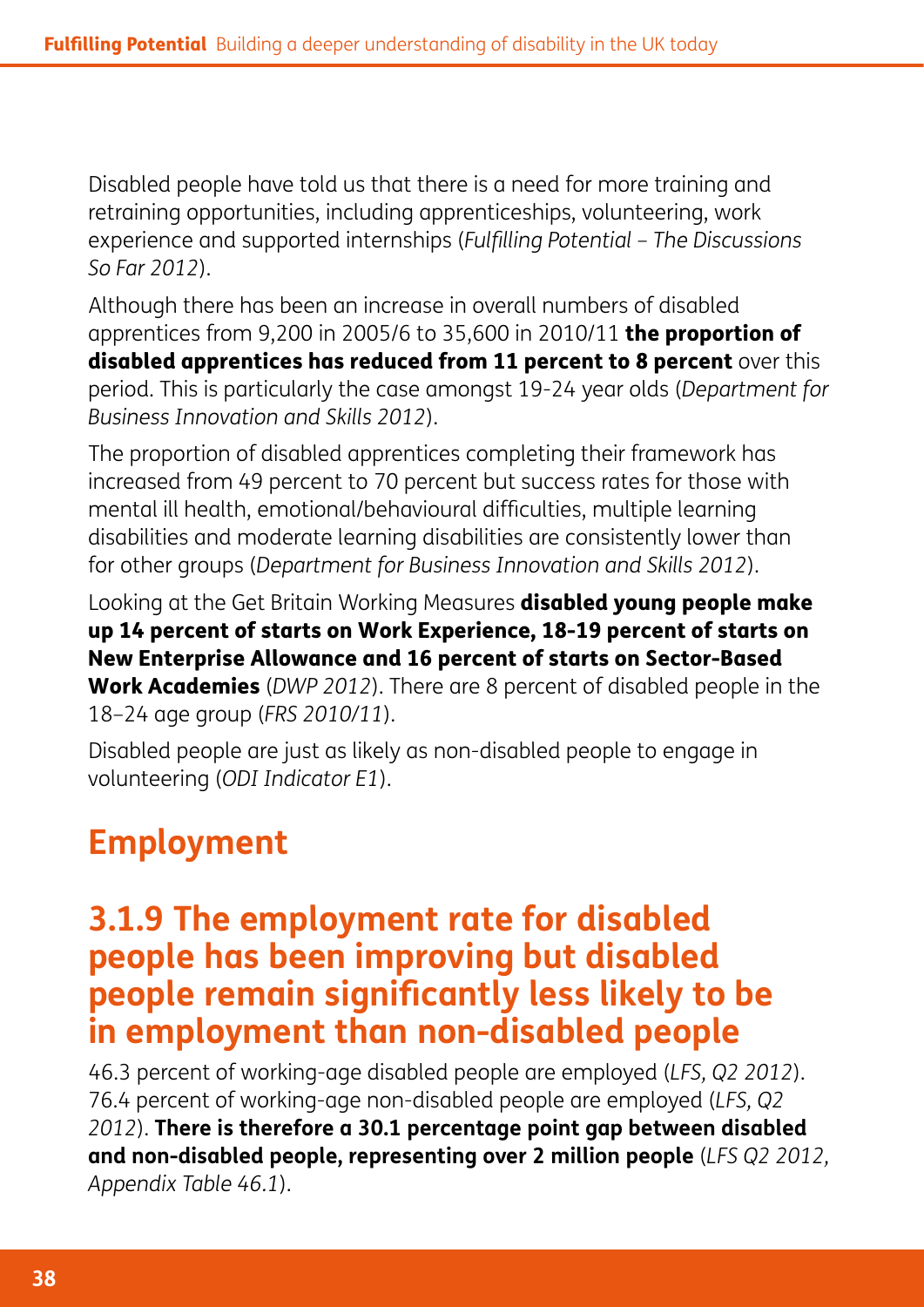The gap has reduced by 10 percentage points over the last 14 years and has remained stable over the last two years despite the economic climate (*LFS, Q2 2012, Appendix Table 46.1*).

However, in 2010 the UK's employment rate for disabled people was lower than the EU average (41.9 percent compared to 45.5 percent) (*EU-SILC 2010*).

#### **3.1.10 In particular, employment rates for DDA disabled people with a work limiting disability are very low**

The questions the LFS uses to identify disabled people were written to mirror the Disability Discrimination Act (now the Equality Act). The LFS also asks respondents whether anything limits the type or amount of work they can do. We normally report the employment rate for the whole 'DDA disabled' group, but it is also useful to look separately at those with and without a 'work limiting' impairment.

The LFS estimates there are almost 7 million disabled working-age people. This is more than the official estimate from the FRS. This over-reporting might be due to question wording, or because people are being asked in the context of a survey about work and economic inactivity (*LFS Q2 2012, Appendix Table 46.3*).

Around 70 percent of the 7 million say their impairment limits the amount or type of work they can do. Looking at their employment rate reveals an even starker gap, as it is only 33 percent (though it has risen by 2 percentage points in the last ten years) (*LFS Q2 2012, Appendix Table 46.2*).

The employment rate among those (30 percent) not reporting a work limiting impairment is, not surprisingly, much higher – 75 percent, so no gap at all (*LFS Q2 2012, Appendix Table 46.2*).

People with heart, blood pressure, circulation, chest or breathing problems, asthma, bronchitis and diabetes make up almost half of this group (*LFS Q2 2012, Appendix Table 36.7*).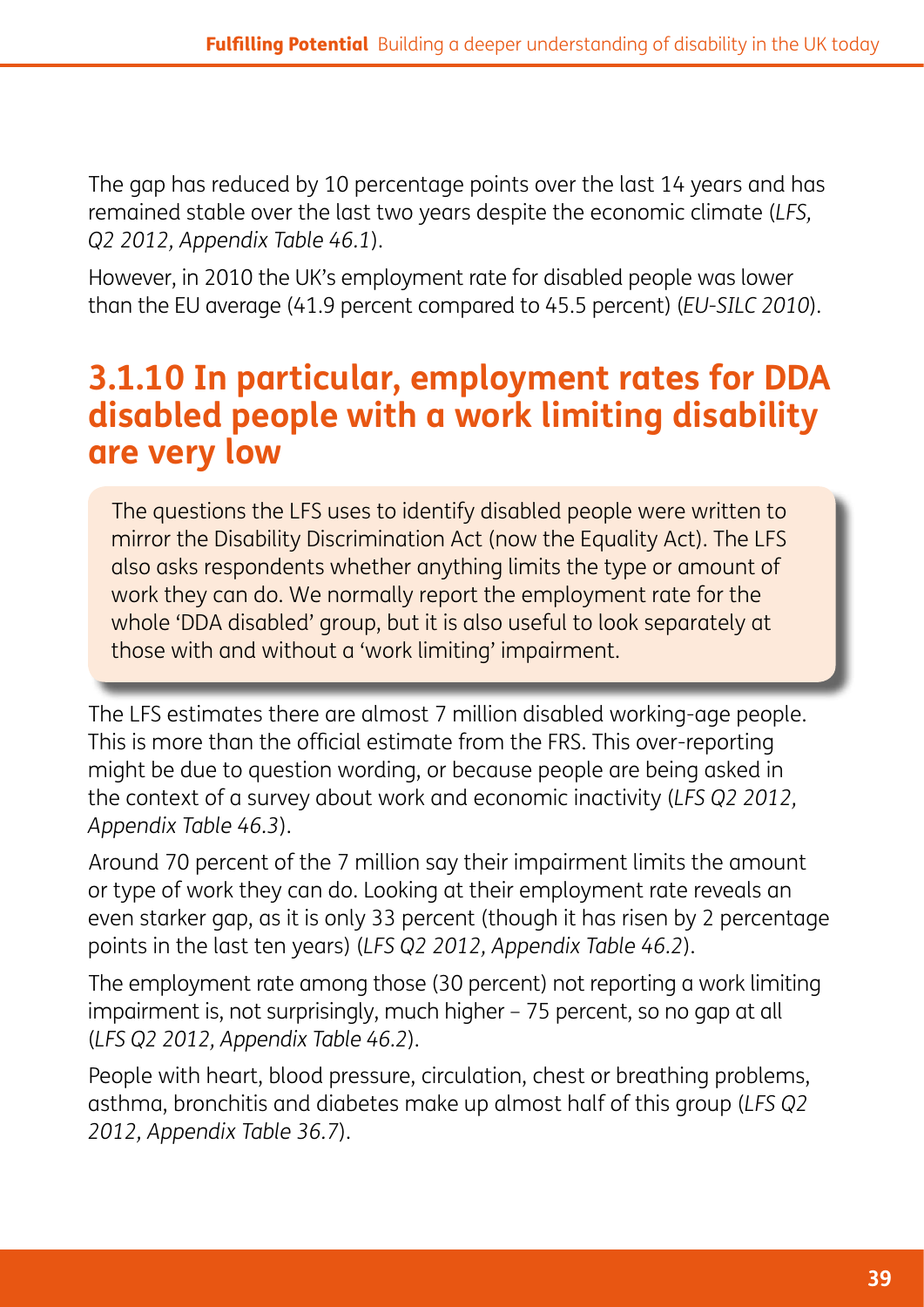This may appear an obvious finding, but it confirms the importance of removing barriers and changing perceptions about work capability. Because this group has been growing (a decade ago it was only 20 percent workingage disabled people) it has already been a big driver of the closing of the gap (*LFS Q2 2012, Appendix Table 46.3*).

#### **3.1.11 Employment rates vary significantly by age especially after individuals leave full-time education**

#### Employment rates for older (aged 50 and over) disabled people have increased from 34.9 percent (900 thousand) in 2001 to 41.0 percent

(1.4 million people employed) in 2012 and have increased slightly faster than for non-disabled people (*LFS Q2 2012, Appendix Table 40.2*).

Employment rates for older non-disabled people show an increase from 71.6 percent (5.3 million people employed) to 77.1 percent (5.9 million people employed) (*LFS Q2 2012, Appendix Table 40.2*).

#### Employment rates for young disabled people have dropped from 46.0 percent (198,260 people employed) in 2001 to 36.0 percent (202,980 people employed) in 2012 (*LFS Q2 2012, Appendix Table 40.2*).

However, equivalent figures for young (aged under 25) non-disabled people show a drop from 66.2 percent (3.8 million people employed) to 52.0 percent (3.4 million people employed) (*LFS Q2 2012, Appendix Table 40.2*) reflecting the wider challenge of youth unemployment at present.

Before the age of 23 the employment rate gap between disabled and non-disabled young people is not so large because of the increasing trend amongst all young people (both disabled and non-disabled) to remain in full-time education (*LFS Q2 2012, Appendix Table 40.1*).

However, once young people finish their full-time education and start to move into work, a much bigger gap between disabled and non-disabled **people emerges.** The gap widens to 27.8 percentage points at age 23 and then widens further to 36.2 percentage points at age 24 (*LFS Q2 2012, Appendix Table 40.3*).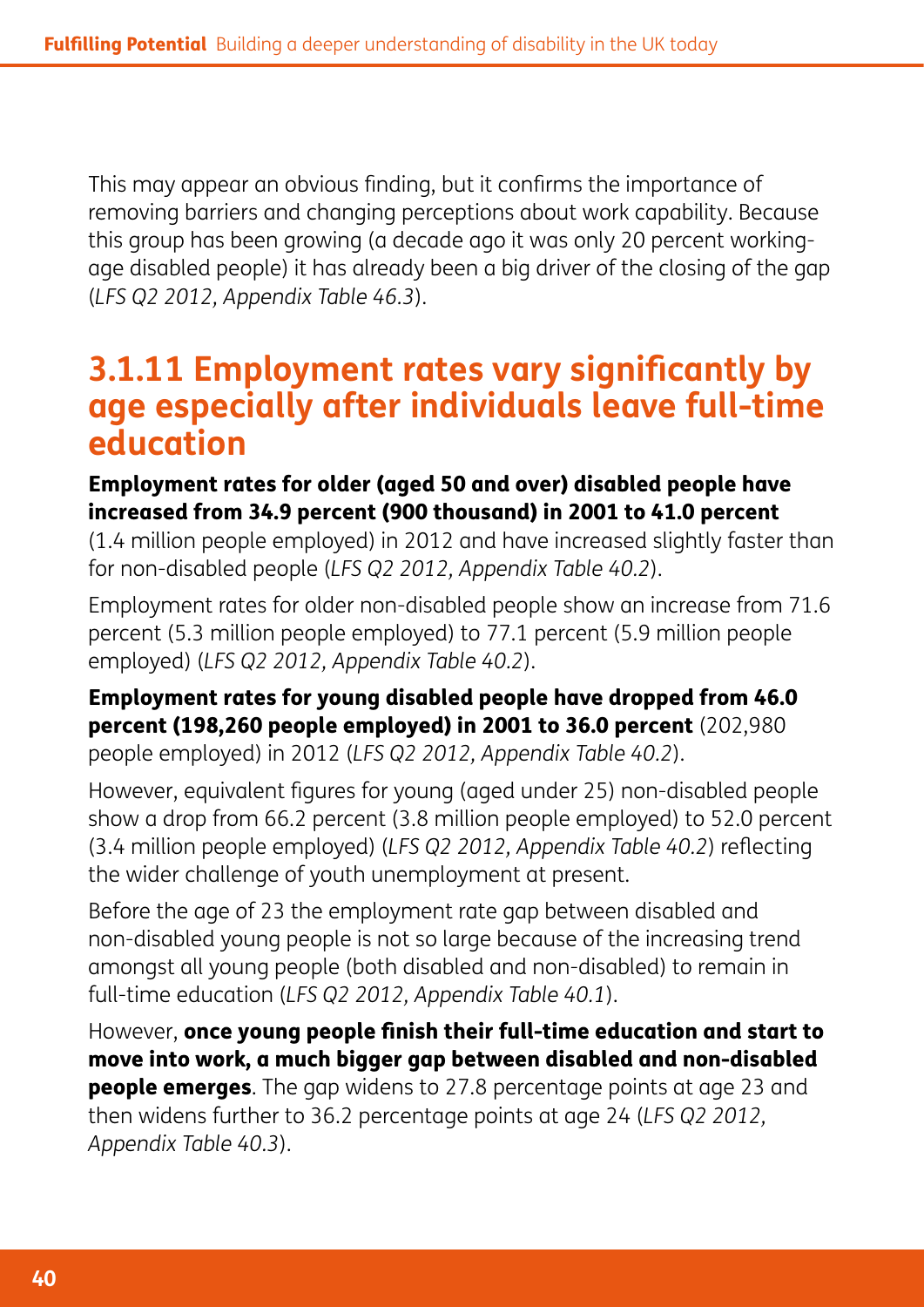#### **3.1.12 The employment rate also varies by type of impairment, with some groups particularly under-represented**

**Employment rates for some conditions which are classed as 'DDA only' are close to or in some cases higher than the average nondisabled employment rate**. This indicates that having a disability does not automatically mean that an individual is unable to work (*LFS Q2 2012, Appendix Table 36.1*).

**The employment rates for people with some impairments remain consistently low**. For example, people with learning disabilities or mental health conditions have employment rates of under 15 percent (*LFS Q2 2012, Appendix Table 36.1*).

349,000 disabled people (around 5 percent of the total disabled working age population) have a mental health condition (other than depression, bad nerves or anxiety). Their employment rate is only 14 percent and their economic inactivity rate is 79 percent (*LFS Q2 2012, Appendix Table 36.4-36.6*).

140,000 disabled people (around 2 percent of the total disabled working age population) have a learning disability. Their employment rate is only 10 percent and their economic inactivity rate is 81 percent (*LFS Q2 2012, Appendix Table 36.4-36.6*).

People with learning, memory or neuro-diversity impairment who were not in employment had mixed aspirations around work. The perceived negative attitudes of employers and the need for flexible working conditions created barriers to finding work for these groups (*ODI 2010*).

#### **3.1.13 The reduction in the employment rate gap may be linked to the types of impairment that individuals acquire in later life**

There has been an increase in the employment rate for older disabled people from 34.9 percent in 2001 to 41.0 percent in 2012. Within this age group there is a higher prevalence compared to other age groups of heart, blood pressure and circulation problems. 20 percent have heart, blood pressure or circulation problems (*LFS Q2 2012, Appendix Table 40.2*).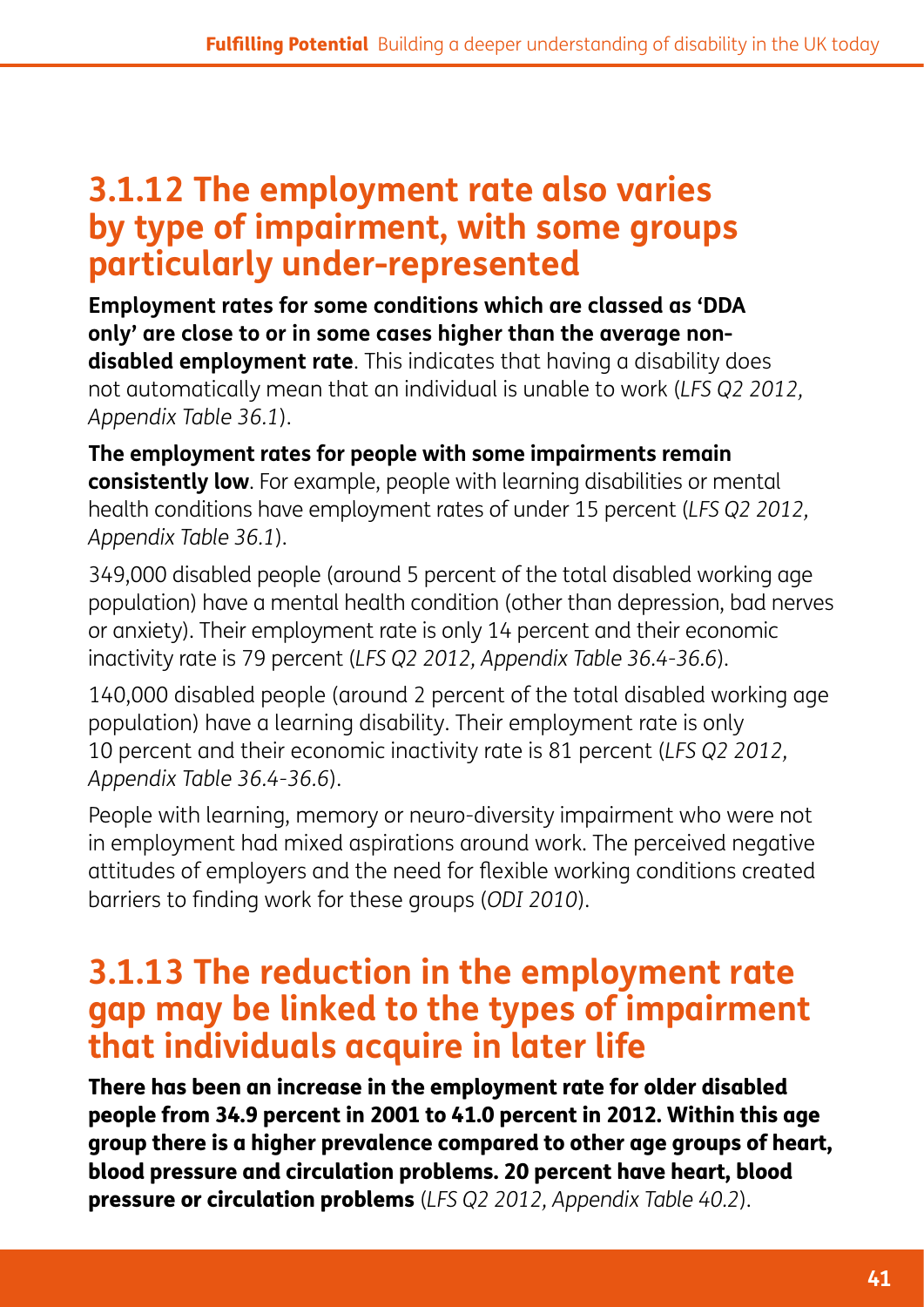Employment rates for those who have heart, blood pressure or circulation problems are higher than average and have increased at a faster rate than the disabled employment rate more generally. Management of circulatory conditions has improved, so these conditions do not necessarily result in significant impairment (*LFS Q2 2012, Appendix Table 36.3*).

Trends in quarterly flows show that the number of people in employment aged over 50, who acquire an impairment and remain in employment has improved: in 2011 it was 1.7 million up by 55 percent when compared to 2001 (1.1 million) (*LFS, Q2 2012*).

Around two-thirds of this increased number of people over 50 remaining in employment after acquiring a disability said it did not limit what work they could do (*LFS Q2 2012, Appendix Table 36.8*).

By far the largest proportion (36 percent) of over 50s who stay in employment after acquiring a disability are in the public administration, education and health sectors (*LFS Q2 2012, Appendix Table 36.8*).

However, if you are an older disabled person you are still considerably less likely than an older non-disabled person to be employed than non-disabled – the employment rate gap is 36 percentage points (*LFS Q2 2012, Appendix Table 40.2*).

#### **3.1.14 Education is key: the employment rate gap between disabled and non-disabled people decreases as the level of qualifications increases**

The employment rate for disabled people with any qualifications is substantially higher (54 percent) than for those with no qualifications (17 percent) (*LFS Q2 2012, Appendix Table 37*).

54 percent (1 million) of disabled people either have no qualifications or have qualifications below GCSE grade A to C (*LFS Q2 2012*).

There is an employment rate gap of 35.4 percentage points between disabled and non-disabled people with no qualifications, compared with 15 percentage points for those with a degree (*LFS Q2 2012, Appendix Table 38.2*).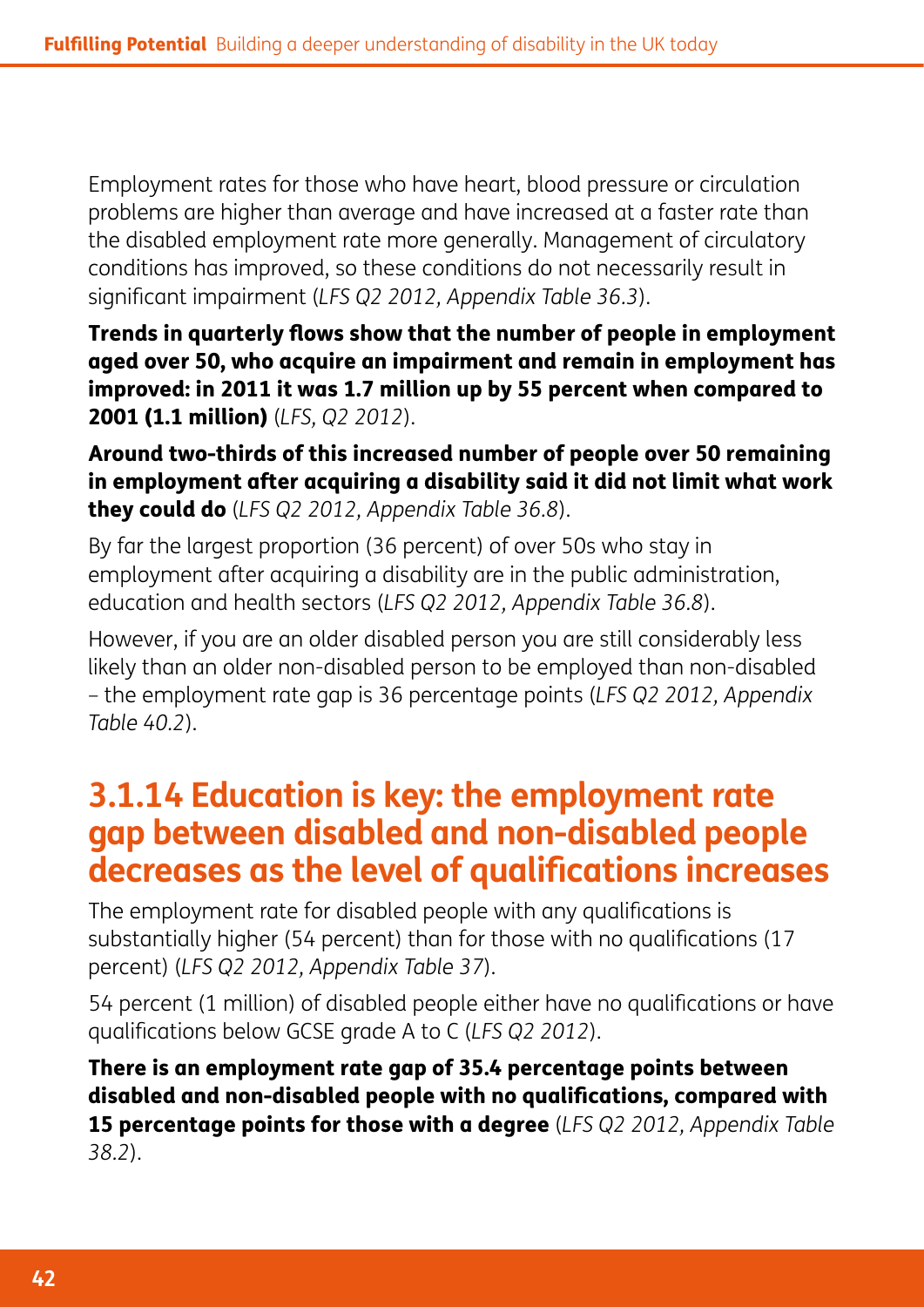When disabled individuals graduate with a degree, the employment rate gap is around 10 percentage points, and on average remains around this mark until the age of 50 when it widens to 20 percentage points (*LFS Q2 2012, Appendix Table 38.3*).

#### Almost 200,000 disabled young people are NEET (not in education, employment or training). This represents 37 percent of disabled people aged 16-24 in England and 16 percent of total NEETs (*LFS Q2 2012, Appendix Table 39.1*).

Disabled young people aged 18-24 are far more likely to be NEET (42.1 percent) than non-disabled people (18.6 percent). Disabled young people aged 16-17 are also more likely to be NEET (14.6 percent) than non-disabled young people (8.0 percent) (*LFS Q2 2012, Appendix Table 39.2*).

Around 80 percent of disabled people aged 16-17 are currently in full-time education or employment. However, more than three-quarters of those who leave full-time education and are potentially in the labour market are not working (*LFS Q2 2012*).

This highlights the key issue of the transition from education to employment for young disabled people.

# **3.1.15 Disabled adults are less likely than non-disabled adults to have a degree**

When looking at data on qualifications held by disabled adults it is important to bear in mind that many of these people will have gained their qualifications before they became disabled. Those with low levels of qualification are more likely to experience onset of impairment.

Disabled people are around half as likely as non-disabled people to hold a degree level qualification (15 percent compared with 28 percent) and nearly three times as likely not to have any qualifications (19 percent compared with 6.5 percent) (*ODI Indicator B8*).

Those with sensory impairment or long-term pain are more likely than those with other types of impairment to have a degree (*LOS Wave 1 2009/11, Appendix Table 16*).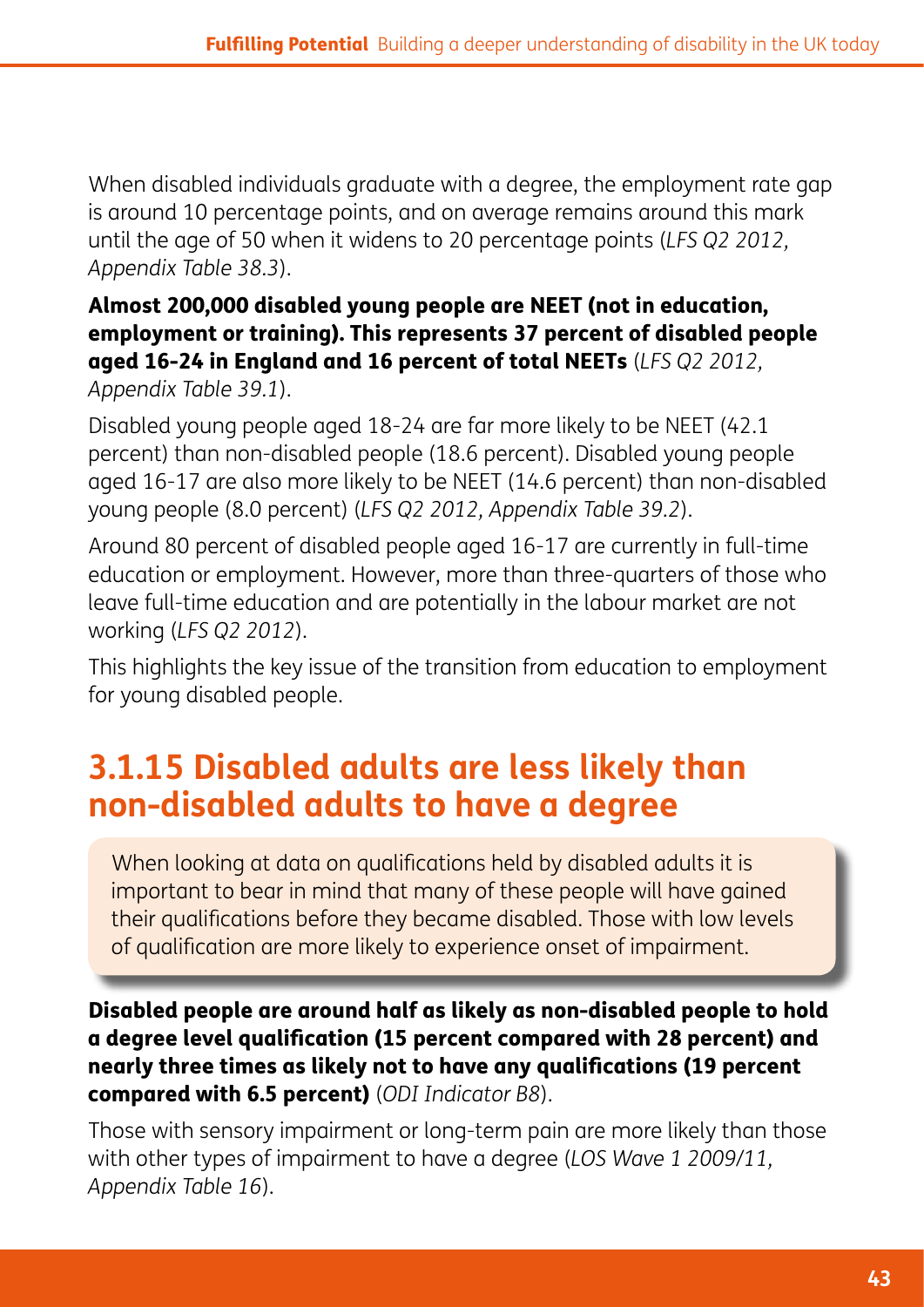Adults with impairment are more likely than those without an impairment to report barriers to learning opportunities (16 percent compared with 9 percent). Barriers cited are: a health condition, illness or impairment; a disability, difficulty with transport; lack of help or assistance; attitudes of other people (*LOS Wave 1 2009/11, Appendix Table 13*).

People with learning and speaking impairments or mental health conditions are most likely to experience barriers to taking part in learning opportunities (*LOS Wave 1 2009/11 Appendix Table 13*).

#### **3.1.16 The disability employment deficit varies widely according to educational qualifications and the level of difficulty, frequency of limitation, number and type of impairments**

The disability employment deficit estimates how much less likely a group of disabled people are to be in work, than a group of non-disabled people with otherwise identical characteristics (*Berthoud 2011 and LOS wave 1*).

#### The overall disability deficit is currently estimated at 23 percentage points (*Berthoud 2011*).

Disabled people with no educational qualifications face a larger employment deficit (33 percent) than those with a degree (11 percent).

This disability deficit is over and above the disadvantage experienced by nondisabled people without qualifications.

Job chances of severely disabled people are most adversely affected by lack of education. Severely disabled people with a good education are not much worse off than people with a mild impairment (*Berthoud, 2008*).

Employment deficits for disabled people with mental health conditions (23 percent), mobility impairment (17 percent) and behavioural impairment (14 percent) are the largest.

The extent of the disability employment deficit varies widely, depending on the level of difficulty experienced, frequency of activities being limited and number of health conditions and impairments.

If there is some function that a disabled person cannot do at all, the deficit is estimated to be 38 percentage points, compared with 9 points if the worst impairment is only "moderate".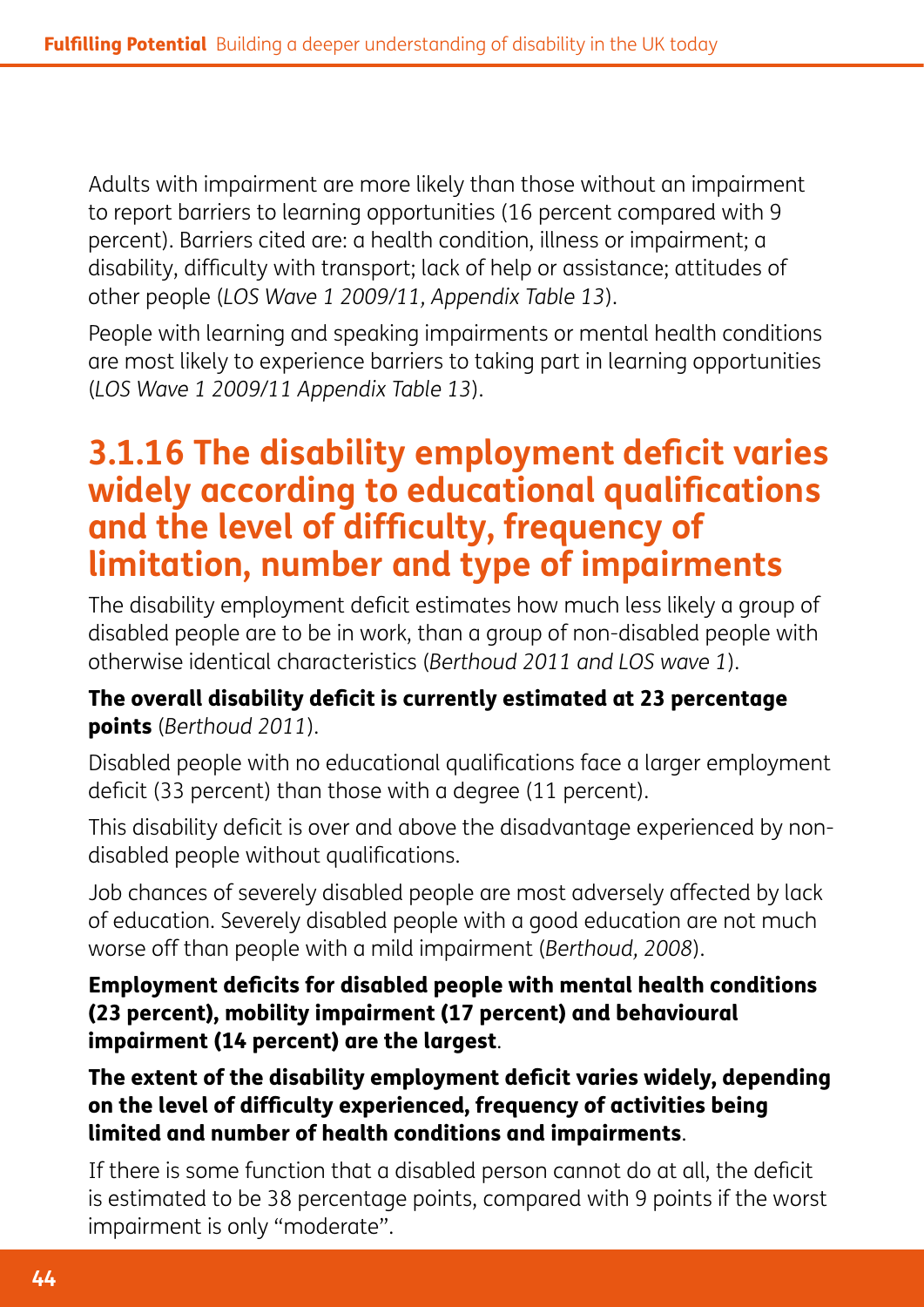If there is some activity that is "always" limited, the deficit is 40 percentage points, compared with 7 percentage points if the limitations occur only "sometimes".

The overall number of impairments is strongly associated with disadvantage. People reporting five or more impairments are 61 percentage points less likely to have a job than otherwise similar non-disabled people. For people reporting only one impairment, the deficit is only 7 percentage points.

It is important to note that the calculated deficits may also reflect unobserved aspects of an individual's characteristics or behaviour (*Berthoud R 2012 unpublished*).

#### **3.1.17 There are large regional differences in the employment rates for disabled people but these follow wider labour market trends**

Disabled people in less prosperous (low labour demand) areas are more disadvantaged than those in more prosperous (high labour demand) areas (*Berthoud 2011*).

Following labour market trends, regions with high employment rates for nondisabled people (South West, South East and East of England) also have high employment rates for disabled people (*(LFS Q2 2012, Appendix Table 41*).

Employment rates for disabled people in some parts of the country – especially in big cities and former industrial areas *–* are below 20 percent (*LFS, Q2 2012*).

# **3.1.18 Disabled people are more likely to work part-time and on average earn less per hour**

Disabled people are more likely than non-disabled people to work parttime and less likely to work full-time. 13 percent of disabled people compared with 11 percent of non-disabled people are under-employed and would like to work more hours (*LFS, Q2 2012 and ODI Indicator B6*).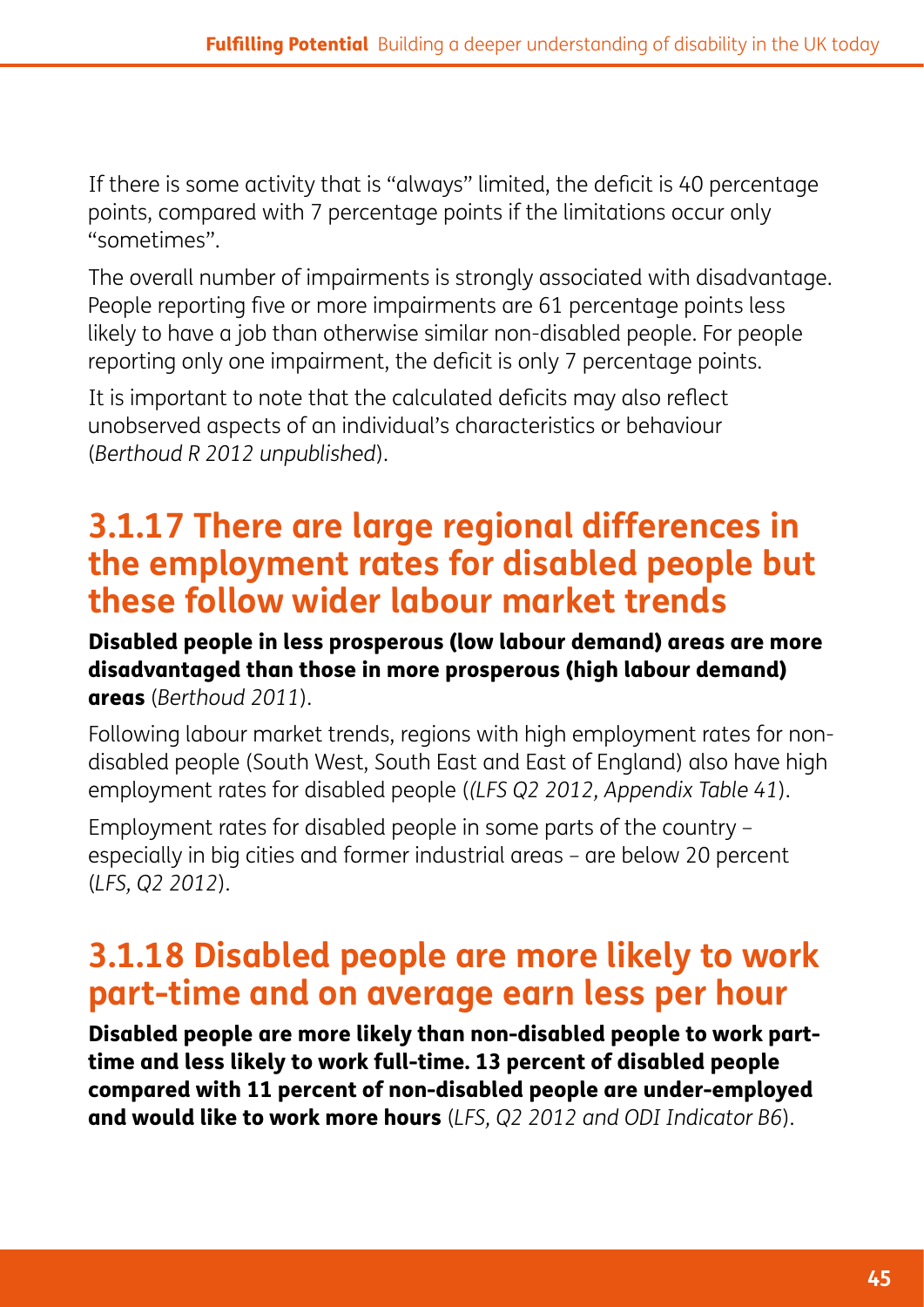The number of disabled full-time workers needs to almost double in size by 1.8 million (83 percent) and the number of part-time workers needs to increase by 300,000 (29 percent) to reduce the employment gap between disabled and non-disabled people to zero (*LFS Q2 2012, Appendix Table 42.2*).

7 percent of working age disabled people are self-employed, compared to 10 percent of working age non-disabled people. However, if we focus on those that are in employment a greater proportion of disabled people are self employed (15 percent) than non-disabled people (13 percent) (*LFS Q2 2012, Appendix Table 42.3*).

#### In 2012, the mean hourly wage rate of disabled people was £12.15, while that of non-disabled people was greater at £13.25 (*ODI Indicator B7*).

#### **3.1.19 Disabled people are more likely to work in the private sector but less likely to work in senior management or professional jobs**

Most disabled people in work are employed in the private sector. Around 800,000 (26 percent) work in the public sector, about the same proportion as non-disabled people (23 percent) (*LFS Q2 2012, Appendix Table 43.1*).

#### Disabled people make up 12.9 percent of the Public sector workforce and 11 percent of the Private sector workforce (*LFS Q2 2012, Appendix Table 43.1*).

Similarly, there is little difference by employer size *–* with disabled people being marginally more likely to work in smaller workplaces than non-disabled people (*LFS, Q2 2012*).

#### However, there has been a greater increase of 30 percent (188,000) in the number of disabled people working in the public sector compared to 24 percent in the private sector (445,000) since 2002 (*LFS Q2 2012, Appendix Table 43.2*).

People with difficulty in hearing (64 percent), depression, bad nerves or anxiety (66 percent), mental health conditions such as phobia, panics, nervous disorders (65 percent) are less likely (than the overall average) to work in the private sector (*LFS Q2 2012, Appendix Table 43.3*).

The employment rate gap is especially marked in senior management, the professions (including medicine), construction trades, engineering and IT, the arts and media, food, and hospitality (*LFS Q2 2012, Appendix Table 47*).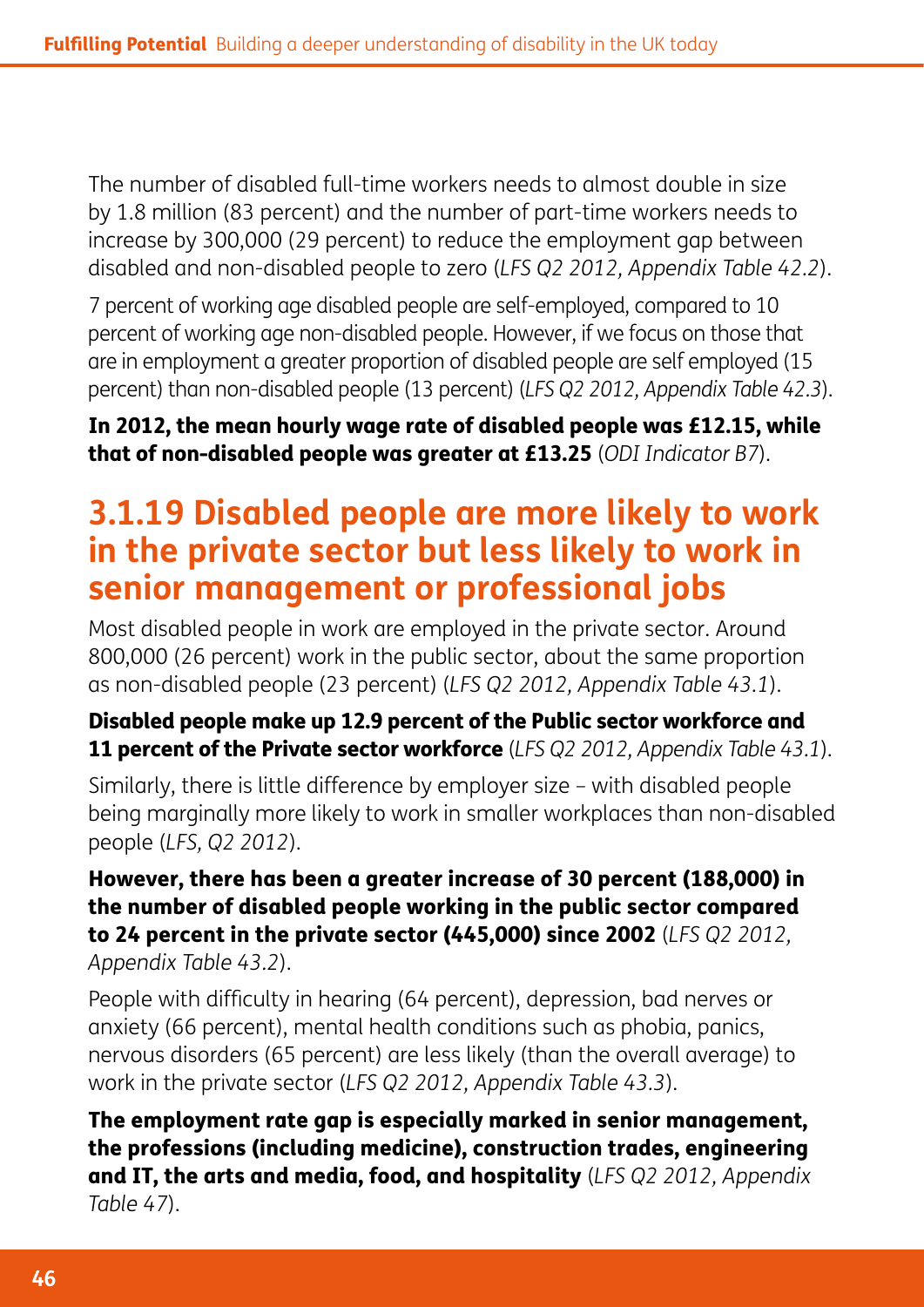It is less wide in clerical jobs (especially in the public sector), nursing and caring, shop and sales work, and cleaning (*LFS Q2 2012, Appendix Table 47*).

# **3.1.20 Economic inactivity rates are high for disabled people**

Working age disabled people are nearly three times more likely than non-disabled people to be economically inactive (45 percent compared with 16 percent) (*ODI Indicators B3*).

#### **There are currently 3.7 million disabled people who are not in employment. 3.3 million are economically inactive (1.9 million of whom describe themselves as long-term sick or disabled) and 420 thousand are unemployed** (*LFS Q2 2012, Appendix Table 35.4*).

Around half of workless households contain a disabled working-age adult (*LFS, Q2 2012*).

Conditions such as diabetes, stomach/liver/kidney/heart/chest problems, skin conditions stand out as having higher employment and lower economic inactivity rates (*LFS Q2 2012, Appendix Table 36.5*).

Conversely, **conditions such as mental health conditions and learning disabilities stand out as having low employment rates and high economic inactivity rates** (*LFS Q2 2012, Appendix Table 36.5*).

A disproportionate number of disabled people (79 percent) with severe or specific learning disabilities have never worked (*LFS Q2 2012, Appendix Table 35.3*).

43 percent of those flowing onto ESA in the last 12 months have a mental health condition or a behavioural impairment (*ESA on flows data, March 2011 to February 2012 DWP tabulation tool*).

#### **3.1.21 There is little movement out of economic inactivity towards labour market participation**

4.2 million people are disabled in both quarters of the LFS. In the first quarter, 1.2 million (28 percent) were employed, 0.2 million (5 percent) were unemployed and 2.8 million (67 percent) were economically inactive.

There is very little movement between employment states for those who are disabled in both quarters.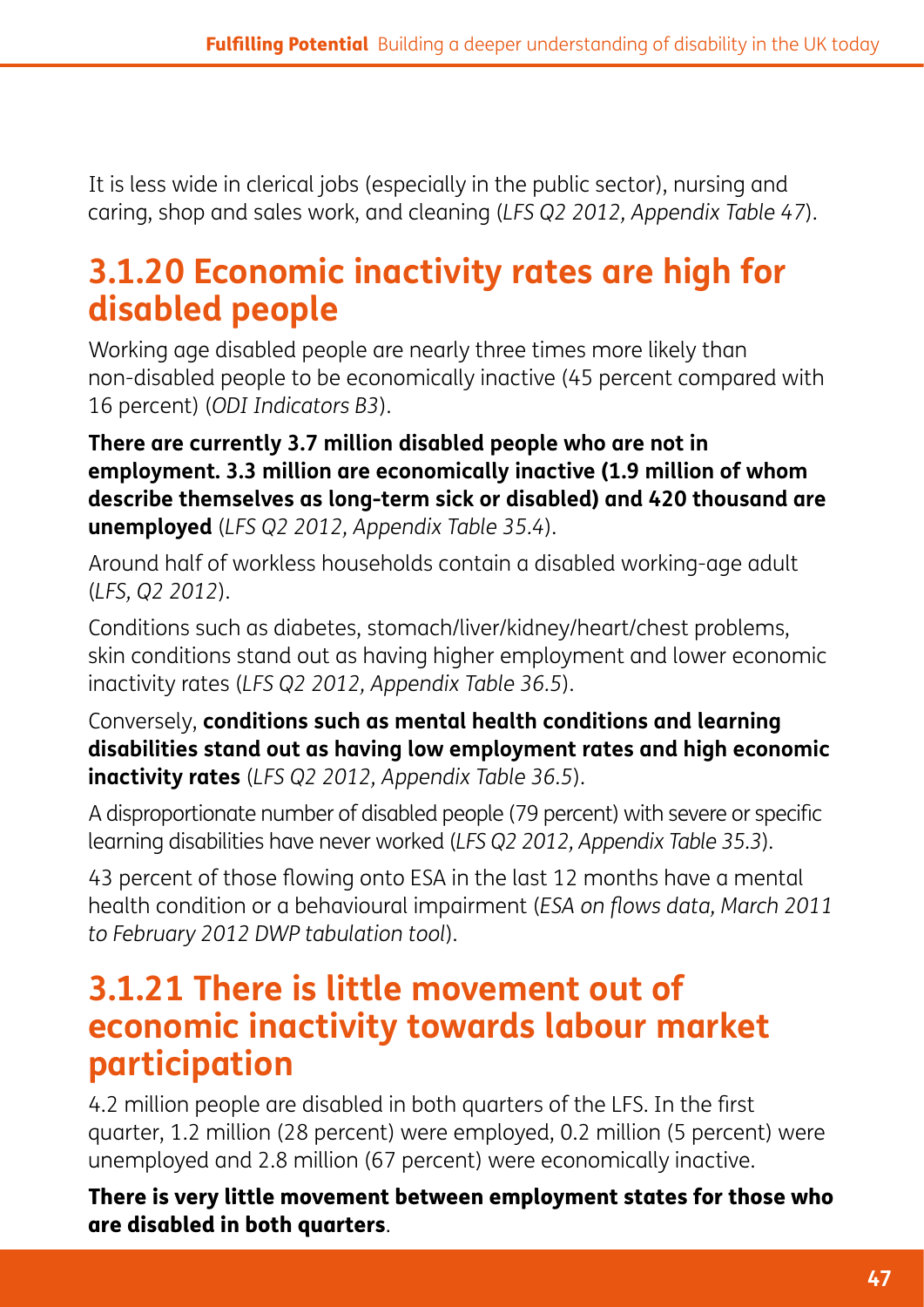The risk of moving out of employment and into economic inactivity (5 percent) is higher than the risk of moving into unemployment (2 percent).

There is hardly any movement out of economic inactivity (3 percent in total).

Movements out of unemployment are significant and more likely to be into economic inactivity (21 percent) than into employment (10 percent). Therefore, the main route out of unemployment is economic inactivity, not employment.

#### **3.1.22 The right work is generally good for physical and mental health and well-being**

Work is generally good for physical and mental health and well-being. Work can be therapeutic and can reverse the adverse health effects of unemployment. That is true for many disabled people. However it is important to take account of the nature and quality of work and its social context; jobs should be safe and accommodating (*Waddell and Burton 2006*).

80 percent of people agree that work is good for physical and mental health. There are some differences by employment status with those not in employment being less likely to agree that work is good for mental health and those in employment more likely to say that they would go into work under hypothetical scenarios of being ill. 91 percent people said that they would go to work with a short-term condition while around 60 percent said that they would go to work with longer-term physical and mental health conditions (*Collingwood 2011*).

There is general support for the idea of employers taking steps to help employees with long-term health conditions so that they can carry on working. Over 80 percent of those in employment said that they would be willing to ask their current employer to take steps so that they could carry on working (*Collingwood 2011*).

Two-thirds of JSA claimants agreed that working would lead to better health. People who entered employment were more likely to experience an improvement in their mental health (*McManus et al. 2012*).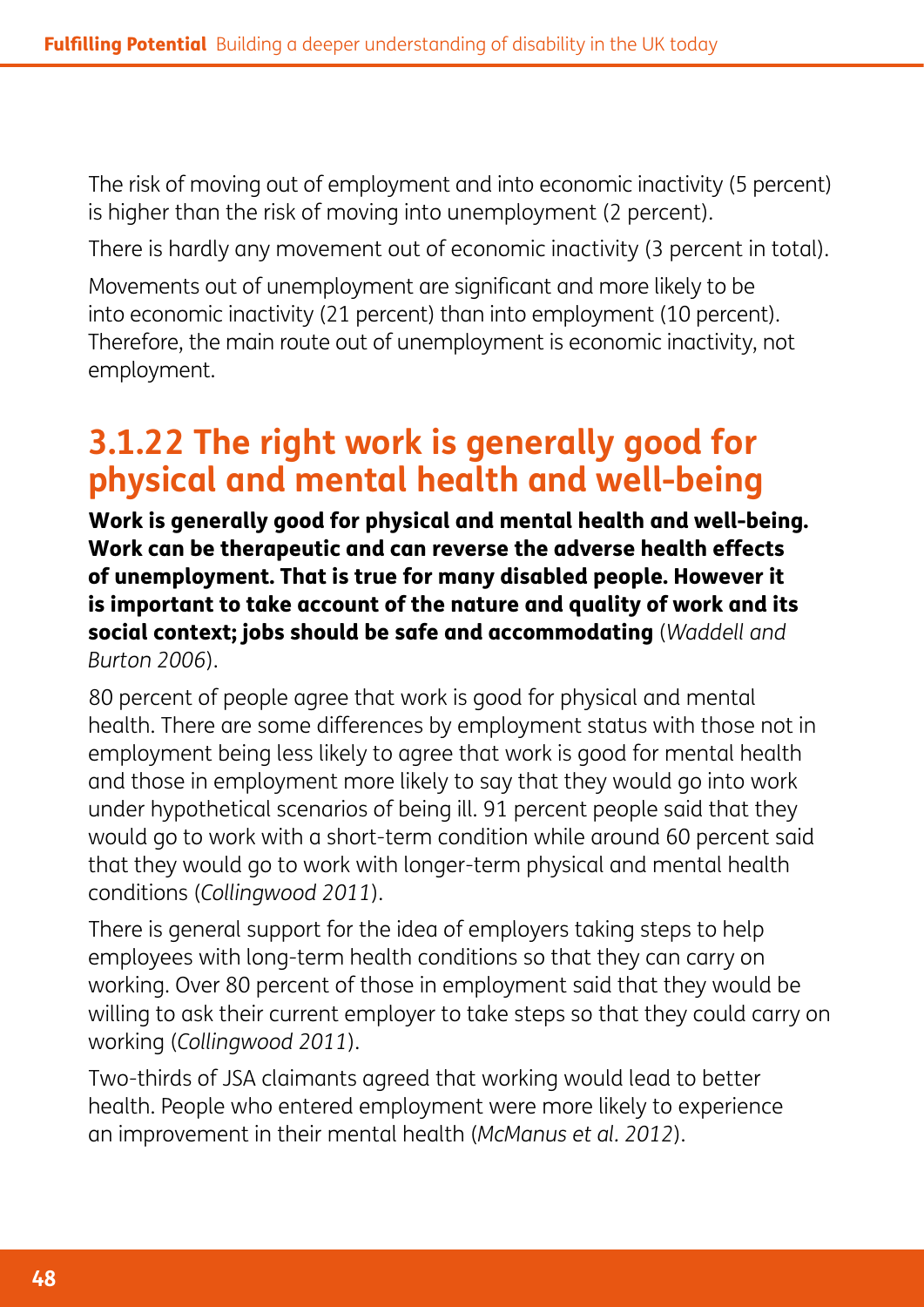#### **3.1.23 We need to develop our understanding of economically inactive disabled people and their motivations to work**

37 percent of disabled people who are not in work (unemployed and economically inactive) compared with 45 percent of non-disabled people reported that they would like to work (*ODI Indicator B9*).

Figures from the LFS (Q2 2012, Appendix Table 45) let us draw this out further:

- There are 3.3 million economically inactive disabled people.
- 2.3 million (71 percent of all economically inactive disabled people) are economically inactive and not currently seeking work, and would not like work.
- 0.9 million (28 percent of all economically inactive disabled people) are economically inactive and not currently seeking work, but would like to work.
- Around 60 percent of economically inactive disabled people cite their long term sickness or disability itself as the reason why they are not looking for work. However, 40 percent are not looking for work due to other reasons including looking after their family/home and retirement.

#### **3.1.24 Health condition, illness or impairment is cited as the main barrier to work by over a quarter of unemployed adults with impairment**

#### **Employed adults**

● The most common barrier to work reported by employed adults with an impairment is their health condition, an illness or an impairment **(12 percent).** Family responsibilities are also cited as a barrier by 10 percent of adults with an impairment and 8 percent of adults without an impairment. Other barriers to employment are lack of job opportunities (5 percent) and lack of qualifications/experience/skills (5 percent) (*LOS Wave 1 2009/2011, Appendix Table 20.1*).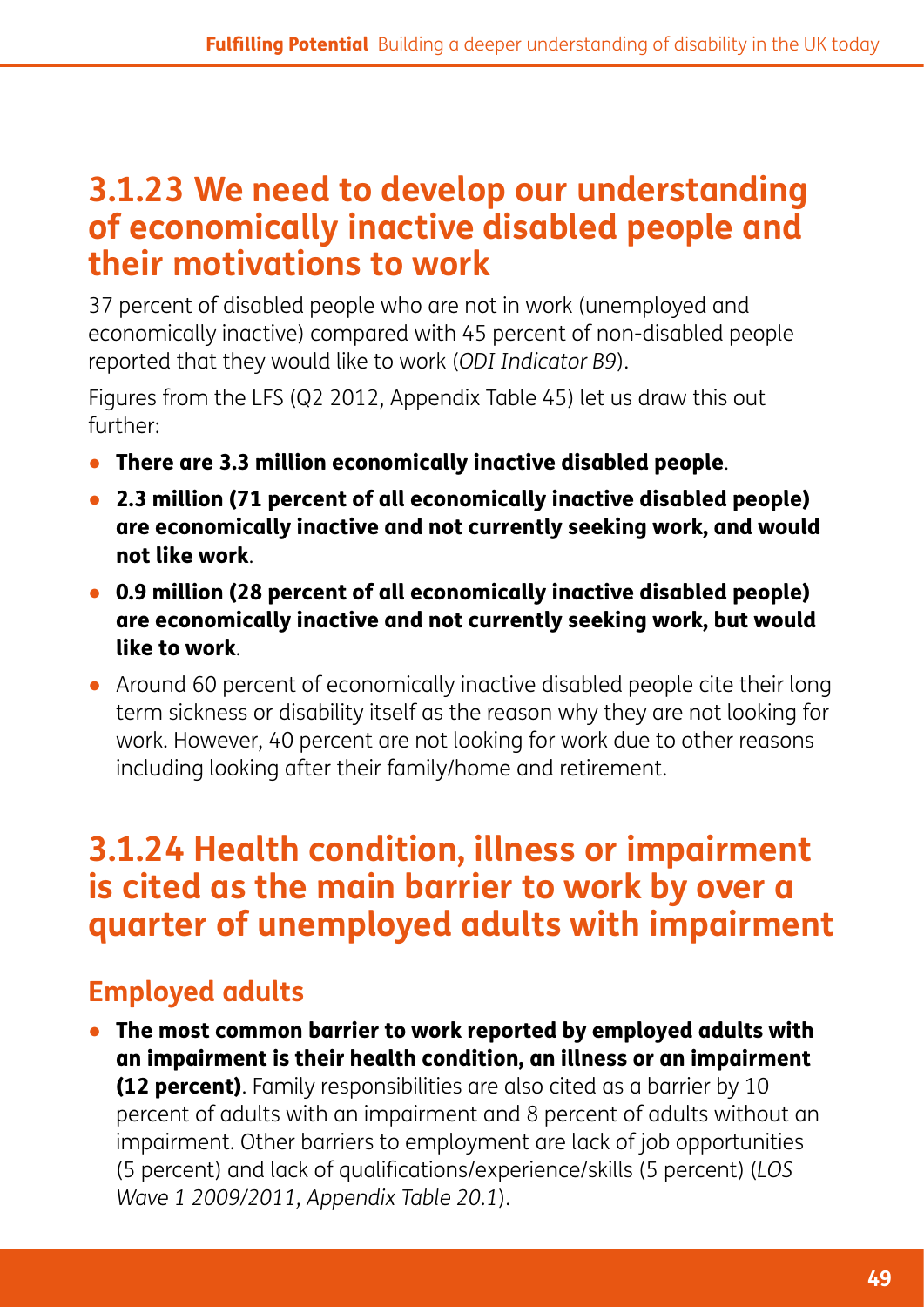● Employed adults with mobility (58 percent), dexterity (50 percent) and mental health (50 percent) impairments more likely, than adults with other types of impairments, to experience at least one barrier to employment opportunities. Those with long-term pain (33 percent) and sight or hearing impairments are the least (35 percent) likely to experience barriers (*LOS Wave 1 2009/2011, Appendix Table 5.1*).

#### **Unemployed adults**

● The most frequently reported barriers amongst unemployed adults with an impairment are their health condition (26 percent) and the lack of job opportunities (25 percent). Family responsibilities are a barrier for those with and without an impairment. Other barriers reported by adults with an impairment are difficulty with transport (17 percent), lack of qualifications/experience/skills (16 percent), attitudes of employers (11 percent) and anxiety/lack of confidence (9 percent) (*LOS Wave 1 2009/2011, Appendix Table 20.2*).

#### **Economically inactive adults**

- 70 percent of adults of economically inactive adults with an impairment reported their health condition as being the main barrier to employment. For adults without an impairment the majority (67 percent) reported family responsibilities as the main barrier to employment. Disability-related reasons (41 percent), family responsibilities (22 percent), difficulty with transport (11 percent) and anxiety*/*lack of confidence (19 percent) are also reported as barriers by adults with an impairment (LOS Wave 1 2009/2011, Appendix Table 20.3).
- Those experiencing moderate or severe difficulty often or always with mobility, dexterity, long-term pain or chronic health experience anxiety/ lack of confidence as a barrier to employment with around 1 in 5 citing this as a barrier (*LOS Wave 1 2009/2011, Appendix Table 6.17–22*).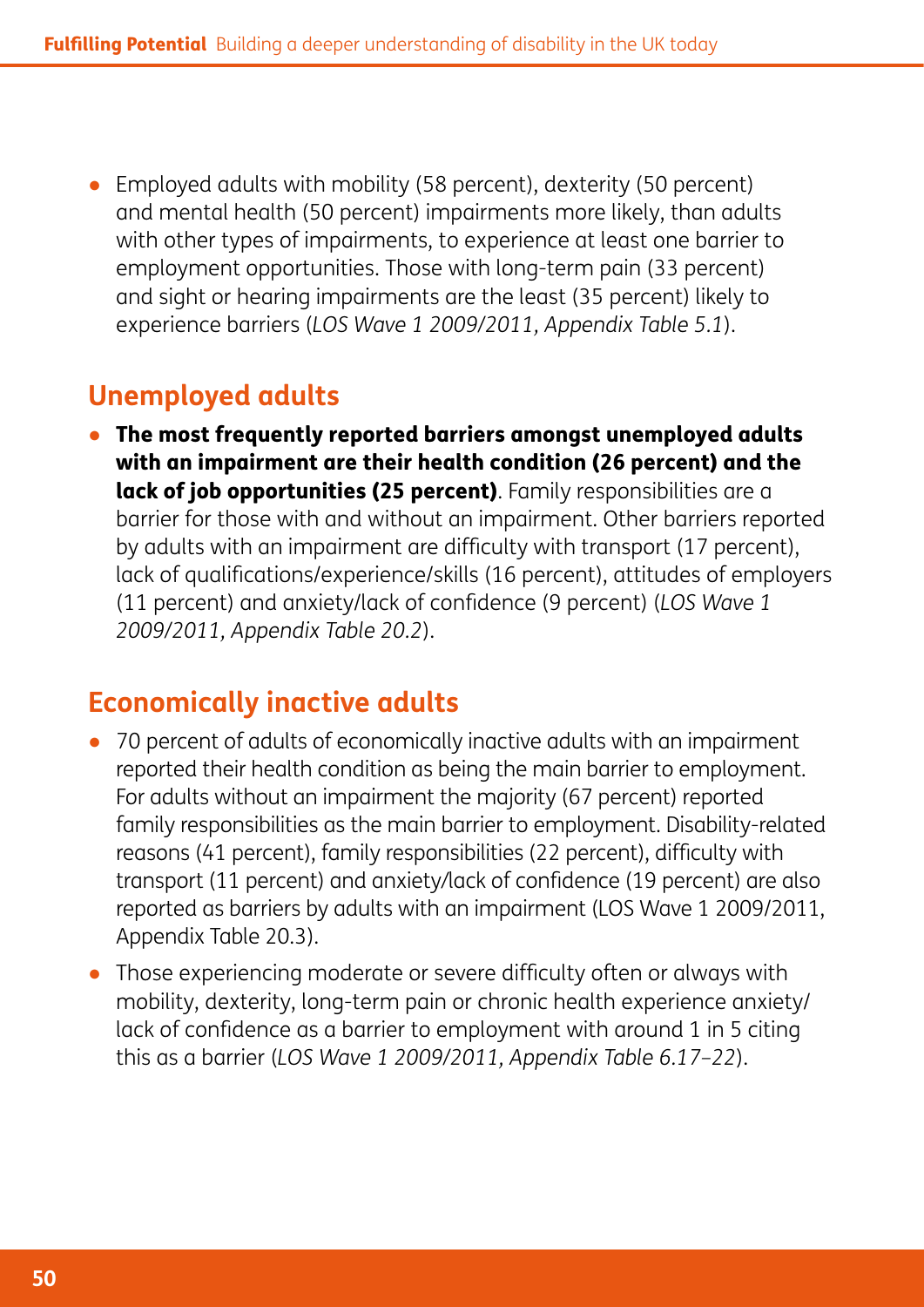#### **3.1.25 Enablers like modified hours can play an important part in helping disabled people enter or stay in work**

Approaching half of employed disabled people say that modified hours or other enablers have helped them to stay in work (*LOS Wave 1 2009/11*).

Some enablers are more important and reported and useful for people with particular impairments – for example building modifications for people with mobility or dexterity impairments, or a job coach or personal assistant for people with a mental health condition (*LOS Wave 1 2009/11*).

Around 60 percent of disabled people not currently in work say that such enablers would help. Again, modified hours are most commonly cited, though this is also the case for non-disabled people seeking work. Modified duties appear to be more of an issue specifically for disabled people (*LOS Wave 1 2009/11*).

Up to 1.3 million economically inactive disabled people have a health condition which would necessitate workplace adaptations or assistance to allow them to work (*EU LFS module, 2011*).

However, this overstates demand, at least in the short term, because large numbers say they do not wish to work as they consider themselves retired or long-term sick or disabled.

Job control is important. People with more control over their work can change the way they work or the timing of their work, but people without this level of autonomy can't. People in the third of occupations with the lowest control were about one-third more likely to claim incapacity benefits in the following year than those in the highest-control occupations (*Baumberg 2011*).

# **3.1.26 Flexible working is a key enabler**

The most commonly mentioned enabler in LOS was modified hours or days or reduced work hours. Employed adults with mobility or dexterity impairments were more likely to require building modifications than adults with any type of impairment. Employed adults with a mental health condition were more likely to require a job coach or personal assistant than employed adults with any type of impairment (*Appendix Table 27*).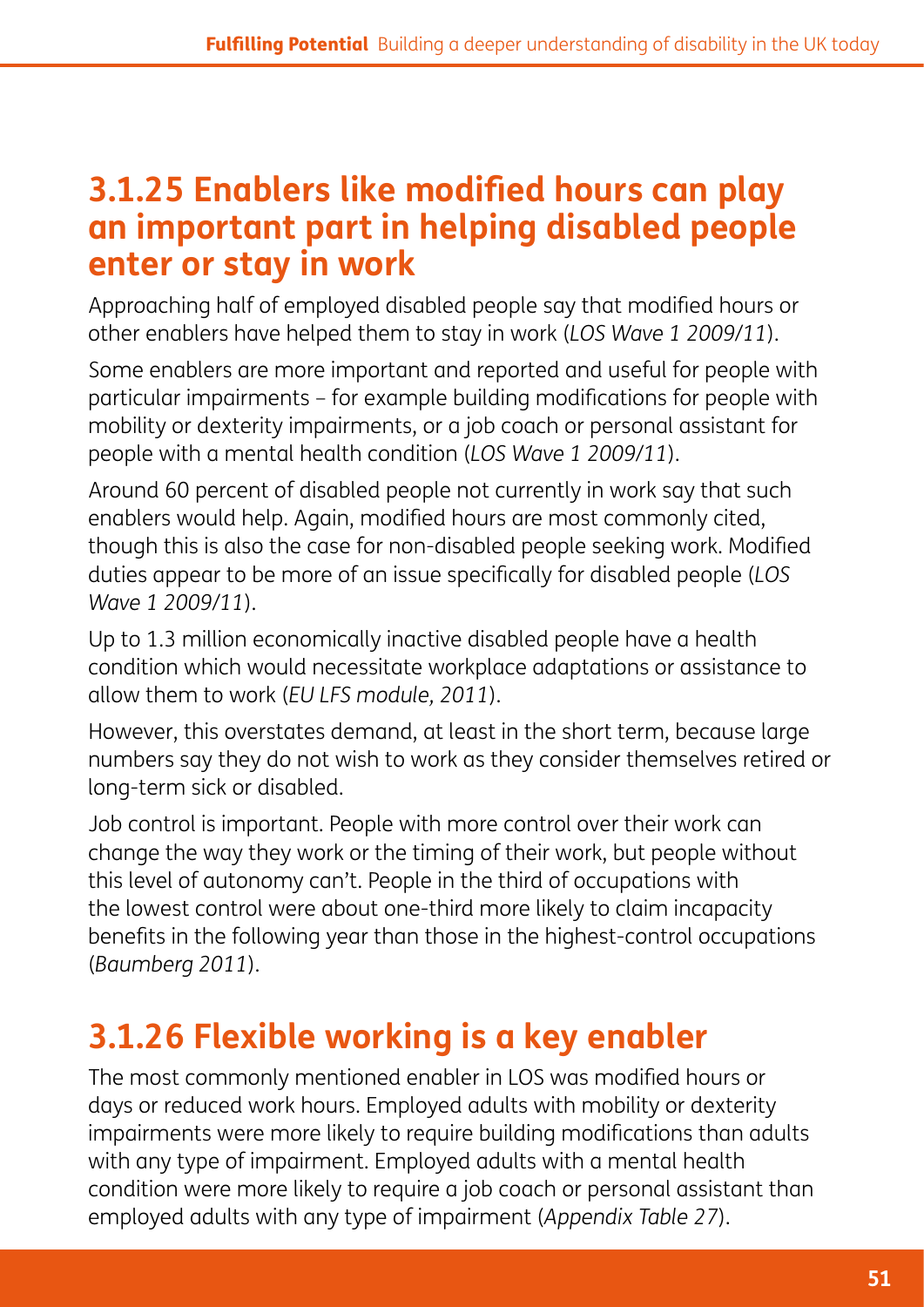Job control is important. People with more control over their work can change the way they work or their timing of their work but people without this level of autonomy cannot. People in the third of occupations with the lowest control were about one-third more likely to claim incapacity benefits in the following year than those in the highest-control occupations (*Baumberg 2011*).

#### **3.1.27 Work-focused healthcare and flexible employment are key enablers for retention in jobs**

Every year 300,000 people leave work, of whom nearly half do so without having a period of sick leave first, meaning they have no support to get back into work and no attachment to an employer (*Black and Frost 2011*).

A third of employers had taken at least one action in the last 12 months to keep employees with health problems in work or facilitate their return to work while 67 percent had not. Employers who were most likely to take action to retain employees included large organisations, public sector and trade unionised employers (*Young and Bhaumik 2011*).

The most commonly cited measures used by employers in the last 12 months included reduced or different hours (29 percent), meetings to discuss extra help (28 percent) and reducing employee workload (25 percent) and different duties (25 percent) (*Young and Bhaumik 2011*).

Effective support to help a disabled person to stay at, return to and remain in work depends on effectively co-ordinated work-focused healthcare and accommodating workplaces. Employers play a key role in this process (*Waddell et al. 2009*).

There is a need for flexibility in employment to enable people to remain in work for example part-time working during the early stages of a degenerative disease but with the flexibility to move back to full-time if the condition improves (*EHRC 2010*).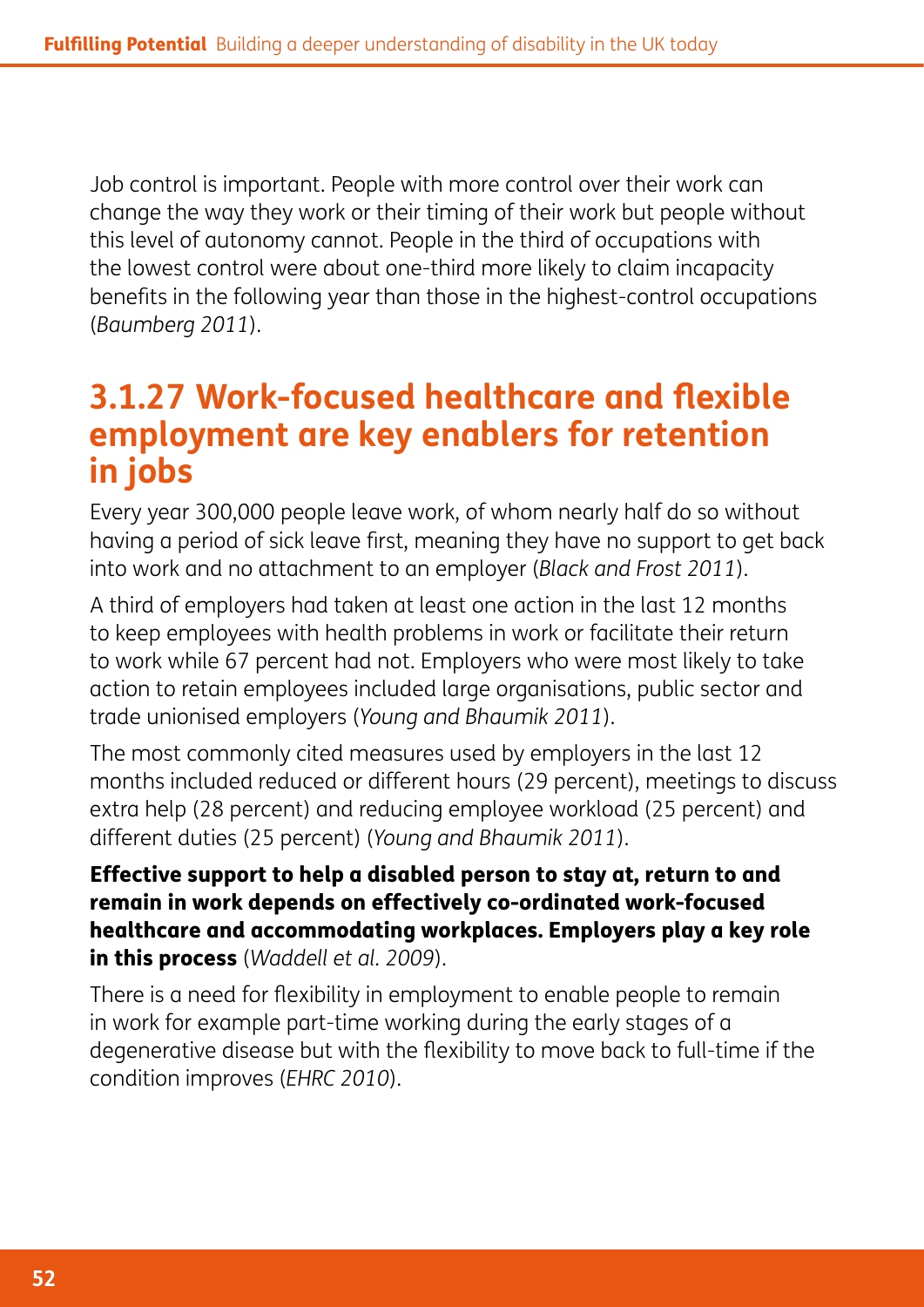#### **3.1.28 Evidence points towards a focus on personalisation along with work-based learning or experience**

A voluntary approach to pre-employment support includes a combination of work-focused interviews, ongoing support from an experienced adviser and access to a range of employment-related support (*Evaluations of New Deal for Disabled People and Pathways to Work*).

International evidence suggests that the key to achieving job outcomes is a focus on work capacity rather than disability and active engagement with the labour market. Work should pay and provide clear financial incentives to take up jobs (*OECD 2010*).

Whilst it is appropriate to look at barriers within the social context it may not be appropriate to use the term 'barriers' at an individual level for example talking to a person in terms of barriers to work can contribute to lowering self-efficacy and therefore hinder a return to work. Enabling discussions should focus on capability and solutions (*Williams and Birkin 2011*).

Individual Placement and Support (IPS) consists of individual support, rapid job search followed by placement in paid employment and timeunlimited in-work support for employees with mental health conditions and employers. A key principle of the programme is that employment specialists and clinical teams work and are co-located together on one site. Evidence suggests that IPS participants are twice as likely to gain employment compared with traditional vocational alternatives (Burns *et al.* 2007). The Perkins Review stated that this approach should be adopted as the model for future support for people with mental health conditions (*Perkins et al. 2009*).

Work-based learning opportunities, for example longer-work placements, work experience for students as well as part-time or weekend jobs are important for preparing disabled people for work and raising their aspirations (Beyer and Robinson 2009). These opportunities at Year 10 (age 15) are critical on the 'pathway' to employment for young disabled people (*Beyer and Kaehne 2011*).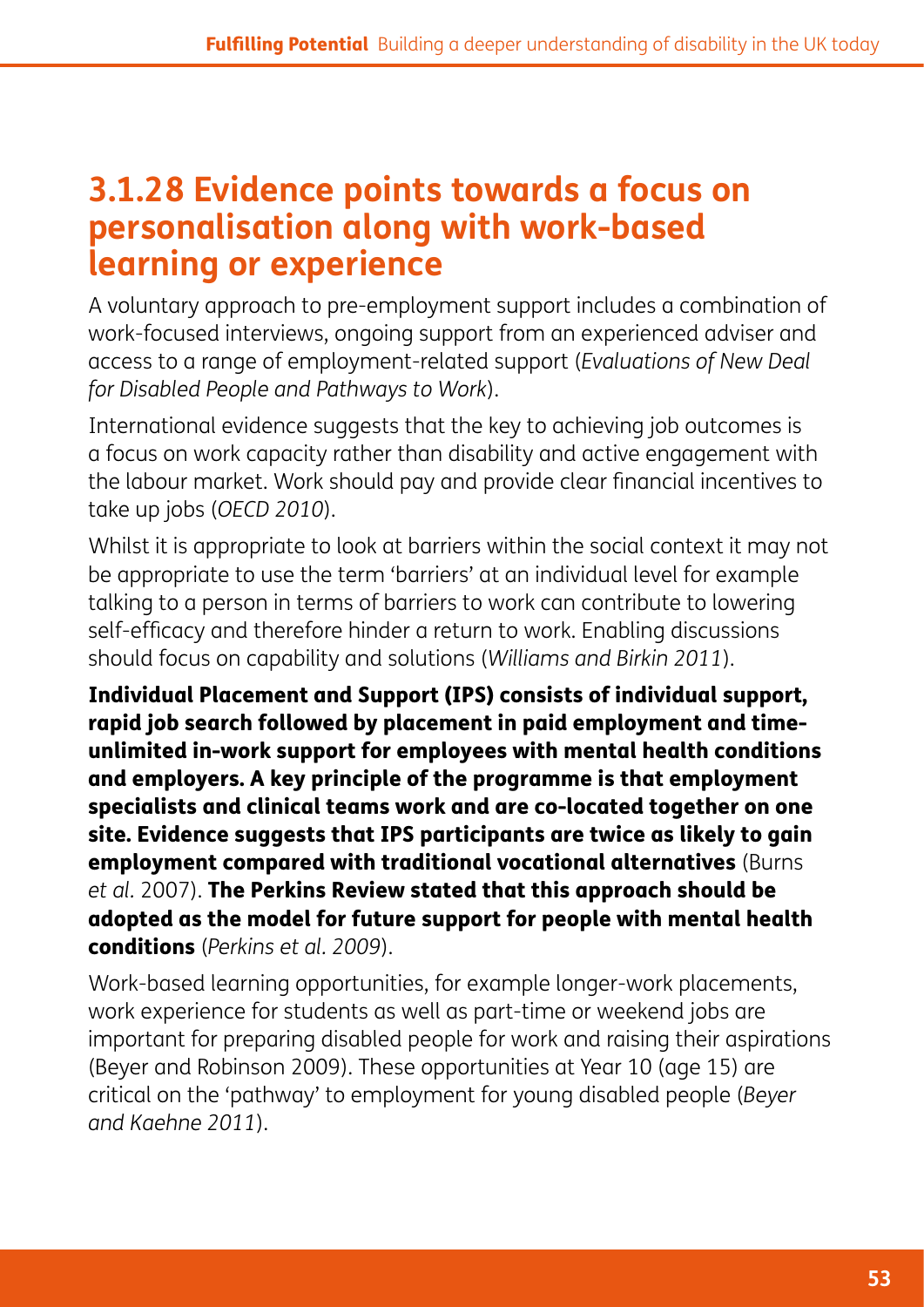#### **3.1.29 Having a disabled child can impact on the employment of parents, particularly lone parents and mothers**

For parents who have a disabled child both lone parents and mothers with a partner are less likely to participate in paid employment. Having a disabled child has the strongest effects on full-time work and it also slightly reduces part-time work. However, most fathers work full-time hours and having a disabled child does not have much impact (*McKay and Atkinson 2007*).

Couples with a disabled child are less likely to both have a job, compared to those with no disabled child. Almost twice as many couples with a disabled child are workless, compared to those without and the likelihood of work falls as caring responsibilities increase. For parents of disabled children who wished to work, securing suitable childcare was the greatest barrier to employment (*Hall et al. 2011*).

10 percent of all families with children have a disabled child who needs extra help and support owing to his or her impairment (*McKay and Atkinson 2007*).

Where parents did need to spend more time caring, the majority (59 percent) said that the extra work of looking after their child would restrict their ability to work (*Coleman and Lanceley 2011*).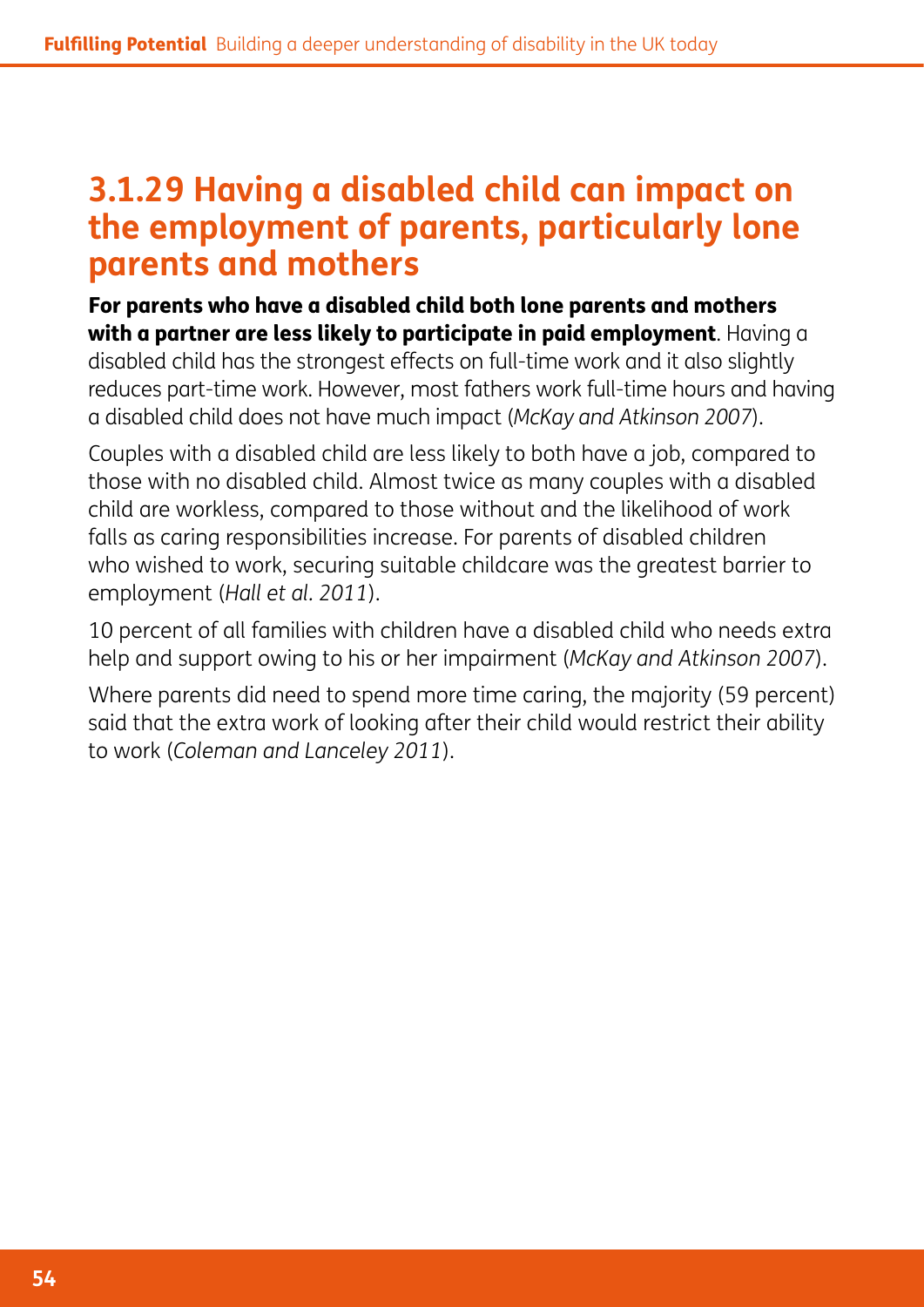# **Choice and Control**

# **Section 2**

'enabling disabled people to have increased and informed choice and control over their lives' (*Fulfilling Potential: Next Steps).*

# **3.2.1 Independent living and social care**

To achieve independent living, disabled people should have the same choice and control in their lives as everyone else. Three quarters (74 percent) of disabled people feel they have choice and control over their lives compared with 81 percent of non-disabled people (*ODI Indicator I1*).

Those disabled people who are more likely to say that they have no choice and control tend to be below State Pension age; single/divorced/separated; not in paid employment; have no qualifications; on a low income (*ONS Opinions Survey 2012, Appendix 51.1–5*).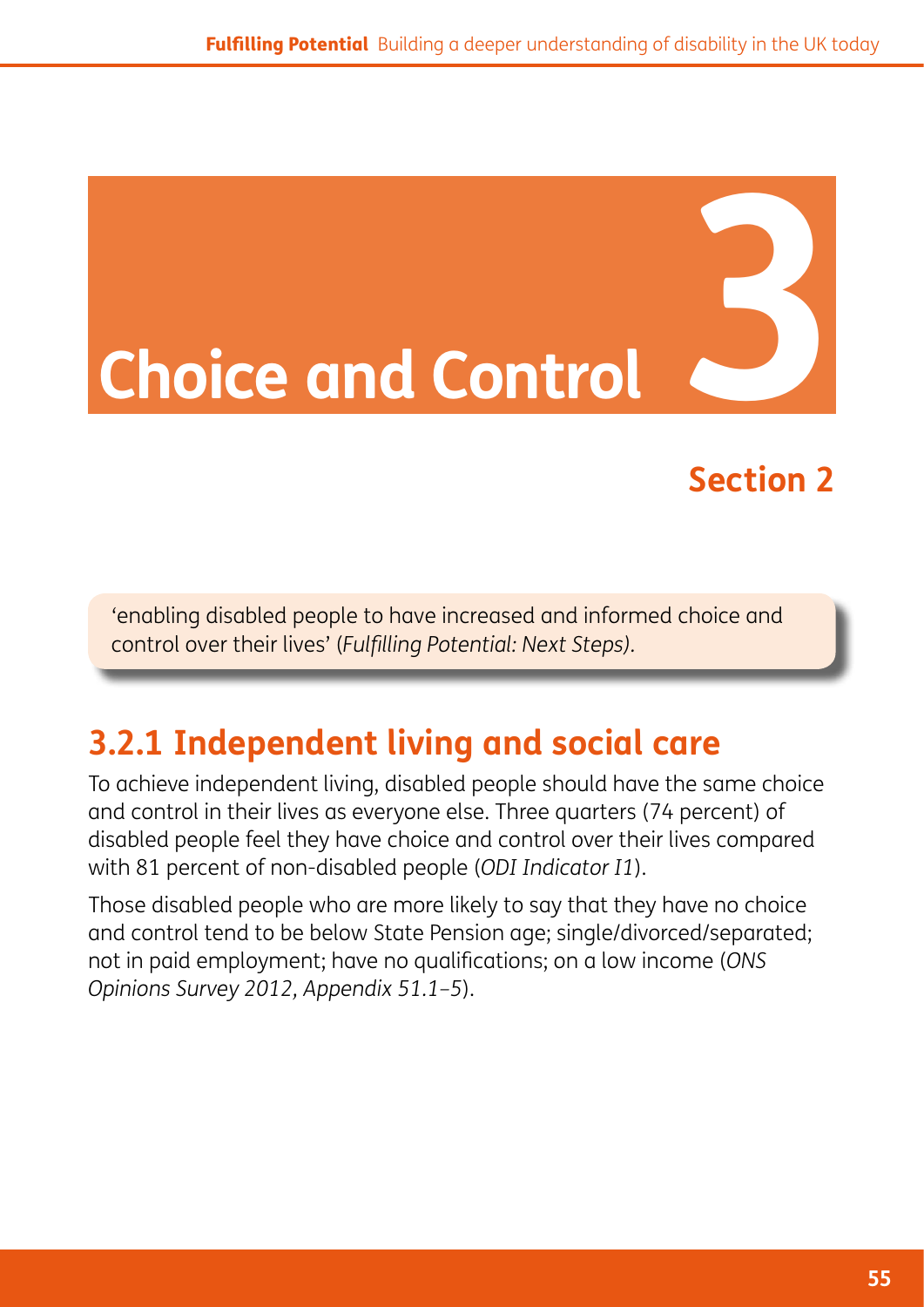Having choice is key to improved health, maintaining independence and relationships within families and retaining lifestyles. The choices people make are influenced by their age, the nature and severity of their condition, previous experiences of services, future expectations, availability of information, individual preferences and family responsibilities (*Rabiee and Glendinning 2010*).

Barriers and enablers to choice include: access to appropriate transport; financial constraints; removing barriers to education, training and employment; support and assistance from family members; caring responsibilities; access to equipment and adaptations; confidence; lack of awareness of support available; disability awareness of employers and staff in organisations providing goods and services to remove attitudinal barriers (*Ipsos Mori 2010*).

There is a difference in the approach to choice and control between people with fluctuating conditions who have long-term experience of managing their condition and those who have recently experienced onset of impairment who tend to rely more on professionals for information and advice. Sensitivity to people's concerns about making and changing choices and to the role of family members is important (*Glendinning et al. 2011*).

Community living brings more choices but living in a private household does not necessarily bring choice and control. Supplied equipment is often of poor quality resulting in low user satisfaction (*Priestley et al. 2009*).

Aspirations and expectations regarding choice and control differ by age and life stage with older people having lower aspirations than younger people (*Ipsos Mori 2010*).

Older people want the opportunity to 'live a normal life' including being able to handle and use money on day-to-day expenditure. Access to information to enable informed choices is important along with support to understand the wealth of information available. Quality of communication is also important and the need for support workers and care staff to take time to listen to what is being communicated both verbally and non-verbally (*Granville et al. 2011*).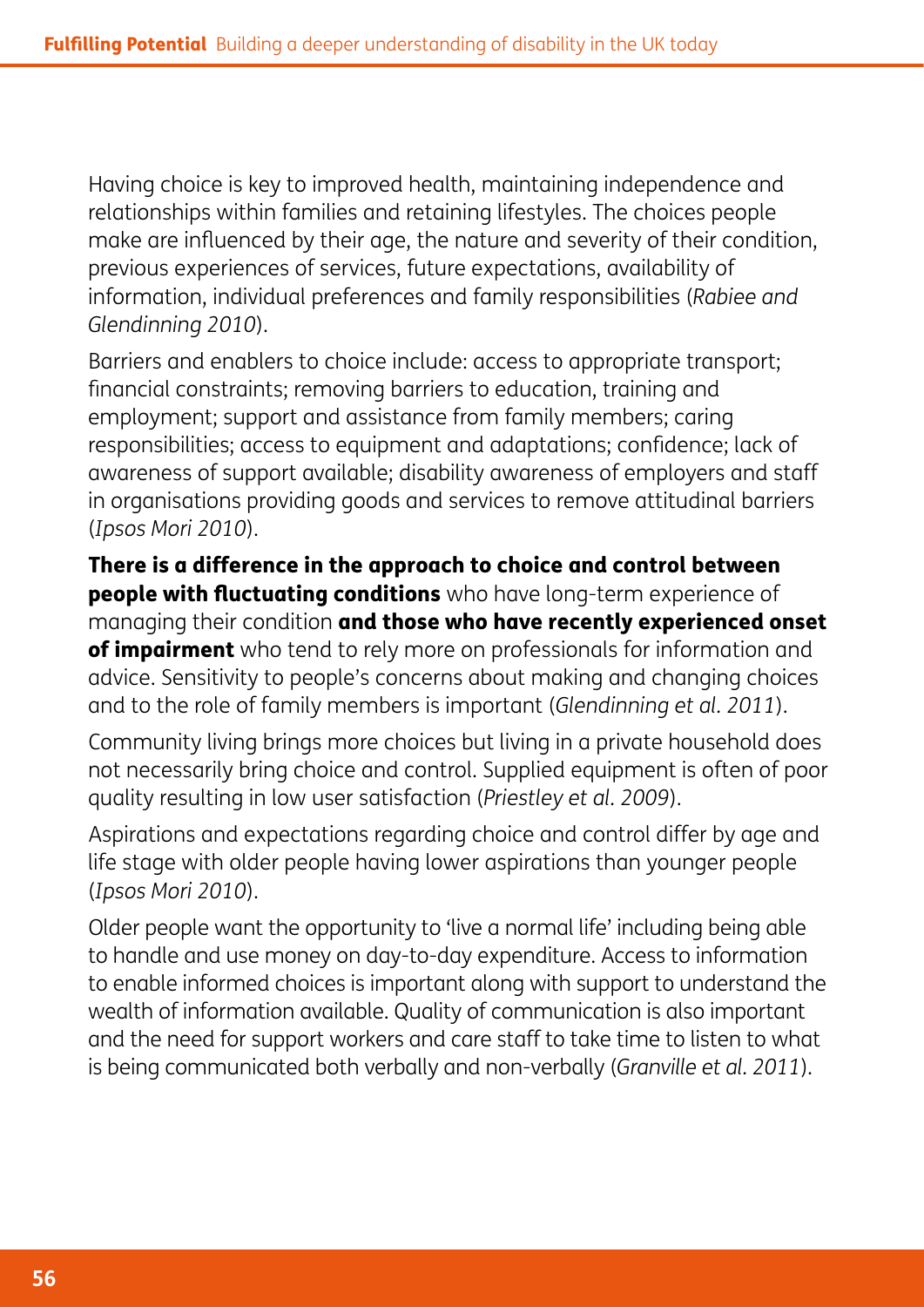#### **3.2.2 Personal budgets can help people achieve a better quality of life but some users can experience difficulties managing a personal budget**

A **personal budget** is the amount of money that will fund a person's care and support costs. It is calculated by assessing a person's needs and is spent in line with a support plan that has been agreed by both the person and the local authority. The person may also choose to pay for additional support on top of the budget. A personal budget can be taken by an individual as a **direct (cash) payment**; as an account held and managed by the local authority in line with the individual's wishes; or as an account placed with a third party (provider) and called off by the individual; or as a mixture of these approaches.

**Direct payments** are cash payments given to service users in lieu of community care services they have been assessed as needing, and are intended to give users greater choice in their care. The payment must be sufficient to enable the service user to purchase services to meet their eligible needs, and must be spent on services that meet eligible needs.

A **personal health budget** enables patients to work alongside health service professionals to develop and execute a healthcare plan to meet their needs.

Personal budgets offer a greater degree of choice and control for the individual. They can also offer better value for money (*Audit Commission 2011*).

47 percent of people who had accepted a personal budget reported that their view of what could be achieved in their lives had changed a lot compared with a third who reported that their view had not changed at all. People in receipt of a personal budget were more likely than those in a comparison group to report that they felt in control of their daily lives (48 percent compared with 41 percent) (*Glendinning et al. 2008*).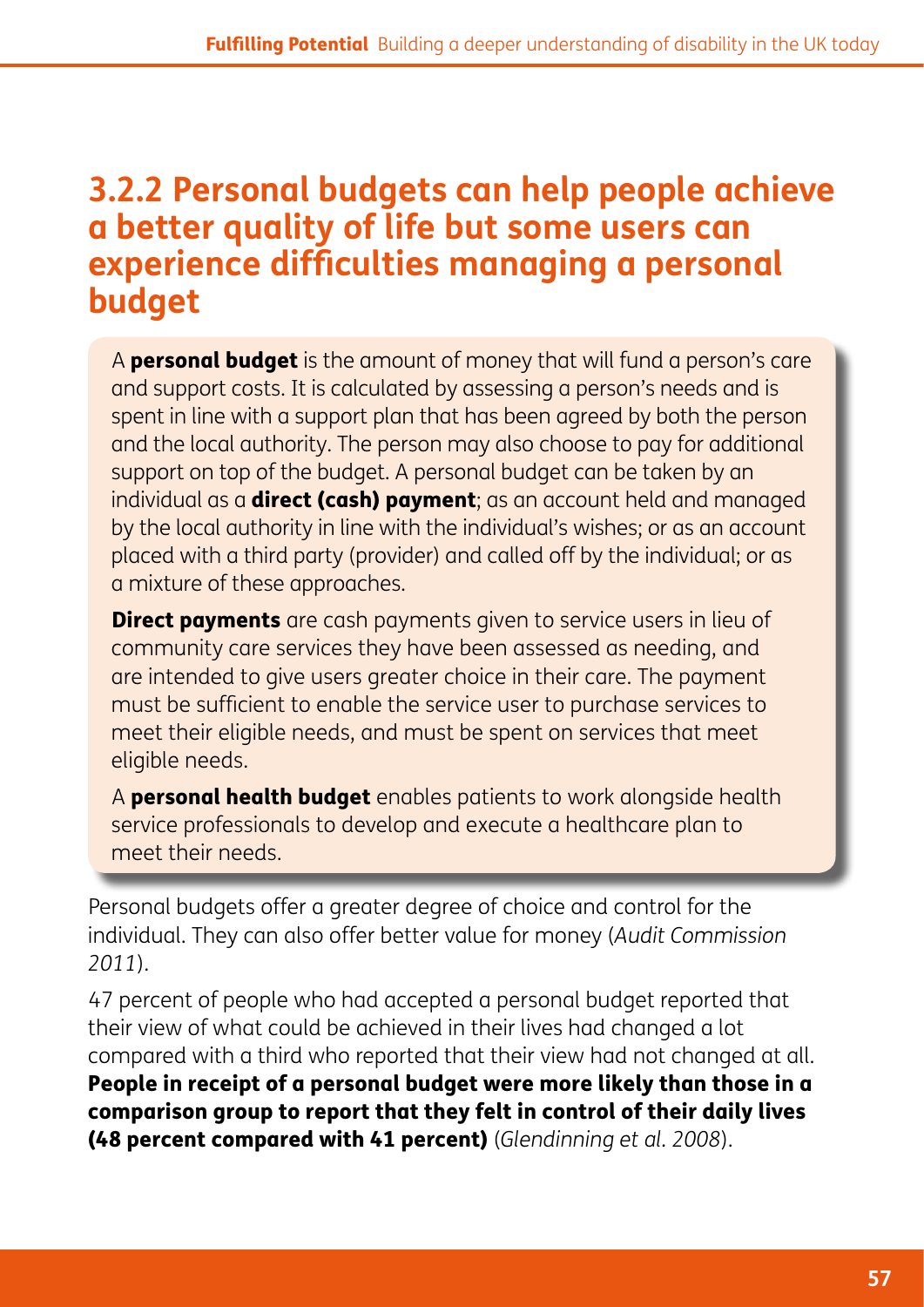Some users experience difficulties with personal budgets. The main difficulties are in accessing information and advice, having personal needs assessed, understanding what the budget could be spent on, being in control of what the budget was spent on and planning and managing care and support (*Hatton and Waters 2011*).

63 percent of people with dementia had not been offered a personal budget (*Alzheimer's Society 2011*).

Disabled people have told us that rules around the use of personal budgets may act as a barrier to disabled people achieving positive outcomes (*Fulfilling Potential – The Discussions So Far 2012*).

Personal health budgets can result in improvements in quality of life and psychological well-being. Awareness of the budget amount, a degree of flexibility in the services that could be purchased and a choice in how the budget could be managed have a positive effect on outcomes (*Forder et al. 2012*).

#### **3.2.3 The proportion of people in receipt of direct payments is increasing**

The proportion of social care service users and carers receiving a direct payment has increased from 12 percent in 2010/11 to 14 percent in

**2011/12.** 25 percent of those aged 18-64 with a learning disability receive a direct payment and 35 percent of carers receive a direct payment (*NHS IC 2012b*).

Those using direct payments benefit from on-going help and support in managing direct payments as their circumstances and capabilities change over time (*Glendinning et al. 2011*).

Looking more broadly at self-directed support, the proportion of social care users and carers who received self directed support was 43 percent in 2011/12 compared to 29 percent in 2010/11. It was highest for those service users aged 18-64 with a learning disability (59 percent) and lowest for those aged 18-64 with a mental health problem (14 percent) (*NHS IC 2012b*).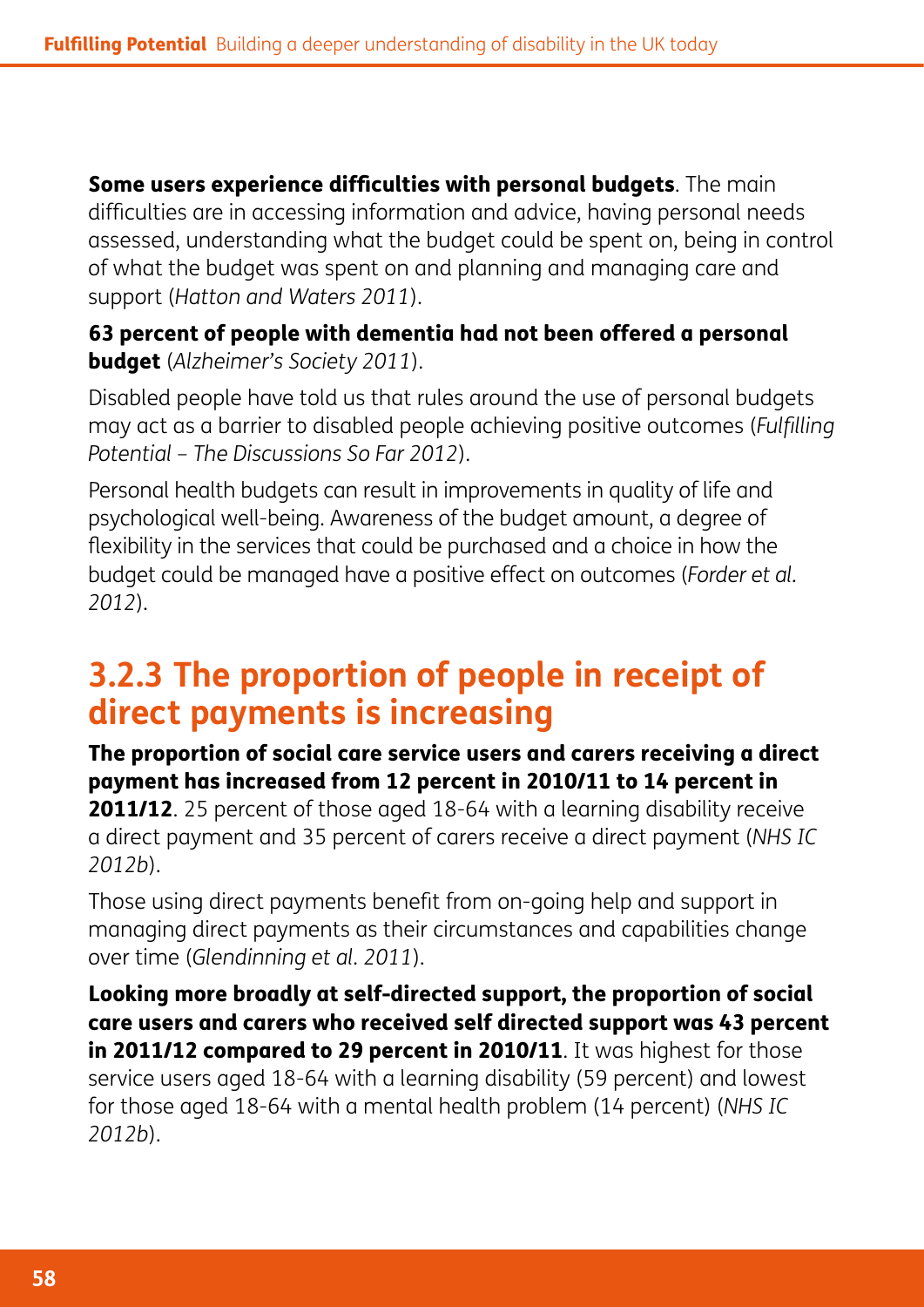The **Right to Control** trailblazers are running in seven local authority areas in England. Right to Control is a new **legal** right for disabled people which is being tested in the seven areas. It gives disabled people in those areas more choice and control over the support they need to go about their daily lives. Disabled adults living in the test areas are able to combine the support they receive from six different sources and decide how best to spend the funding to meet their needs. Disabled people are able to choose to: continue receiving the same support; ask a public body to arrange new support; receive a direct payment and buy their own support or have a mix of these arrangements.

Early evaluation of the seven Right to Control trailblazers found that awareness and understanding of the Right to Control was low amongst disabled people with many thinking it was the same as direct payments. Where individuals were aware of the Right to Control and had followed the intended customer journey they were happy with the process and felt that they were able to exercise choice and control over the funding they received which often resulted in more flexible and tailored support (*Tu et al. 2012*).

#### **3.2.4 Where people need assistance with everyday activities they are most likely to get help from a family member or friend**

Adults with impairments who require assistance completing everyday activities were most likely to receive assistance from a family member or relative (81 percent). 25 percent received assistance from a friend or neighbour. 12 percent received paid help inside the home. **80 percent of** adults with impairment often or always received assistance when it was required. 82 percent said that they either always or often had a say over the assistance that they received (*LOS Wave 1 2009/11*).

Each year nearly one and a half million people in England approach their local authority for help due to their age or disability. There are over 17,000 organisations providing adult social care employing 1.6 million workers, across the private, voluntary and public sector (*Hatton and Waters 2011*).

It is estimated that around 170,000 (45 percent) of the registered care home places in England are occupied by self-funders and 170,000 older people pay for care in their own home. This increases to 270,000 if activities such as housework and shopping are included (*Institute of Public Care 2011*).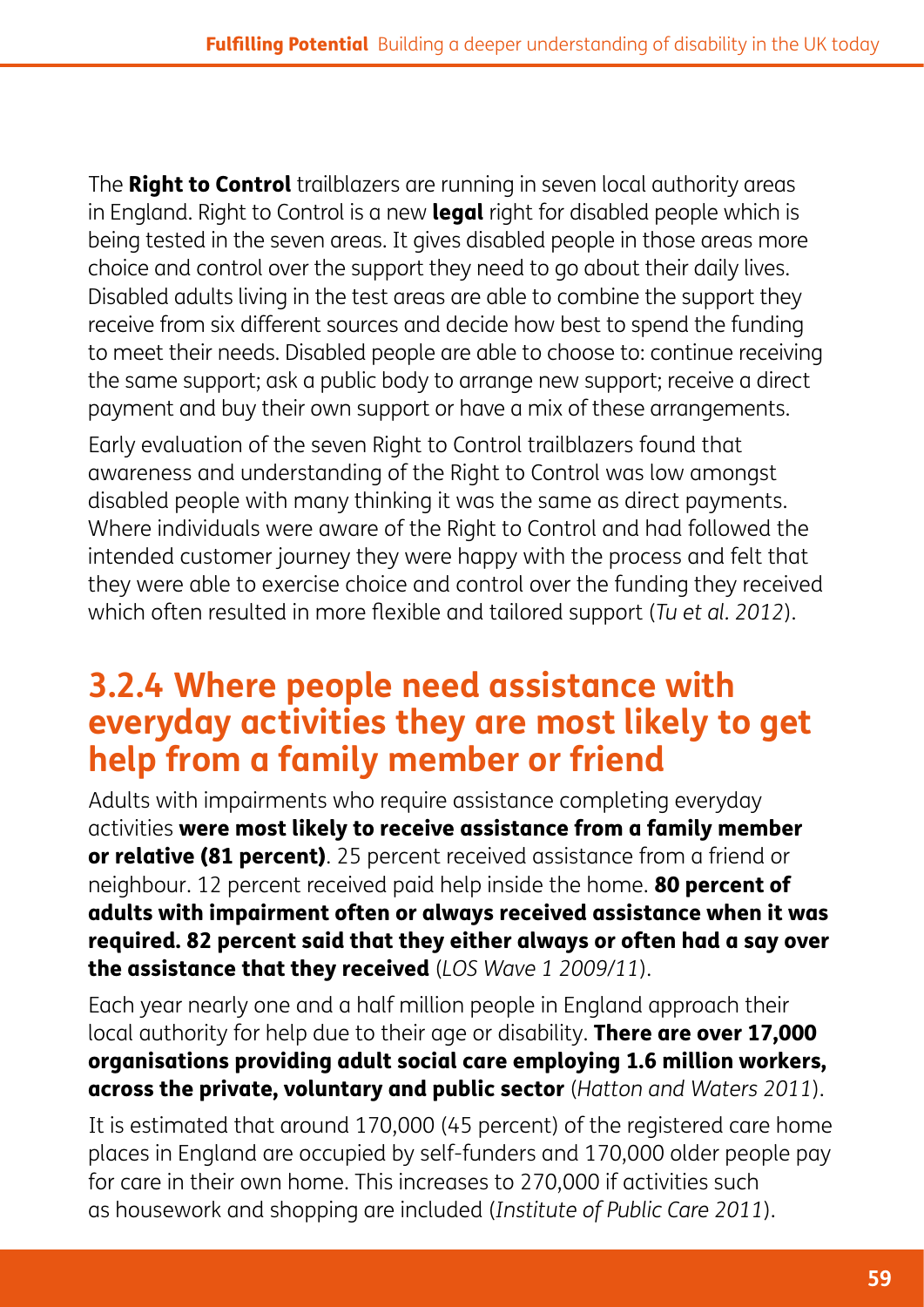79 percent of people with a long-term condition reported that they had sufficient support from local services or organisations to help manage their long-term health condition(s) (*ODI Indicator I2*). 63 percent of people are extremely or very satisfied with the support they receive through Adult Social Care (*NHS IC 2012b*).

Latest data from the NHS Information Centre shows that 74 percent of disabled people and carers find it easy to find information about Adult Social Care services (NHSIC 2012b). However, there is a need for better information about social care available particularly at points of crisis or transition (*Winchcombe 2012*).

Information and advice needs to be tailored to meet the needs of the individual. People struggle to navigate the system, often finding it difficult to distinguish between health, housing and care services (TASC 2010). People in lower socio-economic groups may have less skills and resources to seek information but they are also the group that are likely to require social care services (*Baxter et al. 2008*).

# **3.2.5 There is local variation in social care**

The budget for publicly funded social care is managed at Local Authority level and is means tested. Local authorities have discretion over the level of need that they support. Local authorities set needs thresholds, for eligibility for means-tested social care support. In 2005/06, around 60 percent of local authorities set thresholds at 'substantial' or 'critical'; this has risen to 82 percent of local authorities in 2010/11 (*Department of Health 2011c*).

There is a large variation by local authority in the proportion of state funded users of adult social care in receipt of self-directed support and in the proportion in receipt of a direct payment. For example, ignoring outliers and looking at 90 percent of councils the proportion of service users in receipt of self-directed support ranged from 23 percent to 68 percent and the proportion of service users in receipt of direct payments ranged from 6 percent to 30 percent (*NHS IC 2012b*).

Levels of satisfaction with the support received through Adult Social Care also varies. For example, looking at 90 percent of councils the proportion of users who were extremely or very satisfied with the support they received through Adult Social Care ranges from 52 percent to 70 percent (*NHS IC 2012b*).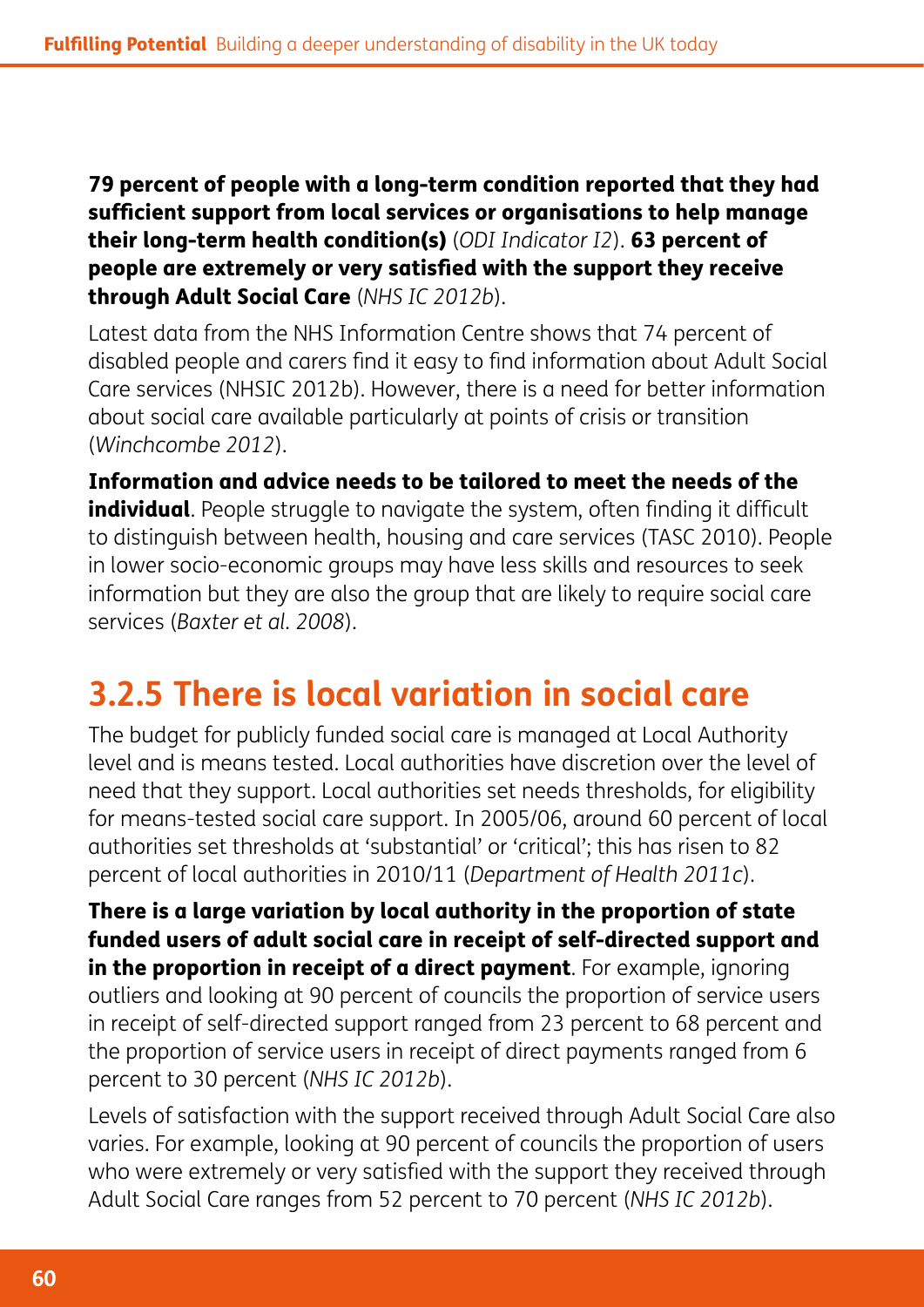# **Poverty and material deprivation**

#### **3.2.6 Disabled people are more likely than non-disabled people to experience poverty**

Relative income poverty is defined as 60 percent of contemporary median income before housing costs.

**22 percent of children** living in families with a disabled member live in income poverty compared with 16 percent of children in families with no disabled member (*ODI Indicator C1*). **20 percent of individuals** (adults and children) living in families with a disabled member live in income poverty compared with 15 percent of people living in families with no disabled member (*ODI Indicator C3*).

Excluding Disability Living Allowance and Attendance Allowance from income has the effect of increasing the percentage of families with disabled members living in poverty. For example, the proportion of individuals living in families with a disabled member who live in income poverty excluding DLA and AA is 23 percent instead of 20 percent, and the proportion of children living in families with a disabled member who live in income poverty excluding DLA and AA is 23 percent rather than 22 percent (*ODI Indicators C1 and C3*).

Looking at adults **there is a difference in the poverty rates between** disabled working age adults and disabled pensioners. 29 percent of **working age adults** in families where someone is disabled were in poverty in 2010/11 compared with **14 percent of pensioners** living in a family where someone is disabled. Looking at pensioners the poverty rate is the same for families with and without disabled people (*Aldridge et al. 2012*).

#### **3.2.7 There has been a decrease in relative income poverty**

There has been a fall in the proportion of children living in families with a disabled member who live in income poverty since 2004/05 (from 29 percent to 22 percent) (*ODI Indicator C1*). There has also been a fall in the proportion of individuals living in families with a disabled member who live in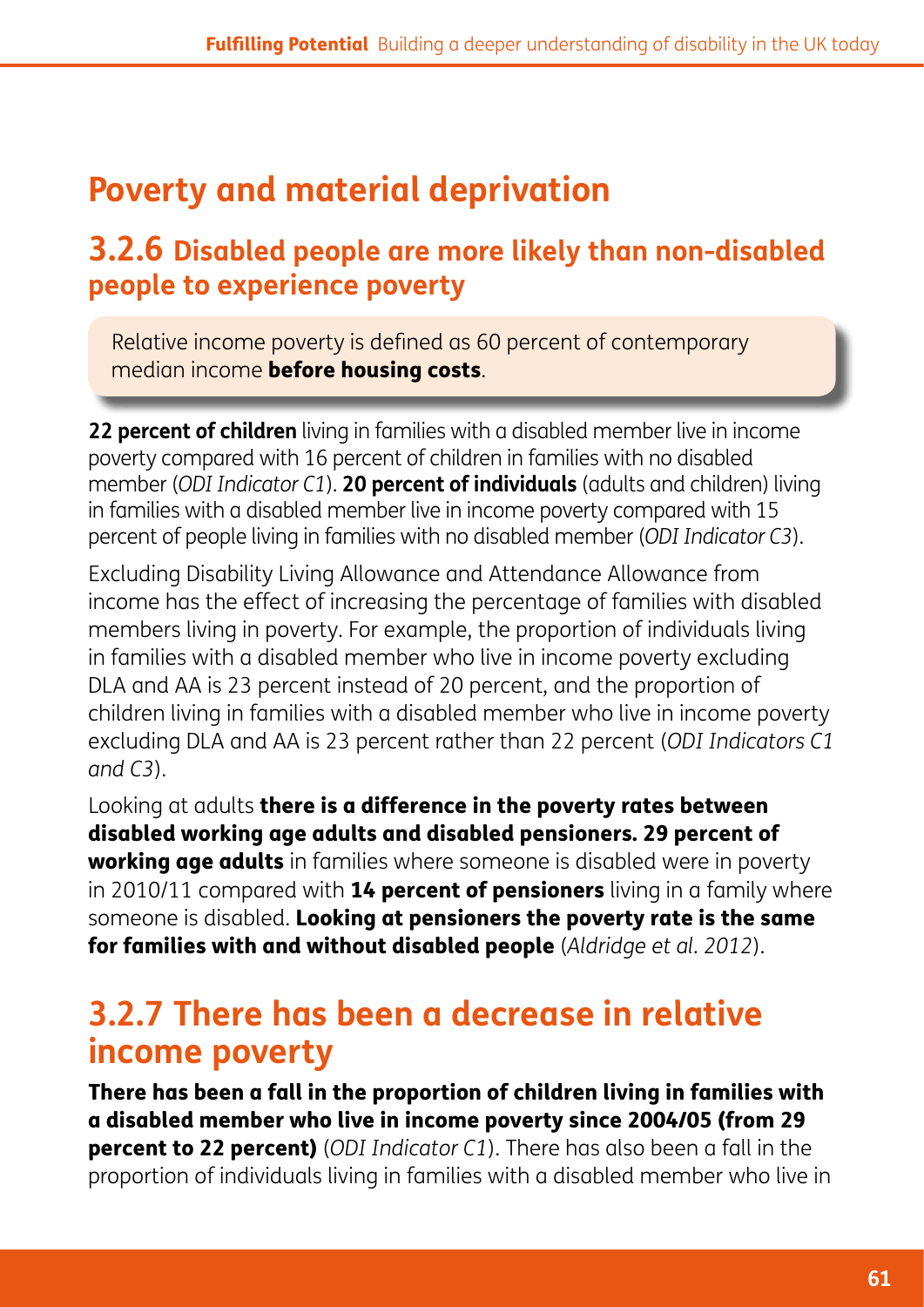income poverty since 2004/05 (from 23 percent to 20 percent) (*ODI Indicator C3*). This reduction could be because families with disabled members are more likely to receive a greater proportion of their income in benefits. So the reduction in poverty may have been driven by increases in benefit income, as a result of the uprating of benefits by more than earnings growth.

Households with a disabled person who do not receive a disability-related benefit are twice as likely to be in poverty as households with a disabled person who do receive disability-related benefits (*Aldridge et al. 2012*).

12 percent of disabled adults live in persistent poverty compared to 6 percent of non-disabled adults (*ODI Indicator C5*). Persistent poverty is defined as spending three or more years, out of any four-year period, in a household with an income below 60 percent of median income.

**People move in and out of poverty**. Looking at the population as a whole, those in persistent poverty make up less than half of all those who spend time in poverty (*Aldridge et al. 2012*).

#### **3.2.8 Disabled people are more likely than non-disabled people to experience material deprivation**

Children in families containing one or more disabled people are more likely to live in households in low income and material deprivation than children in families with no disabled person (*ODI Indicator C2*).

Overall (including those in paid work) disabled people are more than twice as likely to experience material hardship as those who are not disabled. Disabled people are more likely to report that they cannot afford most goods on the deprivation scale. For example, around 50 percent of those who are not in work and are disabled, could not afford to save for a rainy day, compared to around 35 percent of those who are not disabled and not working (*McKay and Atkinson 2007*).

Although disabled people who are working are better off than those who are not working, they are in a similar position to non-disabled people who are not working when it comes to being able to afford/access particular items.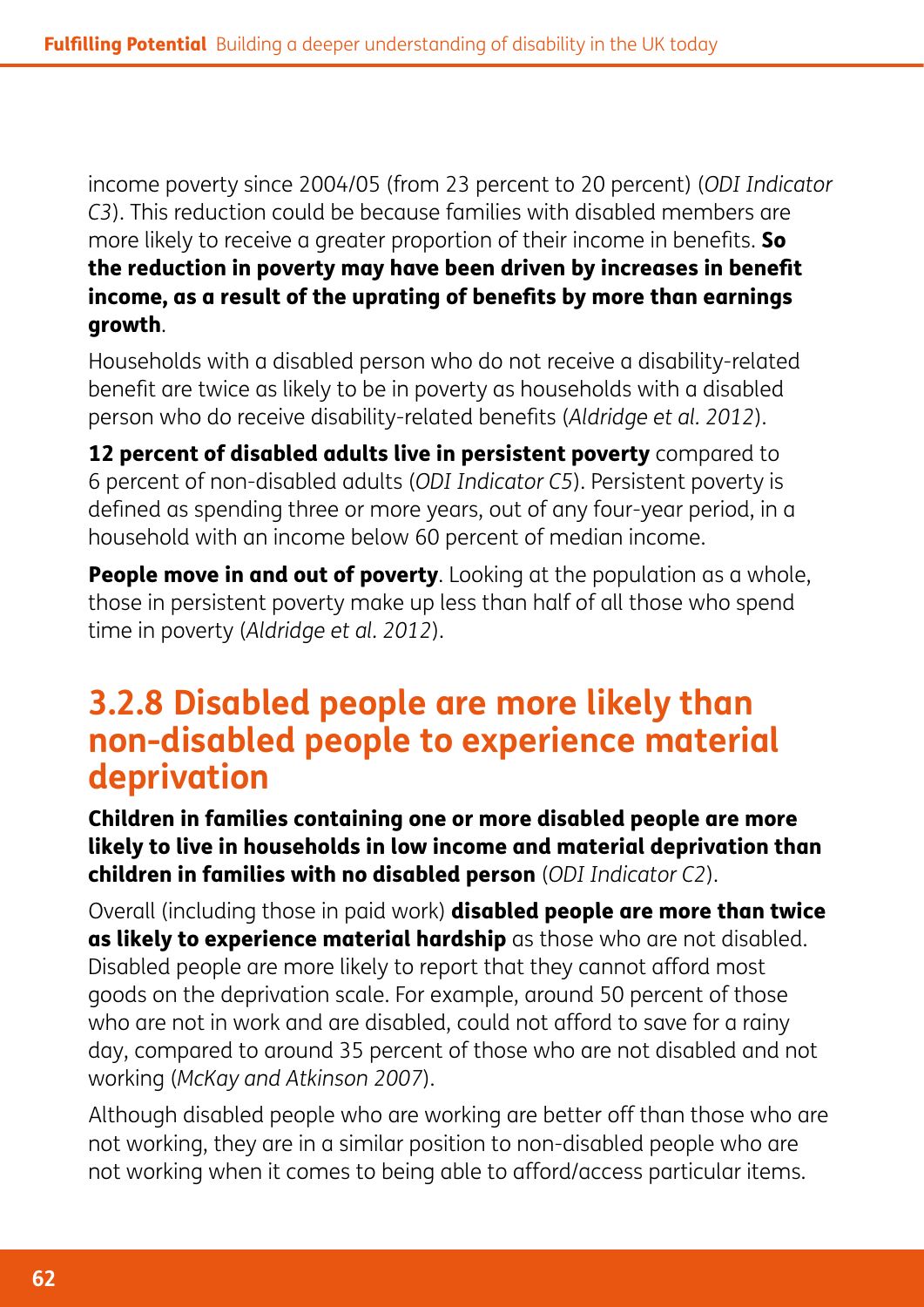For example, almost 40 percent of disabled people who are not working say they cannot afford fruit and vegetables, compared to around a quarter of working disabled people. However, the proportion of **working** disabled people who say they cannot afford fruit and vegetables (27 percent) is comparable to the rate for **non-working** non-disabled people (26 percent) and much higher than the rate for working non-disabled people (19 percent) (*McKay and Atkinson 2007*).

Those aged 65 or over living in households in which someone is disabled are more than twice as likely to be materially deprived as those in households which do not contain a disabled person (11 percent compared to 5 percent) (*HBAI 2010/11*).

20 percent of households including a disabled person live in fuel poverty, compared to 15 percent of households with no disabled person (*ODI Indicator C4*).

Material deprivation is where people are unable to afford a high number of items which are considered to be necessary.

# **3.2.9 Disabled children are likely to experience socio-economic disadvantage**

The association between poverty and child disability indicates that disabled children are significantly more likely to live under conditions that have been shown to impede development, educational attainment and adjustment, and increase the risk of poor health, additional impairment and social exclusion. However when compared to other families with similar levels of personal and social resources, families supporting a disabled child are no more likely to escape from or descend into poverty than other families (*Shahtahmasebi et al. 2011*).

The presence of a disabled child in a family does not increase the risk of poverty but the presence of a disabled adult does. In terms of the percentage of children living in households with relative low income, there is no difference between families with a disabled child and no disabled adults, and families where no-one is disabled (16 percent). However, for families with no disabled children and one or more disabled adults, the risk of poverty is greater, with 26 percent of this group being found in relative low income (*HBAI 2010/11*).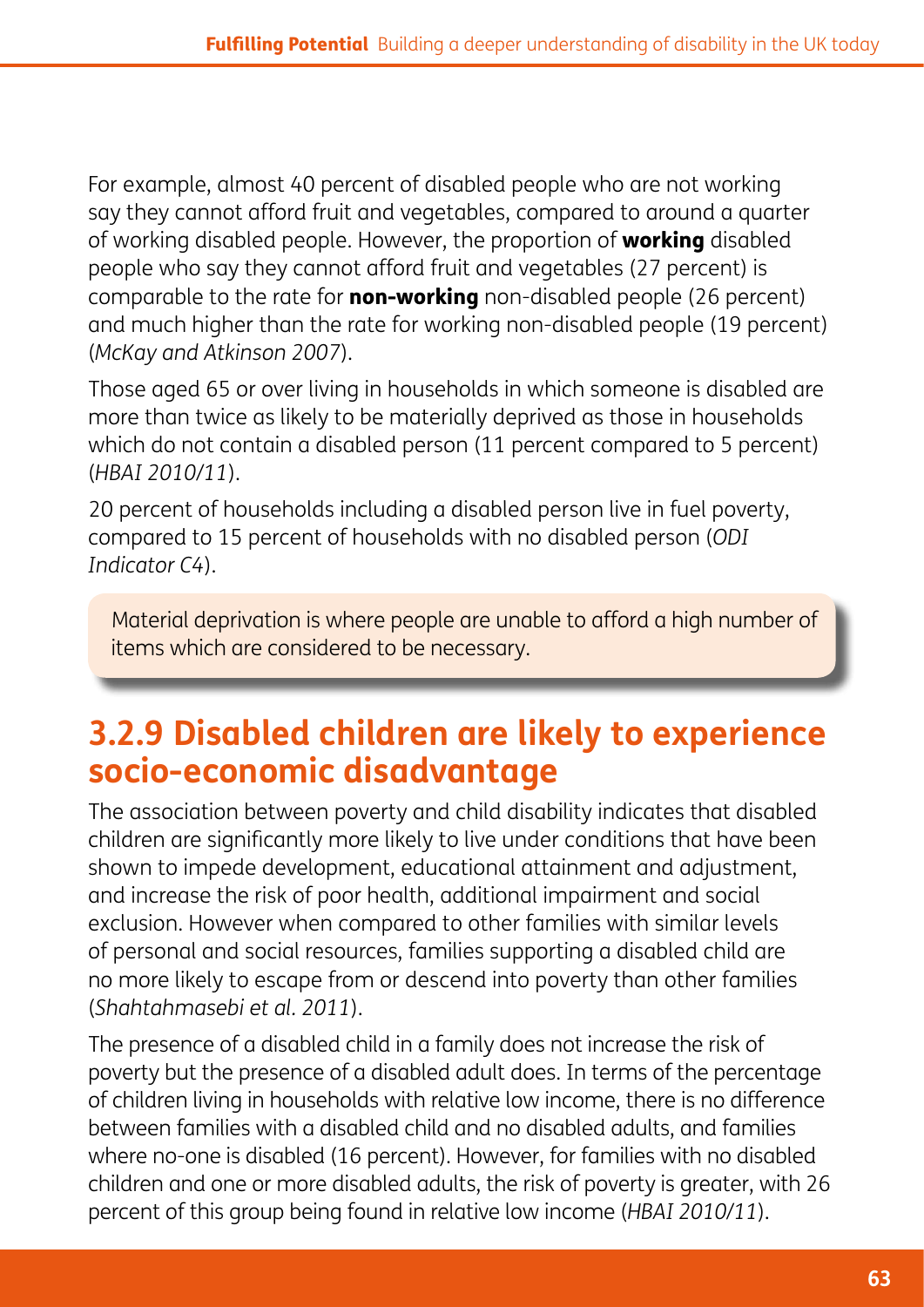However, families supporting a disabled child are significantly more disadvantaged across a wide range of indicators of socio-economic **position**. The hardship experienced by these families can only partly be accounted for by between group differences in income, debt and savings. It is likely that the additional costs associated with caring for a disabled child account for a significant portion of the unexplained risk for increased hardship. The association between supporting a child at risk of disability and socio-economic disadvantage holds true for both lone parent and couple families (*Emerson and Hatton 2007*).

Families supporting a disabled child are more than twice as likely as other families to be tenants of local authorities or housing associations, not to be home owners, to live in a house that could not be kept warm enough in winter, to be unable to keep a child's bedroom warm enough in winter and to be unable to keep the house warm enough in winter due to the cost of heating (*Emerson and Hatton 2007*).

#### **3.2.10 Families including a disabled person find it harder to manage their finances**

#### 27 percent of households where at least one person had an impairment reported that they found making loan repayments a heavy burden

(compared with 14 percent of households where no-one had an impairment). 44 percent of households including at least one person with impairment were able to pay usual expenses fairly easily compared with 49 percent of households where no-one had impairment (*LOS Wave 1 2009/11*).

#### One in four individuals with a mental health condition also has debt problems which can seriously affect their wellbeing (*ONS 2002*).

Improving ability and understanding of money matters can make a difference and moving from low to average financial capability improves psychological wellbeing by 6 percent and reduces risk of anxiety/depression by 15 percent (*Taylor et al. 2009*).

The effect of disability on total family income does not vary much for lone parents (likely to be the effect of income-related benefits and tax credits). However, among couples with children, disability appears to have significant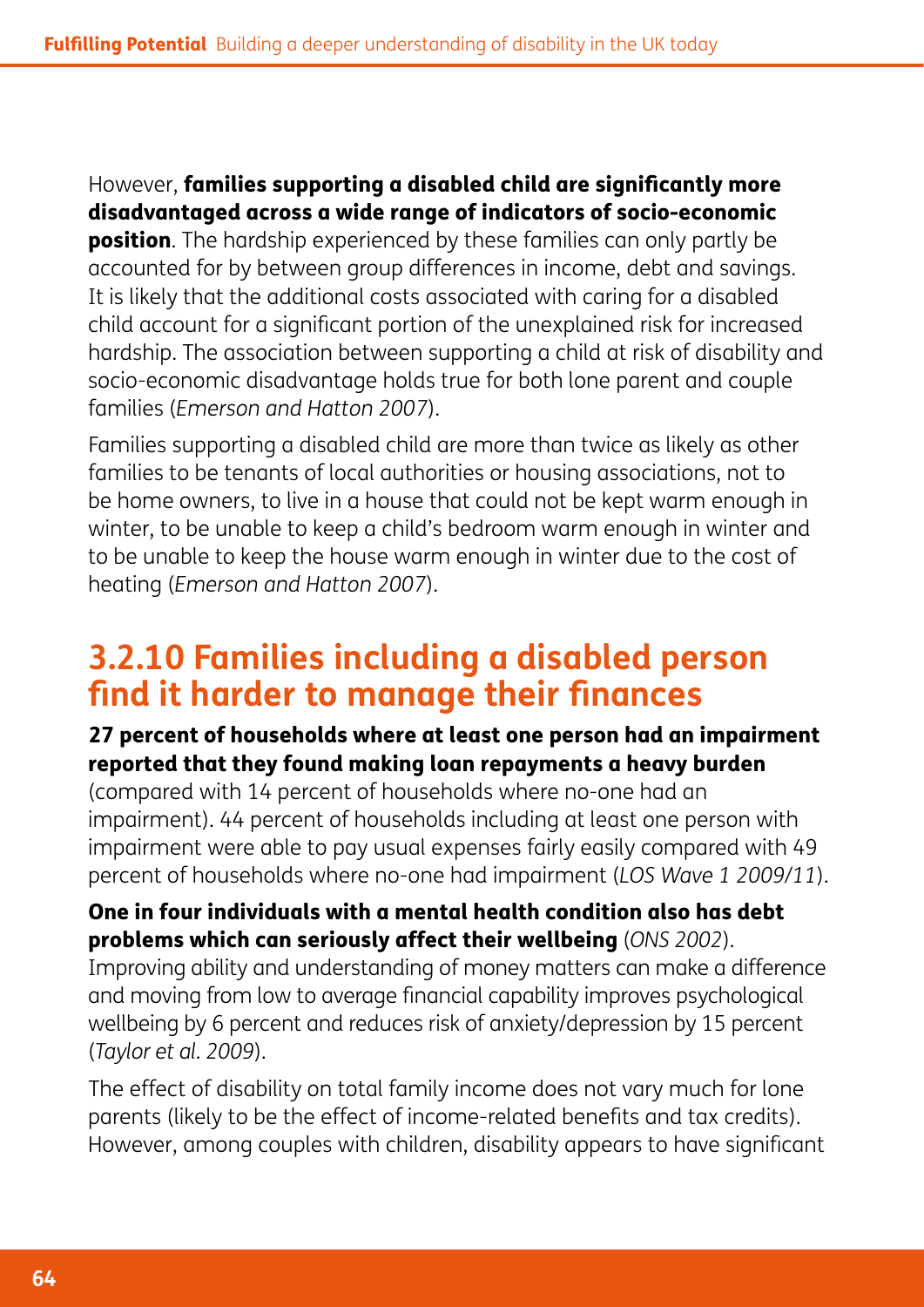effects on the distribution of incomes. Where family members are disabled (either adults or children) average (median) incomes are reduced and in particular the chances of having a high income are much reduced. Among couples, the effect of being a carer appears to lower incomes more than disability (*McKay and Atkinson 2007*).

# **3.2.11 'Extra costs' benefits provide support for a range of different things**

Whilst it is recognised that there are additional costs associated with disability, research shows that these vary greatly in level and nature, and there is no general agreement on how to objectively measure these costs (*Stapleton et al. 2009*).

Disability Living Allowance and Attendance Allowance **have a major positive impact on recipients' lives**. These allowances help them to: maintain independence and control; meet some of the extra costs of disability; improve quality of life; access other help and services; enhance physical and mental health; maintain warmer, cleaner, more comfortable homes (*Corden et al. 2010*).

# **Having a family**

#### **3.2.12 Disabled people are less likely to be married/ cohabiting and less likely to have children**

Disabled people are more likely to remain single (never marry) or to be divorced or separated. Among those aged 30-44, 36 percent of disabled people remain single compared with 26 percent of non-disabled people. Similarly, for this age group, 19 percent of disabled people are divorced compared with 14 percent of non-disabled people. Households that are most likely to stay together are those where no adult has any impairment or the experience of impairment is stable. Where impairment is fluctuating there is a greater risk of breakdown (*Clarke and McKay 2008*).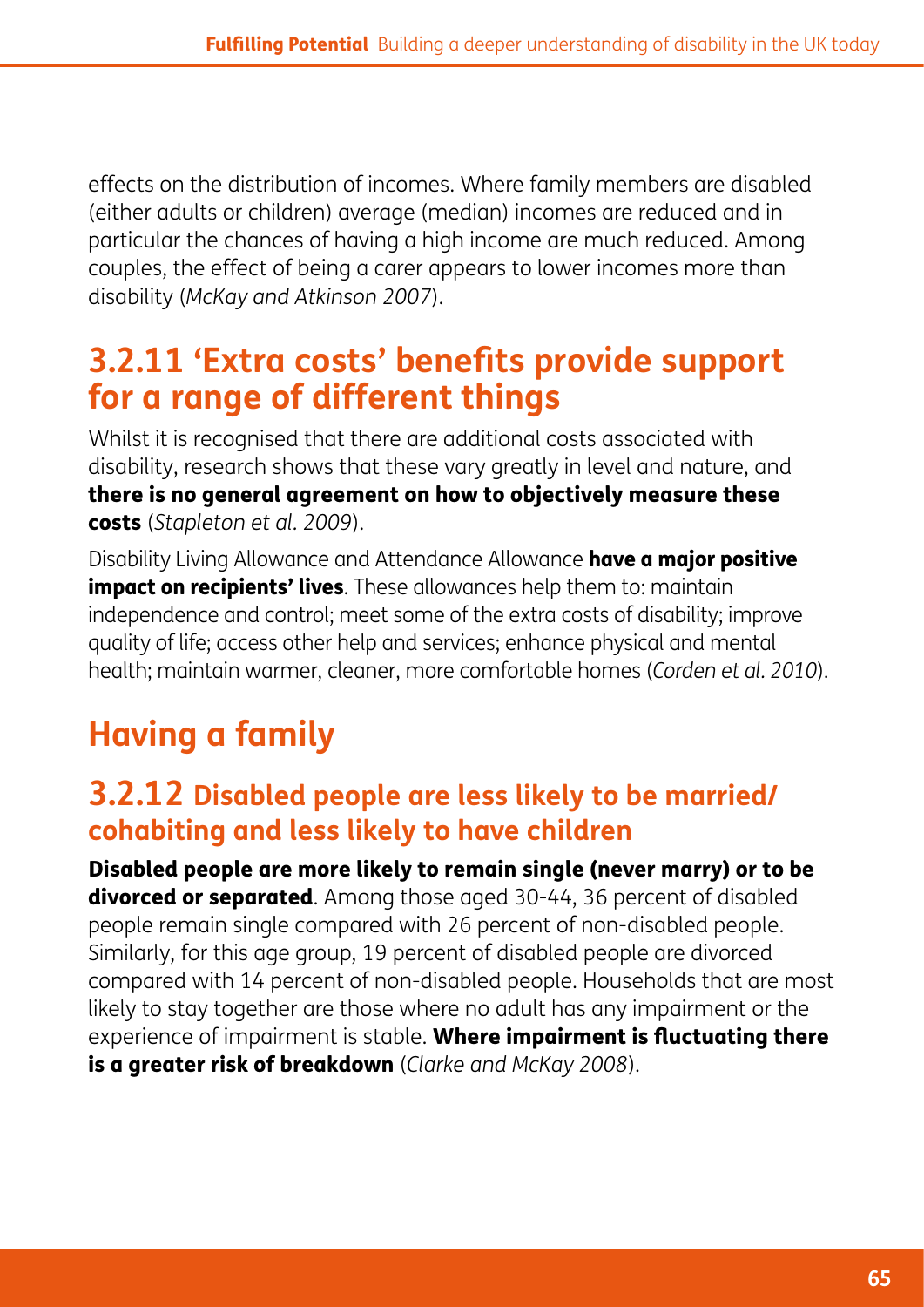Among disabled adults of working age 27 percent have dependent children, compared with 38 percent of non-disabled people. Although younger disabled people (those aged 20-29) were more likely to have dependent children than their non-disabled peers (*Clarke and McKay 2008*).

5 percent of couples with dependent children contain partners who are both disabled, and there is an association between parent and child disability. There could be a number of explanations for this, including the hereditary nature of some impairments, shared environmental factors and consistent bias in reporting (*McKay and Atkinson 2007*).

Disabled people have different experiences of having children. This includes lack of preparation among disabled people for parenthood and negative attitudes towards some disabled people becoming parents. Additionally financial restrictions and lack of space also inhibit family life. In very rare cases disabled children and young people have their fertility restricted through medical interventions by either restricting the growth and physical maturation of the child or sterilising them (*Parnell and Bush 2009*).

# **Inequalities in health**

#### **3.2.13 Disabled adults are more likely than non-disabled adults to experience difficulties accessing health services**

A higher proportion of adults with impairments compared with adults without impairments experience difficulty with access when using hospitals (34 percent compared with 25 percent). Those with impairments are also more likely than those without impairments to have difficulties with access to a GP surgery (19 percent compared with 11 percent) (*LOS Wave 1 2009/11*).

All impairment groups with the exception of those with a learning or intellectual impairment are more likely to use health services but even after controlling for age, gender and ethnicity the **likelihood of experiencing** difficulties with accessing health services is much higher for those with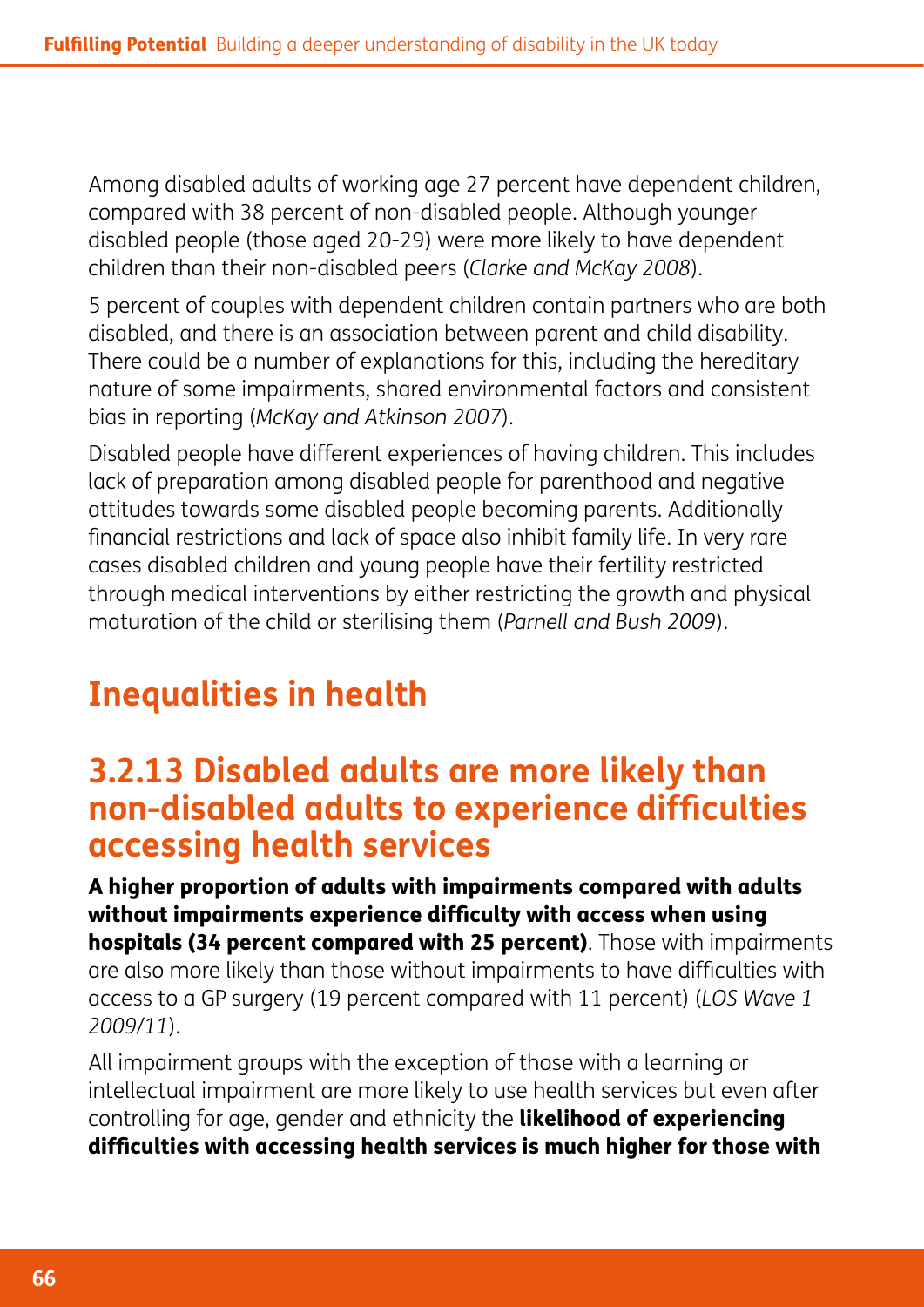an impairment. For example those with memory/speaking impairment are 5.3 times more likely to experience difficulties than those without impairment (*Allerton and Emerson 2012*).

**Difficulty getting an appointment** in order to access health services is cited as a barrier by both the impaired and non-impaired groups but slightly more so by the impaired group (17 percent compared with 13 percent) (*LOS Wave 1 2009/11, Appendix Table 18.1*).

Those experiencing moderate or severe difficulty often or always with mobility, dexterity, long-term pain or chronic health are more likely than those with less severe impairment to cite anxiety/lack of confidence, not providing a home visit, lack of help with communication, transport, difficulty getting in and out of the building and difficulty using facilities as barriers (*LOS Wave 1 2009/11, Appendix Table 8.1–4*).

Health and social care users often find systems to be fragmented. People often have to explain their needs to multiple people or organisations. This can lead to care packages that do not reflect the needs of the individual. For example, preventable hospital admissions, unnecessarily long stays in acute health settings and avoidable admissions to residential care (*National Voices 2011*).

For disabled people from Black and Minority Ethnic groups difficulties with communication can be a particular issue. Even those who speak good

English struggle with technical or medical terms. There is also evidence of mis-diagnosis if patients who do not speak English cannot communicate with their doctor. Patients can fail to understand their impairment accurately as a result of communication difficulties (*Scope 2012*).

People with sudden onset are likely to require acute health services and then rehabilitation. People with intermittent conditions require speedy acute health support at time of change and then rehabilitation through a period of adjustment. Those whose condition is progressive or stable may need regular health checks and be supported to manage their condition as it changes. Support workers and carers need to feel confident in having the appropriate knowledge. People need to be better supported in getting a diagnosis and adjusting to and managing their condition. People need support to enable them to continue in everyday life and to contribute to society on equal terms (*Winchcombe 2012*).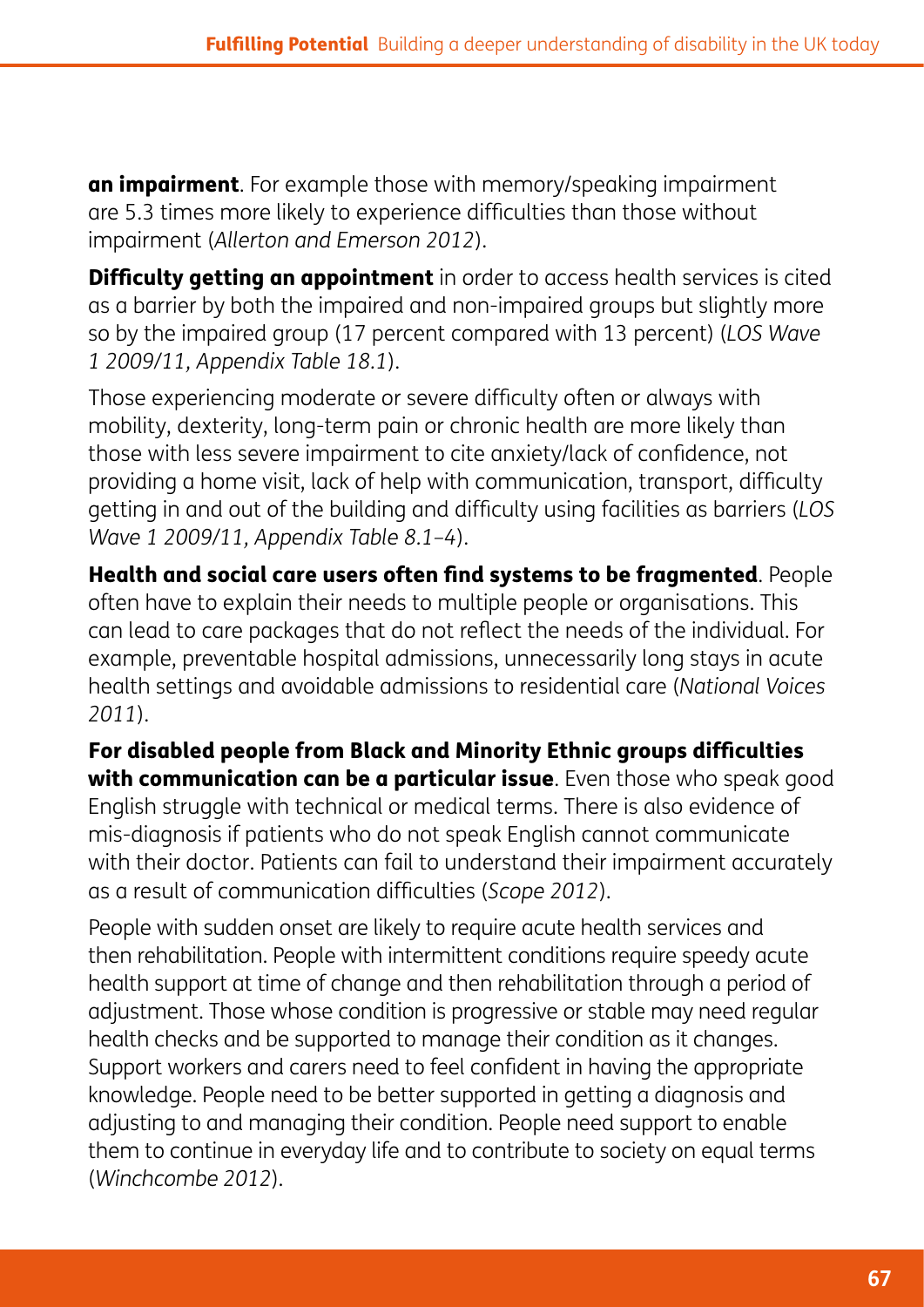# **3.2.14 Disabled people are also more likely to experience inequalities in health outcomes**

A number of factors contribute to the health inequalities experienced by disabled people. These include:

- Some health conditions or impairments involve **increased risk of** secondary health conditions or impairment for example people with Down's syndrome are more likely to experience congenital heart disease, impaired hearing and early onset dementia. People using wheelchairs are at increased risk of pressure sores and urinary tract infection.
- Increased risk of exposure to common determinants of poor health (for example childhood poverty). Evidence suggests that this could account for 20-50 percent of the risk of poorer mental and physical health among children with general intellectual impairment.
- **Barriers to accessing health care**. (*Emerson et al. forthcoming*).

People with learning disabilities have poorer health than their nondisabled peers. Mortality rates among people with moderate to severe learning disabilities are three times higher than in the general **population**, with mortality being particularly high for young adults, women and people with Down's syndrome. Barriers to accessing health services include: scarcity of appropriate services; physical barriers to access; eligibility criteria for accessing social care services; failure to make 'reasonable adjustments' in light of the literacy and communication difficulties experienced by many people with learning disabilities; variability in the availability of interpreters for people from minority ethnic communities; lack of expertise and discriminatory attitudes among healthcare staff; 'diagnostic overshadowing' (for example symptoms of physical ill health being mistakenly attributed to either a mental health/behavioural problem or as being inherent in the person's learning disabilities) (*Emerson and Baines 2011*).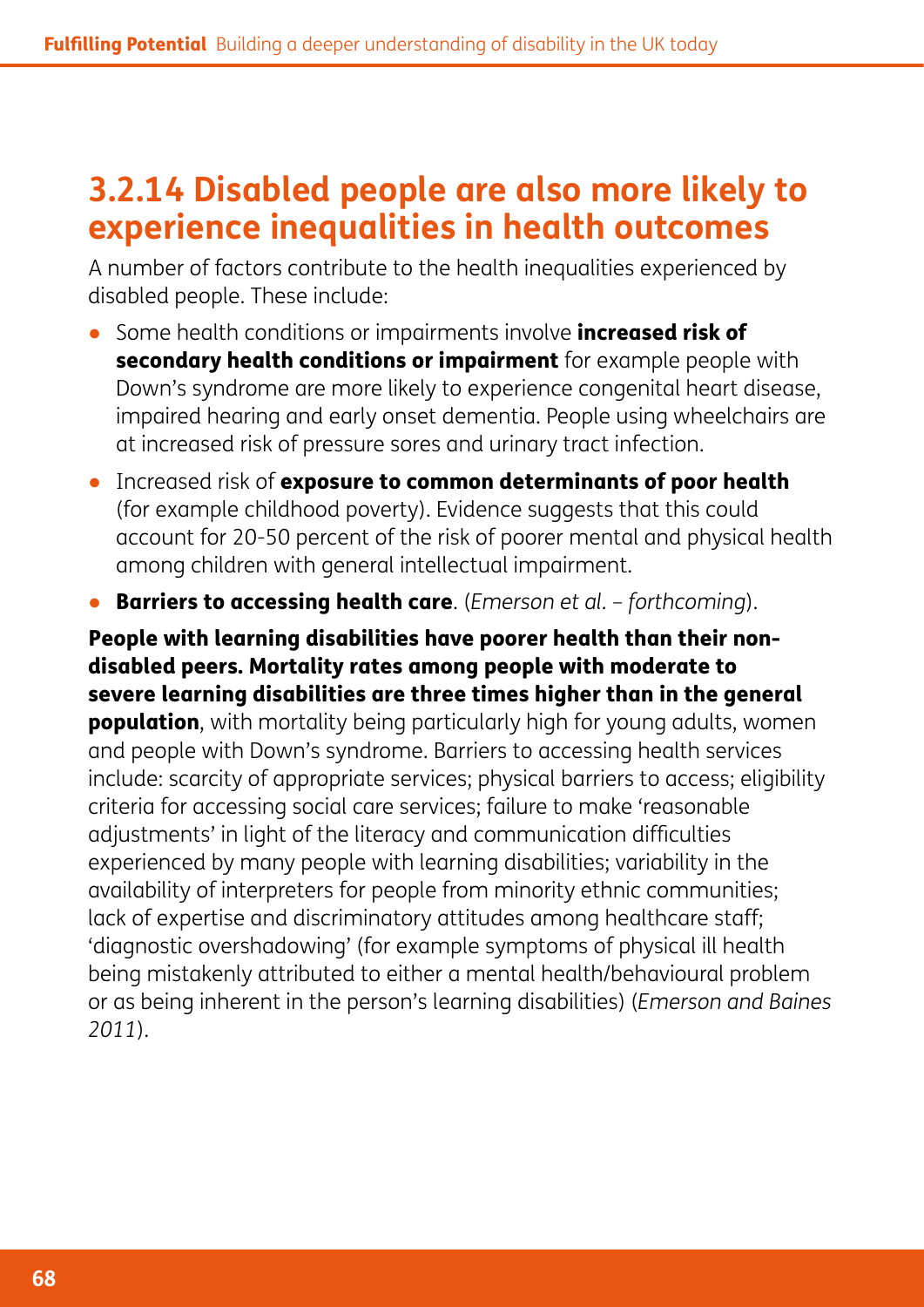People with serious mental health conditions or mental health conditions that are covered by the Equality Act framework are also more likely to experience major illnesses, to develop them younger and to die of them sooner than other people. People with mental health conditions are more likely to experience obesity, smoking, heart disease, high blood pressure, respiratory disease, diabetes and stroke. Both groups are likely to die younger than other people. People with serious mental health conditions are also more likely to get conditions such as strokes and coronary heart disease before the age of 55. Once they develop these conditions they are less likely to survive for more than five years. People with learning disabilities or long-term mental health conditions on average die 5-10 years younger than other people, often from preventable illnesses (*Disability Rights Commission 2006*).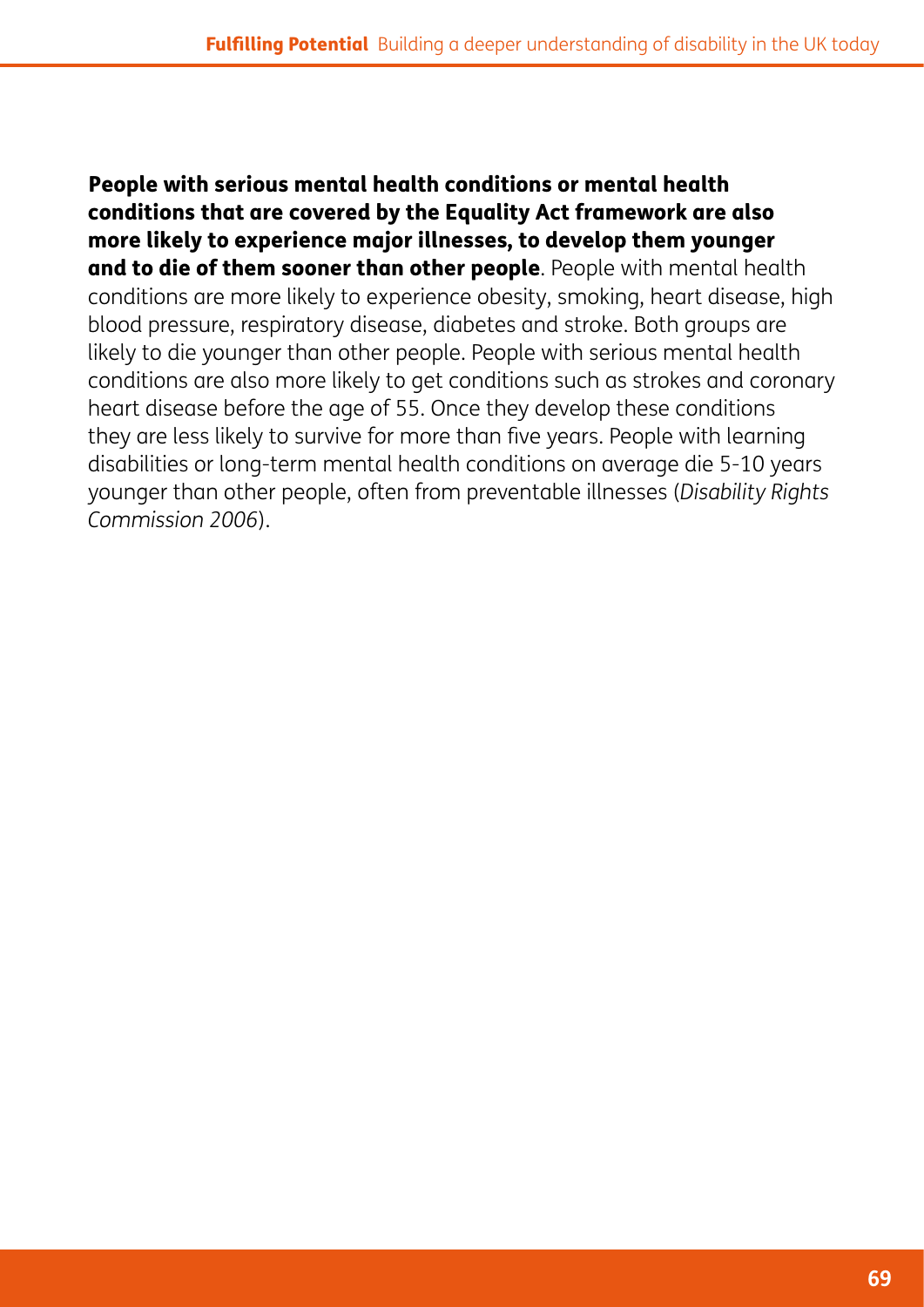# **Inclusive communities**

# **Section 3**

'promoting communities which include disabled people, including actions which will change attitudes and behaviours' (*Fulfilling Potential: Next Steps).*

# **3.3.1 Disabled people are less likely to participate in leisure activities**

Disabled people have told us that access to information about and availability of information about leisure activities is important (*Fulfilling Potential – The Discussions So Far 2012*).

Disabled adults are less likely than non-disabled adults to participate in cultural, leisure or sporting activities (for example using a public library service, visiting a museum, gallery or archive, engaging with the arts, visiting a historic environment site, participation in sports and going to the cinema) (*ODI Indicator E3*).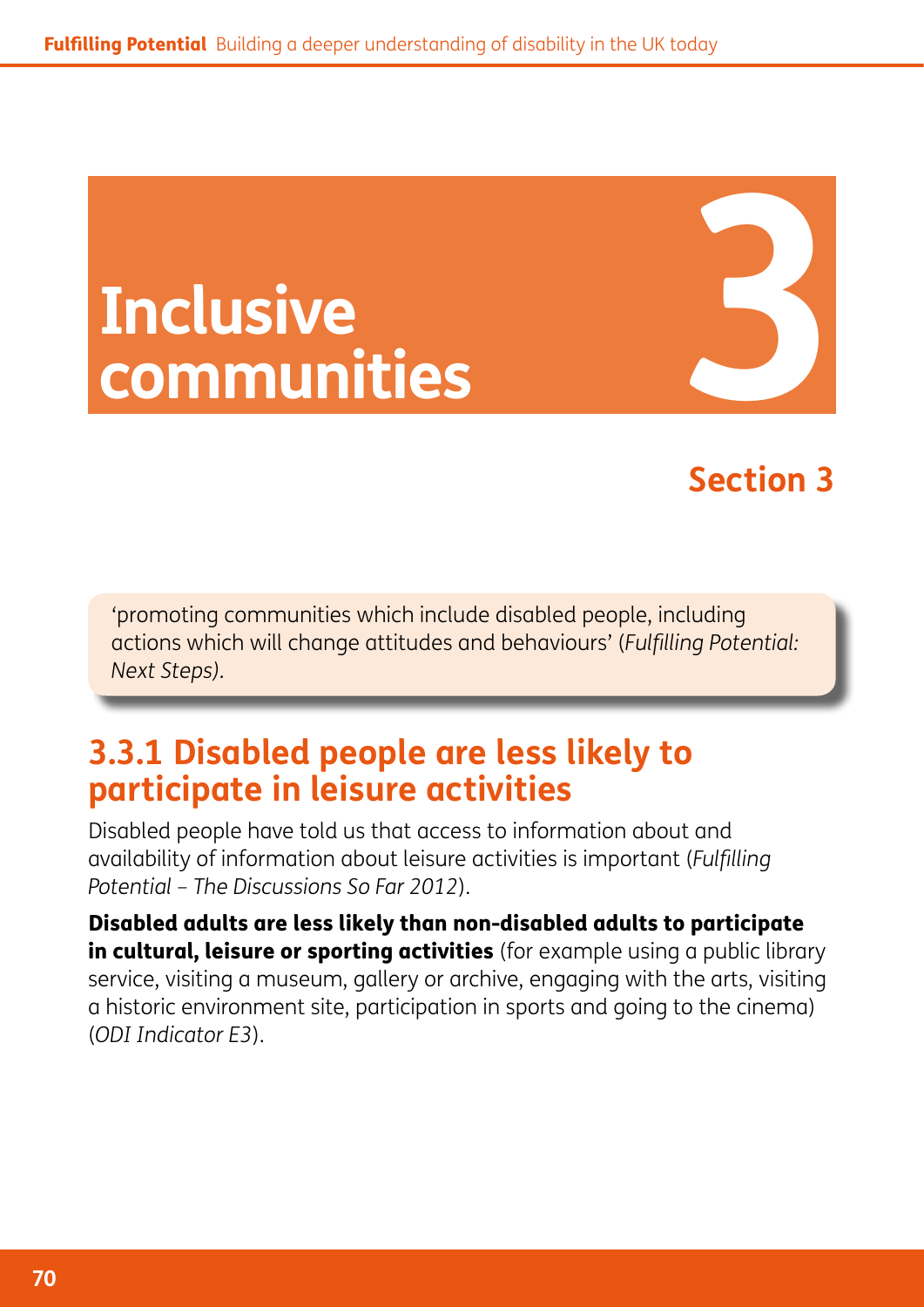Adults with impairments are more likely than those without impairments to experience barriers to taking part in leisure activities. For example a much higher proportion of adults with impairments experience barriers to playing sport than adults without impairments (72 percent compared with 54 percent). 68 percent of adults with impairments experience barriers to going to a museum or place of historical interest compared with 58 percent of adults without impairments (*LOS Wave 1 2009/11*).

Only 7 percent of disabled adults participate in at least 30 minutes of moderate intensity sport three times per week compared with 35 percent of all adults (*Sport England 2011*). As shown earlier, disabled children also participate less in sports than non-disabled children (*DCMS Taking Part Survey 2010/11*).

Adults with impairments are less likely to feel that they have choice over the use of their free time – 22 percent reported having little choice compared with 13 percent of those without impairment (*LOS Wave 1 2009/11*).

Some of those with learning, memory or neuro-diversity impairment attend day centres or social clubs run by voluntary disability organisations, which allow them to take part in activities that might not otherwise have been available to them. Some are keen to become more independent and be less reliant on family members when deciding what to do in their leisure time. Older people tend to have fewer aspirations, often feeling that they could not do everything they used to as a result of their age and that nothing could be done to change this (*Office for Disability Issues 2010*).

#### **3.3.2 Cost is more likely to be a barrier to leisure activities for those with impairment**

**Cost is more likely to be a barrier** for those with an impairment whereas lack of time is more likely to be a barrier for those without impairment. There is a difference by age with cost being less of a barrier for people of State Pension age or older (*LOS Wave 1 2009/11, Appendix Table 19.1–8*).

Those with an impairment who experience severe or moderate difficulties always or often with mobility, dexterity, long-term pain or chronic health conditions were more likely than those with less severe impairment to experience lack of help or assistance, difficulties with transport with using facilities as being barriers (*LOS Wave 1 2009/11, Appendix Table 11.1–8*).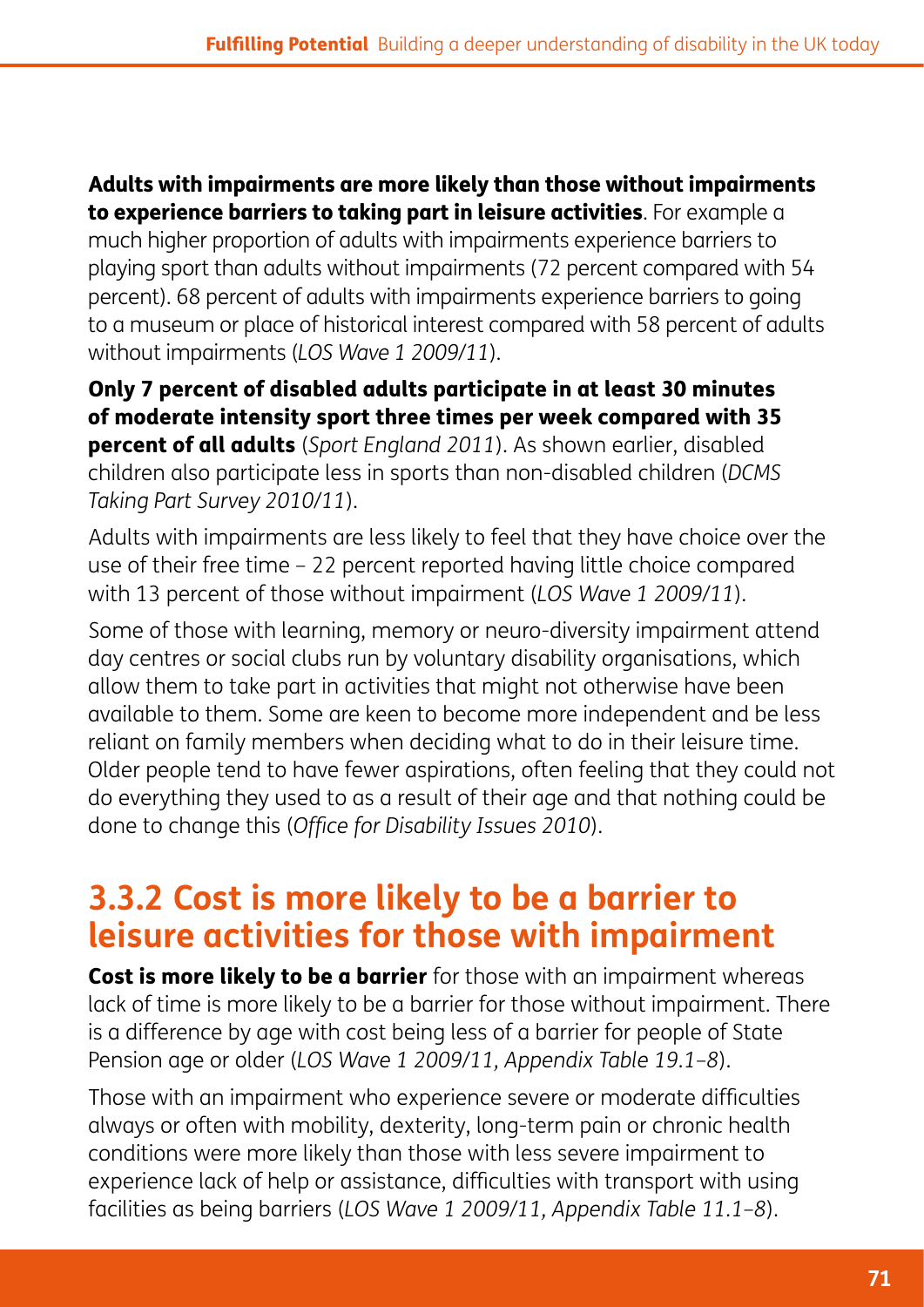# **3.3.3 Disabled people are less likely than nondisabled people to have access to the internet**

The proportion of disabled people living in households with internet access has increased from 40 percent in 2005 to 61 percent in 2011 **but disabled** people are significantly less likely than non-disabled people to live in households with internet access (61 percent compared with 86 percent) (*ODI indicator F3*).

Access to the internet varies by age group. People of working age are more likely than those of State Pension age to have access to the internet. For example 86 percent of disabled women of working age have access to the internet compared with only 40 percent of disabled women aged 65 or over (*BSAS 2011*).

Access to the internet to shop online is an enabler to accessing goods and services (*Ipsos Mori 2010*).

Disabled people are concerned that moving more services online will mean only those with access to the internet will be able to participate fully in society (*Fulfilling Potential – The Discussions So Far 2012*).

An impact assessment of the proposed use of digital services by DWP concluded that whilst some disabled people would benefit from self-service, overall disabled customers are more likely to use traditional methods and less likely to be aware or have used the Jobcentre Plus website. Access varies by type of disability; 45 percent of visually impaired people do not use the internet (*DWP 2011b*).

#### **3.3.4 There have been some improvements in public attitudes towards disabled people**

Since 2005 a higher proportion of people are likely to think of disabled **people as the same as everyone else** (80 percent in 2011 compared to 77 percent in 2005) (*Staniland 2011*).

There has been an increase in the proportion of people who have friends or acquaintances who are disabled – this has increased from 66 percent in 2007 to 73 percent in 2009. Compared with other EU countries, the UK and Ireland has the highest proportion of people with friends and acquaintances who are disabled (*ANED 2010*).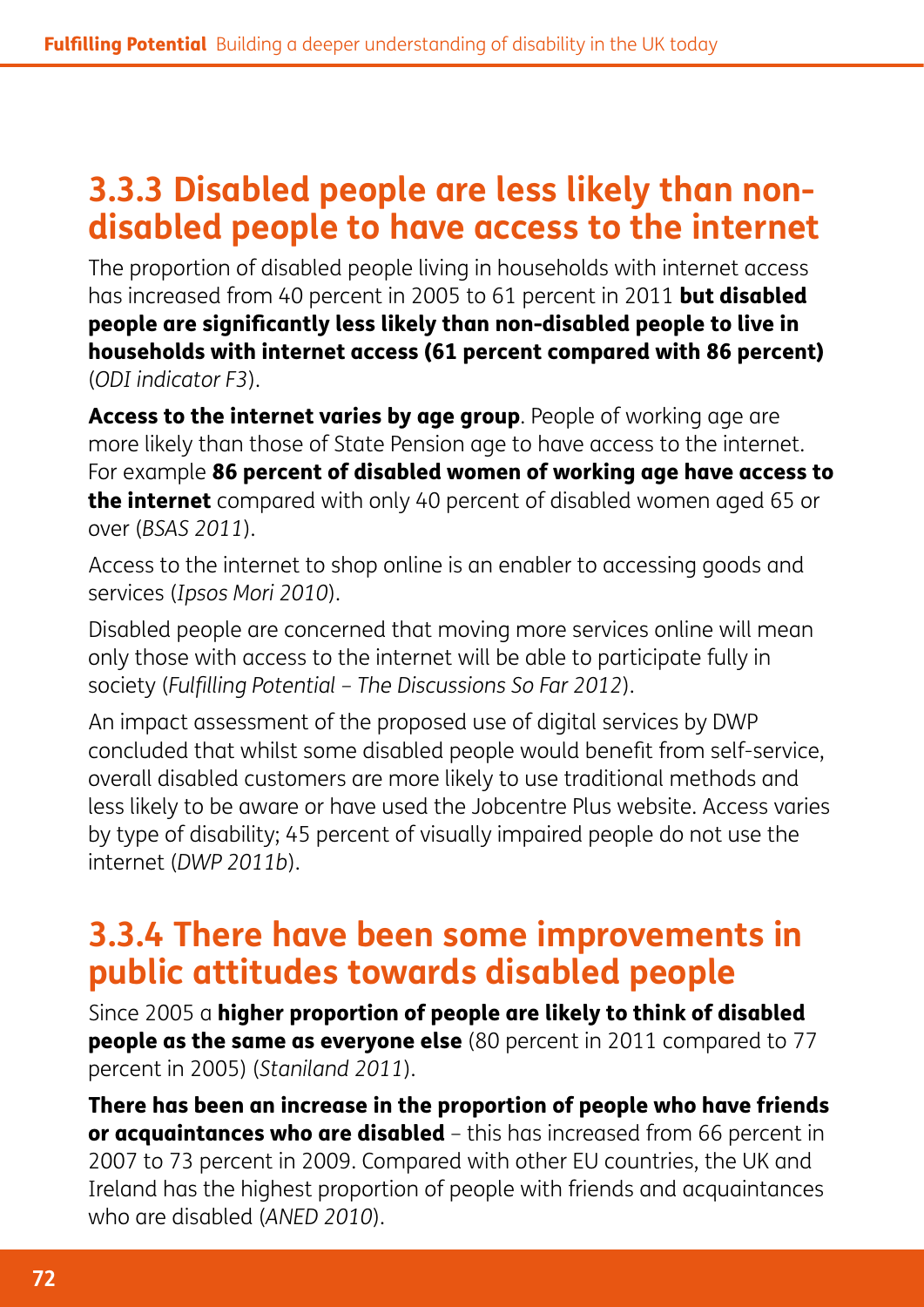#### 81 percent of people thought that the Paralympics had a positive impact on the way disabled people are viewed by the British public (*Ipsos Mori 2012*).

However, in 2011 almost one in ten (9 percent) said that they thought of **disabled people as getting in the way** (most of the time or some of the time), similar to when this was asked in 2005 (9 percent) and in 2009 (7 percent) (*Staniland 2011*).

The proportion of non-disabled people feeling there is a lot or a little prejudice towards disabled people increased from 73 percent in 2005 to 79 percent in 2009. However, among disabled people there was no

significant change (76 percent and 77 percent respectively). This may reflect increased public awareness of prejudice rather than an actual increase in prejudice (*Staniland 2011*).

Views towards disabled people are influenced by: personal relationships; the media; role models (*Focus Groups*).

Disabled people have told us that there is a need for greater disability awareness amongst the general public, for example in understanding more about the barriers faced by disabled people and to develop better understanding of particular types of impairment (*Fulfilling Potential – The Discussions So Far 2012*).

# **3.3.5 However negative attitudes still remain**

In 2011 86 percent of people thought that disabled people need caring for some or all of the time, up from 72 percent in 2009 (*Staniland 2011*).

Around four in ten people (41 percent) in 2011 felt that disabled people cannot be as productive as non-disabled people (compared with 36 percent in 2009) (*BSAS 2011*).

Awareness of disability rights has decreased in recent years. In 2011 67 percent of the general population were aware of the Disability Discrimination Act (DDA) and/or the Equality Act (EA) compared with 73 percent in 2005 (*ODI Indicators D2*).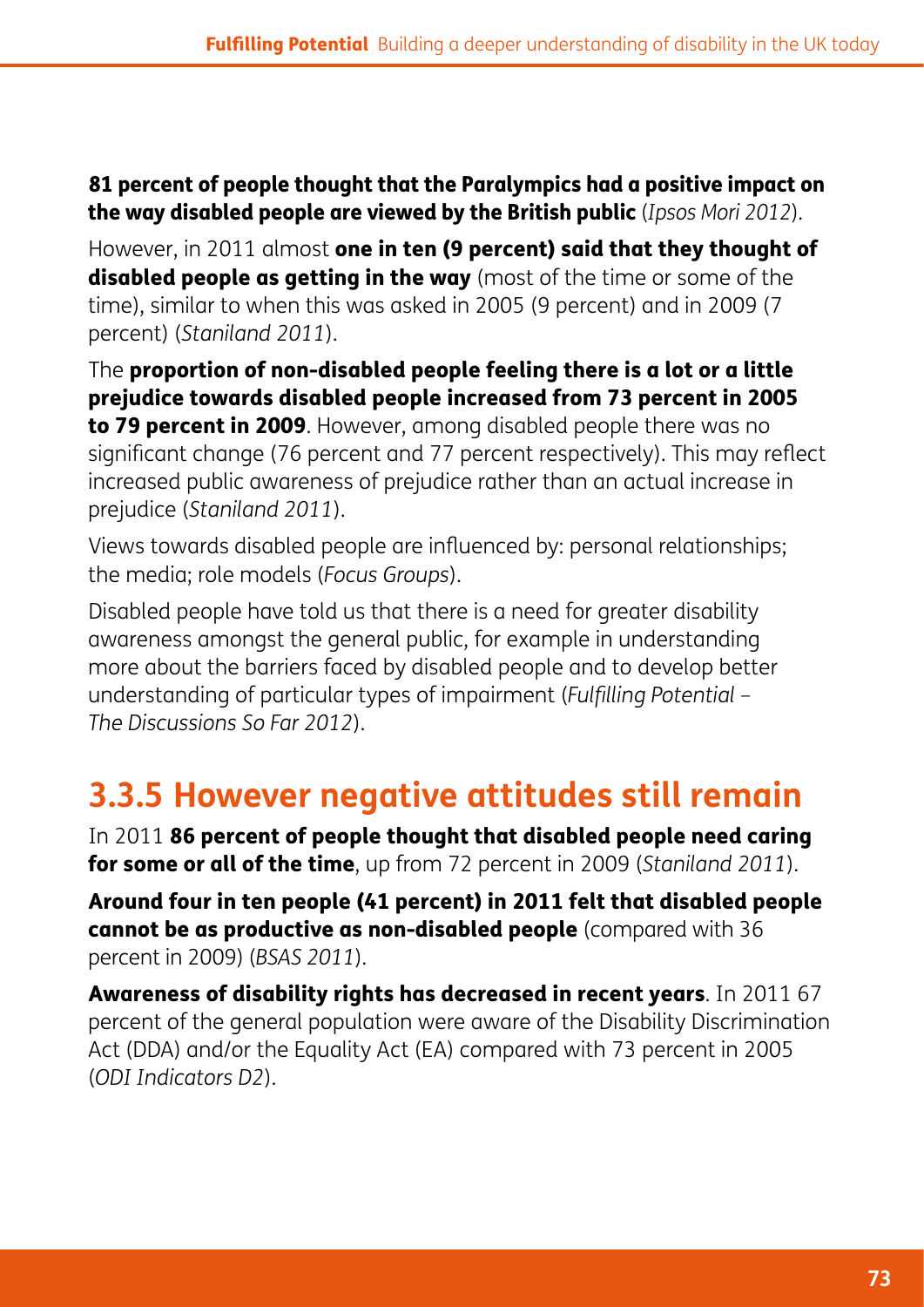Whilst the majority of the public have a strong belief that the Government should be mainly responsible for providing welfare for the long-term sick and disabled (84 percent in 2010) support for more spending on disabled people has declined in recent years. In 1998, almost three-quarters (74 percent) wanted to see more spending on benefits for disabled people, compared to 63 percent in 2008 and 53 percent by 2011. Support for more government spending on those caring for sick and disabled people has also declined from 85 percent in 2008 to 75 percent in 2011 (*BSAS 2011*).

Whilst understanding and tolerance of mental health conditions remained high in 2011, the proportion of adults voicing these tolerant attitudes has decreased since 1994. For example agreement that 'We need to adopt a more tolerant attitude towards people with a mental health condition' fell from 92 percent in 1994 to 86 percent in 2011 (*NHS IC 2011*).

Discrimination due to a health condition, illness or impairment was reported by 8 percent of adults with impairment and discrimination due to a disability by 5 percent of adults with impairment in 2009/11 (*LOS Wave 1 2009/11*).

Across Europe 2 percent of people had been discriminated against on the grounds of disability in the previous 12 months. 7 percent of people had witnessed discrimination due to disability happening to someone else. Of all the EU countries, Austria (11 percent), Sweden (11 percent) and the UK (10 percent) had the highest proportions of respondents that had witnessed disability discrimination. This could be due to higher awareness of discrimination (*European Commission 2008*).

Disabled people are concerned about the portrayal of disabled people in the media and the way that media messages can reinforce or promote negative perceptions of disabled people (*Fulfilling Potential – The Discussions So Far 2012*).

There has been a significant increase in the reporting of disability in the print media in 2009/10 as compared with 2004/5. During this period there has been a reduction in the proportion of articles which describe disabled people in sympathetic and deserving terms. This was coupled with an increase in the number of articles documenting the claimed 'burden' that disabled people are alleged to place on the economy (*Briant et al. 2011*).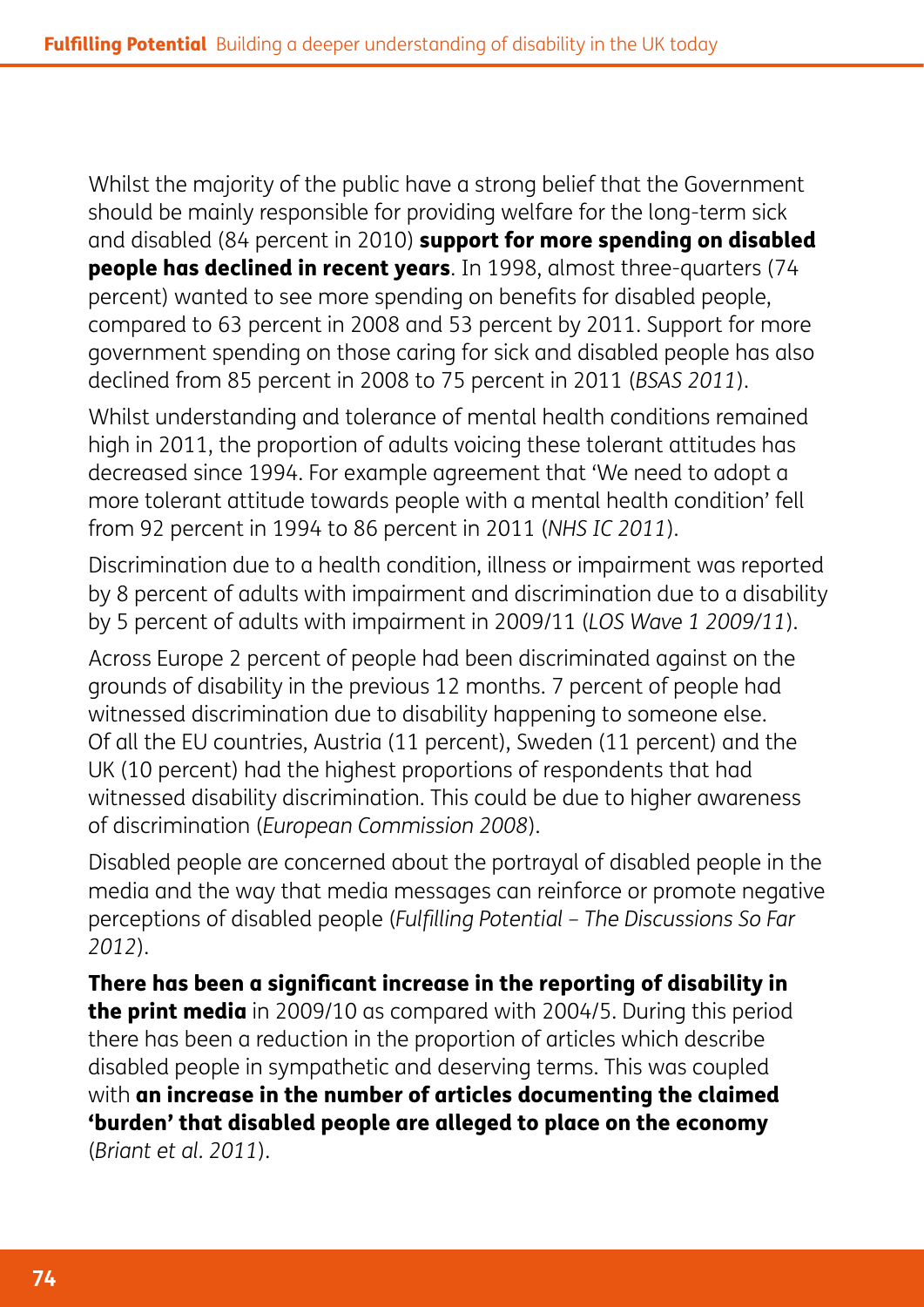# **3.3.6 Discrimination and prejudice vary by type of impairment**

#### People are more likely to express being comfortable interacting with people with physical or sensory impairments than with people with learning disabilities or mental health conditions (*Staniland 2011*).

Most people are inclined to help out where they could or when asked to in a range of hypothetical situations presented to them which involved disabled people. However, situations involving a person with a mental health condition produced more mixed reactions than those involving physical or sensory impairments (*Grewal et al. 2002*).

Over four-fifths of adults (85 percent) think that people with mental health conditions experience stigma and discrimination (*NHS IC 2011*).

Evaluation of the Time to Change campaign shows that there is a clear link between awareness of the campaign and improved knowledge, attitudes and behaviour around mental health (*Henderson and Thornicroft 2009*).

# **3.3.7 Discrimination and prejudice can occur in a variety of settings**

Attitudes towards disabled people also vary depending upon the context. People are least likely to express being comfortable where the disabled person was in a position of authority, such as being a Member of Parliament or a boss at work (*Staniland 2011*).

#### **Education**

#### Young disabled people are more likely than other young people to have reported all types of bullying (*Green et al. 2010*).

More than four-fifths of 16-year-olds with a statement of special educational needs or disability that affected their schooling reported being bullied in the previous three years. This contrasts with around two-thirds of non-disabled young people who reported being bullied in the same period (*Department for Children Schools and Families 2008*).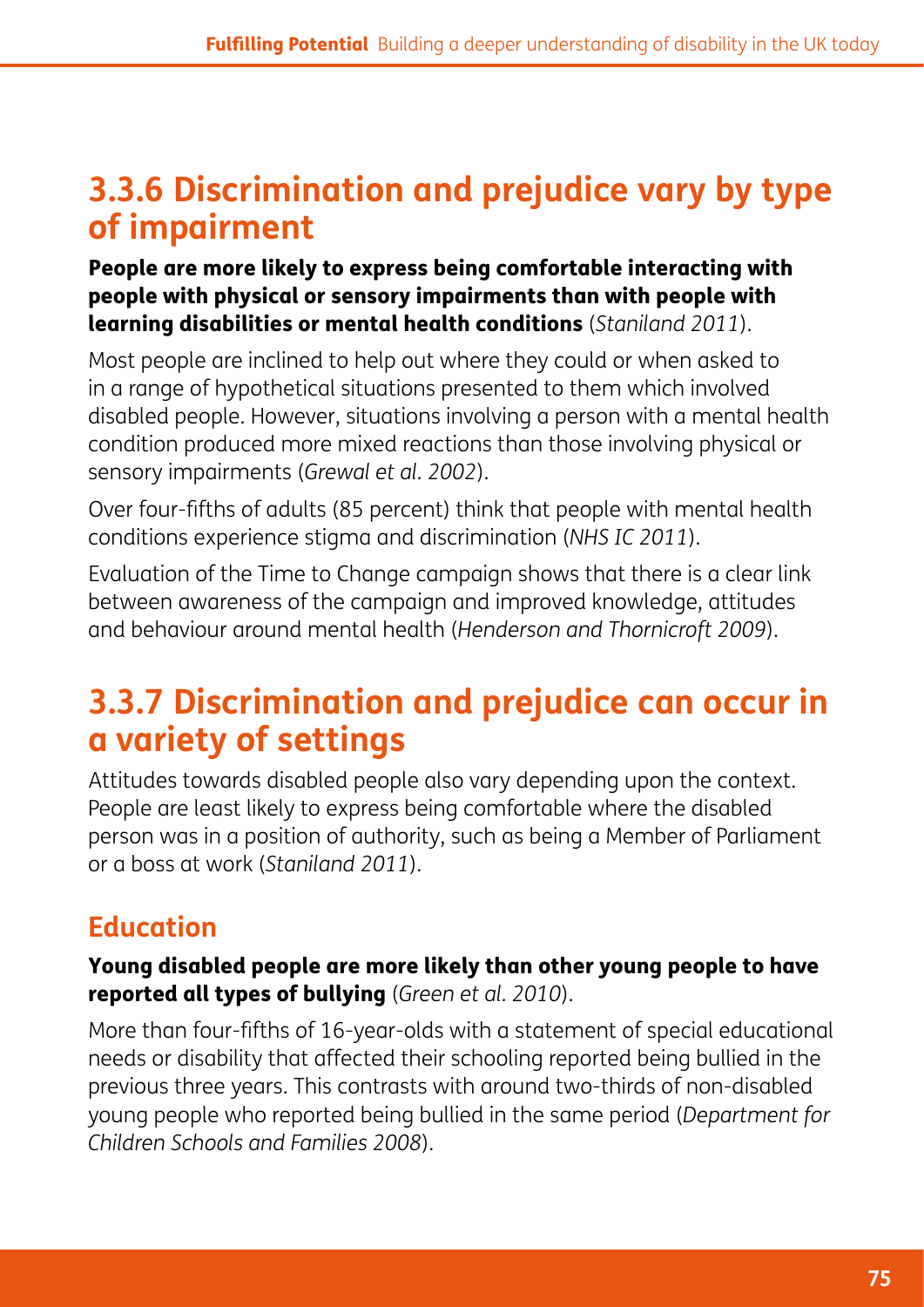#### **Employment**

Amongst unemployed adults, 20 percent of adults with an impairment thought attitudes of employers were an employment barrier compared to 6 percent of adults without impairments (*LOS Wave 1 2009/11*).

#### **Care homes**

A serious case review of Winterbourne Hospital showed that disabled people in care of the hospital experienced poor care and abuse (*South Gloucestershire Safeguarding Adults Board 2012*).

#### **3.3.8 Disabled people are significantly more likely to experience unfair treatment at work than non-disabled people (19 percent compared to 13 percent) (***Fevre et al. 2009***)**

The most frequently reported type of workplace discrimination is **being** given fewer responsibilities than wanted (17 percent of all adults reporting health or disability related discrimination) (*LOS Wave 1 2009/11*).

In 2009 20 percent of employers were able to spontaneously name the Disability Discrimination Act; and another 49 percent were aware of some legislation related to employment but were unable to name it. Just under one-third (30 percent) did not know of any such legislation. Awareness of the Act was greatest in large establishments, establishments that were part of a larger organisation, and establishments that have employed a disabled person in the last ten years. Employers said it would be easiest for them to employ someone with a condition falling within the DDA if they did not actually consider them to be disabled, for example, people with severe facial scarring, dyslexia, or epilepsy. Small establishments said that they had less scope for employing disabled people due to a limited number of job roles, and the need for each person to perform several tasks, requiring a range of capabilities. Additionally employers thought that employment practices towards disabled people had improved over time, and that it had become easier to employ people with a range of conditions. The DDA, and changes to building design and other legislation were cited by some as a factor in this (*Dewson et al. 2010*).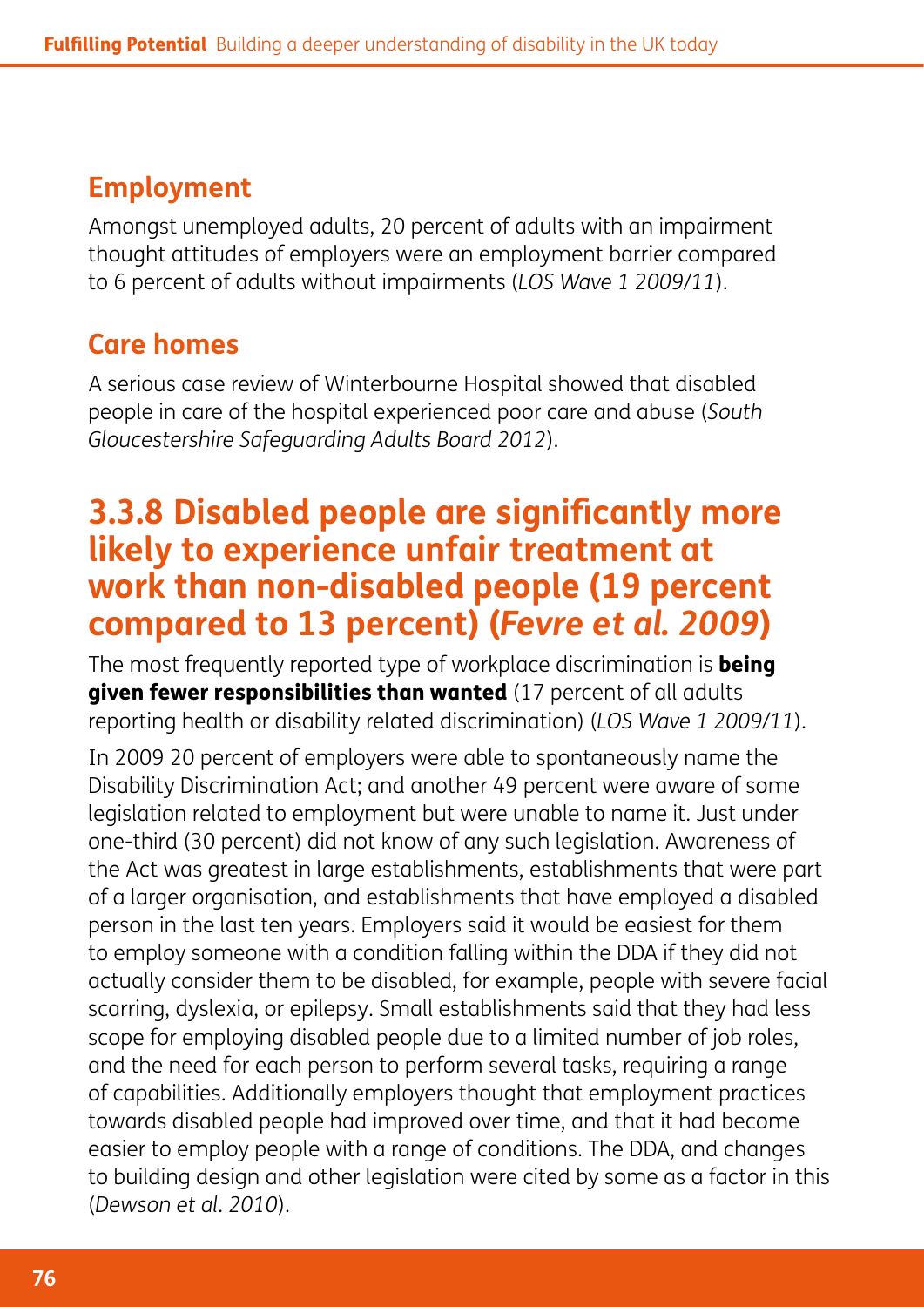Awareness of rights to request reasonable adjustment is not universal and, even where people are aware of their rights, they do not always exercise them. Some people felt that requesting reasonable adjustment could be a risk and in some cases 'hid' their impairment from their employer (*Adams and Oldfield 2012*).

# **3.3.9 Discrimination can come from a range of sources**

For those who experience discrimination it can come from a range of sources. The three most common are: health staff, strangers in the street and employers (*LOS Wave 1 2009/11*).

# **3.3.10 Disabled people have many concerns in relation to hate crime, bullying and harassment**

#### A disability hate crime is:

● Any criminal offence, which is perceived, by the victim or any other person, to be motivated by hostility or prejudice based on a person's disability or perceived disability (any disability including physical disability, learning disability and mental health).

#### A disability hate incident is:

● Any non-crime incident which is perceived, by the victim or any other person, to be motivated by a hostility or prejudice based on a person's disability or perceived disability.

**Disability-related harassment** was defined by the Equality and Human Rights Commission, in their recent inquiry as:

- Unwanted, exploitative or abusive conduct against disabled people which has the purpose or effect of either:
	- violating the dignity, safety, security or autonomy of the person experiencing it, or
	- creating an intimidating, hostile, degrading or offensive environment.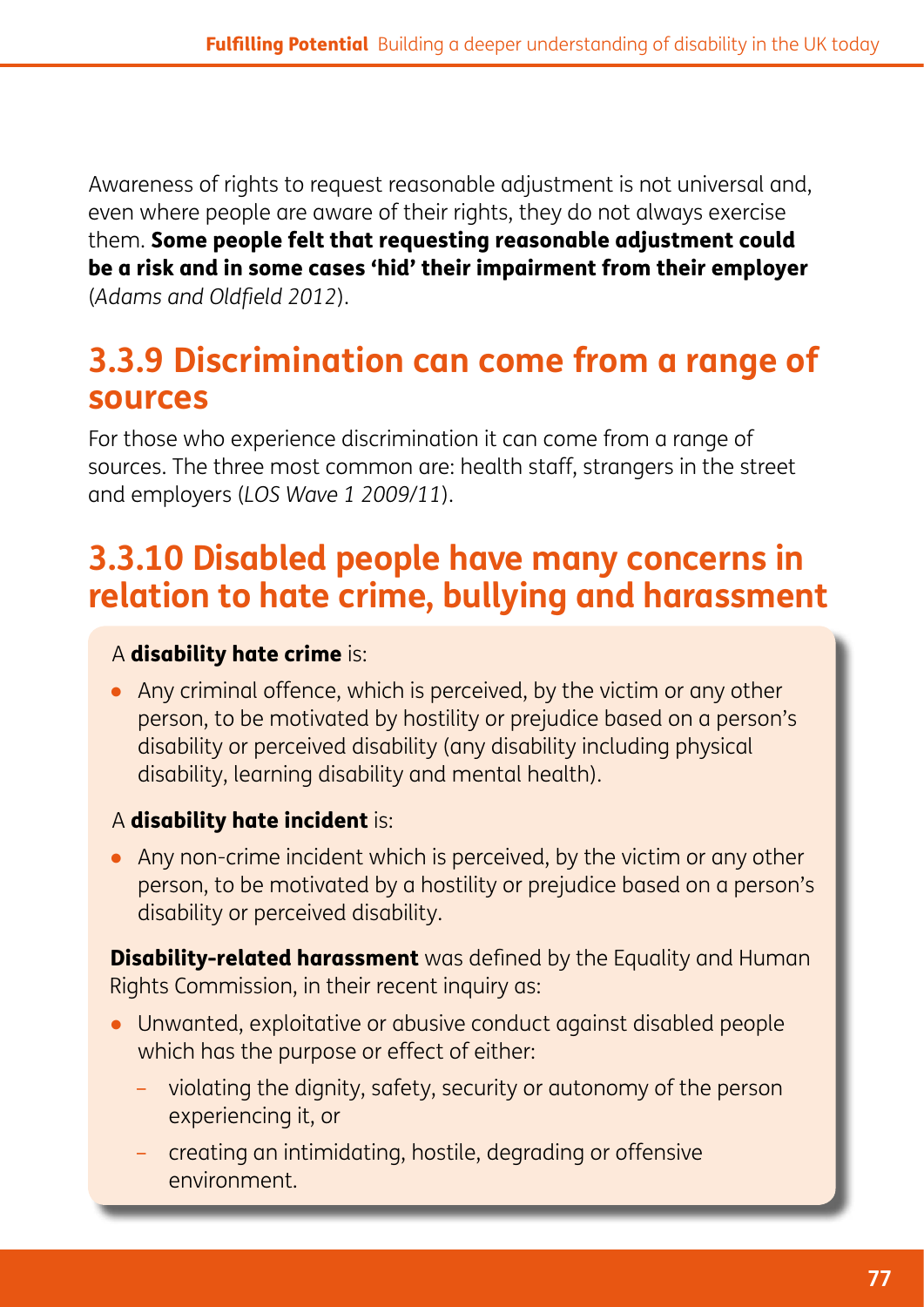The reported prevalence of disability hate crimes is low. There are a number of hate crime data sources, each providing slightly different estimates:

- In 2011/12 of the 43,748 hate crimes recorded by the police in England and Wales only 1,744 were recorded as disability hate crimes (*Home Office 2012*).
- The Crime Survey for England and Wales (CSEW) shows that 0.1 percent of adults were a victim of disability hate crime in the year to interview. This equates to an estimated 65,000 incidents of disability hate crime on average per year (2009/10 and 2010/11). These included an estimated 29,000 incidents of personal hate crimes and an estimated 35,000 incidents against the household. The CSEW crime estimates are higher than the number of crimes recorded by the Police as the survey captures offences that are not reported to or recorded by the Police (*Smith et al. 2012*).
- Motivations for hate crimes experienced by disabled people are not always due to their disability. In 2009/11 2 percent of all adults interviewed on LOS had been a victim of any hate crime in the past 12 months. Victims were asked what they thought the motivations were for the hate crime they had experienced. For adults with impairment:
	- Ethnicity was the most commonly reported motivation for hate crime (as for all respondents); with 27 percent of adults with impairment giving this as the reason.
	- 15 percent gave health condition, illness or impairment and 18 percent gave disability as the reasons why they were victims of hate crime.
	- Other motivations were age (9 percent), religion (9 percent), sexual orientation (8 percent) and sex (6 percent).

(*LOS Wave 1 2009/11*)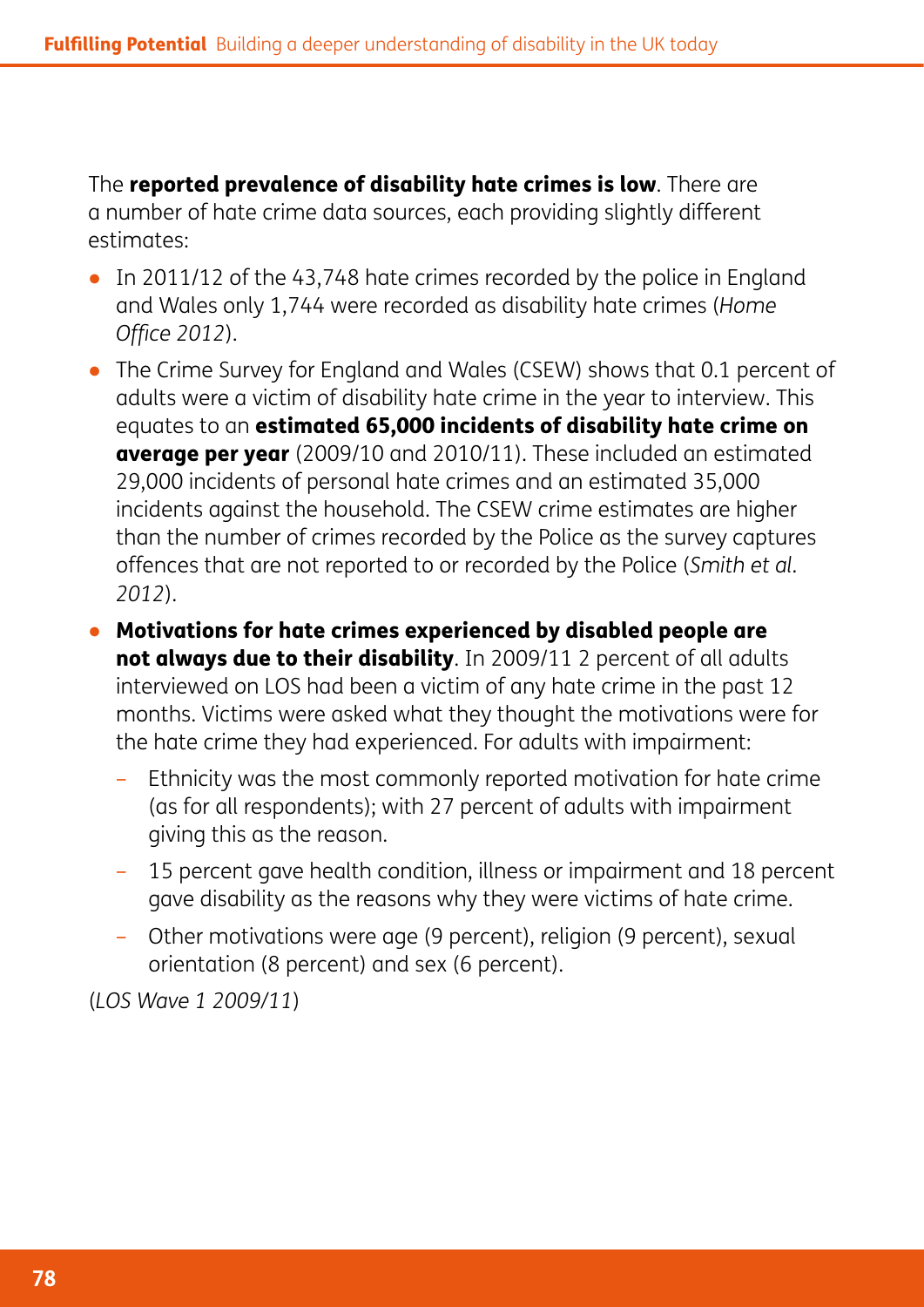# **3.3.11 Harassment and hate crime towards disabled people is often under-reported**

The main reasons cited for under-reporting are:

- The relationship between the perpetrator and disabled victim.
- The victim's lack of awareness of their human rights.
- Interpretation of what constitutes a hate crime, and that disabled people's interpretations of what constitutes a hate crime can lead them to down play the everyday experiences of targeted violence and hostility.
- Previous experiences with and confidence in the criminal justice system.
- Accessibility issues.
- Embarrassment (particularly among those with learning disabilities and mental health conditions).
- Fear of losing control or independence.
- Previous advice from others telling the disabled person to ignore the incidents.
- Difficulty verbalising experiences.

#### (*Sin et al. 2009*)

Disabled people are more likely to have experienced violent crime and hate crime than non-disabled people in the previous 12 months. Adults with mental health conditions and cognitive impairment were most likely to **experience hate crime**. However, these increased risks only occurred when people also experienced higher levels of poverty (*Emerson and Roulstone 2012*).

#### **3.3.12 There has been an overall increase in disability hate crime prosecutions in the last 5 years**

The Crown Prosecution Service (CPS) reports that over 2,500 defendants were prosecuted for disability hate crime in England and Wales in the five years from April 2007 to March 2012.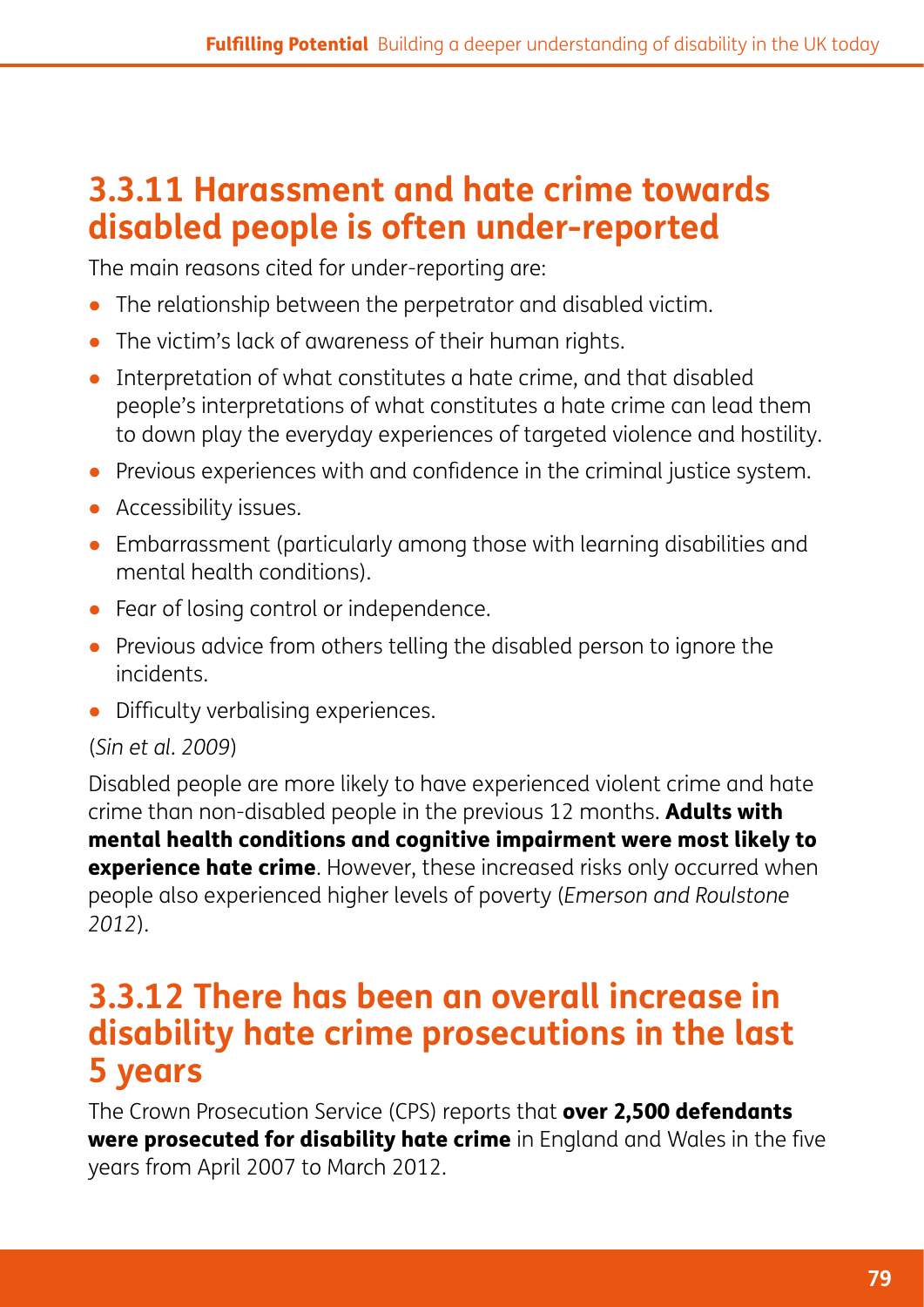However in 2011/12 the numbers fell:

- The volume of cases referred to the CPS by the police for a charging decision fell in 2011/12 to 643 from 690 in 2010/11.
- The number of completed prosecutions fell in the last year, from 726 in 2010/11 to 621 in 2011/12.
- The number of convictions fell over the year from 579 to 480 as did the proportion of successful outcomes from 80 percent to 77 percent.

It is too early to indicate if this is a long term trend (*Crown Prosecution Service 2012*).

Offences against the person and public order offences were the most common offences in 2011/12, representing 53.8 percent of all disability hate crime prosecutions (41.7 percent and 12.1 percent respectively) (*Crown Prosecution Service 2012*).

# **3.3.13 Disabled people experience loss of confidence and fear as a result of crime**

The extent to which disabled people were adversely affected by incidents of crime differed from the experiences of non-disabled people. The impact was also greater if the crime was considered to be related to them being disabled.

Disabled people were more likely to be **affected 'very much' or 'quite a** lot' by 81 percent of incidents that were thought to be motivated by their impairment, compared with 62 percent of other incidents that they had experienced. In the case of non-disabled people, 49 percent of incidents of crime had such an emotional effect.

Most of the emotional reactions experienced by disabled people were stronger after crimes they thought were motivated by their impairment than after other crimes. Of crimes motivated by their impairment, 54 percent caused them to lose confidence or feel vulnerable, compared with 21 percent of other incidents of crime; and 40 percent of incidents motivated by their impairment caused them to feel afraid, compared with 19 percent of other incidents. Of the incidents of crime experienced by non-disabled people, 15 percent caused them to lose confidence or feel vulnerable, and 15 percent caused them to feel afraid (*Nocon et al. 2011*).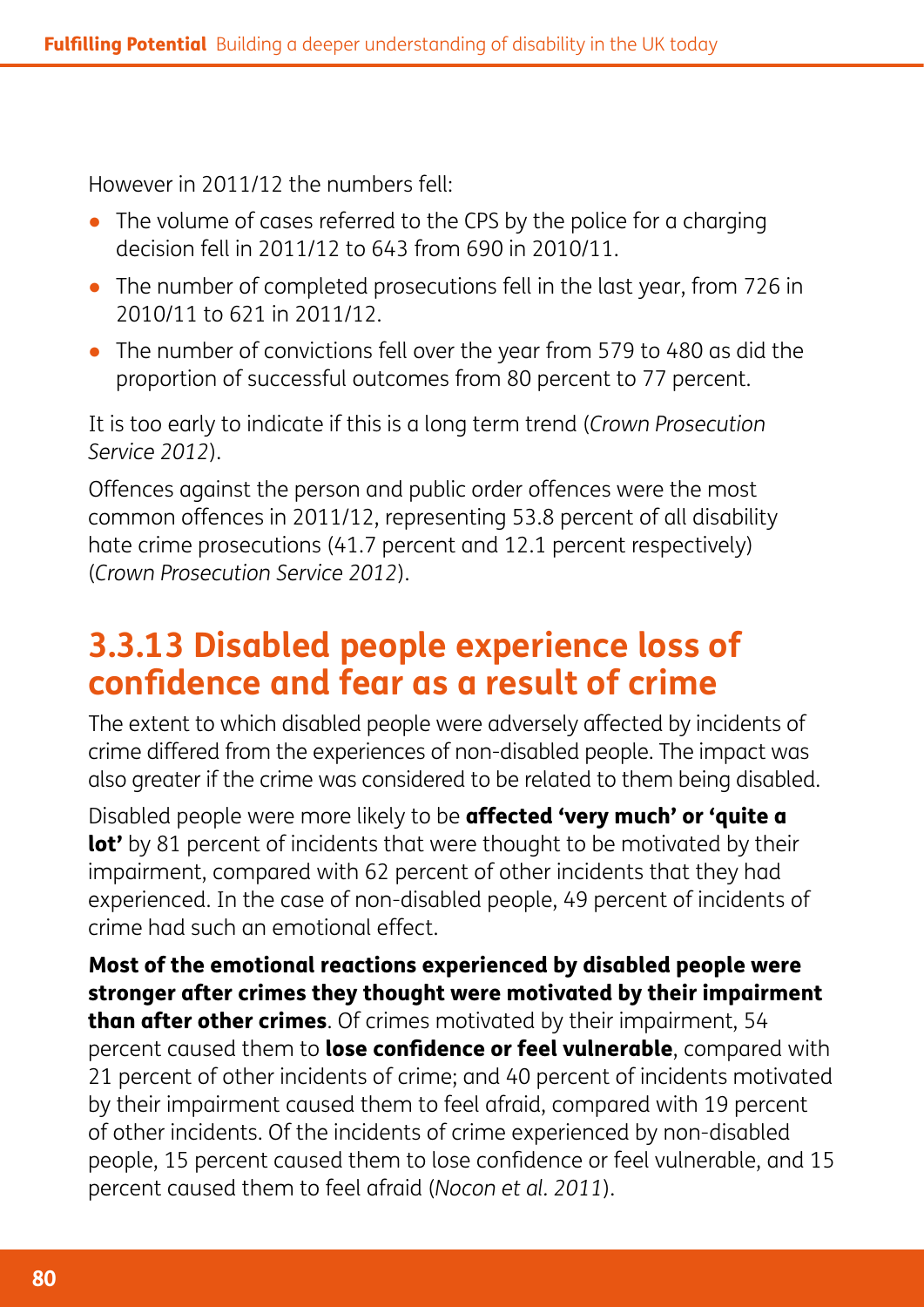#### **3.3.14 Disabled people are more likely than non-disabled people to be a victim of any crime**

This gap is largest amongst 16-34 year olds (11 percentage points), and is statistically significant amongst all age groups except for those aged over 65 (*ODI Indicator H1*).

Disabled women and men were more likely than non-disabled women and men to report being either 'very' or 'fairly' worried about being a **victim of crime**. Among disabled women, 46 percent felt very or fairly worried, compared to 39 percent of non-disabled women. For men, the figures were 37 percent for disabled men and 30 percent for non-disabled men (*EHRC 2011*).

Disabled people are less likely to be confident in the Criminal Justice **System (CJS)** than non-disabled people, and this gap broadly decreases with age. Young disabled people are less likely than their non-disabled peers to think the Criminal Justice System (CJS) is effective, with the gap being largest amongst 16-34 year olds (10 percentage points). The gap between disabled and non-disabled people who think the CJS is effective is statistically significant for both the 16-34 and 35-54 age groups. Disabled people are also less likely than non-disabled people to think the CJS is fair. The gap in perceived fairness is highest amongst 16-34 year olds (12 percentage points) (*ODI Indicator H2*).

## **3.3.15 Disabled people are more likely to have a lower level of social contact**

38 percent of adults with an impairment compared with 33 percent of adults without an impairment do not spend as much time as they would like with family. Cost is more likely to be mentioned as a barrier by those with an impairment (10 percent of adults with an impairment compared with 6 percent of adults without an impairment). **Difficulty with transport** is also more likely to be reported as a barrier by adults with an impairment than those without an impairment (4 percent and 1 percent) (*LOS Wave 1 2009/11, Appendix Table 19.3*).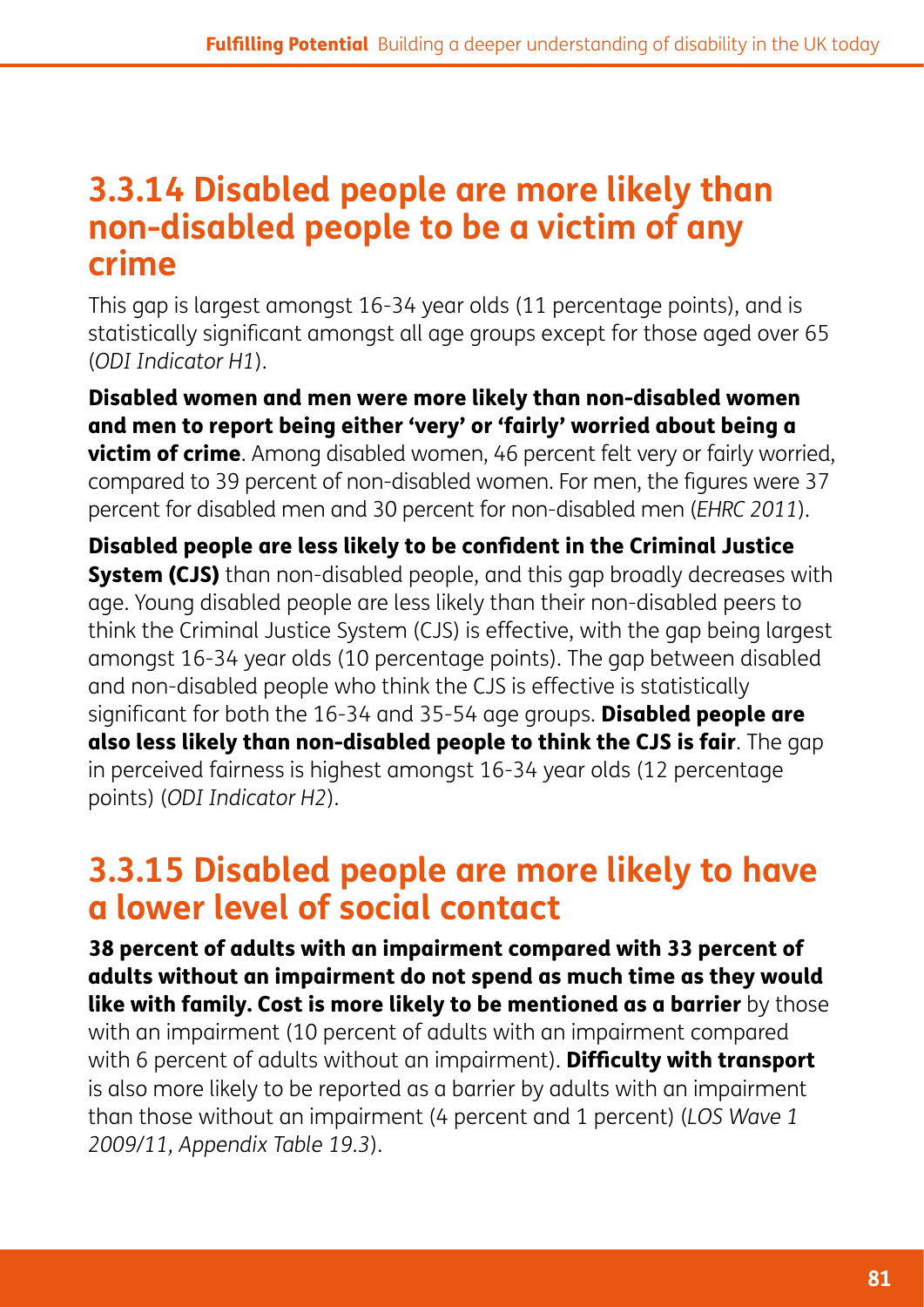Adults with an impairment have a lower level of social contact (i.e. contact with close friends and relatives) than those without an impairment. For example, adults with an impairment are more likely to have no or just one or two close contacts compared with adults without an impairment (14 percent and 8 percent respectively). Adults with speaking (28 percent), learning (23 percent), behavioural, intellectual or memory impairment (26 percent) or a mental health condition (26 percent) are more likely than adults with any type of impairment to have none or only one or two friends they can rely on (*LOS Wave 1 2009/11, Appendix Table 15.1*).

Looking at the number of close contacts people had actually met or spoken to in the past week, adults with an impairment were less likely than those without an impairment to have had close contact with at least six people in the week prior to interview. Adults with speaking (36 percent), learning (33 percent), behavioural, intellectual or memory impairment (37 percent) or a mental health condition (36 percent) are more likely than adults with any type of impairment to have met or seen no or just one or two close contacts (*LOS Wave 1 2009/11, Appendix Table 15.2*).

The reason reported most often by all adults for not meeting or speaking with close contacts was being too busy or not having enough time. This was more likely to be reported by adults without an impairment (76 percent compared with 51 percent of adults with an impairment). A higher proportion of adults with an impairment than those without an impairment reported other people being too busy as a barrier (49 percent and 45 percent respectively). Financial reasons were reported by a higher proportion of adults with an impairment than those without an impairment (14 percent and 10 percent respectively). Difficulty with transport was also reported by a higher proportion of adults with an impairment than adults without an impairment (10 percent and 5 percent respectively) (*LOS Wave 1 2009/11, Appendix Table 26.2*).

People with learning, memory or neuro-diversity impairment tend to have small social networks consisting of close family and a handful of friends, and are reliant on these people to initiate or enable wider social contacts (*Office for Disability Issues 2010*).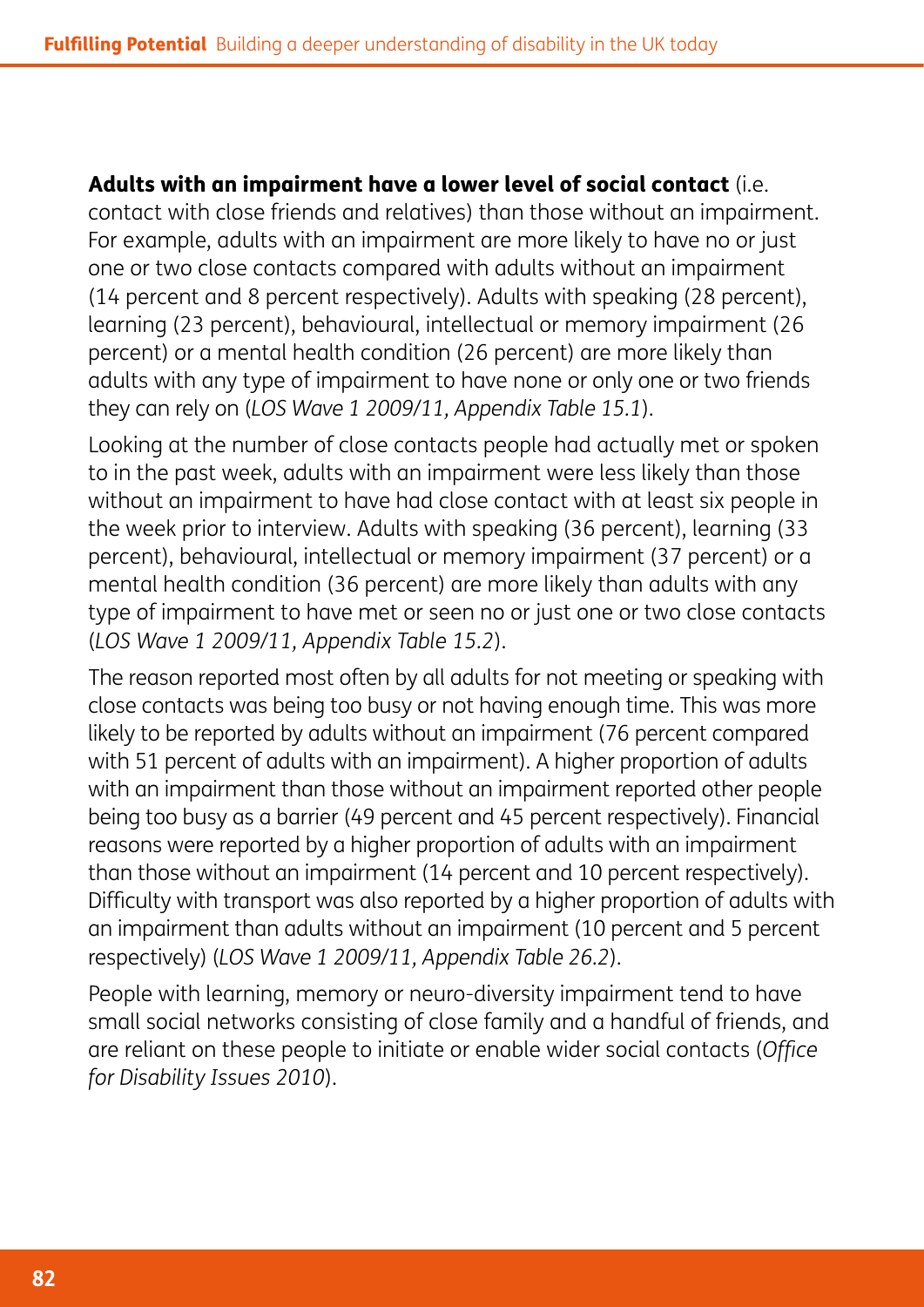Earlier in the paper we showed that disabled people were less likely to be in employment. In modern industrial societies work provides important social benefits, including a sense of personal worth, connection with wider social objectives, and a time structure to their days and weeks. Consequently being out of work can lead to a lack of shared experience, status and identity (*Jahoda et al. 1972*).

# **3.3.16 Disabled people are just as likely as non-disabled people to play a role in civic life**

#### 55 percent of disabled people compared with 57 percent of nondisabled people undertook at least one activity of civic involvement (for example formal volunteering, civic activism, civic participation and civic consultation in the last 12 months (*ODI Indicator E2*).

36 percent of disabled people compared with 33 percent of non-disabled people were involved in civic participation (for example contacting a local councillor, MP, local council official, government official, attending a public meeting or rally, taking part in a public demonstration or protest, signing a petition) (*ODI Indicator E2*).

17 percent of both disabled and non-disabled people were involved in civic consultation (for example taking part in consultation, attending a public meeting or being involved in a group to discuss local services) (*ODI Indicator E2*).

10 percent of disabled people compared with 9 percent of non-disabled people were involved in civic activism being a local councillor, school governor, a volunteer Special Constable or a Magistrate; being a member of a decision making group about local services for example, local health services) (*ODI Indicator E2*).

There have been some improvements in access to the voting process for disabled people but more needs to be done to ensure that existing barriers can be removed. In the 2010 Election, 67 percent of polling stations had one or more significant access barriers to disabled voters. The kinds of barriers that were reported included lack of a ramp to access the building; lack of a tactile voting system to help visually impaired voters to vote independently and not having a large print version of the ballot paper (*Scope 2010*).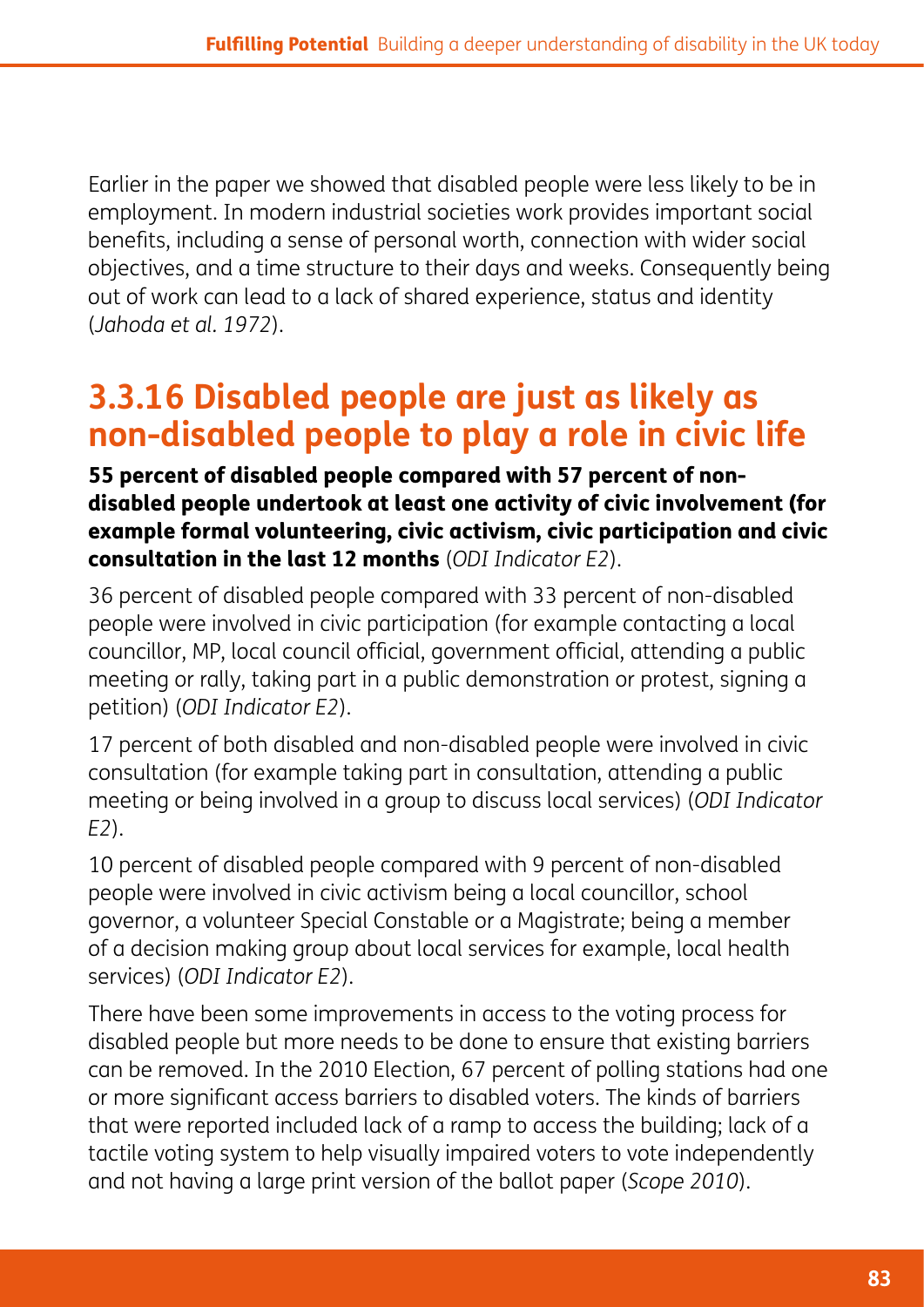#### **3.3.17 Disabled adults are no more likely to live in non-decent accommodation but their homes are more likely to be in disrepair and disabled children are less likely to be living in suitable accommodation**

Households with a disabled person are no more likely than other households to live in non-decent accommodation (ODI Indicator G2) and 80 percent of disabled people said that their current accommodation is suitable (ODI Indicator G1). However, **disabled people are more likely to** live in homes with substantial disrepair (with basic standardised repair costs over £35 per square metre) (*English Housing Survey 2010/11, DCLG 2012*). Families with disabled children are less likely to be living in adequate accommodation.

8 percent of adults with an impairment experienced difficulty getting into any room within their home. The room that adults with an impairment most often had difficulty accessing was the bedroom (5 percent) or the toilet/bathroom (5 percent). The most common barrier to accessing rooms was 'stairs, lack of ramps/stair lift' reported by 4 percent of those with impairment (*LOS Wave 1 2009/11, Appendix Table 23, 24*).

The most common barrier that those with an impairment experienced getting in or out of their home was difficulty due to stairs or lack or ramps/stair lift (4 percent) (*LOS Wave 1 2009/11, Appendix Table 25*).

Provision of housing adaptations and equipment for disabled people can produce savings to health and social care budgets by reducing the need for residential care and therefore providing a more cost effective form of support and by resulting in potential prevention of accidents (*Heywood and Turner 2007*).

Disabled people have told us that there can be delays in getting properties adapted and new developments are not always designed with disabled people in mind (*Fulfilling Potential – The Discussions So Far 2012*).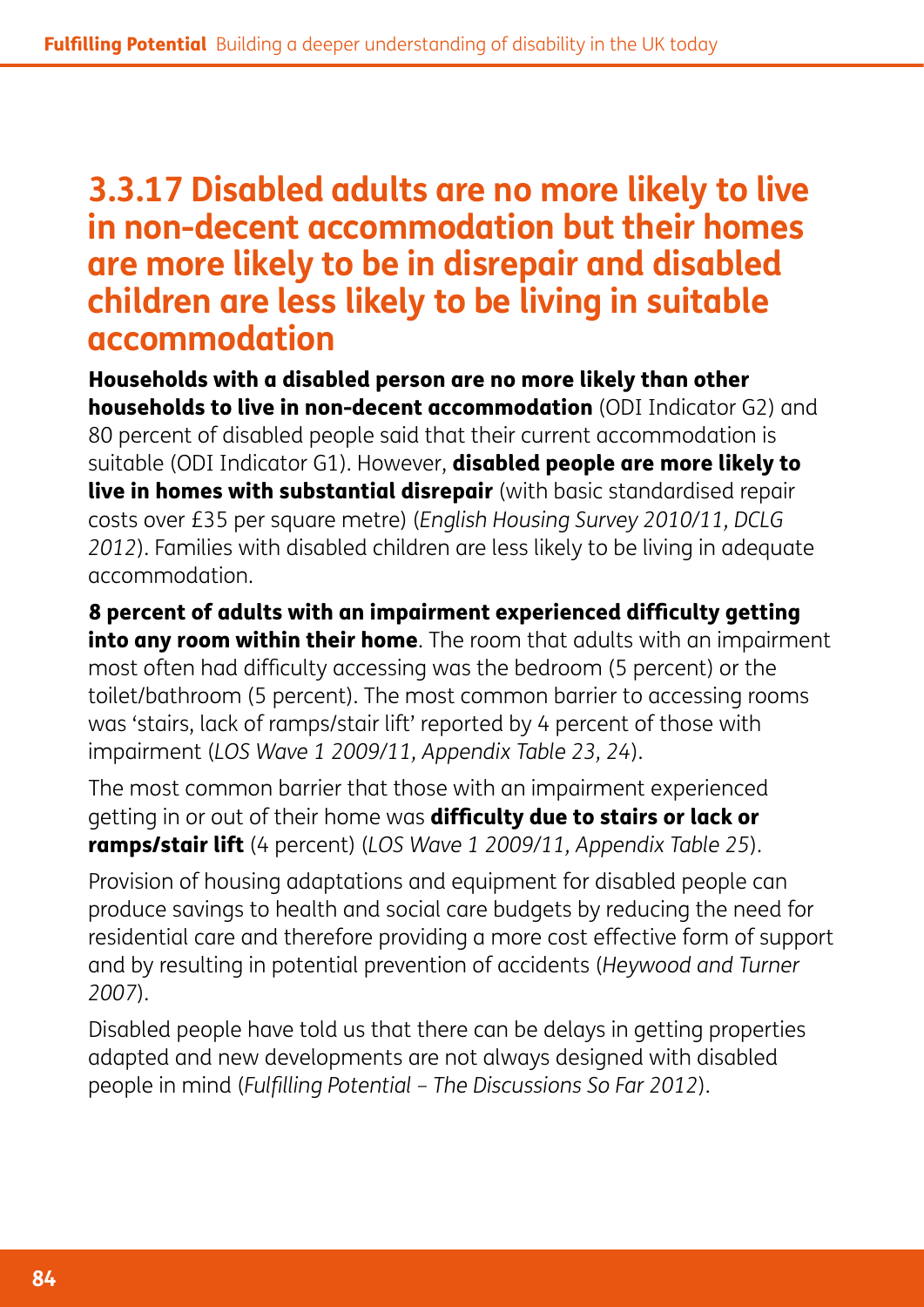Households including a disabled person are more likely than other households to live in a home with key accessibility features such as having a bathroom or WC at entrance level (44 percent and 65 percent respectively) or having a room at entrance level that could be used as a bedroom (60 percent) (*English Housing Survey 2010/11, DCLG 2012*).

Only 26 percent of homes occupied by households with a disabled person have a burglar alarm compared with 32 percent of other households (*English Housing Survey 2010/11, DCLG 2012*).

Compared with other groups of disabled people, **disabled children who** require specially adapted homes are the least likely to be living in **suitable accommodation**. Less than half of disabled children (47 percent) who require specially adapted homes are living in suitable accommodation; compared with over 80 percent of people aged 65 or more, more than 70 percent of those aged 45-64, and around 60 percent of those aged 16-44 (*Beresford and Rhodes 2008*).

#### **3.3.18 Disabled people are more likely than non-disabled people to experience barriers to accessing public services**

A higher proportion of adults with impairment than those without impairment experience difficulty accessing public services (36 percent compared with 24 percent). The public services where the highest proportion of adults with impairment experienced at least some difficulty with access was **benefits and pensions** services followed by **tax services** (34 percent and 30 percent respectively). For those adults experiencing difficulty with the benefits and pensions services, those with speaking (55 percent) and learning impairments (49 percent) were most likely to have difficulty (*LOS Wave 1 2009/11*).

A review of customers' experiences of contact with the Pension, Disability and Carers Service concluded that the service could be improved by improving communication, reducing customer administrative burden, information sharing between relevant agencies and for more vulnerable customers providing a single point of contact such as a complex case worker (*Whitfield et al. 2011*).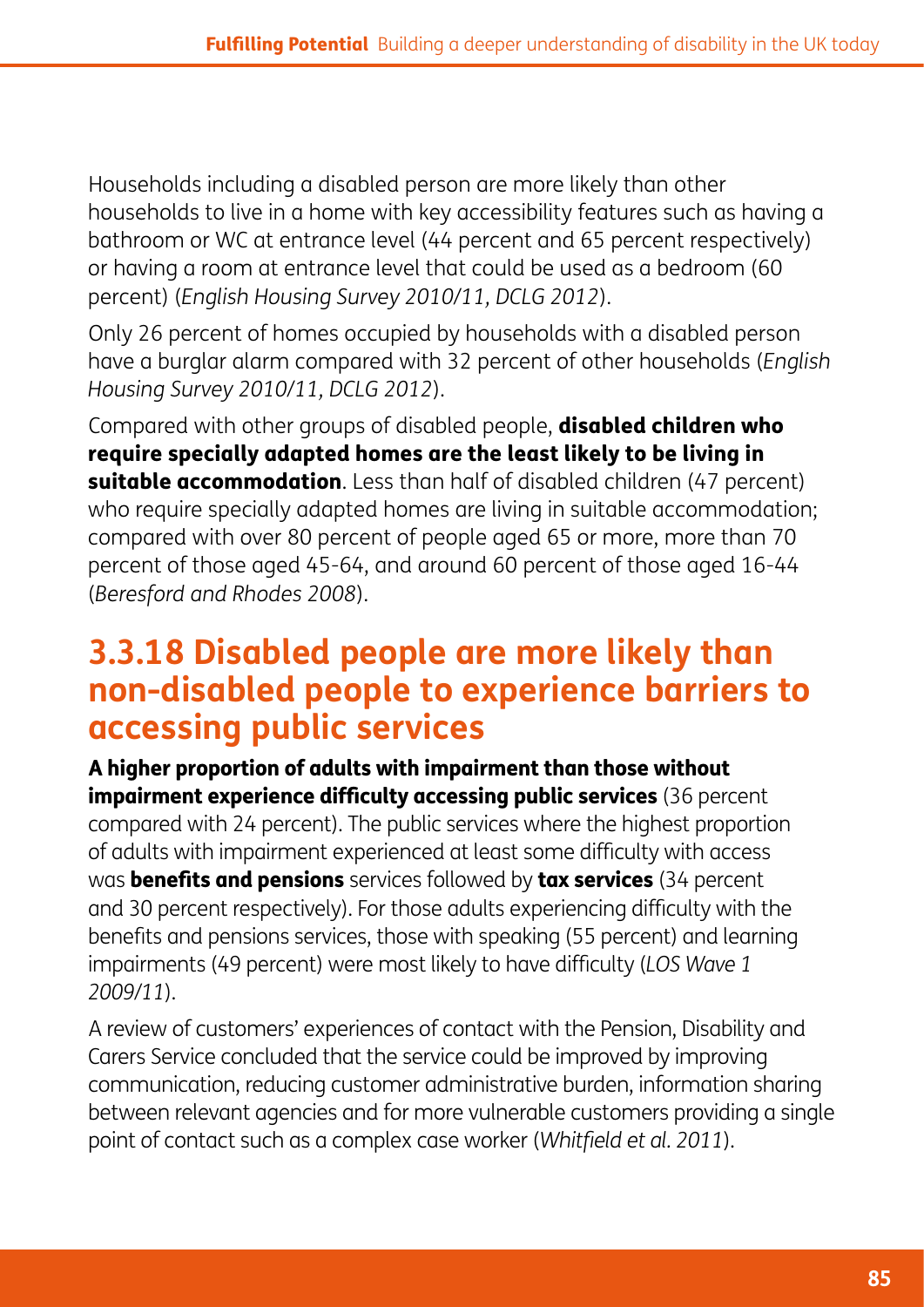# **3.3.19 Difficulty contacting by phone is the most commonly reported barrier**

Difficulty contacting by phone is the most commonly reported barrier particularly for pensions and benefits services and tax services. This barrier is slightly more likely to be experienced by those with impairment (*LOS Wave 1 2009/11*).

Inexperienced or unhelpful staff were cited as a barrier to accessing the pensions and benefits service. This was reported by adults with and without impairment but slightly more so for those with impairment (11 percent compared with 16 percent). This was also cited as a barrier in accessing tax and justice services although by a smaller proportion of people (*LOS Wave 1 2009/11, Appendix Table 18.3,5)*.

Disability and Carers Service (DWP) customers who found that the first person they spoke to during telephone contact was able to answer their query reported higher levels of overall satisfaction than customers who found that the first person they spoke to was unable to answer their query (91 percent compared with 68 percent) (*Howat et al. 2011*).

#### **3.3.20 The proportion of disabled people experiencing difficulties with accessing goods and services has decreased but disabled people are still more likely than non-disabled people to experience barriers**

32 percent of disabled people experience difficulties, related to their impairment or disability, in accessing goods or services (goods and services include going to the cinema/theatre/concert, library/art galleries/ museums, shopping, pubs/restaurants, sporting events, using public telephones, websites, a bank or building society, arranging insurance, accommodation in a hotel/guest house, accessing health services/Local Authority services, Central Government services, law enforcement services, or any other leisure, commercial or public good or service). This figure has decreased from 42 percent in 1995 (*ODI Indicator F4*).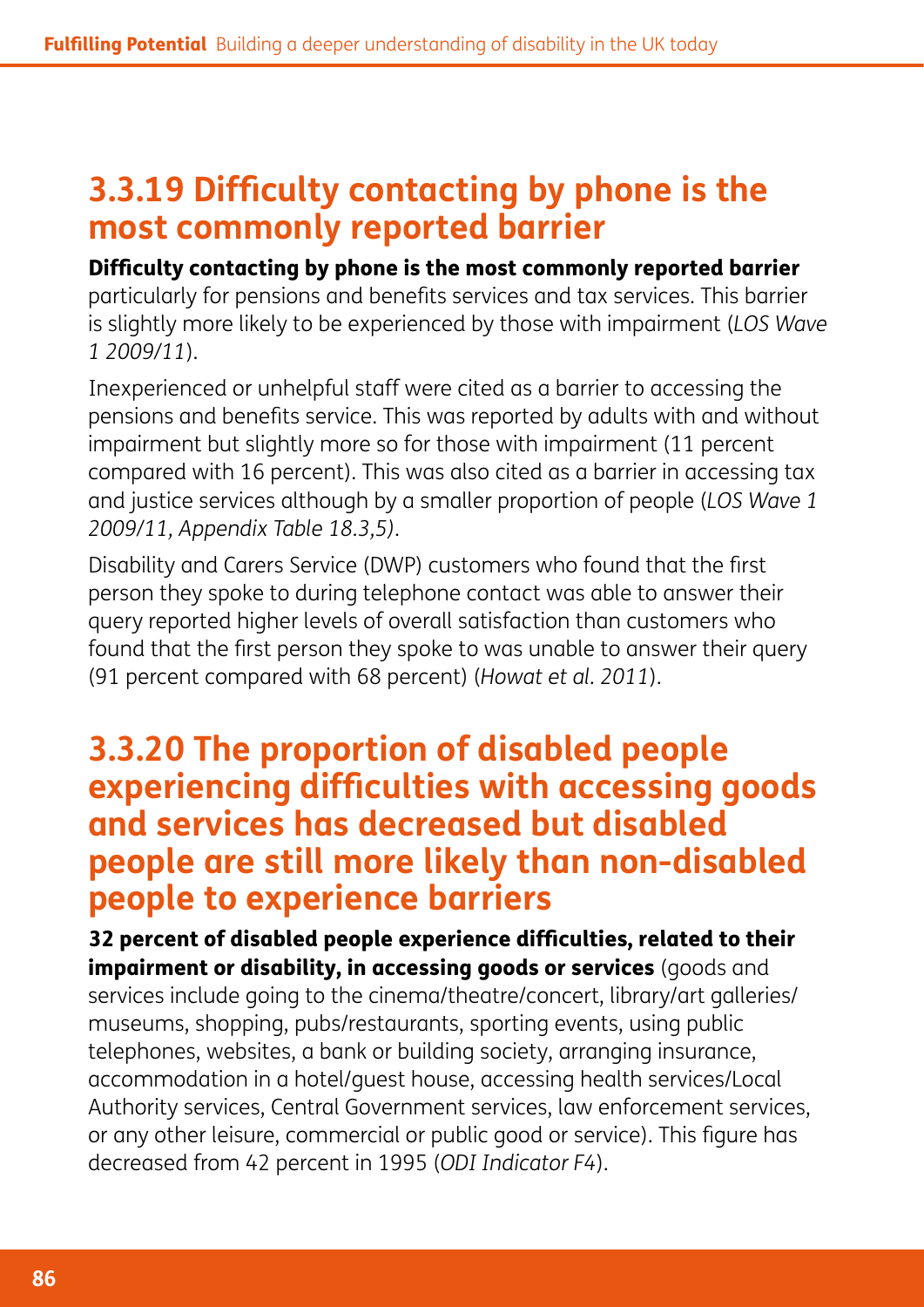For shops and supermarkets the main barriers are: lack of transport; difficulties with carrying shopping; using a wheelchair in a crowded place; reading price labels and lack of disability awareness among staff. Enablers include discussing things in person, dealing with the same member of staff and being given clear information. Paying for goods and services is an issue for those with dexterity and/or visual impairment as they experience problems with paying using CHIP and PIN technology, writing cheques and handling cash (*Ipsos Mori 2010*).

# **3.3.21 The most commonly reported barrier to accessing public buildings is difficulty moving around the building**

The most commonly reported barrier among adults with an impairment is difficulty moving around the building, **because of stairs, doors or** narrow corridors (13 percent of adults with impairment). Other issues are inadequate lifts or escalators, the lack of ramps/handrails, the inappropriate location, layout and size of the bathroom facilities (*LOS Wave 1 2009/11, Appendix Table 21*).

Less widely reported barriers (reported by less than 5 percent of adults with an impairment) are: inadequate ventilation; difficulty finding the building; inadequate desk height, seating, or too much noise in the reception areas; having difficulties in seeing or understanding written information. These issues may be more common amongst people with particular types of impairment (*LOS Wave 1 2009/11, Appendix Table 21*).

Those with an impairment experiencing severe or moderate difficulties always or often with mobility, dexterity, chronic health or long-term pain were more likely than those with a less severe impairment to experience barriers with transport, parking, footpath design and surfaces, approach area (lack of ramps/handrails), inadequate lifts or escalators, moving around the building, lack of help or assistance (*LOS Wave 1 2009/11, Appendix 10.1–4).*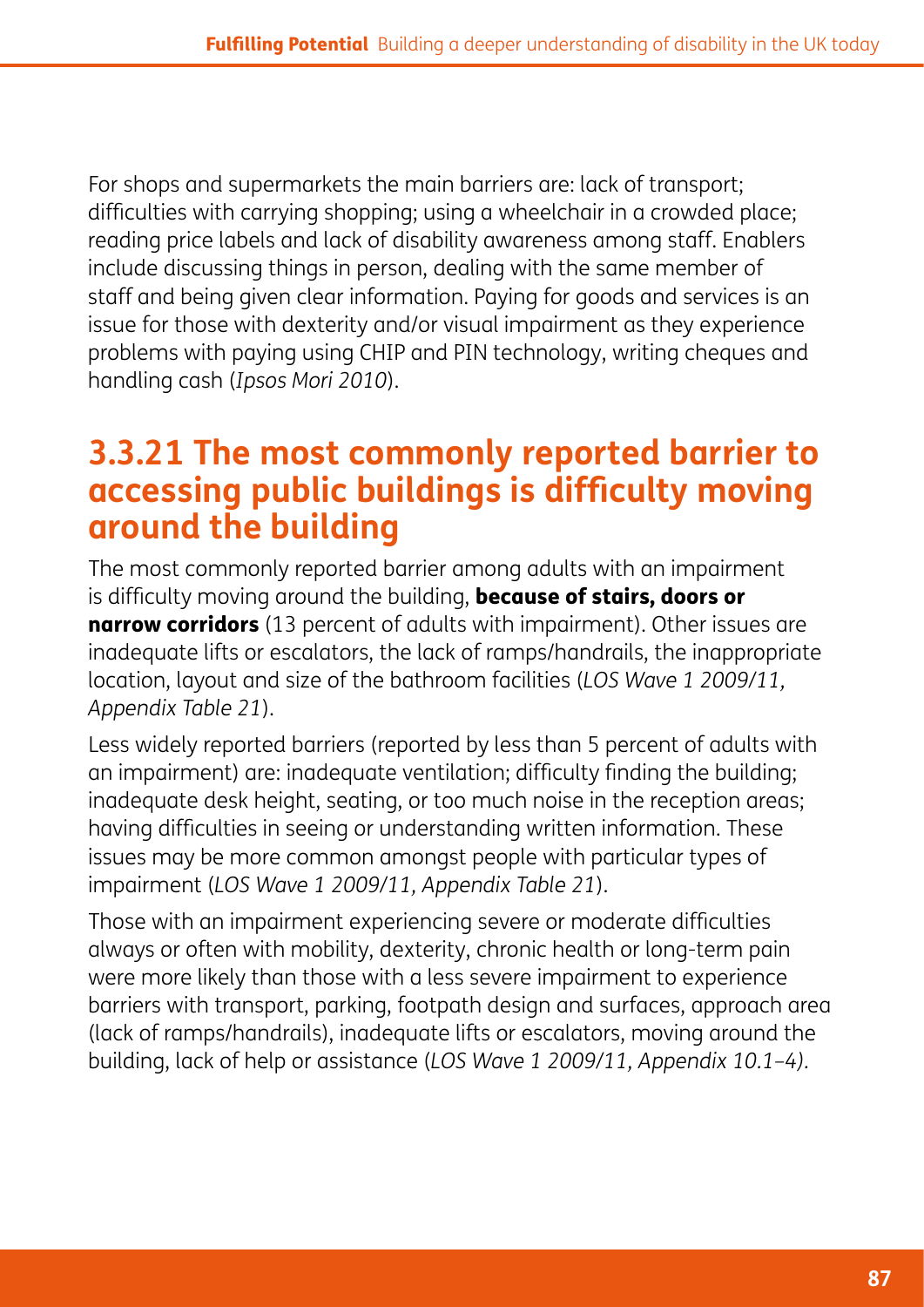# **3.3.22 Transport is an important factor in supporting participation but remains a barrier for one in five disabled people**

Transport is an important factor in supporting participation in employment, education, social and cultural activities and accessing a range of services.

#### The proportion of disabled people who report having difficulties accessing transport has reduced since 2005 from 27 percent to 22 percent in 2011 (*ODI Indicator F2*).

#### Disabled people in the UK are nearly a third less likely to experience difficulties in accessing transport compared to the EU average (*ANED 2011*).

There has been a large increase in the proportion of full-sized buses accessible to disabled people or equipped with low-floor wheel chair access in Great Britain. This has increased from 52 percent in 2004/05 to 88 percent in 2011/12 (*ODI Indicator F1*).

For each mode of transport (motor vehicles: car, van, motorcycle or moped, local buses, long distance buses, underground, local trains, long distance trains, taxis/minicabs) adults with impairment compared to those without impairment were more likely to have used that type of transport less than they would have liked (*LOS Wave 1 2009/11*).

The mode of transport that adults with impairment were most likely to experience a participation restriction with was using long distance buses (38 percent), and the least likely was travelling by taxi (24 percent) (*LOS Wave 1 2009/11*).

## **3.3.23 Cost of transport is the most common barrier for people of working age**

No single barrier was reported by as many as 20 percent of people with an impairment. Cost is the most commonly reported issue for those with **impairment** (with the exception of local buses). With the exception of taxis, cost is less of an issue for those of State Pension age or older – probably because of concessionary travel. Completing bus journeys can be a problem as can getting to the bus stop or station; getting from the stop to the final destination or getting on or off the bus. Difficulty getting to or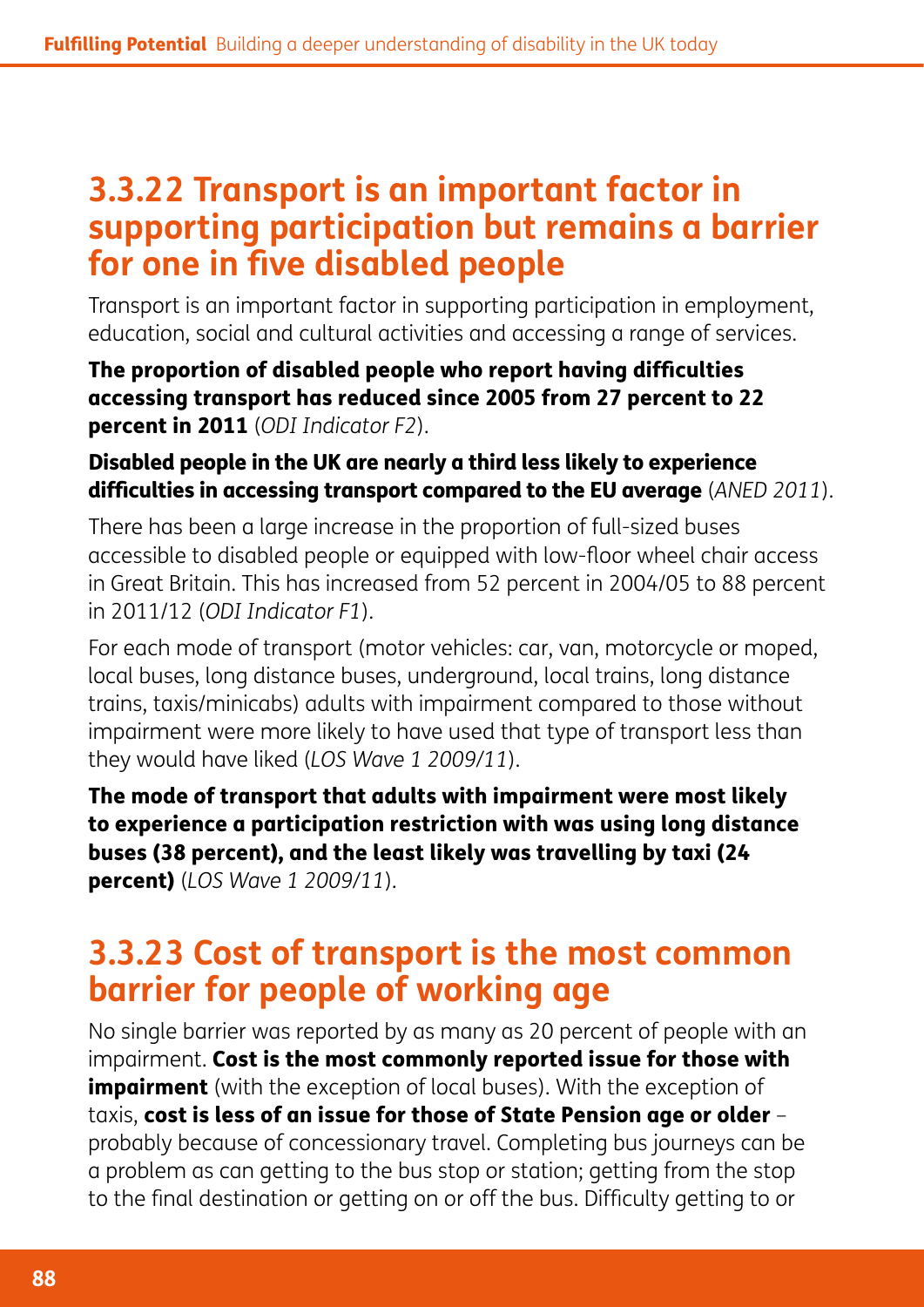from a stop or station or getting in and out of transport is more of a barrier for those on State Pension age or older. Less widely reported issues include: overcrowding; delays and disruption; anxiety; fear of crime; lack of help or assistance; attitude of passengers; attitude of staff; seeing signs or hearing announcements; lack of information (*LOS Wave 1 2009/11*).

Those experiencing moderate or severe difficulty with mobility, dexterity, long-term pain or a chronic condition always or often were more likely than those with less severe impairment to mention difficulty in getting in and out of transport, getting to or from the stop or station or anxiety/lack of confidence as a barrier (*LOS Wave 1 2009/11 Appendix Table 12.1–8*).

People with learning, memory or neuro-diversity impairment use public transport, but rarely on their own. Many need to be accompanied when they go out. Many people have access to door-to-door services, for example to transport them from their home to a day centre (*Office for Disability Issues 2010*).

Transport barriers need to be viewed within the wider context of the whole journey. Disabled people are up to three times more likely than non-disabled people to cite poor connections as a barrier. They are less likely to be aware of travel information services and less likely to use travel information websites. Disabled people find it difficult to travel to basic services such as their GP or Post Office and are more likely to rely on help from others (*Jolly et al. 2006*).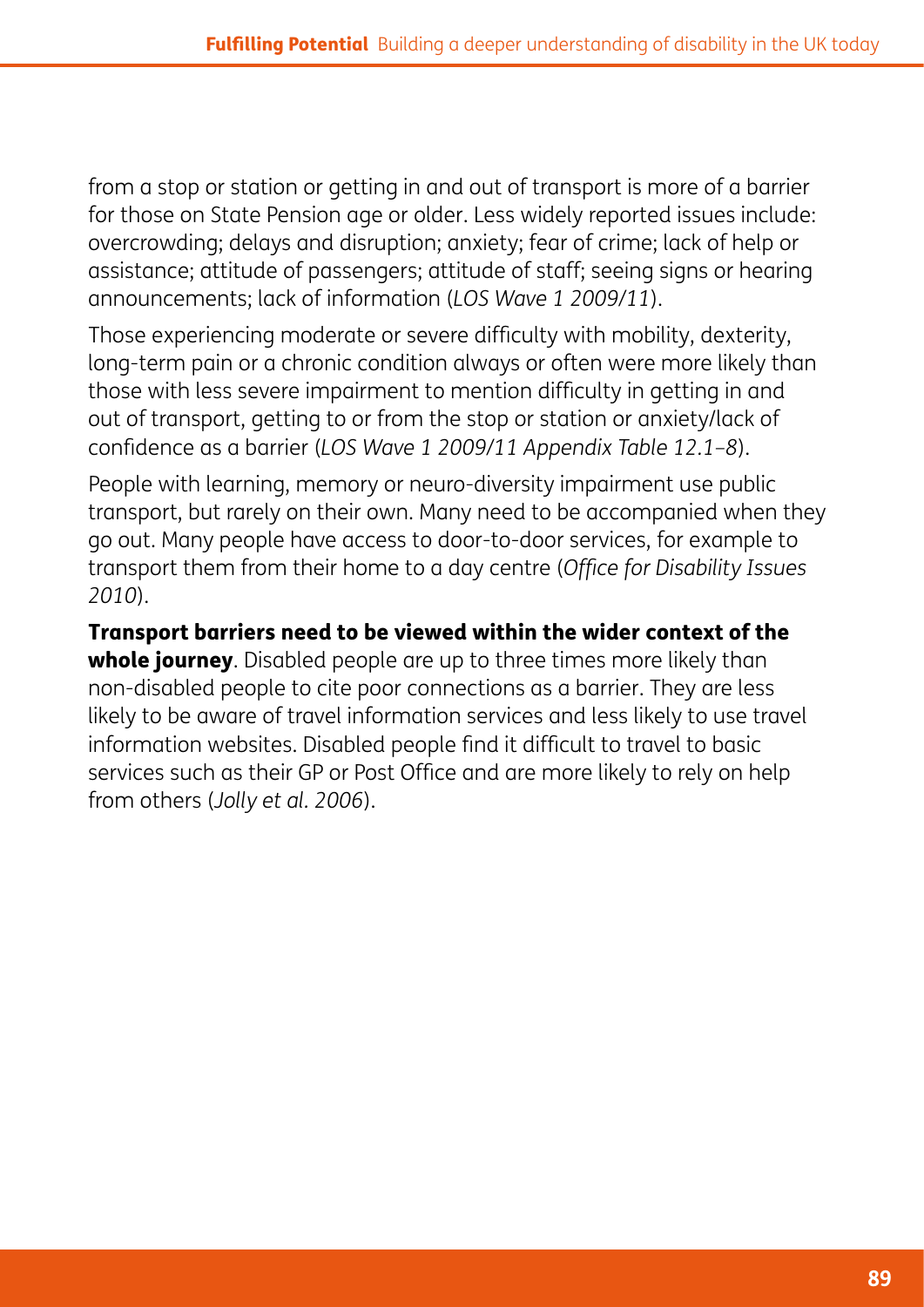# **Conclusions and Conclusions and 14 Mext Steps**

Applying the Government's definition of disability, as set out in 2010 Equality Act, almost a fifth of the population are disabled. Older people are more likely than younger people to be disabled – almost half of those of State Pension Age or older are covered by the Equality Act. Around half of the 11.5 million people covered by the Equality Act are in receipt of disability-related benefits. The population with impairment is not static. People move in and out of the population over time.

**There is a great diversity in the range of impairments** people have and in the extent to which they have an impact on daily life. **Most people are not born with an impairment**. Most people acquire impairment in their adult life, mostly from the age of 50. The experiences of young people who are born with impairment or acquire an impairment in childhood are very different to those of someone who acquires an impairment later in life and who has lived through a large part of their life as a non-disabled person.

A wide range of outcome measures show improvement from the baseline (usually 2005). There have been significant improvements in educational attainment, in the employment rate and a reduction in the employment rate gap. There have also been improvements in other factors contributing to quality of life, for example in access to transport and access to goods and services. Attitudes towards disabled people have also been improving in some cases.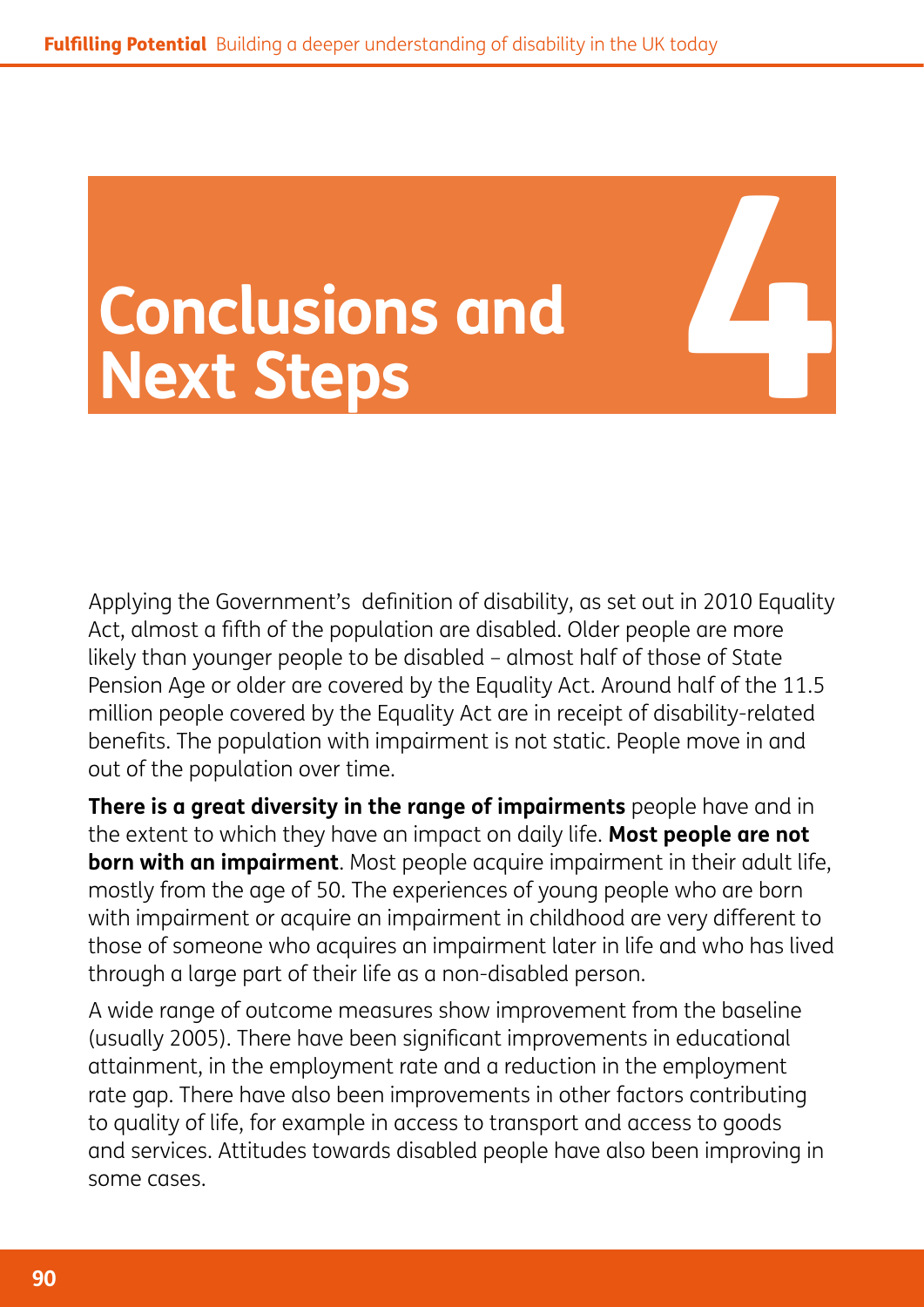Even so, disabled people can still face significant barriers to fulfilling their potential and playing a full part in society. Analysis of new information from the Life Opportunities Survey and other data sources is providing an improved basis for understanding the barriers faced by disabled people and suggesting options for action.

*[Fulfilling Potential – Discussions So Far](http://www.odi.gov.uk/fulfilling-potential)* sets out a wide-ranging programme of action that Government is undertaking to ensure disabled people can realise their aspirations, addressing the issues highlighted by disabled people themselves.

*Fulfilling Potential – Next Steps* built on this by outlining further public service reforms and plans for a new disability action alliance to identify and implement national and local action to remove and overcome barriers.

Later in 2013 a further action plan and outcome framework will be published, drawing on the analysis in this document, including actions from the alliance and steps to ensure a strong legacy for disabled people from the Olympics and Paralympics.

The evidence base will also be further developed, including:

- further analysis of barriers and choice and control;
- using future waves of the Life Opportunities Survey to further analyse the fluctuating nature of the disabled population including onset and offset of impairment;
- looking in depth at attitudes and perceptions; and
- exploring lessons from international comparisons.

This will be used to inform future strategy, policy and delivery action.

**We would welcome feedback on the evidence base, particularly details of any research we have not included or any issues you feel we have not covered. Please send views and comments to fulfilling.potential@dwp.gsi. gov.uk**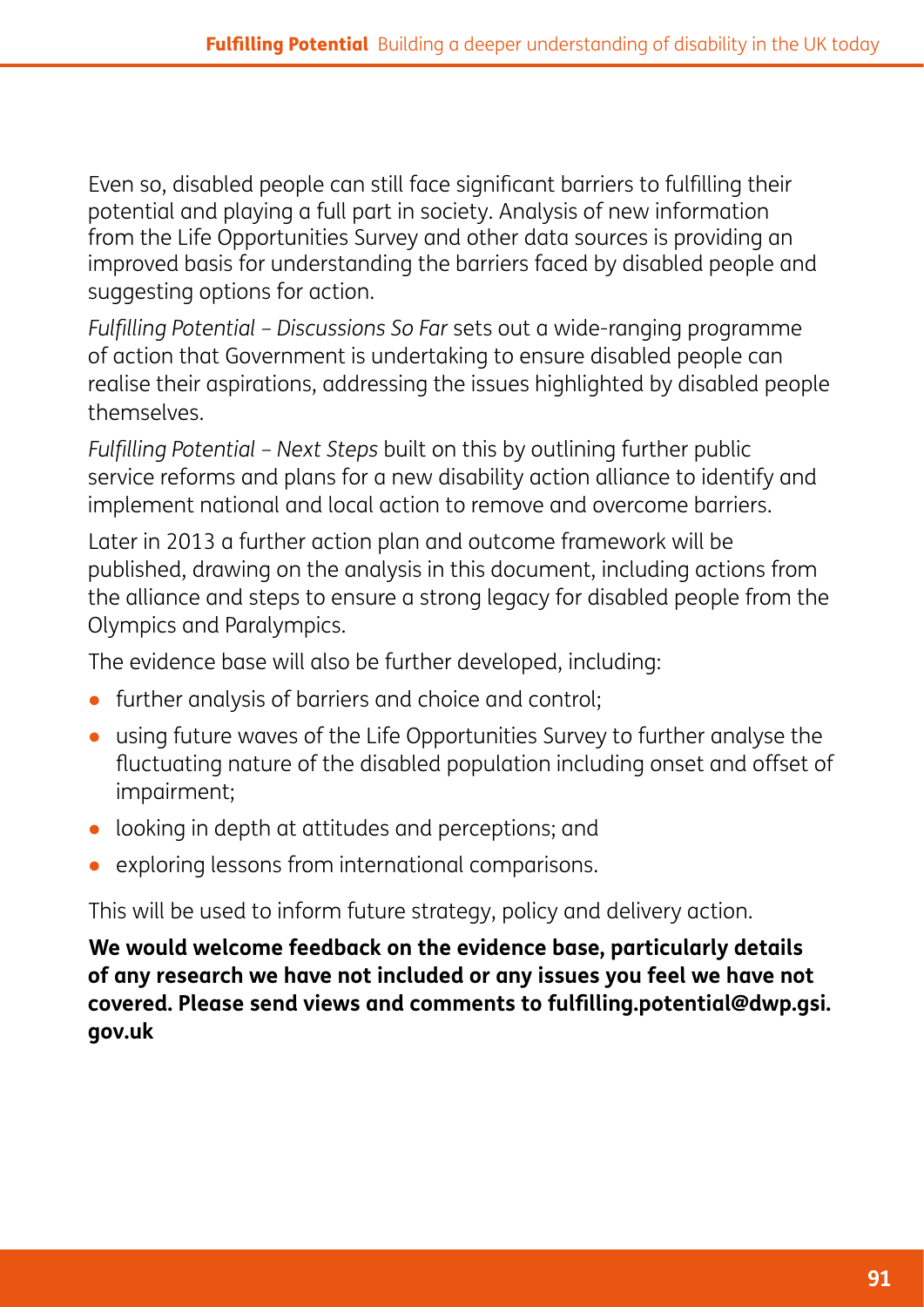# **Annex 1: Data sources**

**[Family Resources Survey \(FRS\)](http://research.dwp.gov.uk/asd/frs/)** is the primary source for data on the number of people covered by the disability provisions in the 2010 Equality Act in the UK. It uses the Equality Act definition of disability.

[Life Opportunities Survey \(LOS\)](http://statistics.dwp.gov.uk/asd/asd1/los/index.php?page=los) is a longitudinal survey of disability in Great Britain. It is the first major social survey to explore disability in terms of the social barriers to participation that people experience.

Results are published:

- **[Wave 1](http://statistics.dwp.gov.uk/asd/asd1/los/index.php?page=los_wor)** 2009/11:
- **[Wave 2](http://www.ons.gov.uk/ons/rel/los/life-opportunities-survey/wave-two--part-i/index.html) 2010/12:**

LOS uses the social model definition of disability.

[Labour Force Survey \(LFS\)](http://www.ons.gov.uk/ons/guide-method/surveys/list-of-surveys/survey.html?survey=Labour+Force+Survey) is a source of disability employment statistics. Working age refers to the new definition of males and females aged 16 to 64. This may have a small effect on figures quoted pre-2010.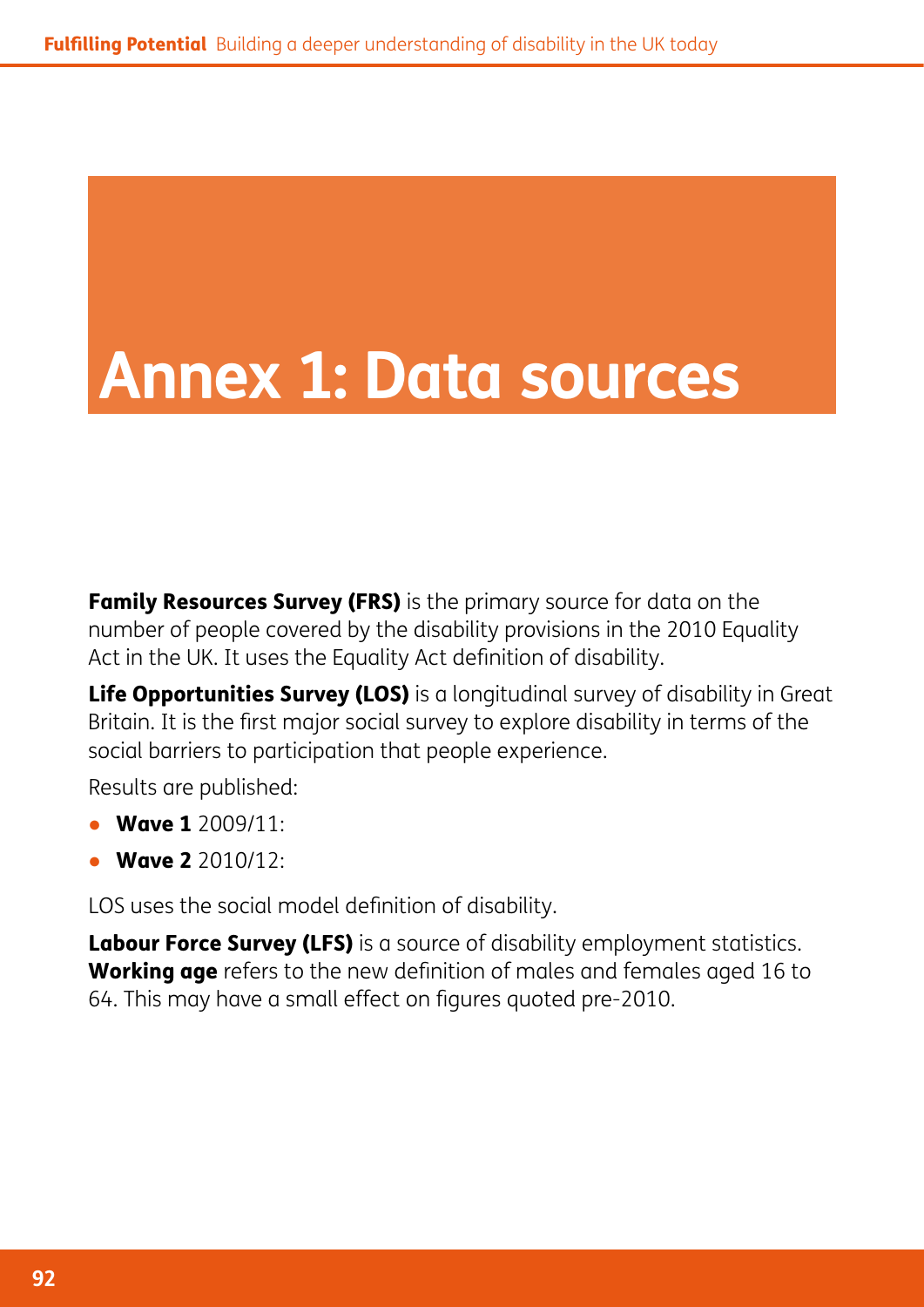Unless specified otherwise, wherever we refer to disabled people, this means DDA disabled people. LFS respondents who report a current disability consistent with the Equality Act (EA) 2010 are defined as disabled. The nondisabled population refers to all those not classified as EA disabled. From 1 October 2010, provisions in the EA replaced the majority of provisions in the Disability Discrimination Act (DDA). This means there is a discontinuity in reporting behaviour from this date onwards. Any figures prior to this date may be slightly distorted by this reporting discontinuity.

**DDA disabled** is the sum of the two LFS categories DDA only disabled and DDA disabled with a work-limiting condition. People who are DDA only disabled have a condition which effects their day-to-day activities. Whereas people who are DDA disabled with a work-limiting condition have a condition which effects both their day-to-day activities and limits the type of work they can do.

There may be other slight discontinuities in the LFS time series from 2008 onwards due to the way some of the questions have changed and the increase in age coverage around this time.

The LFS definition of **Economically Inactive** people is those who are not in work and do not meet the internationally agreed definition of unemployment. They are people without a job who have not actively sought work in the last four weeks and/or are not available to start work in the next two weeks.

The LFS definition of **Unemployed** people is those who are jobless, have been actively seeking work in the past four weeks and are available to start work in the next two weeks; or they are out of work, have found a job, and are waiting to start it in the next two weeks.

[British Social Attitudes Survey \(BSAS\)](http://www.natcen.ac.uk/series/british-social-attitudes) provides evidence on attitudes towards disabled people. Disability modules funded by DWP have been included on the survey in 2005 and 2009. It uses the Equality Act definition of disability.

**[ONS Opinions Survey 2012](http://www.ons.gov.uk/ons/about-ons/who-we-are/services/opinions-and-lifestyle-survey/opinions-and-lifestyle-survey--opn-.html)** is a monthly survey which includes a module on disability. It uses the Equality Act definition of disability.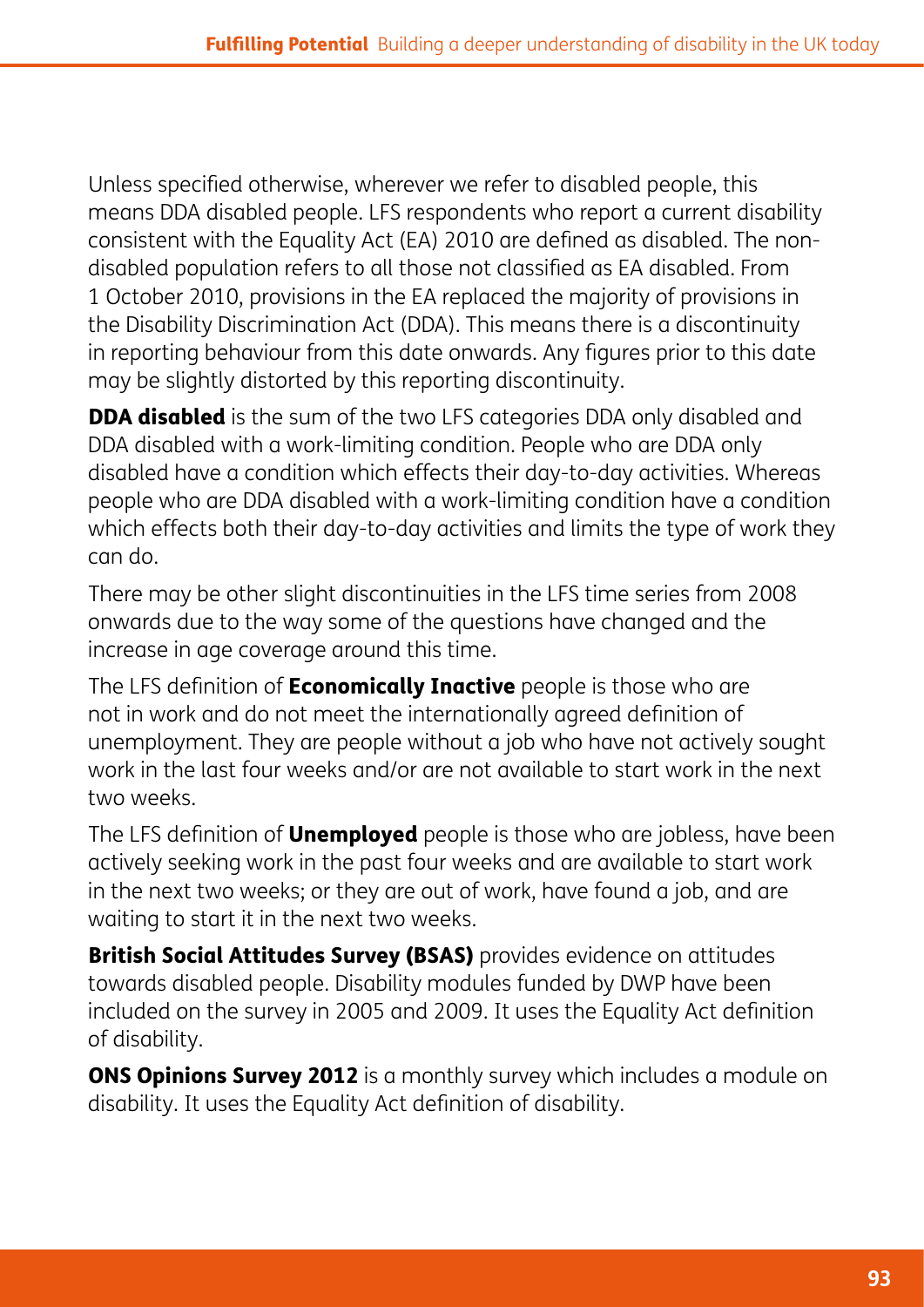**[DWP administrative data](http://statistics.dwp.gov.uk/asd/index.php?page=tabtool)** is held by the Department for Work and Pensions on receipt of benefits, for example receipt of Disability Living Allowance (DLA), Attendance Allowance (AA), Employment and Support Allowance (ESA) or Incapacity Benefit (IB). AA and DLA are assessed on a person's care and/or mobility needs. While the vast majority of those in receipt of AA/DLA have rights under the EA only a minority of those with rights under the EA are in receipt of AA/DLA. Administration data is available on the [DWP tabtool.](http://statistics.dwp.gov.uk/asd/index.php?page=tabtool)

The Work and Pensions Longitudinal Study (WPLS) links benefit and programme information held by DWP on its customers, with employment records from Her Majesty's Revenue and Customs (HMRC).

#### [DWP adhoc statistics](http://statistics.dwp.gov.uk/asd/asd1/adhoc_analysis/2012/DLA_AA_onflows_2011_2012.pdf)

Analysis of new claims for Disability Living Allowance and Attendance Allowance by main disabling condition 2011/12*.* 

[Households Below Average Income \(HBAI\)](http://research.dwp.gov.uk/asd/index.php?page=hbai) research and data to give an insight into the standard of living of the household population in the UK, focusing on the lower part of the income distribution. It uses the Equality Act definition of disability.

**[ODI Disability Equality Indicators](http://odi.dwp.gov.uk/disability-statistics-and-research/disability-equality-indicators.php)** are published on the ODI website and measure progress towards disability equality in the areas disabled people said were most important to them. They use the Equality Act definition of disability.

Focus Groups were carried out by ONS to explore perceptions of disability held by disabled and non-disabled people. Disabled people were defined according to the Equality Act definition.

Responses to **'[Fulfilling Potential – discussion document'](http://odi.dwp.gov.uk/docs/fulfilling-potential/fulfilling-potential-discussion.pdf)**. The Fulfilling Potential discussion exercise ran from December 2011 to March 2012. Over 5,000 disabled people were involved either through individual responses or via participation in events and engagement activities.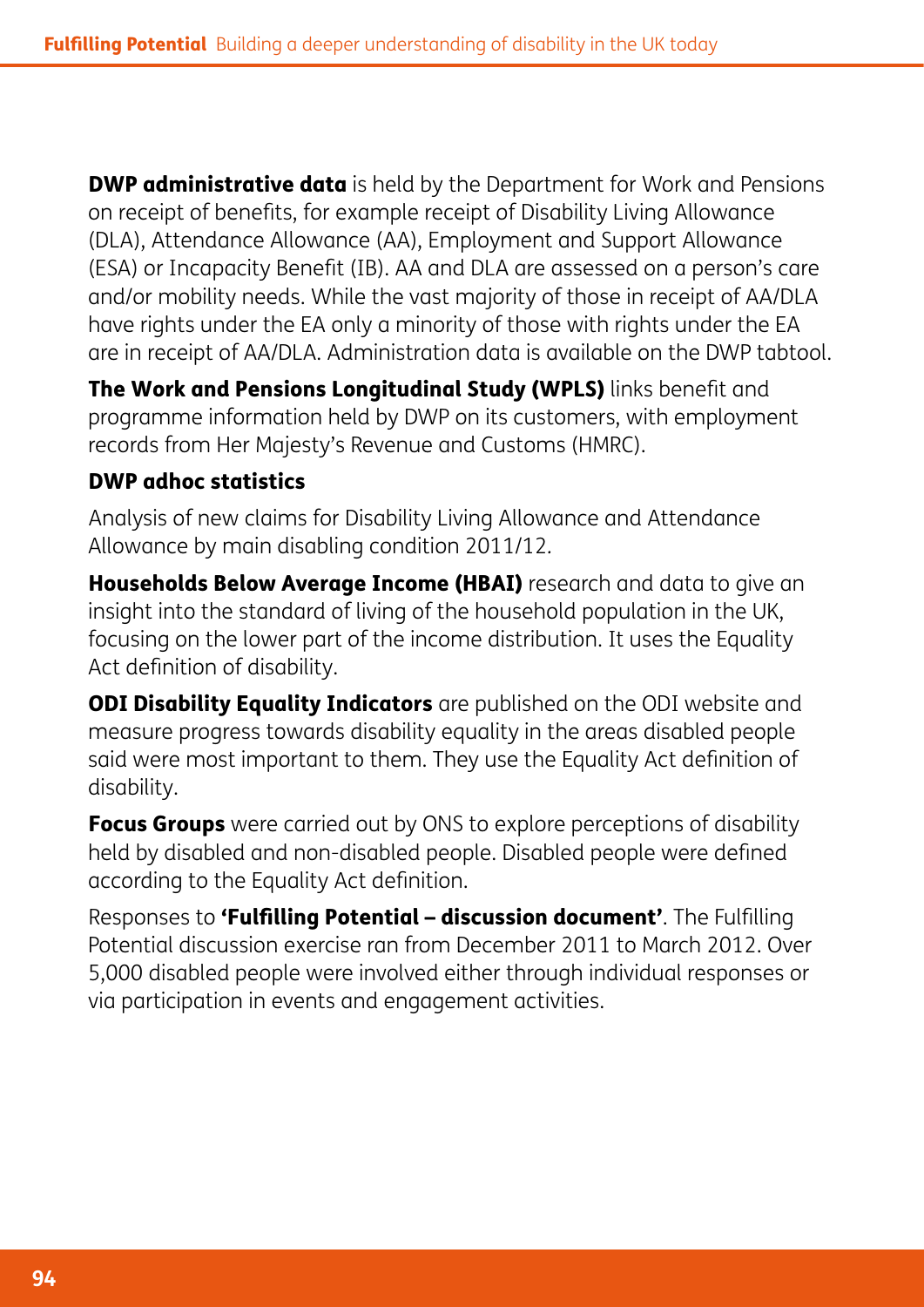# **Annex 2: References**

Adams L and Oldfield K (2012) 'Opening up work: The views of disabled people and people with long-term health conditions' Equality and Human Rights Commission Research report.

Agcas (2012) 'What happens next? A report on the first destinations of 2009/2010 disabled graduates'.

Age Concern (2008). 'Transforming lives: Tackling Poverty and Promoting Independence and Dignity through Information and Advice'.

Allerton L and Emerson E (2012) 'British adults with chronic health conditions or impairments face significant barriers to accessing health services'.

Alzheimer's Society (2011) 'Getting personal? Making personal budgets work for people with dementia'.

ANED (2010) 'Towards indicators for Disability Equality in Europe'.

ANED (2011) 'Indicators of disability equality in Europe'.

Aldridge H, Kenway P, MacInnes T and Parekh A (2012) 'Monitoring poverty and social exclusion'.

Arksey H, Kemp P, Glendinning C, Kotchetkova I and Tozer R (2005) 'Carers' aspirations and decisions around work and retirement' DWP Research Report 290.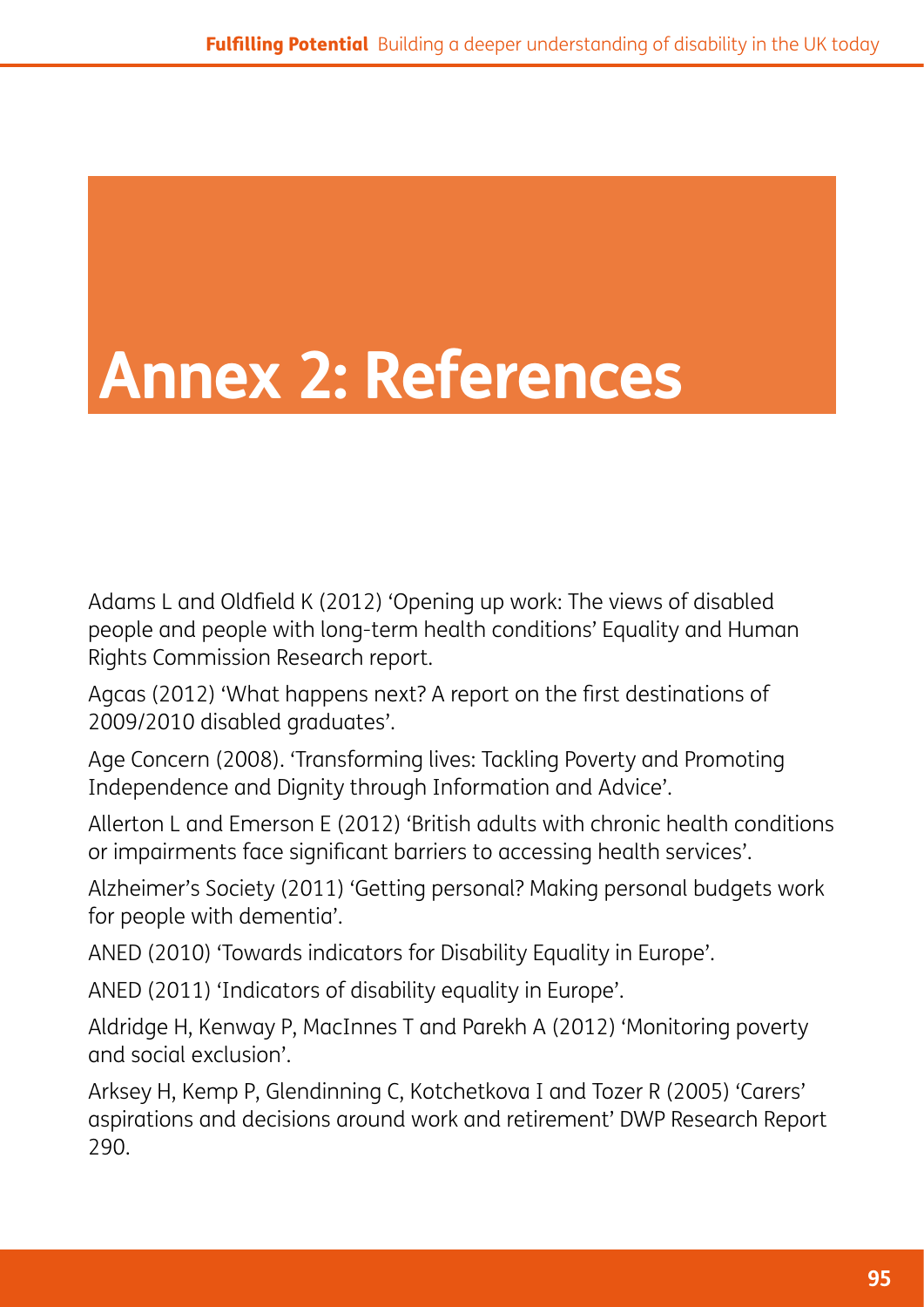Audit Commission (2011) 'Improving value for money in adult social care'.

Australian Institute of Health and Welfare (2004) 'Disability and its relationship to health conditions and other factors'.

Baumberg, B (2011) 'The role of increasing job strain in deteriorating fitnessfor-work and rising incapacity benefit receipt' unpublished thesis, London School of Economics.

Baxter K, Glendinning C and Clarke S (2008) 'Health and Social Care in the Community' (2008) 'Making informed choices in social care: the importance of accessible information' Health and Social Care in the Community, 16, 2, 197-207.

Beresford B and Rhodes D (2008) 'Housing and disabled children' Joseph Rowntree Foundation.

Berthoud R (2008) 'Disability Employment Penalties in Britain'.

Berthoud R (2011) 'Trends in the Employment of Disabled People in Britain' Institute for Social and Economic Research Working Paper Series, 2011–03.

Berthoud R (2012) (unpublished) 'Moving into and out of disability'.

Beyer S and Kaehne A (2011) 'Transition to employment: The role of Getting A Life in developing an employment pathway for people with learning disabilities'.

Beyer S and Robinson C (2009) 'A Review of the Research Literature on Supported Employment: A Report for the cross Government learning disability employment strategy team'. London: Department of Health.

Black C and Frost D (2011) 'Health at Work – an independent review of sickness absence' Department for Work and Pensions.

Blackburn C, Spencer N and Read J (2010) 'Prevalence of childhood disability and the characteristics and circumstances of disabled children in the UK: secondary analysis of the Family Resources Survey' BMC Pediatrics, Vol. 10 Article 21.

Blackburn C, Spencer N and Read J (2012) 'Onset of chronic disabling conditions in later childhood and early adulthood following exposure to socio-economic disadvantage in earlier childhood: what is the risk?' Pre-publication working paper November 2012.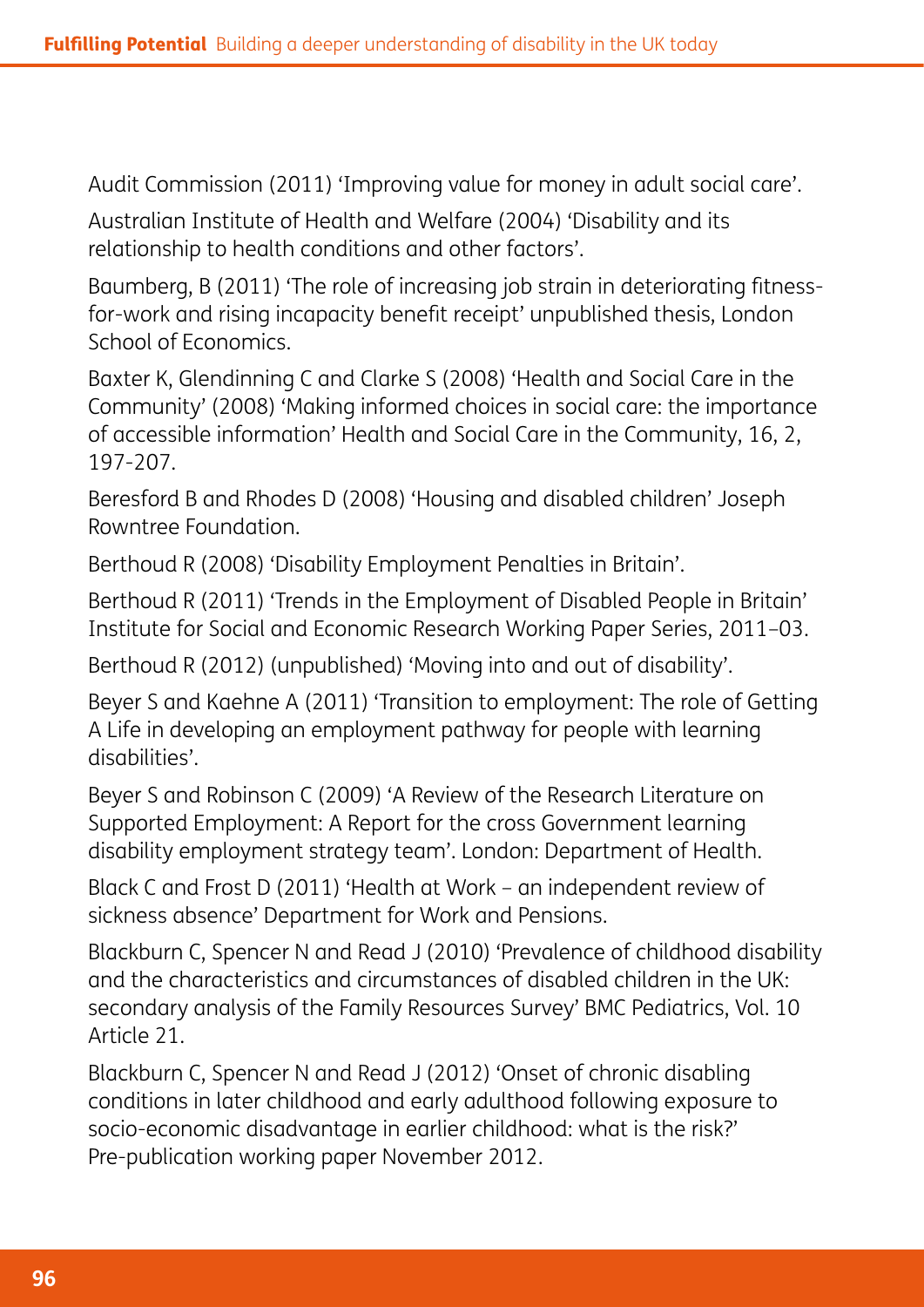Briant E, Watson N, and Philo G (2011) 'Bad News for Disabled People: How the Newspapers are Reporting Disability' Project Report. Strathclyde Centre for Disability Research and Glasgow Media Unit, University of Glasgow.

Brawn E and Rogers C (2012) 'Keep us close: Ensuring good, inclusive and accessible local services for disabled children and their families' Scope.

Burchardt T (2000) 'The Dynamics of being disabled' Centre for Analysis of Social Exclusion.

Burchardt T (2003) 'Being and becoming: Social Exclusion and the onset of disability' ESRC Centre for Analysis of Social Exclusion, London School of Economics.

Burchardt T (2005) 'The education and employment of disabled young people: Frustrated ambition'.

Burns T, Catty J, Becker T, Drake R, Fioritti A, Knapp M, Lauber C, Rossler W, Tomoy T, van Busschbach J, White S and Wiersma D (2007) 'The effectiveness of supported employment for people with severe mental illness: a randomised control trial' The Lancet, 370, 9593:1146-1152.

Bushby K, Raybould S, O'Donnell S, and Steele J (2001) 'Social deprivation in Duchenne muscular dystrophy: population based study' British Medical Journal.

Cabinet Office Prime Minister's Strategy Unit (2005) 'Improving the life chances of disabled people: final report'.

Clarke H and McKay S (2008) 'Exploring disability, family formation and break-up: Reviewing the evidence' DWP Research Report 514.

Coleman N and Lanceley L (2011) 'Lone Parent Obligations: supporting the journey into work' DWP Research Report 736.

Collingwood S (2011) 'Attitudes to health and work amongst the workingage population' DWP Research Report 763.

Corden A, Sainsbury R, Irvine A and Clarke S (2010) 'The impact of Disability Living Allowance and Attendance Allowance: Findings from exploratory qualitative research' DWP Research Report 649.

Crown Prosecution Service (2012) 'Hate crime and crimes against older people report 2010−2011'.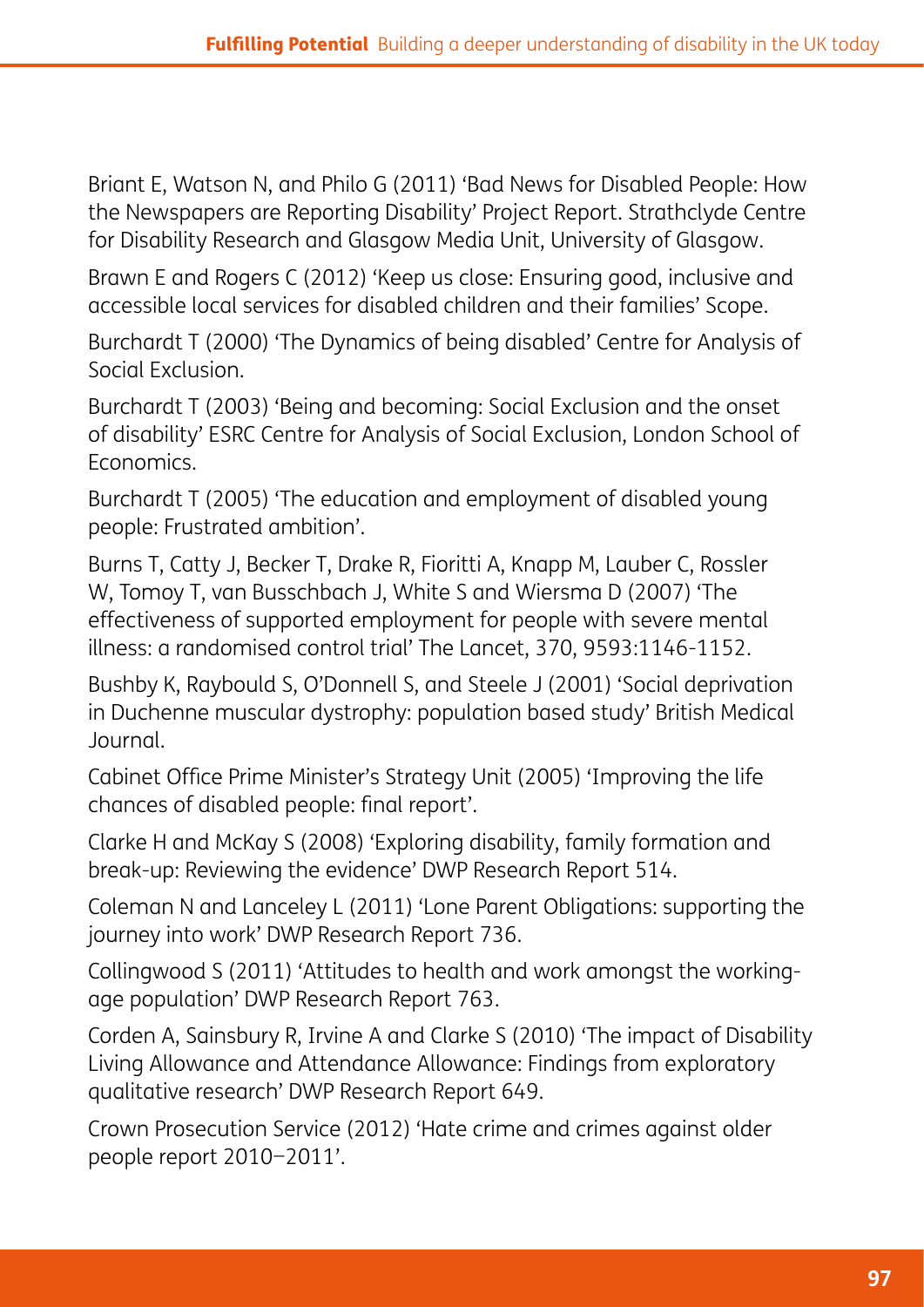Davis A and Greenberg D (2007) Evaluation of the New Deal for Disabled People: The cost and cost-benefit analyses' DWP Research Report 431.

Department for Business Innovation and Skills (2010) 'The Fair Treatment at Work Age Report – Findings from the 2008 survey' Employment Relations Research Series Number 109.

Department for Business Innovation and Skills (2012) 'Creating an inclusive apprenticeship offer'.

Department for Children Schools and Families (2008) 'Youth Cohort Study and Longitudinal Study of Young People in England: The activities and experiences of 16 year olds: England 2007' Statistical Bulletin.

Department for Communities and Local Government (2012) 'English Housing Survey: Household Report 2010/11'.

Department for Culture Media and Sport (2012) 'Taking Part: The National Survey of Culture, Leisure and Sport Adult and Child Report 2011/12: Statistical Release'.

Department for Education (2012) 'Children with Special Educational Needs: An Analysis 2012'.

Department of Health (2011a) 'Long-term health conditions 2011'.

Department of Health (2011b) 'No health without mental health: A cross-Government mental health outcomes strategy for people of all ages Annex B Evidence Base'.

Department of Health (2011c) 'Fairer Care Funding'.

Department of Health (2012a) 'GP Patient Survey 2010/11'.

Department of Health (2012b) 'Caring for our future: reforming care and support' White Paper The Stationery Office.

Dewson S, Williams C, Aston J, Carta E, Willison R and Martin R (2010) 'Organisations' responses to the Disability Discrimination Act 2009 study' DWP Research Report 685.

Disability Rights Commission and Capability Scotland (2004) 'Hate Crime against Disabled People in Scotland: A survey report'.

Disability Rights Commission (2006) 'Equal Treatment: Closing the Gap: Health formal investigation report' London Disability Rights Commission.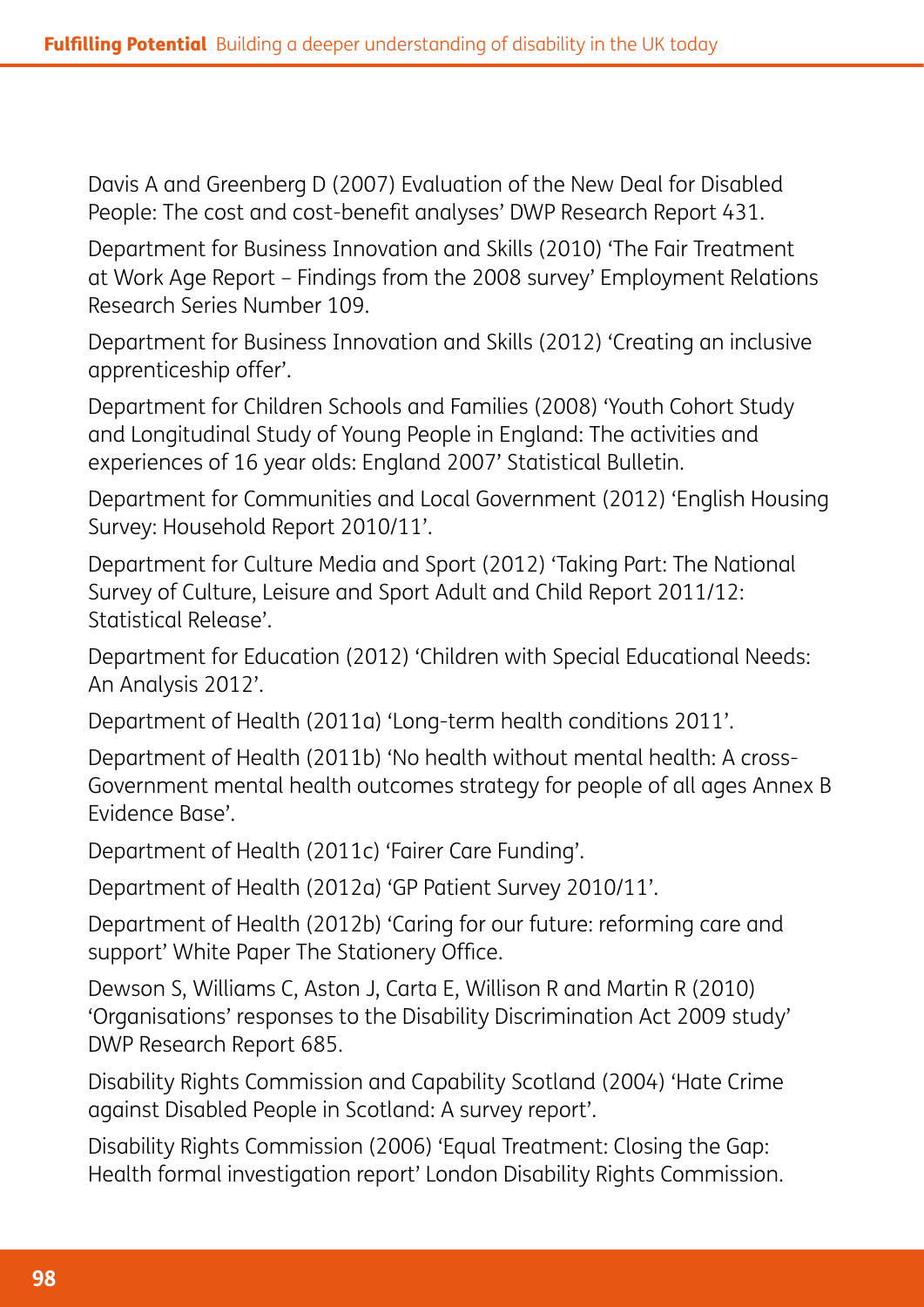Department for Work and Pensions (2004) 'Press Release: Don't leave disabled customers out in the cold this Christmas'.

Department for Work and Pensions (2011a) 'Analysis of Disability Living Allowance: DLA awards'.

Department for Work and Pensions (2011b) 'Jobcentre Plus Digital Services Programme Phase 1: Part of Jobcentre Plus Business Transformation Equality Impact Assessment'.

Department for Work and Pensions (2012a) 'Disability 2012/13 Facts Leaflet'.

Department for Work and Pensions (2012b) 'Get Britain Working Measures' Official Statistics.

Department for Work and Pensions (publication forthcoming) 'Journey from education to work'.

Equality and Human Rights Commission (2011) 'Hidden in Plain Sight: Inquiry into disability-related harassment'.

Equality and Human Rights Commission Triennial Review (2010) 'How fair is Britain?'.

Emerson E and Hatton C (2007) 'The socio-economic circumstances of children at risk of disability in Britain'.

Emerson E and Baines S (2011) 'Health Inequalities and people with learning disabilities in the UK'.

Emerson E, Honey A and Llewellyn, G (2012) 'Disability Transitions across the Life-Course: Some Preliminary Data from Australia' CDRP Technical Working Paper #1. Sydney: Centre for Disability Research and Policy, University of Sydney.

Emerson E and Roulstone A (in press) 'Developing an Evidence Base for Violent and Disablist Hate Crime in Britain: Findings from the Life Opportunities Survey'.

Emerson E, Vick B, Rechel B, Muñoz-Baell I, Sørensen J and Färm I (forthcoming) 'Health Inequalities and People with Disabilities in Europe. Background Paper #5 of the Social Exclusion, disadvantage, vulnerability and health inequalities Task Group' Copenhagen: European Regional Office of the World Health Organization.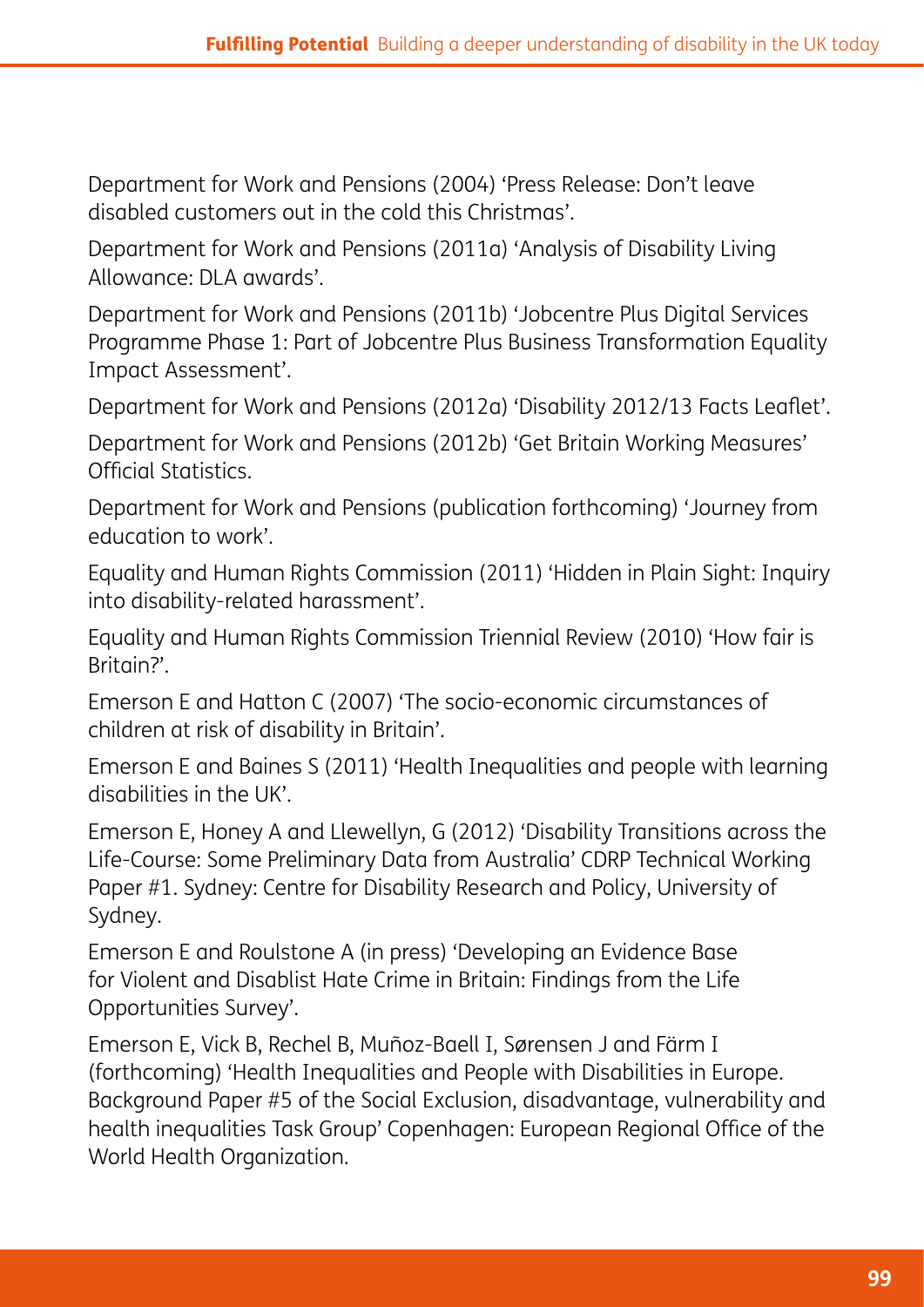European Commission (2008) 'Discrimination in the European Union: Perceptions, experiences and Attitudes' Special Eurobarometer 296.

Fevre R, Nichols T, Prior G and Rutherford I (2009) 'Employment relations research series No. 103: Fair Treatment at Work Report: Findings from the 2008 survey' Department for Business Innovation and Skills.

Forder J *et al.* (2012) 'Evaluation of the personal health budget pilot programme'.

Fothergill S and Beatty C (2011) 'Incapacity Benefit Reform: The local, regional and national impact'.

Fylan B, Fylan F and Caveney L (2011) 'An evaluation of the Statement of Fitness for Work: qualitative research with General Practitioners' DWP Research Report 780.

Glendinning C, Challis D, Fernandez J, Jacobs S, Jones K, Knapp M, Manthorpe J, Moran N, Netten A, Stevens M and Wilberforce M (2008) 'Evaluation of the Individual Budgets Pilot Programme: Final Report' Social Policy Research Unit, University of York, York.

Glendinning C, Arksey H, Baxter K, Beresford B, Heaton J, Kemp P, Mitchell W, Moran N, Parker G, Rabiee P Sloper T and Wilberforce M (2011) 'Choice and independence over the lifecourse – Final report to the Department of Health' University of York.

Granville G, Runnicles D, Barker S, Lee M, Wilkins A, Bowers H (2011) 'Increasing the voice, choice and control of older people with high support needs. A research findings paper from the South East Regional Initiative'.

Green R, Collingwood A and Ross A (2010) 'Characteristics of bullying victims in schools' Department for Education Research Report DFE-RR001.

Grewal I, Joy S, Lewis J, Swales K and Woodfield K (2002) 'Disabled for Life? Attitudes towards and experiences of, disability in Britain' DWP Research Report 173.

Gutman L and Akerman R (2008) 'Determinants of aspirations' Institute of Education, University of London.

Hall S, Leary K, Bukowski, G and Lightfoot R (2011) 'Qualitative research into families' experiences and behaviours in the Childcare Affordability Pilots' (CAP09): Disabled Children's Pilot.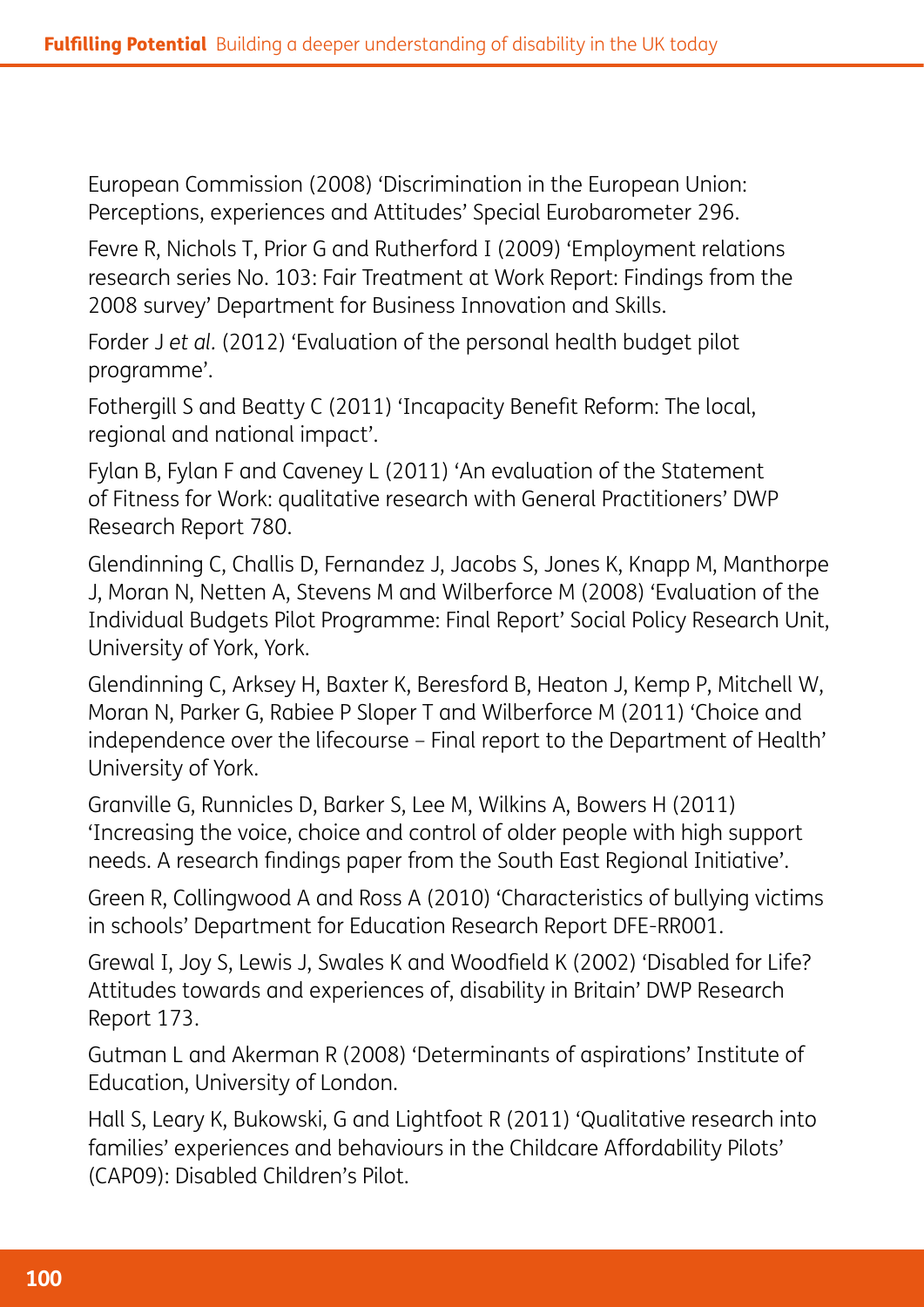Hatton C, Emerson E, Graham H, Blacher J and Llewellyn G (2009) 'Changes in Family Composition and Marital Status in Families with a Young Child with Cognitive Delay'.

Hatton C and Water J (2011) 'The National Personal Budgets Survey 2011'.

Higher Education Statistics Authority (2012) 'Destinations of leavers from Higher Education Survey 2010/11'

Henderson C and Thornicroft G (2009) 'Stigma and discrimination in mental illness: Time to Change' The Lancet, Volume 373, 9679: 1928-1930.

Heywood F and Turner L (2007) *'*Better outcomes, lower costs. Implications for health and social care budgets of investment in housing adaptations, improvement and equipment: A review of the evidence'.

Home Office (2012) 'Hate Crimes, England and Wales 2011/12'.

Ho A (2004) 'To be labelled, or not to be labelled: that is the question' British Journal of Learning Disabilities, 32: 86-92.

Howat N, Garnett E and Norden O (2011) 'Pension, Disability and Carers Service Customer Satisfaction Survey: Interim results from 2010/11' Working Paper 104.

Institute of Public Care (2011) 'People who pay for care: An analysis of selffunders in the social care market' Oxford Brookes University.

Ipsos Mori (2010) 'The Life Opportunities of Disabled People. Qualitative research on choice and control and access to goods and services'.

Ipsos Mori (2012) Paralympics Poll.

Jahoda *et al.* (1972) 'Marienthal: The Sociography of an unemployed community' New Jersey: Transaction Publishers.

Jenkins S and Rigg J (2003) 'Disability and Disadvantage: Selection, onset and duration effects'.

Jolly D, Priestly M and Matthews B (2006) 'Secondary analysis of existing data on disabled people's use and experiences of public transport in Great Britain'.

Knapp M, McDaid D and Parsonage M (2011) 'Mental health promotion and prevention: The economic case'.

McKay S and Atkinson A (2007) 'Disability and caring among families with children, family employment and poverty characteristics'.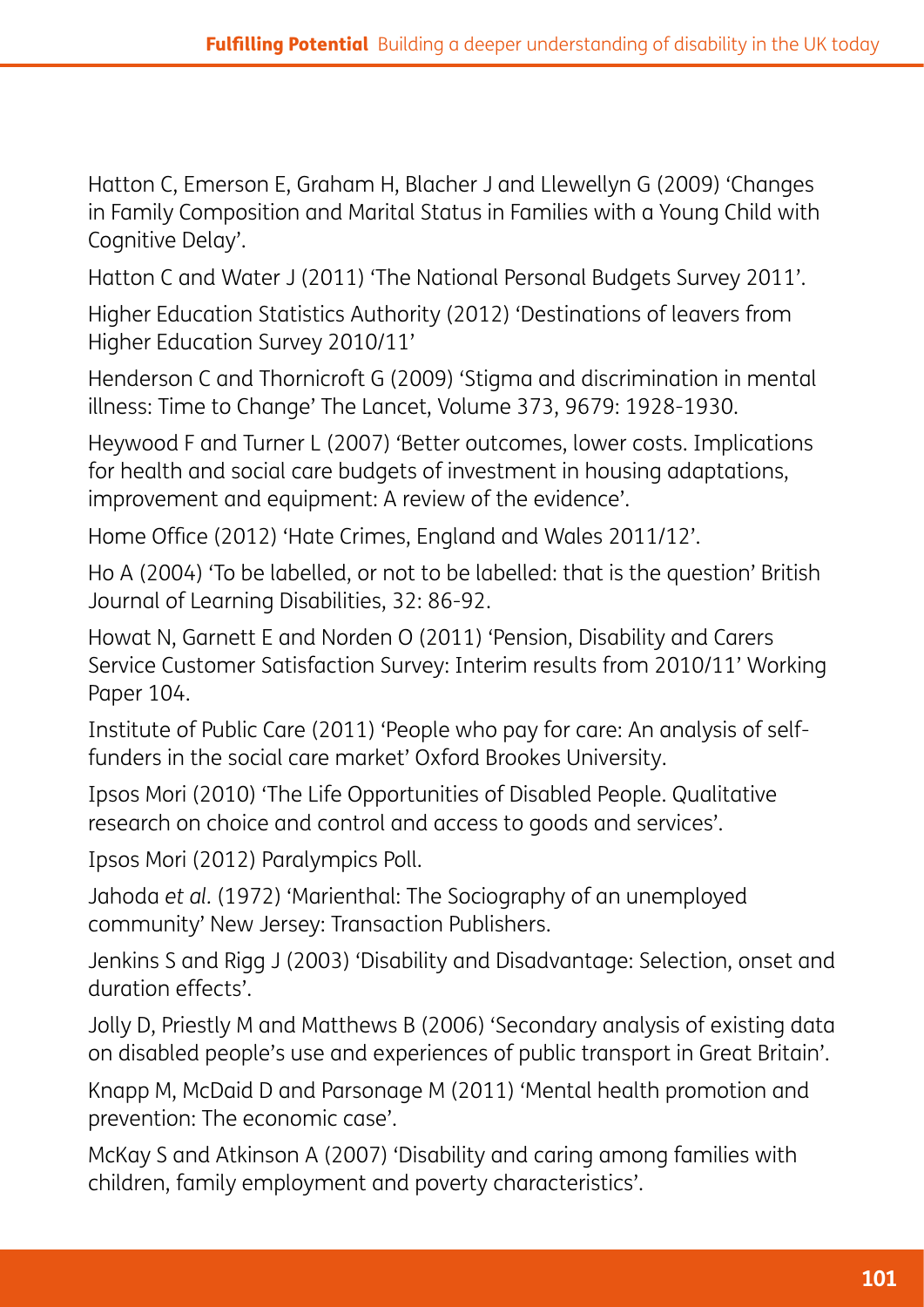McManus S, Mowlam A, Dorsett R, Stansfeld S, Clark C, Brown V, Wollny I, Rahim N, Morrell G, Graham J, Whalley R, Lee L and Meltzer H (2012) 'Mental health in context: the National Study of Work-search and Wellbeing' DWP Research Report 810.

Mencap (2002) 'The Housing Timebomb'.

National Voices (2011) 'Principles for integrated care'.

Naylor C, Parsonage M, McDaid D, Knapp M, Fossey M and Galea A (2012) 'Long-term conditions and mental health: The cost of co-morbidities' The King's Fund and Centre for Mental Health.

NHS Information Centre (2010) 'Survey of Carers in Households 2009-10'.

NHS Information Centre (2011) 'Attitudes to mental health condition *–* 2011 survey report'.

NHS Information Centre (2012a) 'Community Care Statistics: Social Services Activity, England *–* 2011-12 Provisional Release'.

NHS Information Centre (2012b) 'Measures from the Adult Social Care Outcomes Framework, England – 2011-12 *–* Provisional Release'.

Nocon A, Iganski P and Lagou S (2011) 'Disabled people's experiences and concerns about crime: Analysis of the British Crime Survey 2007-08, 2008-09 and 2009-10' Equality and Human Rights Commission Briefing paper 3.

Office for National Statistics (2002) 'The social economic circumstances of adults with mental disorders'.

Office for Disability Issues (2007) 'Disability Equality: How will we know we are making a difference'.

Office for Disability Issues (2008), 'Experiences and Expectations of Disabled People'.

Office for Disability Issues (2010) 'Life Opportunities Survey: Qualitative research with people with learning, memory or neuro-diversity impairment'.

OECD (2009) 'Sickness, Disability and Work'.

OECD (2010) 'Sickness, Disability and Work: Breaking the Barriers'.

OECD (2011a) 'Employment Outlook'.

OECD (2011b) 'Sick on the Job? Myths and Realities about Mental Health and Work'.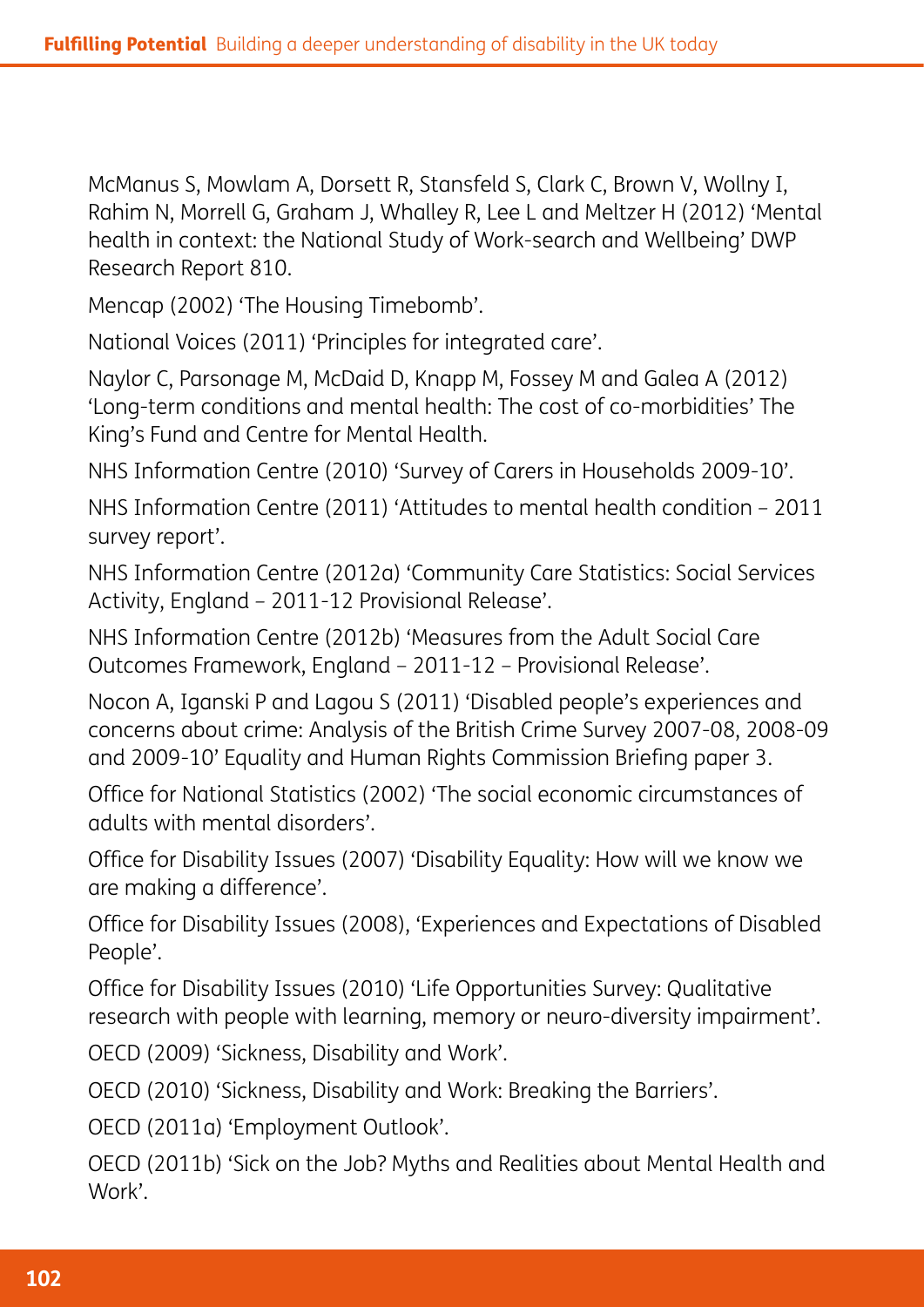OECD (2012) 'Social Expenditure Database'.

Office for National Statistics '2001 Census'.

Office for National Statistics (2002) 'The social economic circumstances of adults with mental disorders'.

Office for National Statistics (2011a) 'Harmonised concepts and questions for social data sources: Long-lasting health conditions and illnesses; impairments and disability'.

Office for National Statistics (2011b) 'Life Opportunities Survey: Analysis of barriers to participation across a range of life areas 2009/10'.

Office for National Statistics (2011c) 'Health: Social Trends 41'.

Office for National Statistics (2012) 'General Lifestyle Survey 2010'.

Parnell R and Bush M (2009) 'Unequal citizenship: The personal is political!' Scope.

Perkins R, Farmer P and Litchfield P (2009) 'Realising ambitions: better employment support for people with a mental health condition'.

Priestley M, Woodin S, Matthews B and Hemingway L (2009) 'Choice and control/Access to goods and services – A rapid evidence assessment for the Office for Disability Issues'.

Rabiee P and Glendinning C (2010) 'Choice: What, When and Why? Exploring the importance of choice to disabled people' Disability and Society 2010.

Research Council 'Modelling Ageing Populations to 2030' (unpublished presentation).

Shahtahmasebi S, Emerson E, Berridge D and Lancaster G (2011) 'Child disability and the dynamics of family poverty, hardship and financial strain: Evidence from the UK' Journal of Social Policy, 40, 653-673.

Scope (2012) 'Over-looked communities, over-due change: how services can better support BME disabled people'.

Scope (2010) 'Polls Apart 2010 Opening Election to Disabled People'.

Shah S (2008) 'Young Disabled People; Aspirations, Choices and Constraints'.

Sin C, Hedges A, Cook C, Mguni N and Comber N (2009) 'Disabled people's experiences of targeted violence and hostility' Research Report 21. Equality and Human Rights Commission.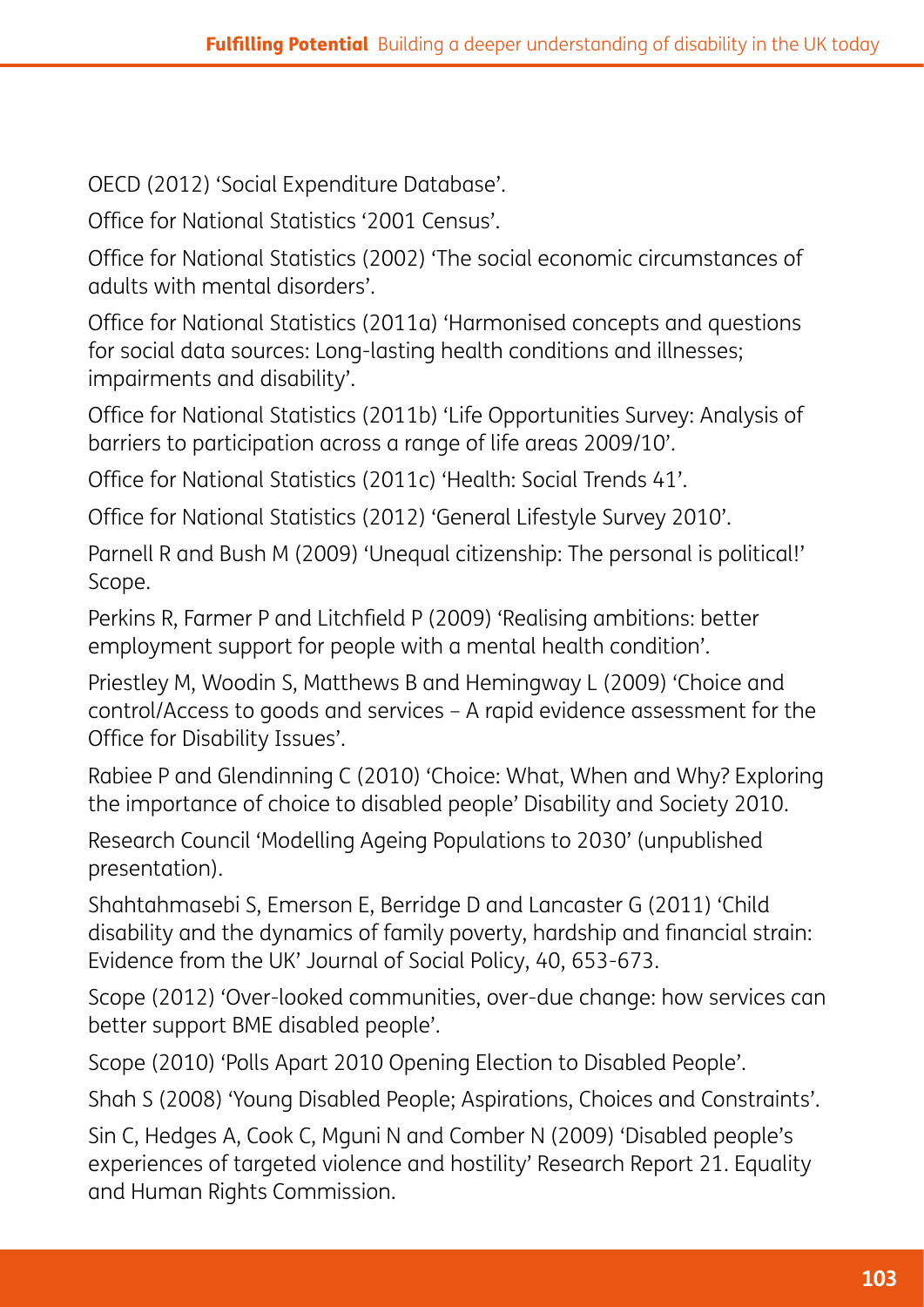South Gloucestershire Safeguarding Adults Board (2012) 'Winterbourne View Hospital: A Serious Case Review'.

Smith K (ed.), Lader D, Hoare J and Lau I (2012) 'Hate crime, cyber security and the experience of crime among children: Findings from the 2010/11 British Crime Survey Supplementary Volume 3 to Crime in England and Wales 2010/11' Home Office.

Sport England (2001) 'Young People with a disability and sport'.

Sport England (2011) 'Active People Survey 5'.

Staniland L (2011) 'Public Perceptions of Disabled People: Evidence from the British Social Attitudes Survey 2009' Office for Disability Issues.

Stapleton D, Protik A Stone C (2009) 'Review of international evidence on the cost of disability' DWP.

TASC (2010) 'Transforming adult social care: access to information, advice and advocacy'.

Taylor M, Jenkins S, Sacker A (2009) 'Financial capability and wellbeing: Evidence from the BHPS' Financial Services Authority, Occasional Paper Series 34.

Together for Short Lives and Marie Curie Cancer Care (2012) 'Don't Let Me Down: Ensuring a good transition for young people with palliative care needs'.

Tu T, Lambert C, Navin Shah J and Westwood P(2012) 'Right to Control Trailblazers Process Evaluation Wave 1'.

UK Government, April 2010, Equality Act 2010.

United Nations (2006) 'United Nations Convention on the Rights of Persons with Disabilities'.

Waddell G and Burton A (2006) 'Is Work Good for your health and Well-Being?'.

Waddell G, Burton A and Kendall N (2009) 'Vocational rehabilitation: What works, for whom and when'.

Wanless D (2006) 'Securing good care for older people'.

WHO (2011) World Report on Disability.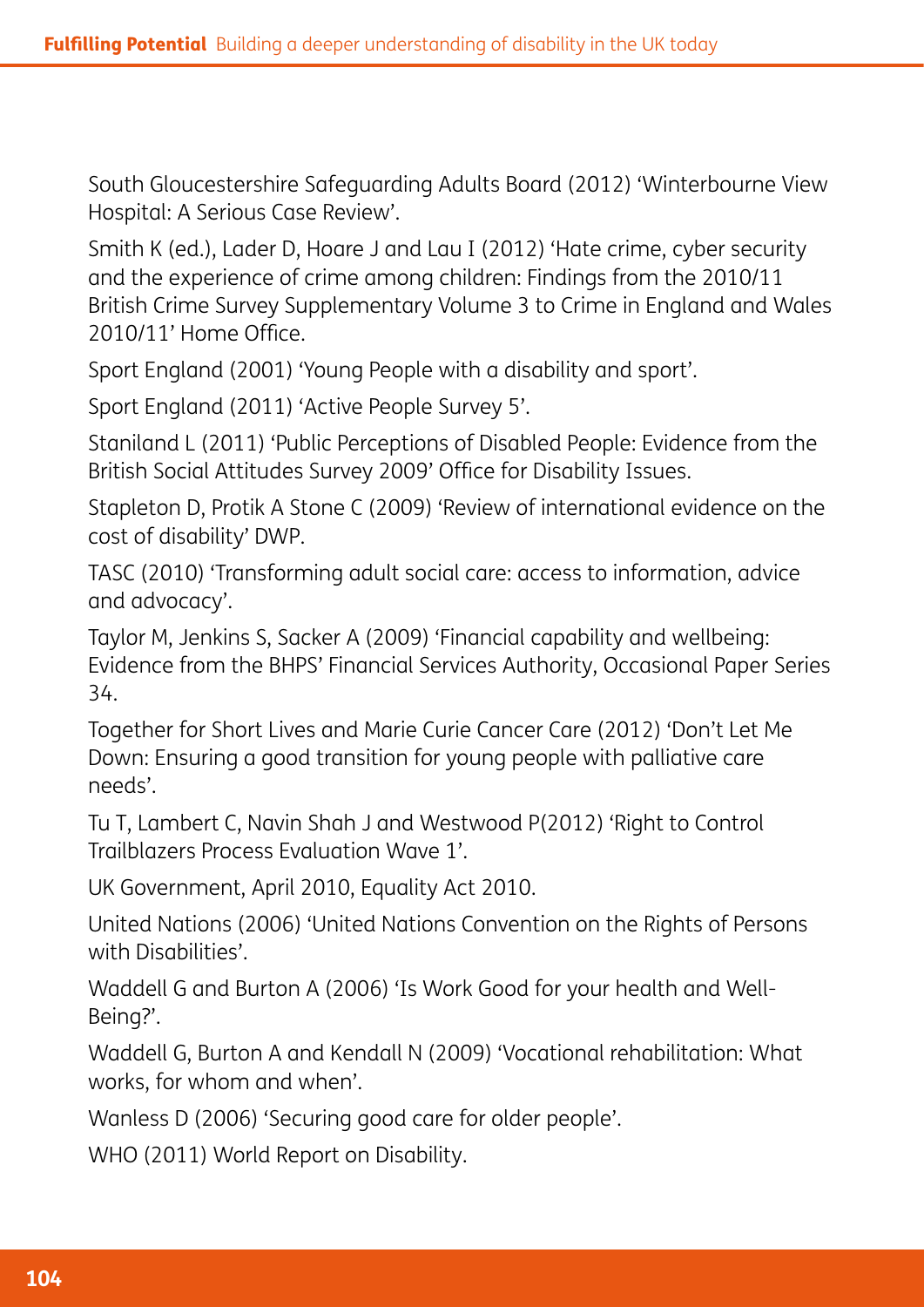Williams N and Birkin R (2011) 'Communication style: help or hindrance in facilitating return to work?'.

Winchcombe M (2012) 'A life more ordinary: Findings from the long-term neurological conditions research initiative'.

Whitfield G, Waring A, Goode J, Phung V, Hill K and Sutton L (2011) 'Customers' experiences of contact with the Pension Disability and Carers Service' DWP Research Report 722.

Whitfield (1997) 'The Disability Discrimination Act: Analysis of data from an Omnibus Survey' Department of Social Security.

Young V and Bhaumik C (2011) 'Health and well-being at work: a survey of employers' DWP Research Report 750.